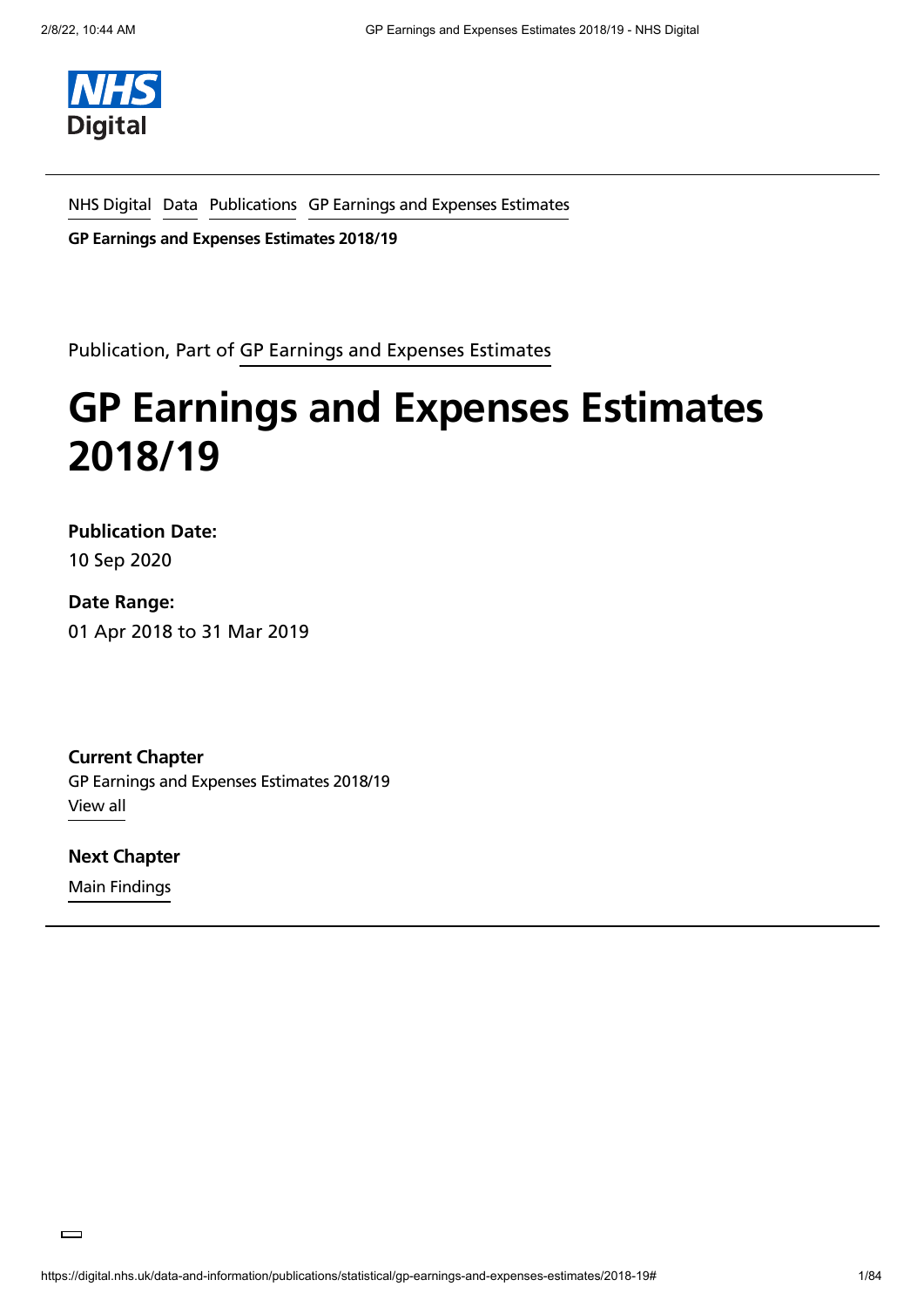#### **Analysis by working hours bands**

The nature of the General Practitioner workforce is changing. Increasing numbers of GPs are now developing portfolio careers, choosing to work in other roles in addition to general practice.

Typical examples of such work areas include:

- Accident and emergency departments or out-of-hours provision
- A special interest such as dermatology, diabetes, or minor surgery in a non-general practice setting
- Working in a hospice or palliative medicine
- Research or teaching

The earnings and expenses estimates published in this series of Official Statistics are calculated by HMRC using self-assessment tax return data. HMRC cannot distinguish between general practice earnings, income from other NHS work and private earnings.

For three years, we have published some experimental analysis of earnings and expenses estimates by working hours bandings for GPs in England. However, while all earnings are included in the calculations, the working hours used reflect only those worked in general practice which inflates the income figures when considering earnings by working hours bands. This should be taken into consideration when reviewing the working hours analysis in this release.

Because of the growing numbers of GPs working in additional roles as well as in general practice, we believe that analysis by working hours bands will become increasingly unreliable and therefore we do not plan to produce it in the future.

Alternative sources of data are being investigated; however, these have not so far proved to be fit for purpose.

15 December 2020 08:10 AM

#### **Removal of UK-level earnings and expenses estimates**

Earnings and expenses estimates in previous editions of this publication have been presented at UK level, as well as by the four separate countries.

However, the general practice contractual arrangements in each country have diverged to the point that comparisons between countries are no longer appropriate.

Moreover, since England GPs make up the majority of the UK sample, UK estimates could obscure the picture in the other countries.

Therefore, UK level estimates are no longer presented.

Earnings and expenses estimates by age, gender, practice patient list size and practice rurality, which were previously only published for the UK, have for the first time been produced for each country individually. They have been calculated for 2017/18 and 2018/19, and are presented in the Excel Time Series.

10 September 2020 09:30 AM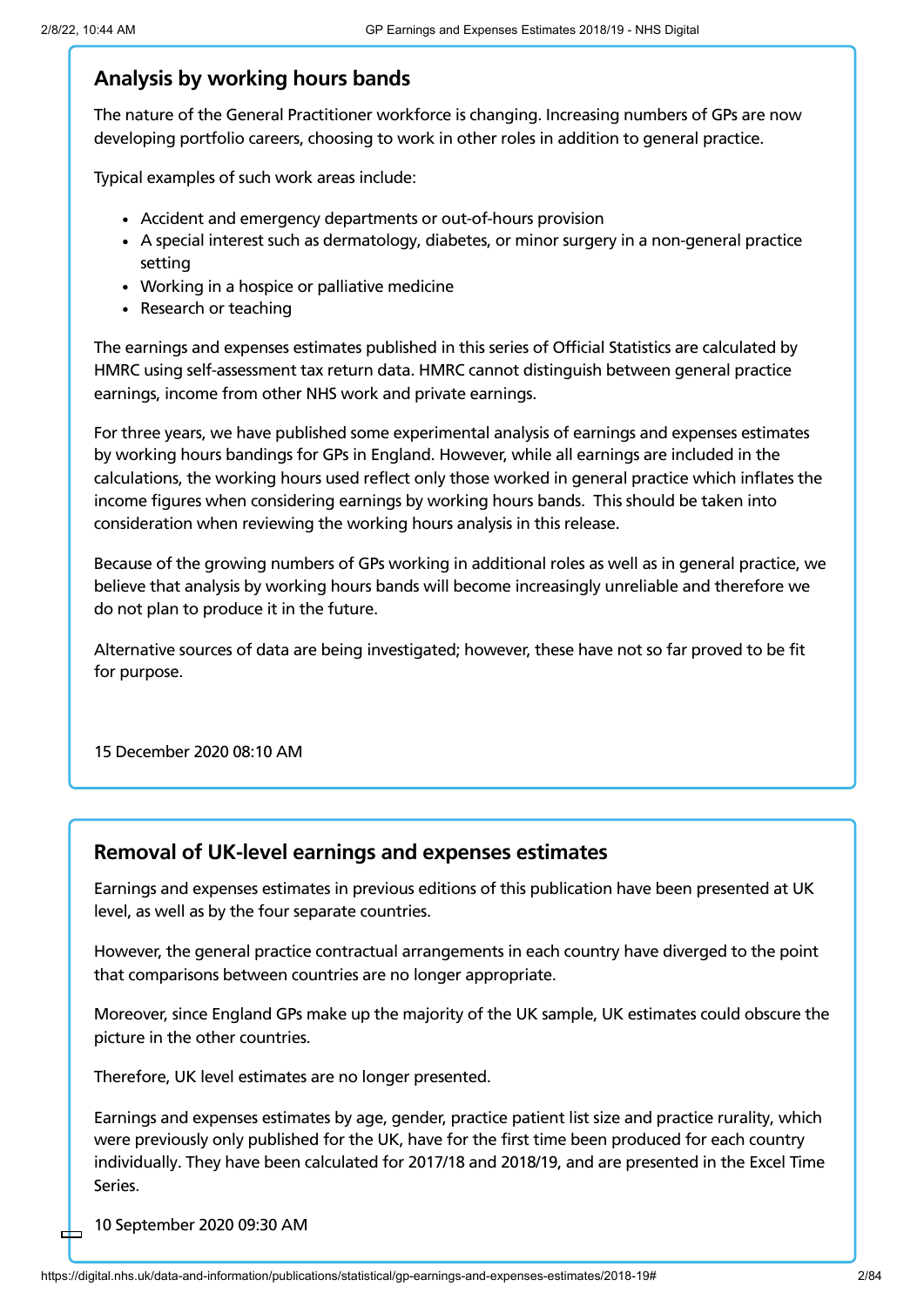### **Summary**

GP Earnings and Expenses Estimates 2018/19 presents earnings and expenses information for full and part-time GPs working in the UK as either a contractor or salaried GP during the 2018/19 financial year.

The findings in this report are based upon anonymised tax data from HM Revenue and Customs' Self Assessment tax records and cover both NHS/Health Service and private income.

Earnings and expenses information is published for contractor, salaried and combined (contractor and salaried) GPs at country level, with a regional breakdown where available. Figures are also given by contract type for GPs working under a General Medical Services (GMS) or a Primary Medical Services (PMS) contract as well as combined (GPMS).

The report is primarily used as evidence in remuneration negotiations and by the Review Body for Doctors' and Dentists' Remuneration (DDRB). It has been agreed by the Technical Steering Committee (TSC), which is chaired by NHS Digital and has representation from the four UK Health Departments, NHS Employers, NHS England and NHS Improvement and, representing the interests of GPs, the British Medical Association.

This release also includes results of analysis of earnings and expenses of GPs in England, by weekly working hours and gender, with additional breakdowns by age band also presented in the accompanying Excel Time Series, available to download from this page under 'Resources'.

## **England**

The estimated average income before tax of GPs in either a General Medical Services or a Primary Medical Services practice was:

#### **£98,000 for combined (contractor and salaried) GPs £117,300 for contractor GPs £60,600 for salaried GPs**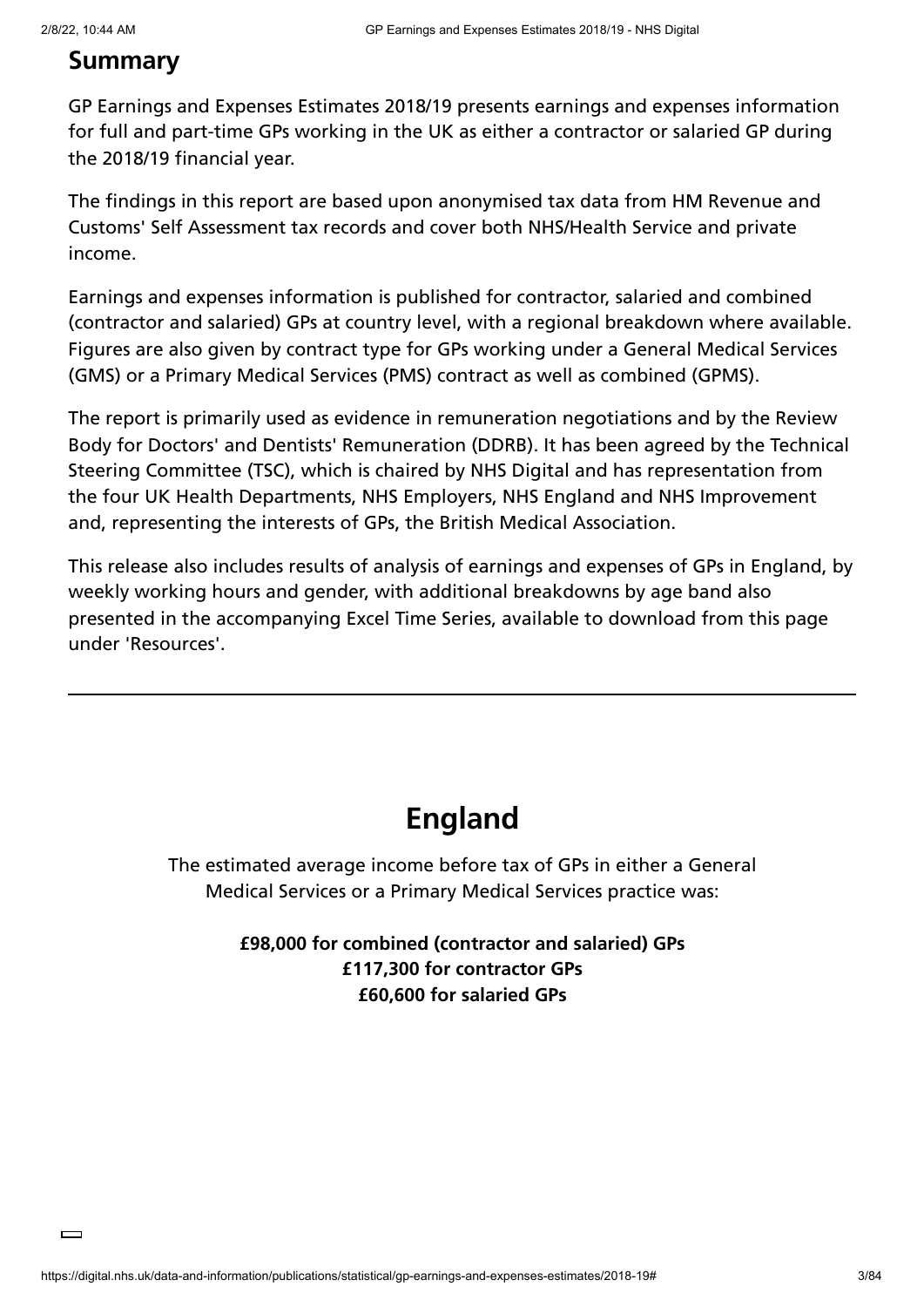## **Scotland**

The estimated average income before tax of GPs in either a General Medical Services or a Primary Medical Services practice was:

> **£95,700 for combined (contractor and salaried) GPs £101,300 for contractor GPs £65,100 for salaried GPs**

## **Wales**

The estimated average income before tax of GPs in a General Medical Services practice was:

> **£95,800 for combined (contractor and salaried) GPs £106,200 for contractor GPs £58,400 for salaried GPs**

## **Northern Ireland**

The estimated average income before tax of GPs in a General Medical Services practice was:

> **£87,900 for combined (contractor and salaried) GPs £92,300 for contractor GPs £55,100 for salaried GPs**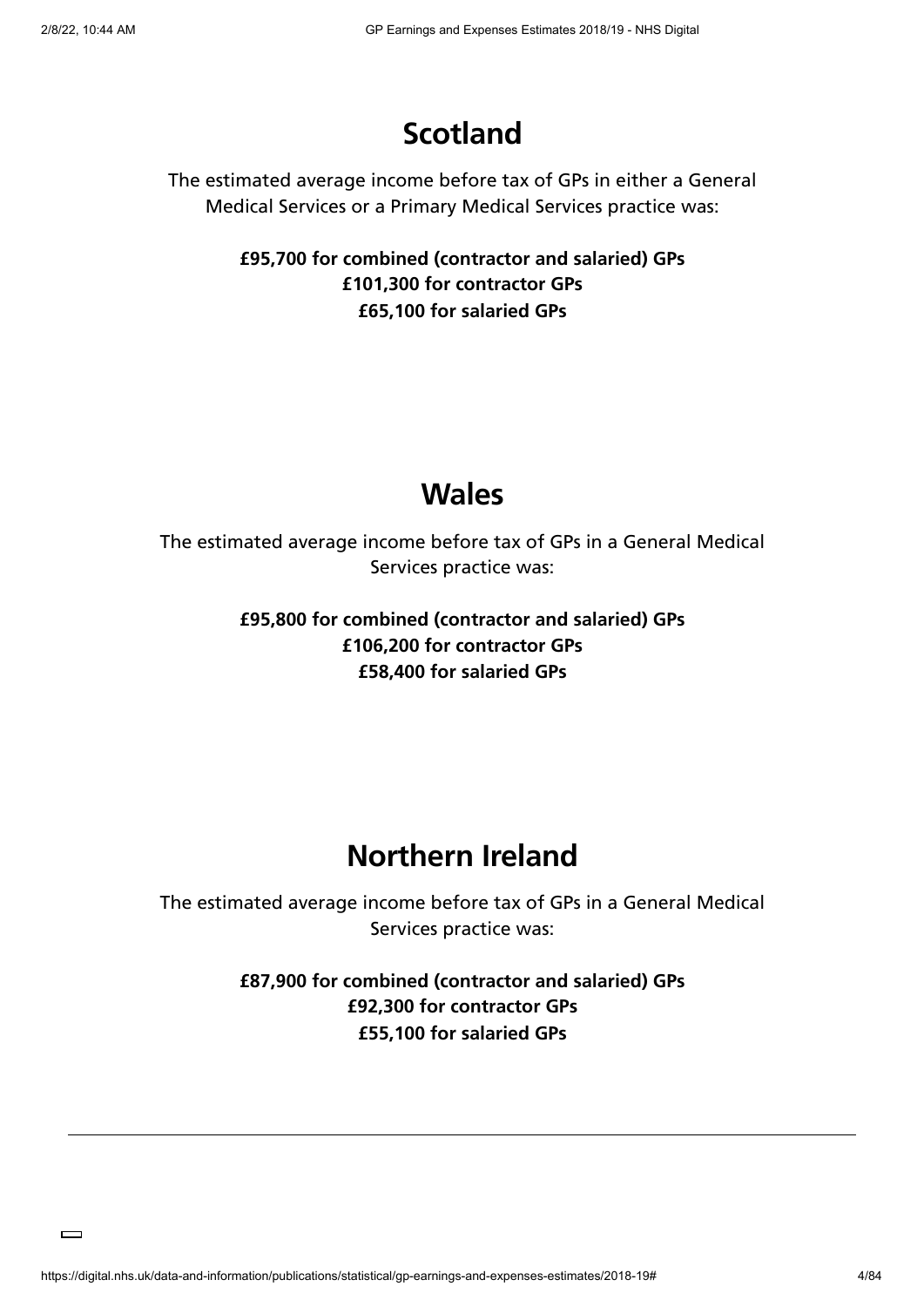### **Key Facts**

### **Interactive Tool**

#### **GP Earnings and Expenses Estimates 2018/19 - [interactive](https://app.powerbi.com/view?r=eyJrIjoiM2VlOWJiOWQtNzA1OS00ZmRmLThlNDYtNDc2MzhkYzg4ZDM5IiwidCI6IjUwZjYwNzFmLWJiZmUtNDAxYS04ODAzLTY3Mzc0OGU2MjllMiIsImMiOjh9&pageName=ReportSection9) report**

2018/19 earnings and expenses estimates for GPMS GPs in England, Scotland, Wales and Northern Ireland by GP type, practice type, age, gender, and weekly working hours.

The interactive report also includes a time series of income before tax cash and real terms estimates for GPMS contractor and salaried GPs for each country. [contact](https://digital.nhs.uk/about-nhs-digital/contact-us) us for help. This tool is in Microsoft PowerBI which does not fully support all [accessibility](https://app.powerbi.com/view?r=eyJrIjoiM2VlOWJiOWQtNzA1OS00ZmRmLThlNDYtNDc2MzhkYzg4ZDM5IiwidCI6IjUwZjYwNzFmLWJiZmUtNDAxYS04ODAzLTY3Mzc0OGU2MjllMiIsImMiOjh9&pageName=ReportSection9) needs. If you need further assistance, please

### **Resources**

**GP Earnings and Expenses [Estimates](https://files.digital.nhs.uk/02/96A5C1/gpearnextime_201819.xlsx) Time Series 2002/03 to 2018/19**

**XLS** 7 MB

#### **GP Earnings and Expenses [Estimates](https://files.digital.nhs.uk/ED/34F2AD/gp-earn-ex-1819-csv.csv) 2018/19: CSV**

**CSV** 2 MB

#### **GP Earnings and Expenses [Estimates](https://files.digital.nhs.uk/97/01AC95/gp-earn-ex-1819-csv-tabl.csv) 2018/19: CSV (Table)**

**CSV** 234 KB

#### **[Pre-Release](https://files.digital.nhs.uk/CA/39CAC2/Pre-Release%20Access%20List.pdf) Access List**

**PDF** 118 KB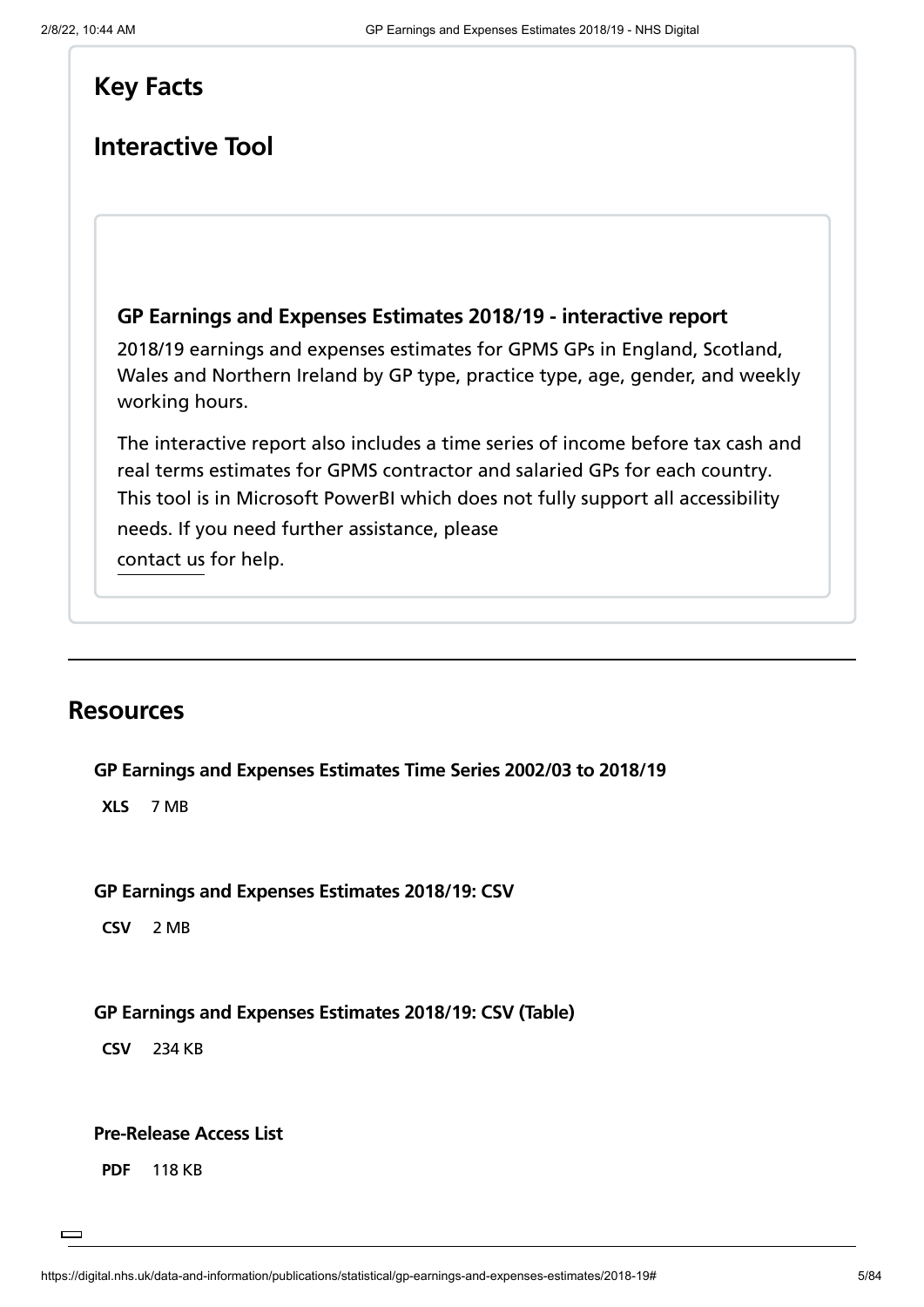## **Related Links**

- $\bullet$ Technical Steering [Committee](https://digital.nhs.uk/data-and-information/areas-of-interest/workforce/technical-steering-committee-tsc)
- NHS [Payments](https://digital.nhs.uk/data-and-information/publications/statistical/nhs-payments-to-general-practice) to General Practice
- Dental Earnings and Expenses [Estimates](https://digital.nhs.uk/data-and-information/publications/statistical/dental-earnings-and-expenses-estimates)

Last edited: 3 September 2021 3:52 pm

#### **Next [Chapter](https://digital.nhs.uk/data-and-information/publications/statistical/gp-earnings-and-expenses-estimates/2018-19/main-findings)**

Main Findings

## <span id="page-5-0"></span>**Pages in this publication**

- 1. [Overview](https://digital.nhs.uk/data-and-information/publications/statistical/gp-earnings-and-expenses-estimates/2018-19)
- 2. Main [Findings](https://digital.nhs.uk/data-and-information/publications/statistical/gp-earnings-and-expenses-estimates/2018-19/main-findings)
- 3. GPs included and how to [interpret](https://digital.nhs.uk/data-and-information/publications/statistical/gp-earnings-and-expenses-estimates/2018-19/gps-included-and-how-to-interpret-the-results) the results
- 4. 1. [England](https://digital.nhs.uk/data-and-information/publications/statistical/gp-earnings-and-expenses-estimates/2018-19/england)
- 5. 2. [Scotland](https://digital.nhs.uk/data-and-information/publications/statistical/gp-earnings-and-expenses-estimates/2018-19/scotland)
- 6. 3. [Wales](https://digital.nhs.uk/data-and-information/publications/statistical/gp-earnings-and-expenses-estimates/2018-19/wales)
- 7. 4. [Northern](https://digital.nhs.uk/data-and-information/publications/statistical/gp-earnings-and-expenses-estimates/2018-19/northern-ireland) Ireland
- 8. Excel Time Series and [Interactive](https://digital.nhs.uk/data-and-information/publications/statistical/gp-earnings-and-expenses-estimates/2018-19/time-series-contents) Report Contents
- 9. [Glossary](https://digital.nhs.uk/data-and-information/publications/statistical/gp-earnings-and-expenses-estimates/2018-19/glossary)
- 10. [Methodology](https://digital.nhs.uk/data-and-information/publications/statistical/gp-earnings-and-expenses-estimates/2018-19/methodology)
- 11. [Background](https://digital.nhs.uk/data-and-information/publications/statistical/gp-earnings-and-expenses-estimates/2018-19/data-quality-statement) Data Quality Statement
- 12. Author, [copyright](https://digital.nhs.uk/data-and-information/publications/statistical/gp-earnings-and-expenses-estimates/2018-19/author-copyright-and-licensing) and licensing

# **Main Findings**

# **England GP Average Earnings and Expenses Estimates**

 $\Box$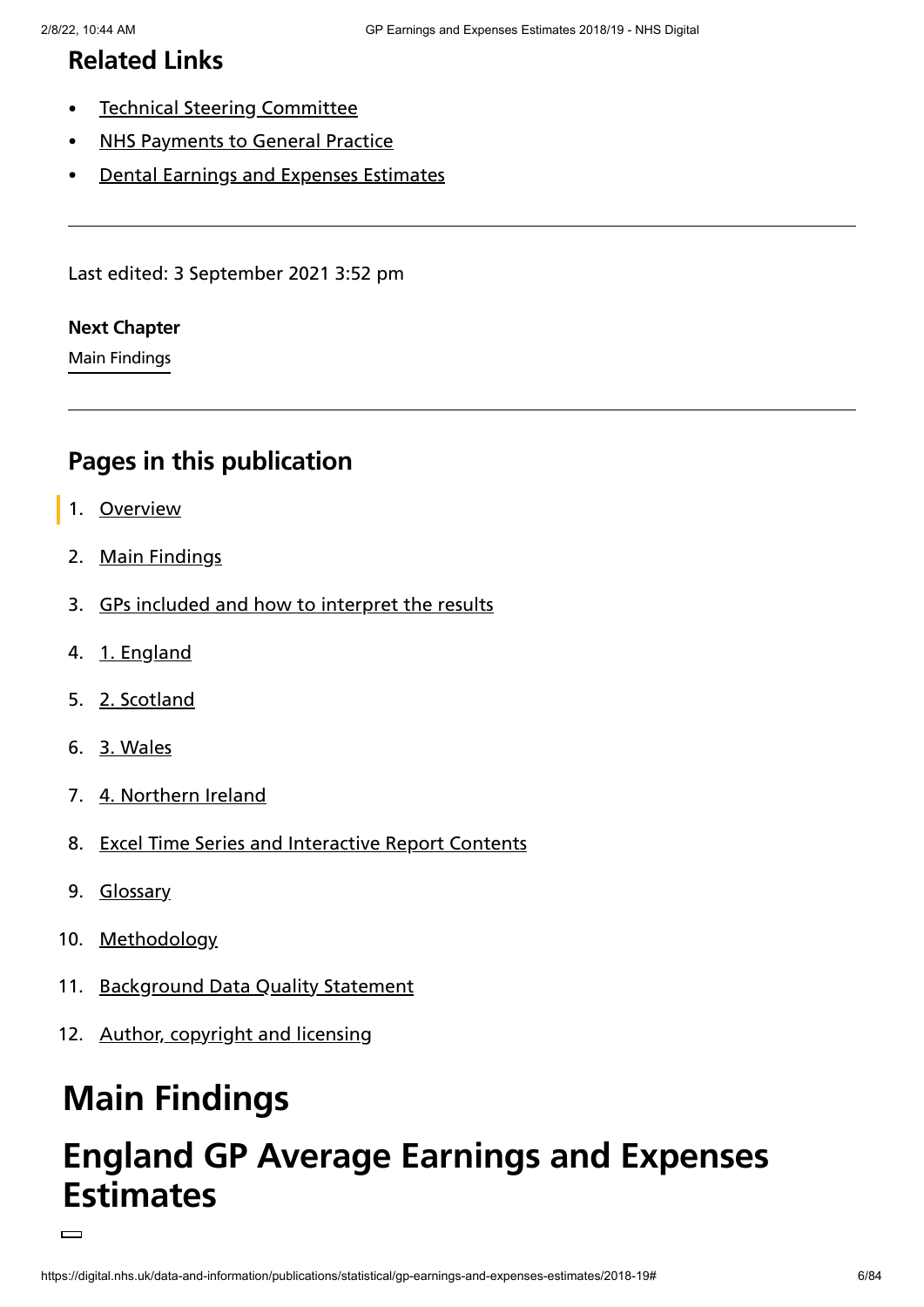# **Combined GPs (Contractor and Salaried) GPs**

- The **average income before tax for combined GPs (contractor and salaried) in England**  $\bullet$ **in 2018/19** was £98,000 for those GPs working in either a GMS or PMS (GPMS) practice compared to £96,000 in 2017/18, an increase of 2 per cent which is statistically significant.
- The **median income before tax for combined GPs in England in 2018/19** was £90,500  $\bullet$ compared to £89,500 in 2017/18, an increase of 1.2 per cent.

- The **average income before tax for contractor GPs in England in 2018/19** was:
	- £116,100 for those GPs working under a General Medical Services (GMS) contract  $\bullet$ compared to £112,400 in 2017/18, an increase of 3.3 per cent which is statistically significant
	- £120,500 for those GPs working under a Primary Medical Services (PMS) contract compared to £116,200 in 2017/18, an increase of 3.7 per cent which is statistically significant
	- £117,300 for those GPs working under either a GMS or PMS (GPMS) contract, a statistically significant increase of 3.4 per cent from £113,400 in 2017/18
- The **median income before tax for GPMS contractor GPs in England in 2018/19** was  $\bullet$ £111,200 compared to £107,300 in 2017/18, an increase of 3.6 per cent.
- The **average gross earnings for GPMS contractor GPs in England in 2018/19** was  $\bullet$ £380,900 compared to £357,300 in 2017/18, an increase of 6.6 per cent.
- The **average total expenses for GPMS contractor GPs in England in 2018/19** was  $\bullet$ £263,600 compared to £243,900 in 2017/18, an increase of 8.1 per cent. Since 2005/06, expenses have been increasing at a faster rate than income before tax for GPMS contractor GPs in the England, resulting in an expenses to earnings ratio which has grown each year.
- The **expenses to earnings ratio for GPMS contractor GPs in England in 2018/19**, which  $\bullet$ represents the proportion of gross earnings taken up by expenses, was 69.2 per cent, an increase of 0.9 percentage points since 2017/18.
- The **average income before tax for dispensing and non-dispensing contractor GPs in England in 2018/19** was:
	- £122,500 for GMS dispensing GPs compared to £122,900 in 2017/18, a decrease of  $\bullet$ 0.4 per cent, which not is statistically significant
	- £114,500 for GMS non-dispensing GPs compared to £109,800 in 2017/18, an increase of 4.3 per cent, which is statistically significant
	- £118,100 for PMS dispensing GPs compared to £113,100 in 2017/18, an increase of 4.5 per cent, which is not statistically significant
	- £120,800 for PMS non-dispensing GPs compared to £116,600 in 2017/18, an increase of 3.6 per cent, which is statistically significant
	- £121,700 for GPMS dispensing GPs compared to £121,100 in 2017/18, an increase of 0.5 per cent, which is not statistically significant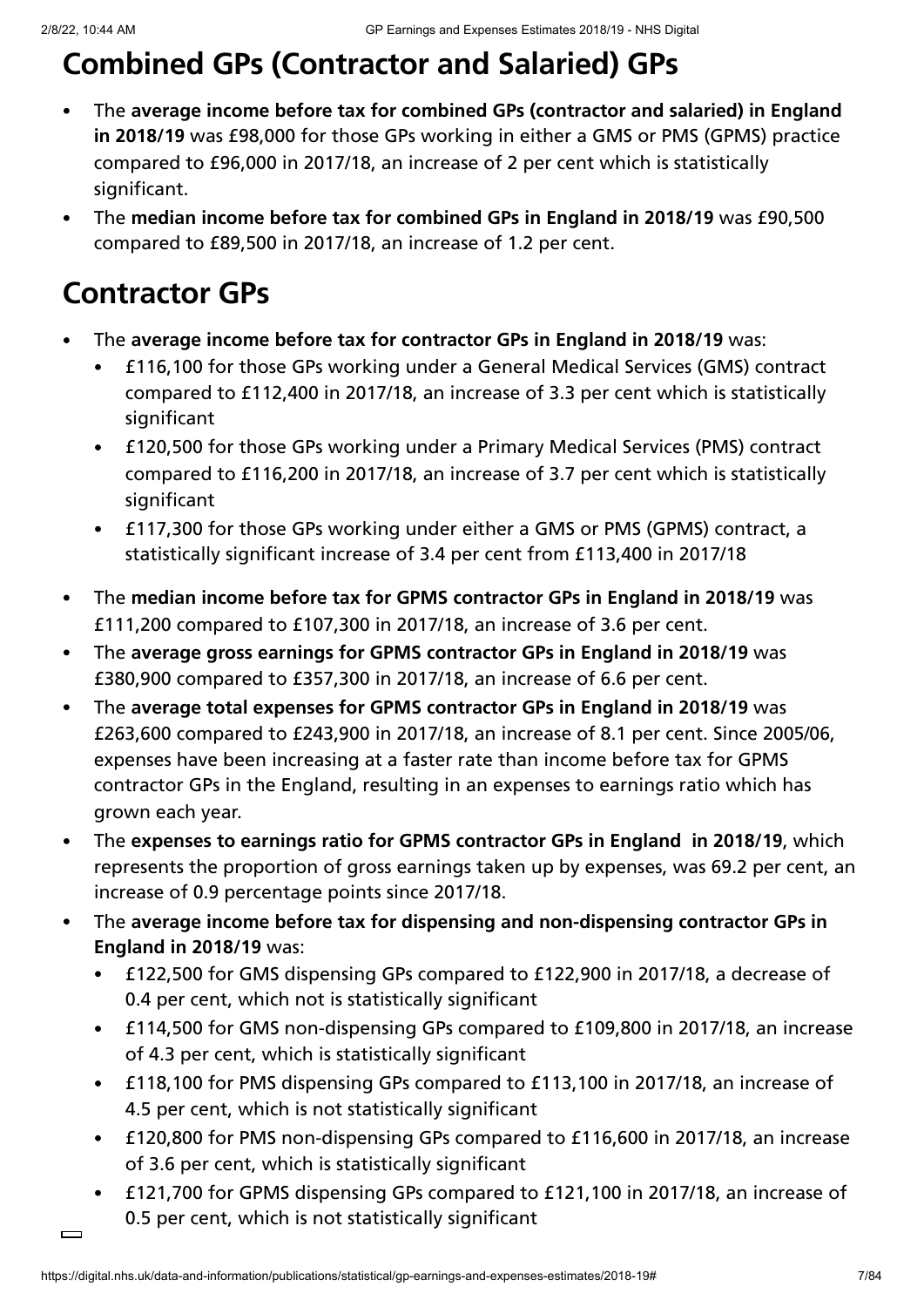£116,300 for GPMS non-dispensing GPs compared to £111,700 in 2017/18, an increase of 4.1 per cent, which is statistically significant

# **Salaried GPs**

- **The average income before tax for salaried GPs in England in 2018/19** was £60,600 for  $\bullet$ those GPs working in either a GMS or PMS (GPMS) practice compared to £58,400 in 2017/18, an increase of 3.8 per cent, which is statistically significant.
- The **median income before tax for salaried GPs in England in 2018/19** was £56,400 compared to £54,200 in 2017/18, an increase of 4.1 per cent.

Statistical significance explained

# **Scotland GP Average Earnings and Expenses Estimates**

## **Combined GPs (Contractor and Salaried) GPs**

- The **average income before tax for combined GPs (contractor and salaried) in Scotland**  $\bullet$ **in 2018/19** was £95,700 for those GPs working in either a GMS or PMS (GPMS) practice compared to £89,300 in 2017/18, an increase of 7.2 per cent which is statistically significant.
- The **median income before tax for combined GPs in Scotland in 2018/19** was £92,800  $\bullet$ compared to £86,600 in 2017/18, an increase of 7.2 per cent.

- The **average income before tax for contractor GPs in Scotland in 2018/19** was:
	- £100,900 for those GPs working under a General Medical Services (GMS) contract compared to £92,000 in 2017/18, an increase of 9.7 per cent which is statistically significant
	- £104,300 for those GPs working under a Primary Medical Services (PMS) contract compared to £99,900 in 2017/18, an increase of 4.4 per cent which is statistically significant
	- £101,300 for those GPs working under either a GMS or PMS (GPMS) contract, a statistically significant increase of 8.9 per cent from £93,100 in 2017/18
- The **median income before tax for GPMS contractor GPs in Scotland in 2018/19** was  $\bullet$ £97,400 compared to £90,100 in 2017/18, an increase of 8.1 per cent.
- The **average gross earnings for GPMS contractor GPs in Scotland in 2018/19** was £223,700 compared to £208,400 in 2017/18, an increase of 7.3 per cent.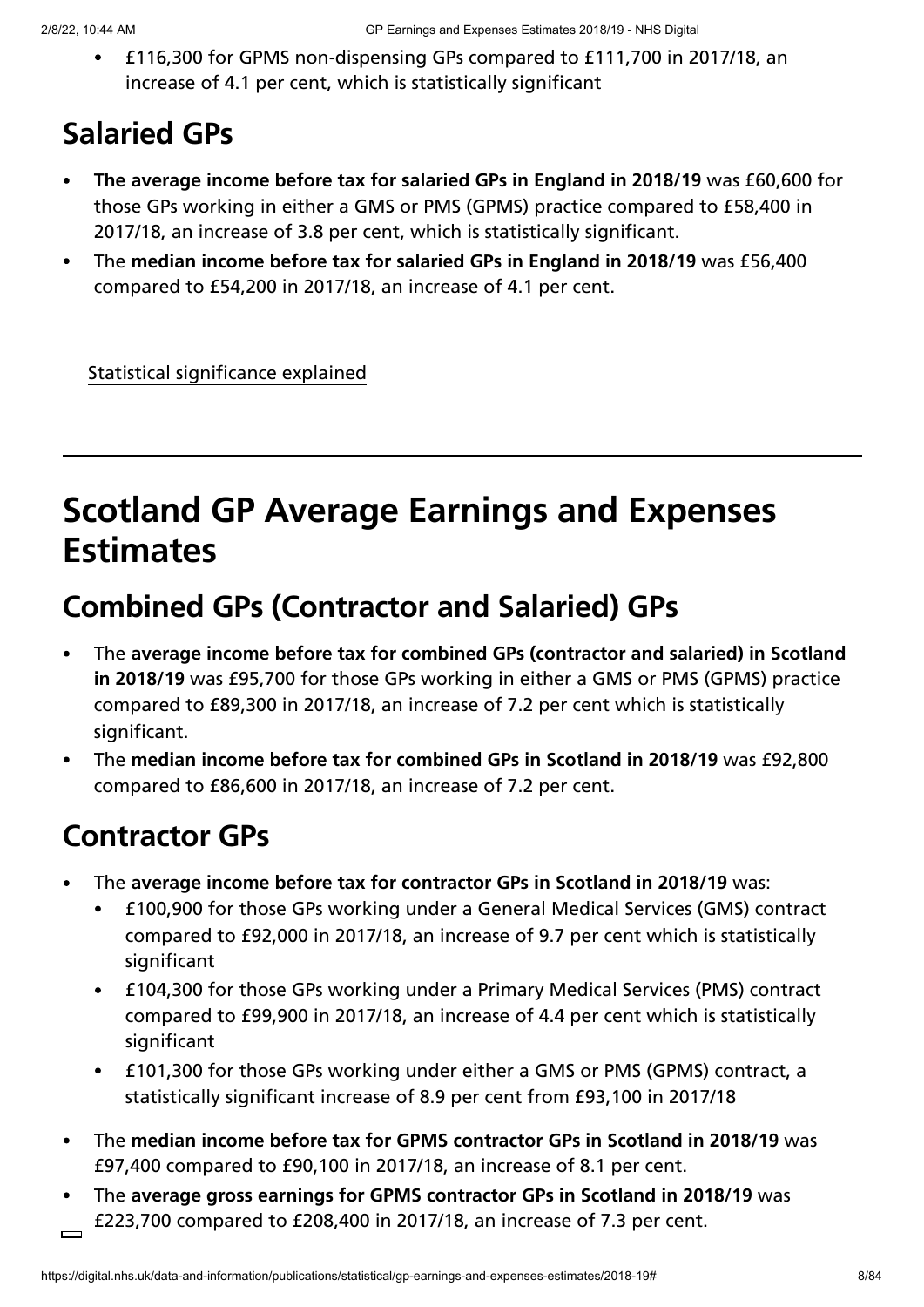- The **average total expenses for GPMS contractor GPs in Scotland in 2018/19** was £122,400 compared to £115,400 in 2017/18, an increase of 6.1 per cent.
- The **expenses to earnings ratio for GPMS contractor GPs in Scotland in 2018/19**, which represents the proportion of gross earnings taken up by expenses, was 54.7 per cent, a decrease of 0.7 percentage points since 2017/18.
- The **average income before tax for dispensing and non-dispensing contractor GPs in Scotland in 2018/19** was:
	- £115,700 for GMS dispensing GPs compared to £110,600 in 2017/18, an increase of  $\bullet$ 4.6 per cent, which is not statistically significant
	- £100,200 for GMS non-dispensing GPs compared to £91,100 in 2017/18, an increase  $\bullet$ of 10 per cent, which is statistically significant
	- £110,300 for PMS dispensing GPs compared to £103,700 in 2017/18, an increase of 6.3 per cent, which is not statistically significant
	- £103,300 for PMS non-dispensing GPs compared to £99,400 in 2017/18, an increase of 3.9 per cent, which is not statistically significant
	- £114,100 for GPMS dispensing GPs compared to £108,500 in 2017/18, an increase of 5.2 per cent, which is not statistically significant
	- £100,500 for GPMS non-dispensing GPs compared to £92,100 in 2017/18, an increase  $\bullet$ of 9.1 per cent, which is statistically significant

# **Salaried GPs**

- **The average income before tax for salaried GPs in Scotland in 2018/19** was £65,100 for  $\bullet$ those GPs working in either a GMS or PMS (GPMS) practice compared to £62,900 in 2017/18, an increase of 3.6 per cent, which is not statistically significant.
- The **median income before tax for salaried GPs in Scotland in 2018/19** was £59,400 compared to £57,000 in 2017/18, an increase of 4.2 per cent.

# **Wales GP Average Earnings and Expenses Estimates**

# **Combined GPs (Contractor and Salaried) GPs**

No PMS contracts exist in Wales, so all results shown relate to GMS GPs only.

- The **average income before tax for combined GPs (contractor and salaried) in Wales in**  $\bullet$ **2018/19** was £95,800 compared to £91,800 in 2017/18, an increase of 4.3 per cent which is statistically significant.
- The **median income before tax for combined GPs in Wales in 2018/19** was £93,300 compared to £90,400 in 2017/18, an increase of 3.3 per cent.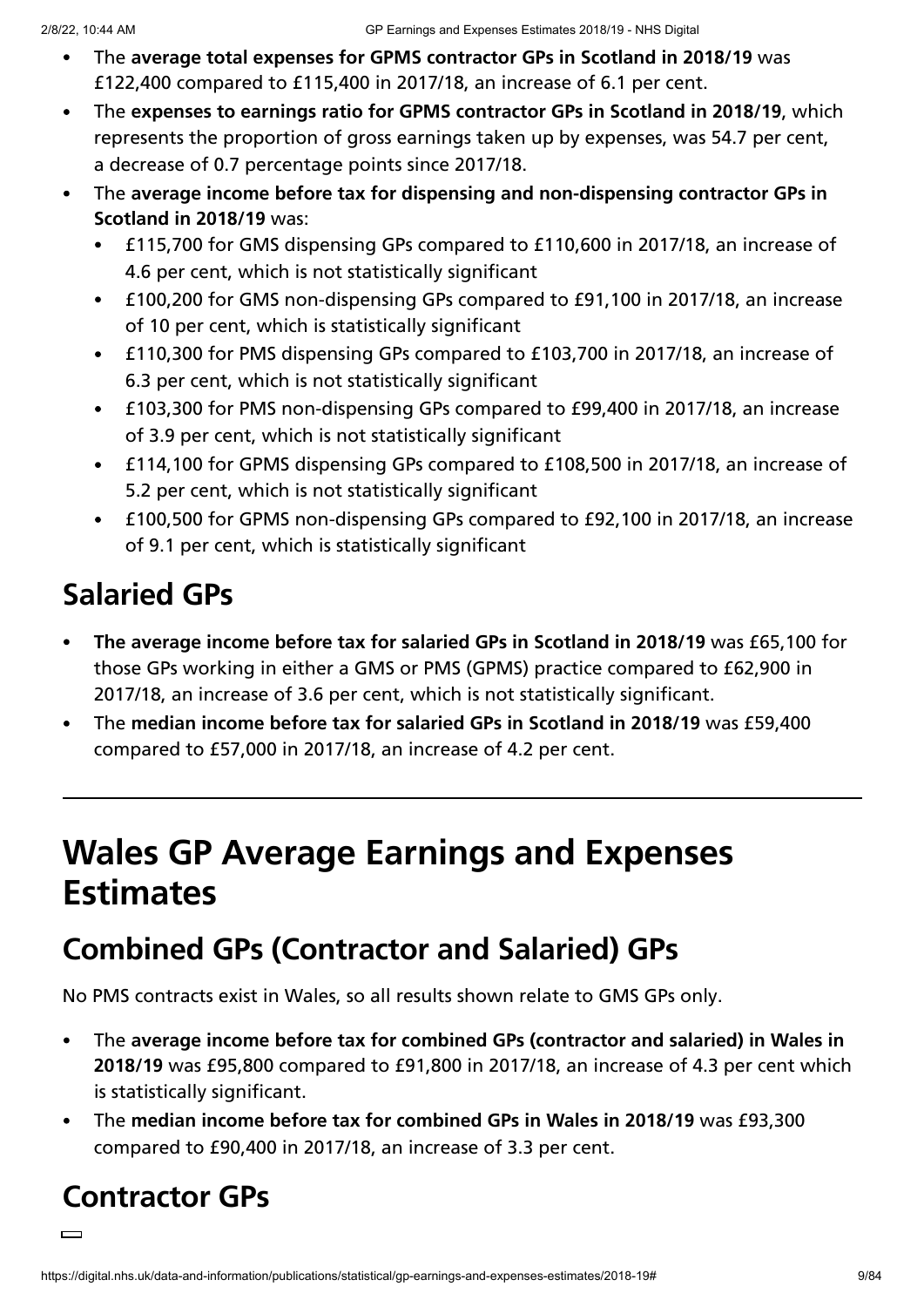- The **average income before tax for contractor GPs in Wales in 2018/19** was £106,200 compared to £99,800 in 2017/18, an increase of 6.4 per cent which is statistically significant
- The **median income before tax for contractor GPs in Wales in 2018/19** was £102,900 compared to £98,000 in 2017/18, an increase of 5 per cent.
- The **average gross earnings for contractor GPs in Wales in 2018/19** was £290,400  $\bullet$ compared to £271,300 in 2017/18, an increase of 7 per cent.
- The **average total expenses for contractor GPs in Wales in 2018/19** was £184,200 compared to £171,600 in 2017/18, an increase of 7.4 per cent.
- The **expenses to earnings ratio for contractor GPs in Wales in 2018/19**, which represents  $\bullet$ the proportion of gross earnings taken up by expenses, was 63.4 per cent, an increase of 0.2 percentage points since 2017/18.
- The **average income before tax for dispensing and non-dispensing contractor GPs in Wales in 2018/19** was:
	- £116,400 for dispensing GPs compared to £109,800 in 2017/18, an increase of 6 per cent, which is statistically significant
	- £104,300 for non-dispensing GPs compared to £97,500 in 2017/18, an increase of 7 per cent, which is statistically significant

# **Salaried GPs**

- **The average income before tax for salaried GPs in Wales in 2018/19** was £58,400 compared to £52,100 in 2017/18, an increase of 12.1 per cent, which is statistically significant.
- The **median income before tax for salaried GPs in Wales in 2018/19** was £55,000 compared to £46,700 in 2017/18, an increase of 17.7 per cent.

Statistical significance explained

# **Northern Ireland GP Average Earnings and Expenses Estimates**

# **Combined GPs (Contractor and Salaried) GPs**

No PMS contracts exist in Northern Ireland, so all results shown relate to GMS GPs only.

- The **average income before tax for combined GPs (contractor and salaried) in Northern**  $\bullet$ **Ireland in 2018/19** was £87,900 compared to £88,800 in 2017/18, a decrease of 1.1 per cent which is not statistically significant.
- The **median income before tax for combined GPs in Northern Ireland in 2018/19** was  $\bullet$  .  $\equiv$  £84,600 compared to £86,400 in 2017/18, a decrease of 2.1 per cent.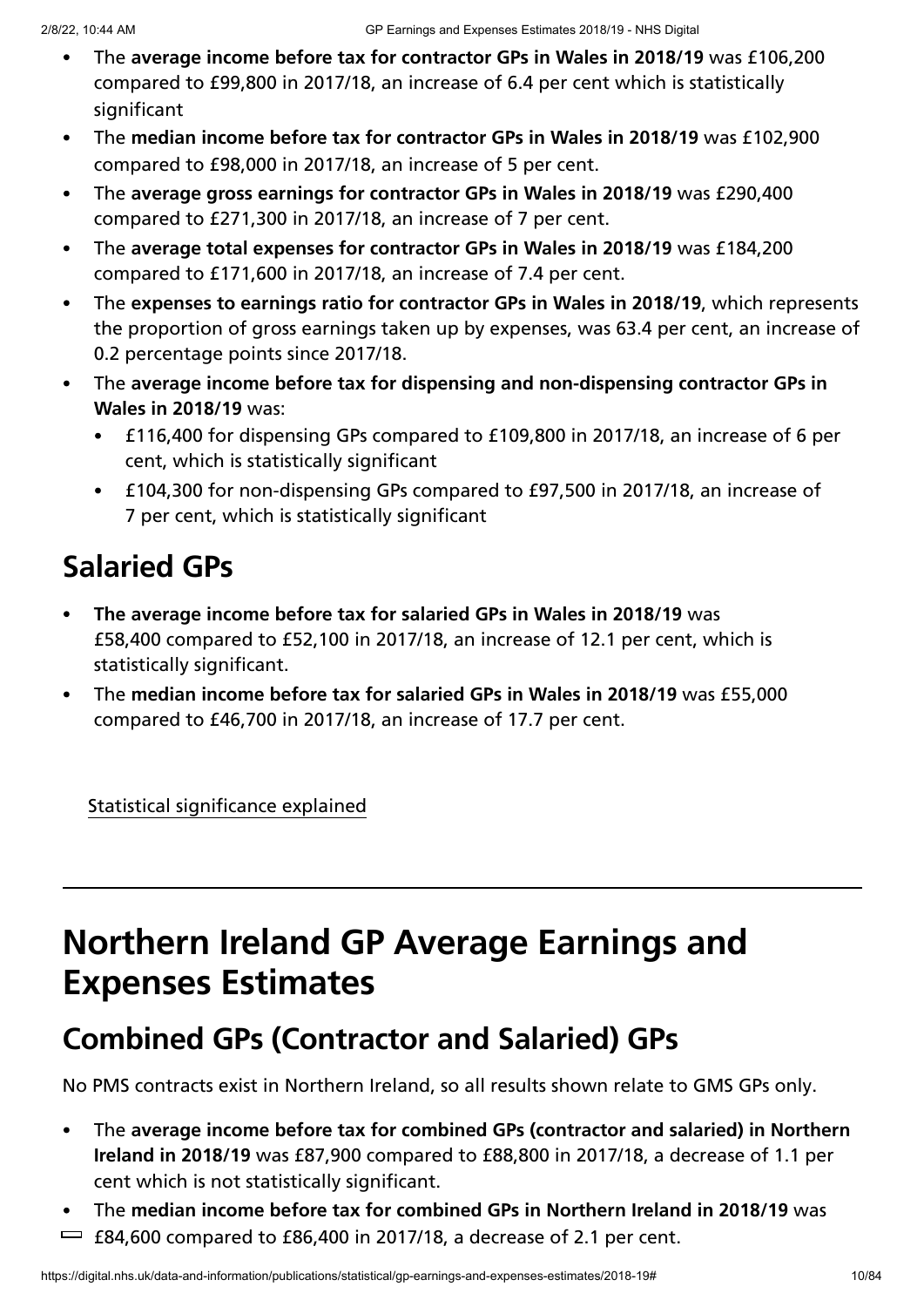# **Contractor GPs**

- The **average income before tax for contractor GPs in Northern Ireland in 2018/19** was  $\bullet$ £92,300 compared to £93,400 in 2017/18, a decrease of 1.2 per cent which is statistically significant
- The **median income before tax for contractor GPs in Northern Ireland in 2018/19** was £88,600 compared to £90,700 in 2017/18, a decrease of 2.3 per cent.
- The **average gross earnings for contractor GPs in Northern Ireland in 2018/19** was £208,400 compared to £205,700 in 2017/18, an increase of 1.3 per cent.
- The **average total expenses for contractor GPs in Northern Ireland in 2018/19** was  $\bullet$ £116,200 compared to £112,400 in 2017/18, an increase of 3.4 per cent.
- The **expenses to earnings ratio for contractor GPs in Northern Ireland in 2018/19**, which  $\bullet$ represents the proportion of gross earnings taken up by expenses, was 55.7 per cent, an increase of 1.1 percentage points since 2017/18.
- The **average income before tax for non-dispensing contractor GPs in Northern**  $\bullet$ **Ireland in 2018/19** was £92,100 compared to £93,200 in 2017/18, a decrease of 1.1 per cent, which is not statistically significant

Results are suppressed for Northern Ireland non-dispensing GPs due to small sample sizes.

## **Salaried GPs**

- **The average income before tax for salaried GPs in Northern Ireland in 2018/19** was  $\bullet$ £55,100 compared to £56,700 in 2017/18, a decrease of 2.8 per cent, which is not statistically significant.
- The **median income before tax for salaried GPs in Northern Ireland in 2018/19** was £47,500 compared to £51,400 in 2017/18, a decrease of 7.5 per cent.

## **Related Links**

- Technical Steering [Committee](https://digital.nhs.uk/data-and-information/areas-of-interest/workforce/technical-steering-committee-tsc)
- NHS [Payments](https://digital.nhs.uk/data-and-information/publications/statistical/nhs-payments-to-general-practice) to General Practice
- Dental Earnings and Expenses [Estimates](https://digital.nhs.uk/data-and-information/publications/statistical/dental-earnings-and-expenses-estimates)

Last edited: 3 September 2021 3:52 pm

**[Previous](https://digital.nhs.uk/data-and-information/publications/statistical/gp-earnings-and-expenses-estimates/2018-19) Chapter**

Overview

GBs included and how to interpret the results **Next [Chapter](https://digital.nhs.uk/data-and-information/publications/statistical/gp-earnings-and-expenses-estimates/2018-19/gps-included-and-how-to-interpret-the-results)**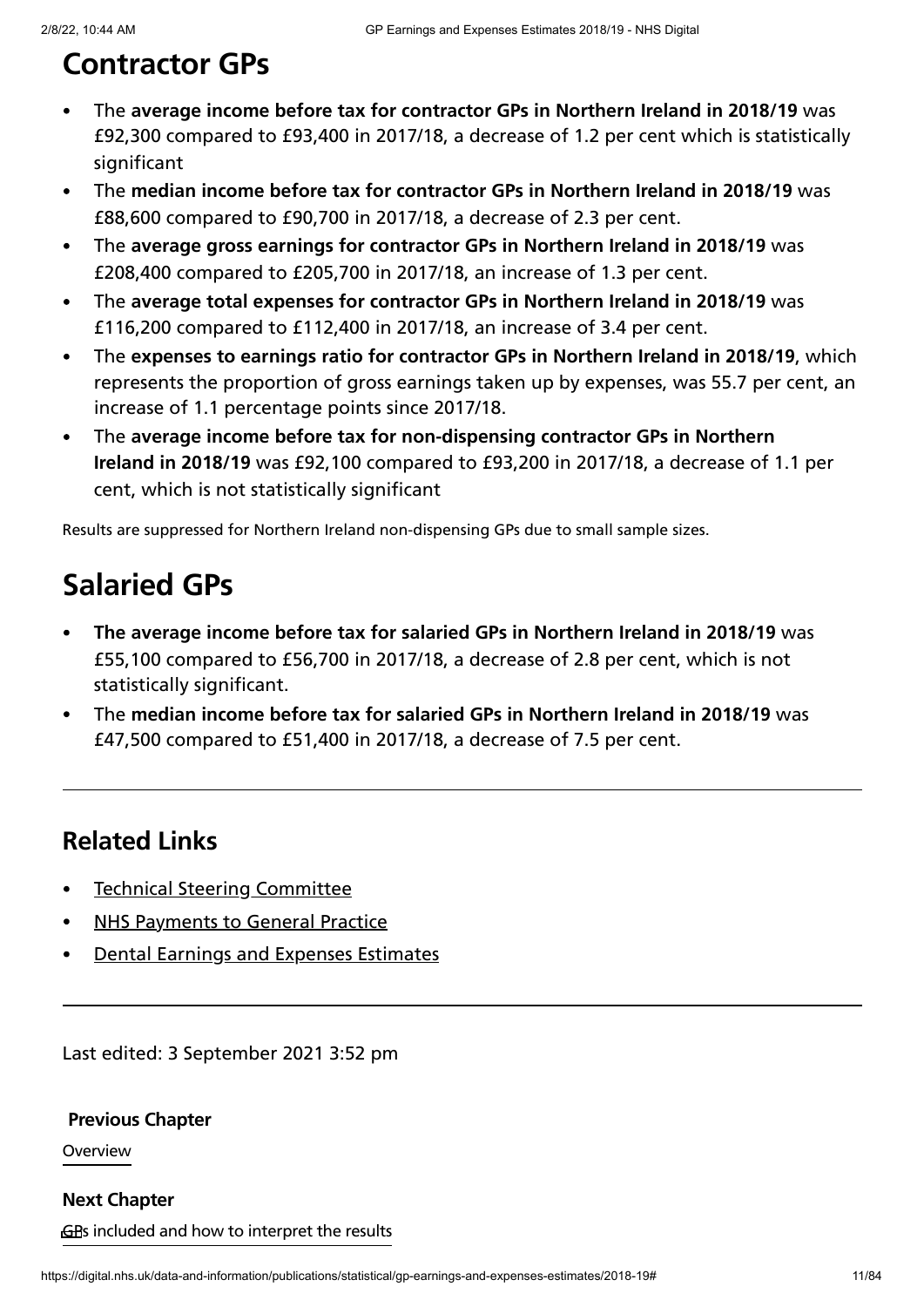# **GPs included and how to interpret the results Introduction**

GP Earnings and Expenses Estimates provides a detailed study of the NHS and private earnings and expenses of GPs working in the NHS under a General Medical Services (GMS) or Personal Medical Services (PMS) contract in the UK in 2018/19.

Earnings and expenses estimates are based on a sample as at March 2019 from HM Revenue and Customs' (HMRCs') Self Assessment tax database. All analyses are carried out by HMRC statisticians on an anonymised data set, which is adjusted to take into consideration individuals' pension contributions. Only aggregate non-person-identifiable information is supplied to NHS Digital for publication, in line with data protection legislation.

Earnings and expenses estimates have been rounded to the nearest £100. This means that in some tables and figures, the rounded figures presented for taxable income may not always equal gross earnings minus total expenses. As the population estimates provided in this report are not intended to be definitive, these are rounded to the nearest 50. In expenses tables, the percentage of total expenses for each category is displayed in parentheses.

Calculations such as percentage change and estimates of the expenses to earnings ratio (EER) are performed on data that have not been rounded.

All results presented are in cash terms. For real terms income before tax estimates, see the Excel Time Series (available to download under 'Resources' on the [Overview](https://digital.nhs.uk/data-and-information/publications/statistical/gp-earnings-and-expenses-estimates/2018-19) page), which supplements this report. The time series has been produced to collate results from the GP Earnings and Expenses Estimates reports from 2002/03 onwards.

This report has been agreed by the Technical Steering Committee (TSC), which is chaired by NHS Digital and has representation from the Department of Health and Social Care, UK Health Departments, NHS England and NHS Improvement, NHS Employers and the British Medical Association (BMA) which represents the interests of GPs.

NHS Digital welcomes feedback on the methodology, commentary, tables and charts within this publication. Please contact NHS Digital with your comments and suggestions by telephone on 0300 303 5678 or by email to primarycareworkforce@nh[s](mailto:primarycareworkforce@nhs.net%20?subject=GP%20Earnings%20and%20Expenses%20Estimates).net stating 'GP Earnings and Expenses Estimates' in the subject heading.

# **GPs included in the report**

Only GPs working for the NHS in the UK are included in the report. The figures may include both NHS and private earnings.

## **GP type**

 $\Box$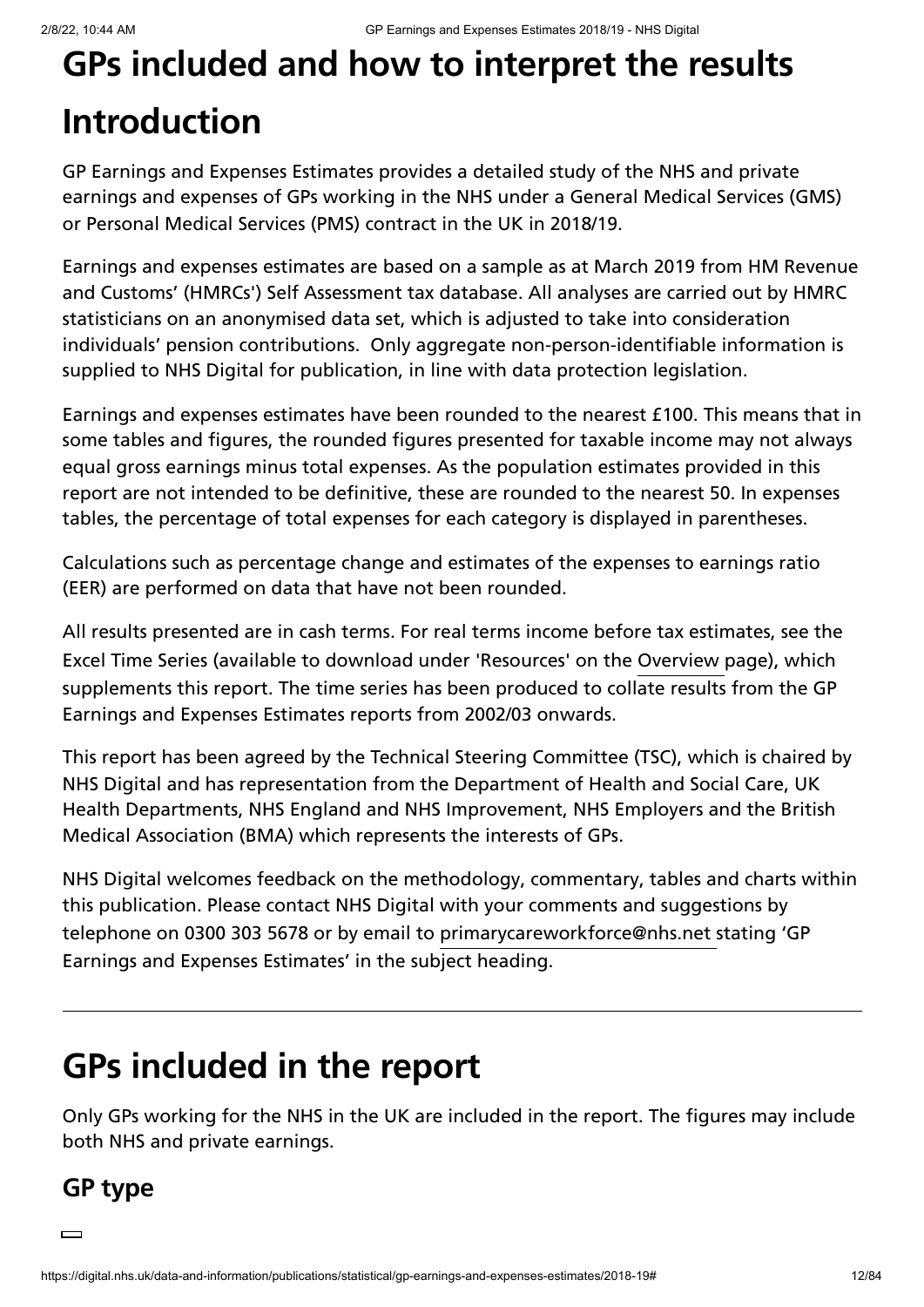The report contains results for contractor and salaried GPs only. "Combined GP" results are those of contractor and salaried GPs together, and consist of a weighted average of earnings and expenses data from self-employment for contractor GPs along with a combination of employment and medical self-employment figures for salaried GPs.

GPs that also work as Primary Care Organisation (PCO) Medical Directors are included. Fixed share partners bound to a practice via the partnership agreement are included in the contractor group.

PCO-employed GPs that are salaried are treated as salaried GPs employed by the practice.

It is possible that some salaried GPs may not need to complete a Self Assessment tax return. Such individuals do not appear in HMRC's tax Self Assessment database and therefore cannot be included in the sample.

GPs who work solely as locums or freelancers are not included.

### **Contract type**

Only GPs working under a GMS or PMS contract are included. GPMS results are those of GMS and PMS GPs together. No PMS contracts exist in Wales or Northern Ireland, so results shown for these countries relate to GMS GPs only. PMS GPs are referred to as Section 17c in Scotland. Primary Care Organisation (PCO) employed GPs that are salaried are given a GMS/PMS flag depending upon whether the contractor GP(s) for the practice hold a GMS or PMS contract.

GPs with multiple GMS or PMS contracts are removed, as are those GPs who are solely Alternative Providers of Medical Services (APMS).

## **Working hours**

Full-time and part-time GPs are included. Figures are irrespective of working hours, except in the Earnings and Expenses Estimates Weekly Working Hours and Gender section of the . [England](https://digital.nhs.uk/data-and-information/publications/statistical/gp-earnings-and-expenses-estimates/2018-19/england) chapter

## **Accounting year**

Only GPs whose information HMRC could trace and who had an accounting year ending in the final quarter of the fiscal year (i.e. between 1 January and 5 April 2019) are included.

# **Interpreting the results**

## **Important definitions**

The report uses the following terms:

**Gross earnings** – self-employment and/or employment income from NHS and private work before the deduction of total expenses.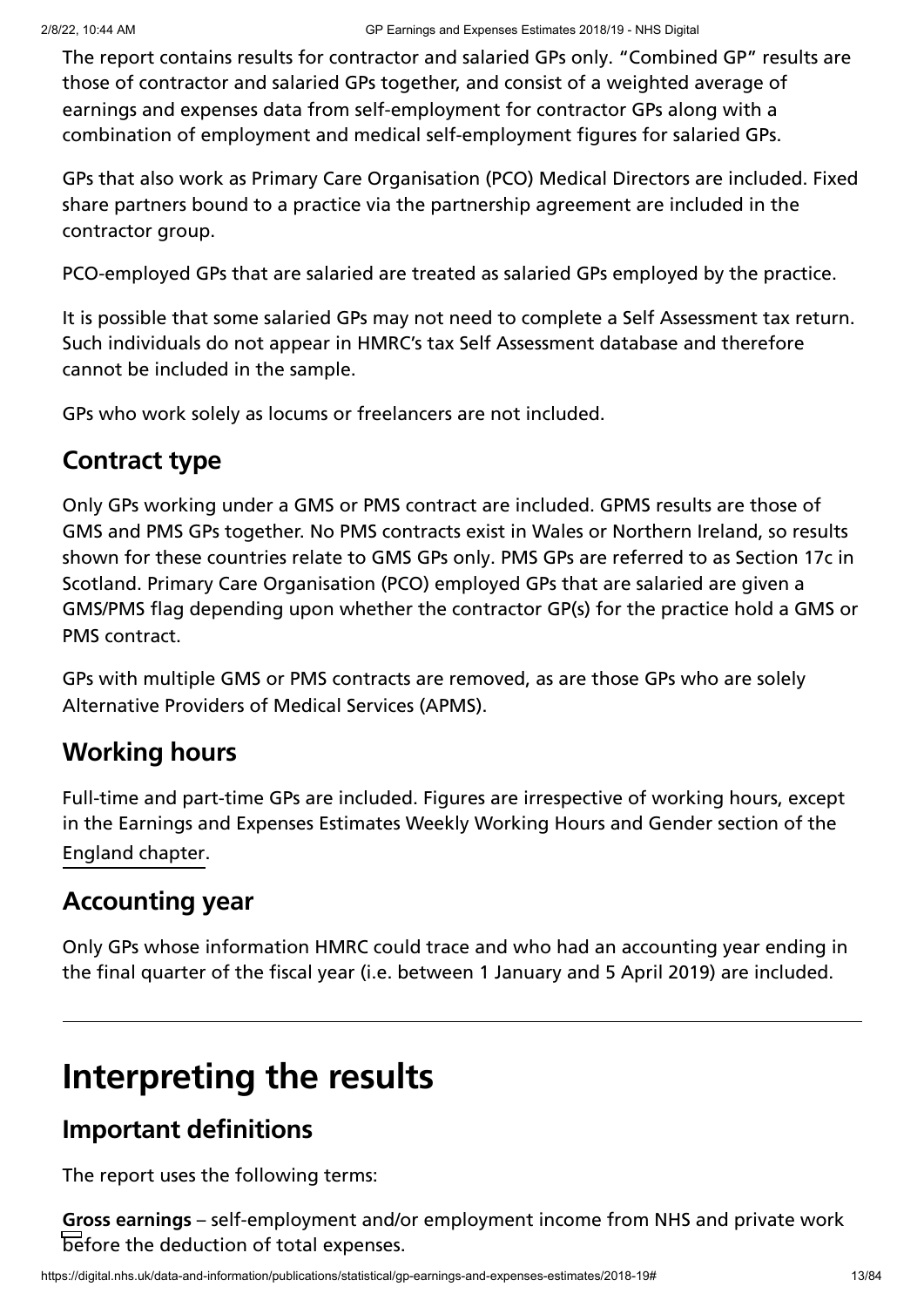**Total expenses** – business expenses from NHS and private work allowable for tax purposes.

**Income before tax** – taxable income before pension contributions are deducted, made up of gross earnings less total expenses, also known as net income.

**Expenses to earnings ratio (EER)** – the proportion of gross earnings taken up by total expenses.

## **Earnings**

Gross earnings for contractor GPs are based on all medical income from self-employment sources. Income from employment sources is not included in averages for contractor GPs.

The majority of salaried GPs have a combination of self-employment and employment income. Therefore, their average total income before tax is based on medical income from self-employment sources and all employment income. The total expenses figure for salaried GPs will also be based on an average total of self-employment and employment data.

### **Expenses**

Expenses are split into the following categories:

- Office and General Business  $\bullet$
- Premises  $\bullet$
- Employee  $\bullet$
- Car and Travel  $\bullet$
- Interest  $\bullet$
- Other, which includes:
	- 'Advertising and business entertainment costs' (which were classified as business  $\bullet$ expenses up to 2006/07)
	- Interest for businesses where turnover is <£85,000 and interest is not reported separately
	- Expenses for businesses (where turnover is low) and detailed expense breakdown not available
	- Cost of drugs for dispensing GPs
- Net Capital Allowance.

Expenses figures exclude disallowable expenses.

## **Populations and samples used in the report**

**Report population** - the identifiable sample of GPs from the NHS workforce census and workforce Minimum Data Set (wMDS) who qualify for inclusion in the report, used by HMRC to match against self-assessment tax returns.

The report population is not the same as the totals of populations published in the GP censuses in Wales, Scotland and Northern Ireland and the General Practice [Workforce](https://digital.nhs.uk/data-and-information/publications/statistical/general-and-personal-medical-services)publication in England. The totals in these publications are based on a count of unique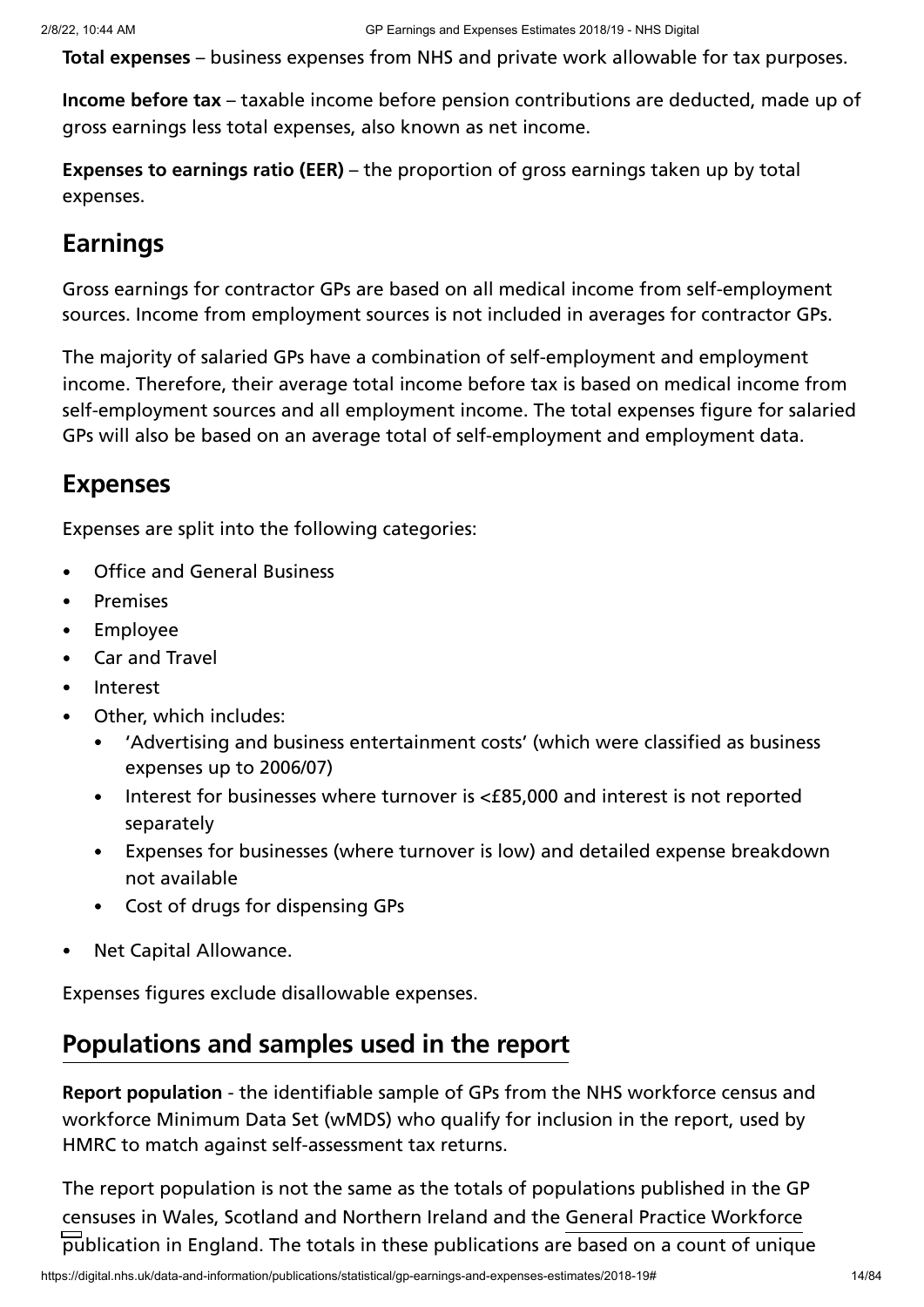General Medical Council (GMC) numbers, whereas for this report, certain types of GPs are excluded (see above). Additionally, incomplete coverage within the data source also has the effect of lowering the report population when compared to the published totals of GPs in the four countries (see 'Change in data source'). Some other GPs were subsequently excluded from HMRC's sample for data quality reasons. For more information, please see the [Methodology](https://digital.nhs.uk/data-and-information/publications/statistical/gp-earnings-and-expenses-estimates/2018-19/methodology) section.

**HMRC sample** - the number of GP records that HMRC traced and was able to match to a Self Assessment tax return. These records must pass validation checks and have an end-date in quarter four. In addition, contractor GPs must have self-employment income in order to be included in the sample. Salaried GPs must not have solely self-employment income but must also have employment income for all quarters of the financial year to be included.

The results presented in this report are estimates based on samples. To give a more accurate result, HMRC weights its sample to the report population when calculating averages.

Figures are subject to sampling error. Differences between groups and subgroups of GPs and differences in results when compared to previous years may not be statistically significant. Standard errors to support the statistical significance of the income before tax results are available in the Excel Time Series (available to download under 'Resources' on the [Overview](https://digital.nhs.uk/data-and-information/publications/statistical/gp-earnings-and-expenses-estimates/2018-19) page).

In addition, small populations for some subgroups mean that extreme values can have noticeable effects upon the averages. In such cases, results may be subject to additional uncertainty. Footnotes identify results based on a sample size of fewer than 125 GPs, which should be treated with caution.

Tables A1 to 4 and B1 to 4 show [comparative](https://digital.nhs.uk/data-and-information/publications/statistical/gp-earnings-and-expenses-estimates/2018-19/gps-included-and-how-to-interpret-the-results#known-issues) figures for population counts. The Known Issues section below provides more information on the report population and sample counts in this report.

|                                 | <b>Population</b><br>2017/18 | <b>Population</b><br>2018/19 | Report<br><b>Population</b><br>2017/18 | <b>Report</b><br><b>Population</b><br>2018/19 | <b>HMRC</b><br><b>Sample</b><br>2017/18 | <b>HMRC</b><br><b>Sample</b><br>2018/19 |
|---------------------------------|------------------------------|------------------------------|----------------------------------------|-----------------------------------------------|-----------------------------------------|-----------------------------------------|
| <b>Contractor</b><br><b>GPs</b> | 22,791                       | 21,857                       | 20,350                                 | 20,300                                        | 11,400                                  | 11,050                                  |
| Of which:<br><b>Dispensing</b>  |                              | ÷                            | 3,600                                  | 3,700                                         | 1,800                                   | 1,850                                   |
| Non-<br>dispensing              |                              | ÷                            | 16,750                                 | 16,550                                        | 9,600                                   | 9,200                                   |

**Table A1: Workforce Minimum Data Set population, report population and HMRC sample, GPMS, 2017/18 and 2018/19, England**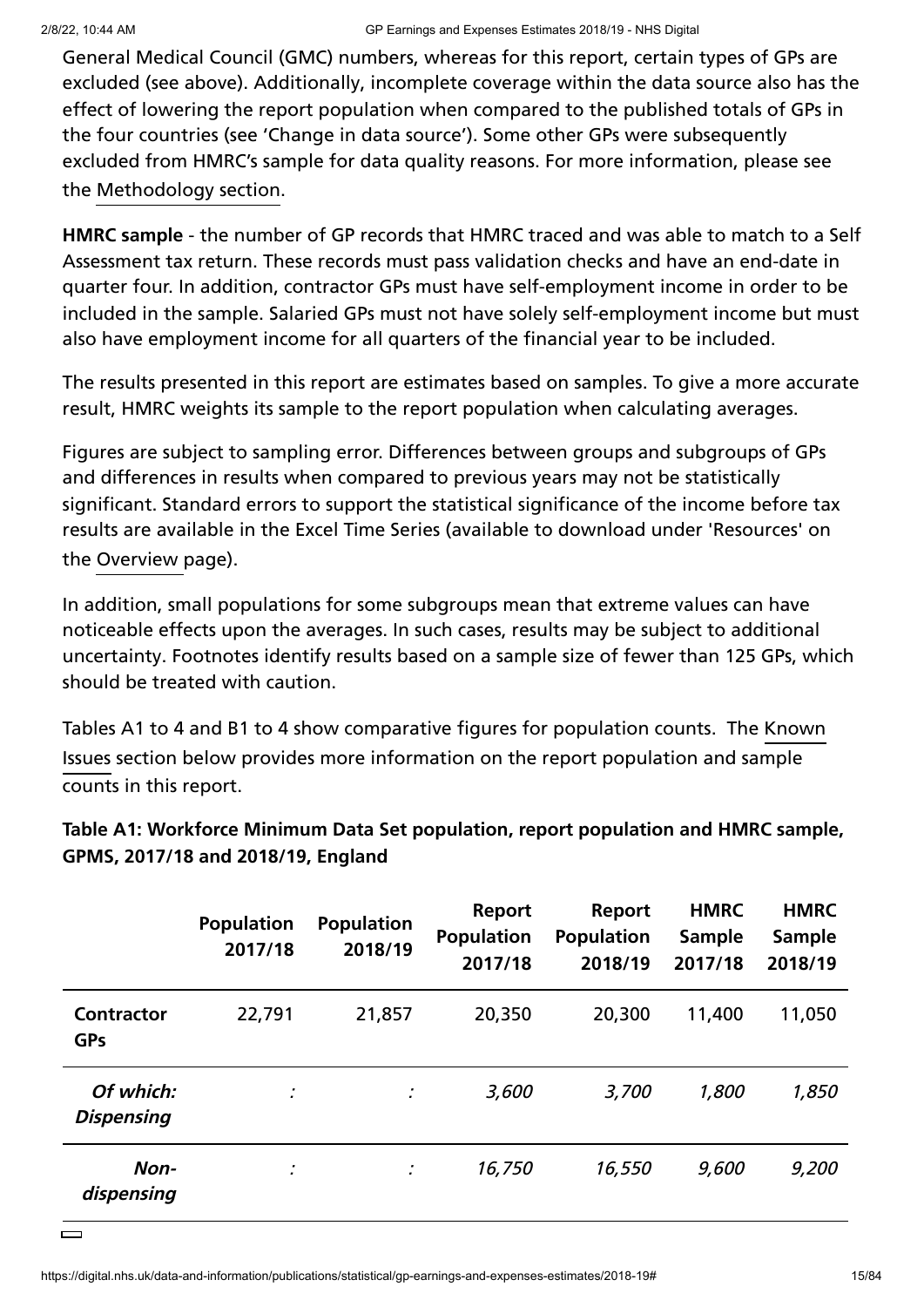2/8/22, 10:44 AM GP Earnings and Expenses Estimates 2018/19 - NHS Digital

|                               | <b>Population</b><br>2017/18 | <b>Population</b><br>2018/19 | Report<br><b>Population</b><br>2017/18 | Report<br><b>Population</b><br>2018/19 | <b>HMRC</b><br><b>Sample</b><br>2017/18 | <b>HMRC</b><br>Sample<br>2018/19 |
|-------------------------------|------------------------------|------------------------------|----------------------------------------|----------------------------------------|-----------------------------------------|----------------------------------|
| <b>Salaried</b><br><b>GPs</b> | 11,465                       | 12,236                       | 9,400                                  | 10,500                                 | 5,400                                   | 5,600                            |
| <b>Total</b>                  | 34,256                       | 34,093                       | 29,750                                 | 30,800                                 | 16,800                                  | 16,650                           |

**Notes on Table A1:** 1. In England, prior to 2015 figures were sourced from NHAIS GP Payments (Exeter) System. From 2015 England GP information has been sourced from the workforce Minimum Data Set (wMDS) which collects information on the workforce directly from general practices. This workforce data has been collected on a quarterly basis since September 2016 and its completeness and coverage has improved since the collection began meaning the report population and consequently, the size of the matched HMRC sample, has also increased each year. See [Change](https://digital.nhs.uk/data-and-information/publications/statistical/gp-earnings-and-expenses-estimates/2018-19/gps-included-and-how-to-interpret-the-results#change-in-data-source) in Data Source for more information. D. Information from the workforce Minimum Data Set collection is published in the General Practice [Workforce](https://digital.nhs.uk/data-and-information/publications/statistical/general-and-personal-medical-services) publication. The total row includes only contractor and salaried GPs, and not GPs outside the scope of this publication, such as locums. .

| Table A2: Census population, report population and HMRC sample, GPMS, 2017/18 and |
|-----------------------------------------------------------------------------------|
| 2018/19, Scotland                                                                 |

|                                 | <b>Census</b><br><b>Population</b><br>2017/18 | <b>Census</b><br><b>Population</b><br>2018/19 | Report<br><b>Population</b><br>2017/18 | Report<br><b>Population</b><br>2018/19 | <b>HMRC</b><br><b>Sample</b><br>2017/18 | <b>HMRC</b><br><b>Sample</b><br>2018/19 |
|---------------------------------|-----------------------------------------------|-----------------------------------------------|----------------------------------------|----------------------------------------|-----------------------------------------|-----------------------------------------|
| <b>Contractor</b><br><b>GPs</b> | 3,491                                         | 3,396                                         | 3,400                                  | 3,300                                  | 2,250                                   | 2,100                                   |
| Of which:<br><b>Dispensing</b>  | ÷                                             | ÷                                             | 200                                    | 200                                    | <i><b>150</b></i>                       | 150                                     |
| Non-<br>dispensing              |                                               | ÷                                             | 3,250                                  | 3,100                                  | 2,100                                   | 1,950                                   |
| <b>Salaried</b><br><b>GPs</b>   | 830                                           | 970                                           | 500                                    | 600                                    | 300                                     | 300                                     |
| <b>Total</b>                    | 4,321                                         | 4,366                                         | 3,900                                  | 3,900                                  | 2,500                                   | 2,400                                   |

**Notes on Table A2:** 1. Census population figures are the totals of populations published in the GP census in Scotland. The total row includes only contractor and salaried GPs, and not GPs outside the scope of this publication, such as locums.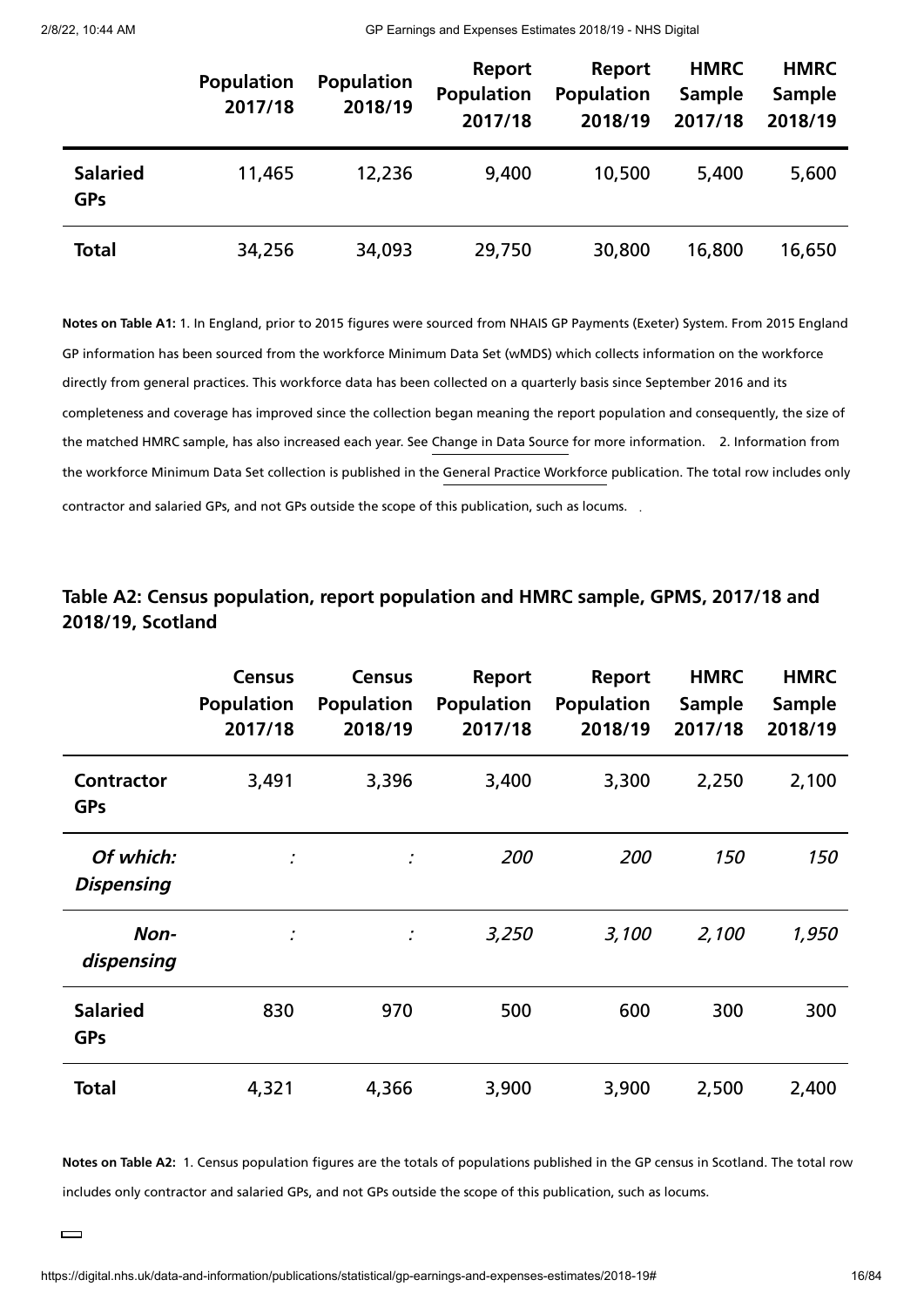**Table A3: Census population, report population and HMRC sample, GMS, 2017/18 and 2018/19, Wales**

|                                 | <b>Census</b><br><b>Population</b><br>2017/18 | <b>Census</b><br><b>Population</b><br>2018/19 | <b>Report</b><br><b>Population</b><br>2017/18 | <b>Report</b><br><b>Population</b><br>2018/19 | <b>HMRC</b><br><b>Sample</b><br>2017/18 | <b>HMRC</b><br>Sample<br>2018/19 |
|---------------------------------|-----------------------------------------------|-----------------------------------------------|-----------------------------------------------|-----------------------------------------------|-----------------------------------------|----------------------------------|
| <b>Contractor</b><br><b>GPs</b> | 1,526                                         | 1,556                                         | 1,500                                         | 1,500                                         | 850                                     | 800                              |
| Of which:<br><b>Dispensing</b>  |                                               |                                               | 250                                           | 250                                           | 200                                     | 150                              |
| Non-<br>dispensing              | ÷                                             |                                               | 1,200                                         | 1,300                                         | 650                                     | 650                              |
| <b>Salaried</b><br><b>GPs</b>   | 400                                           | 408                                           | 300                                           | 400                                           | 150                                     | 200                              |
| <b>Total</b>                    | 1,926                                         | 1,964                                         | 1,800                                         | 1,950                                         | 1,000                                   | 1,050                            |

**Notes on Table A3:** 1. Census population figures are the totals of populations published in the GP census in Wales. The total row includes only contractor and salaried GPs, and not GPs outside the scope of this publication, such as locums.

#### **Table A4: Census population, report population and HMRC sample, GMS, 2017/18 and 2018/19, Northern Ireland**

|                                 | <b>Census</b><br><b>Population</b><br>2017/18 | <b>Census</b><br><b>Population</b><br>2018/19 | Report<br><b>Population</b><br>2017/18 | Report<br><b>Population</b><br>2018/19 | <b>HMRC</b><br><b>Sample</b><br>2017/18 | <b>HMRC</b><br>Sample<br>2018/19 |
|---------------------------------|-----------------------------------------------|-----------------------------------------------|----------------------------------------|----------------------------------------|-----------------------------------------|----------------------------------|
| <b>Contractor</b><br><b>GPs</b> | Z                                             | 1,190                                         | 1,150                                  | 1,150                                  | 850                                     | 850                              |
| Of which:<br><b>Dispensing</b>  |                                               |                                               | $\pmb{\mathcal{C}}$                    | $\epsilon$                             | $\epsilon$                              | $\epsilon$                       |
| Non-<br>dispensing              |                                               |                                               | 1,150                                  | 1,150                                  | 850                                     | 800                              |
| <b>Salaried</b><br><b>GPs</b>   | z                                             | 117                                           | 150                                    | 150                                    | 100                                     | 100                              |
| ≔Total                          | 1,328                                         | 1,307                                         | 1,300                                  | 1,300                                  | 950                                     | 900                              |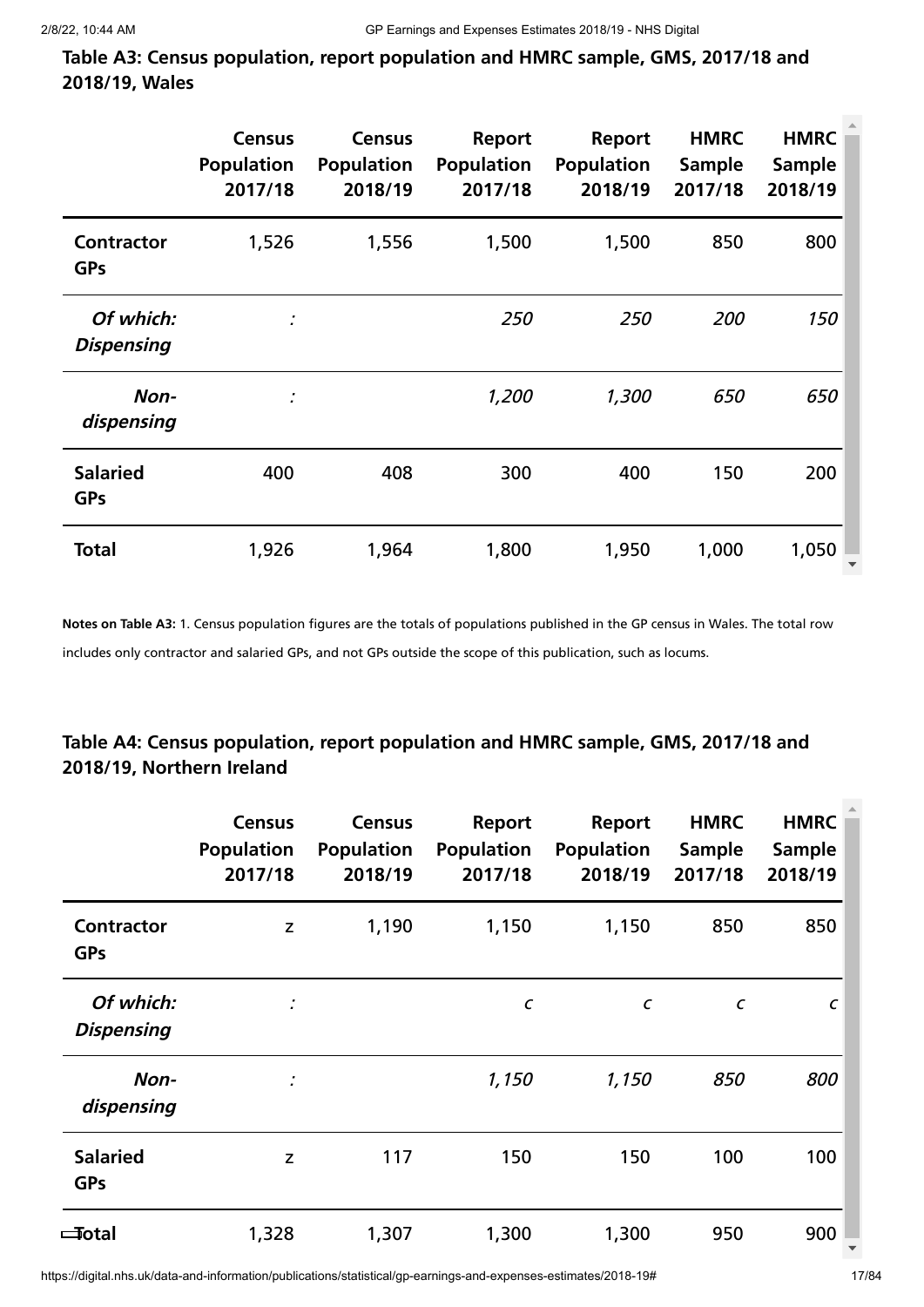#### 2/8/22, 10:44 AM GP Earnings and Expenses Estimates 2018/19 - NHS Digital

**Notes on Table A4:** 1. Census population figures are the totals of populations published in the GP census in Northern Ireland. The total row includes only contractor and salaried GPs, and not GPs outside the scope of this publication, such as locums. 2. Z - 2017 census population counts not published by GP type 3. 2018 census population taken at 31 March. 3. C- figures suppressed due to small sample sizes.

#### **Table B1: Report population by contract type, 2018/19, England**

|                                | <b>GPMS</b> | <b>GMS</b> | PMS   |
|--------------------------------|-------------|------------|-------|
| <b>Contractor</b><br>GPs       | 20,300      | 14,900     | 5,400 |
| Of which:<br><b>Dispensing</b> | 3,700       | 3,050      | 650   |
| Non-<br>dispensing             | 16,550      | 11,850     | 4,700 |
| <b>Salaried</b><br>GPs         | 10,500      | 6,650      | 3,850 |
| Total                          | 30,800      | 21,550     | 9,200 |

#### **Table B2: Report population by contract type, 2018/19, Scotland**

|                                | <b>GPMS</b> | <b>GMS</b> | PMS |
|--------------------------------|-------------|------------|-----|
| Contractor<br>GPs              | 3,300       | 2,950      | 350 |
| Of which:<br><b>Dispensing</b> | 200         | 150        | 50  |
| Non-<br>dispensing             | 3,100       | 2,800      | 300 |
| <b>Salaried GPs</b>            | 600         | 500        | 100 |
| Total                          | 3,900       | 3,450      | 450 |

No PMS contracts exist in Wales or Northern Ireland, so all results shown relate to GMS GPs only. See Tables A3 and A4 for Wales and Northern Ireland GMS GP report population counts.

#### **Averages, rounding and suppression**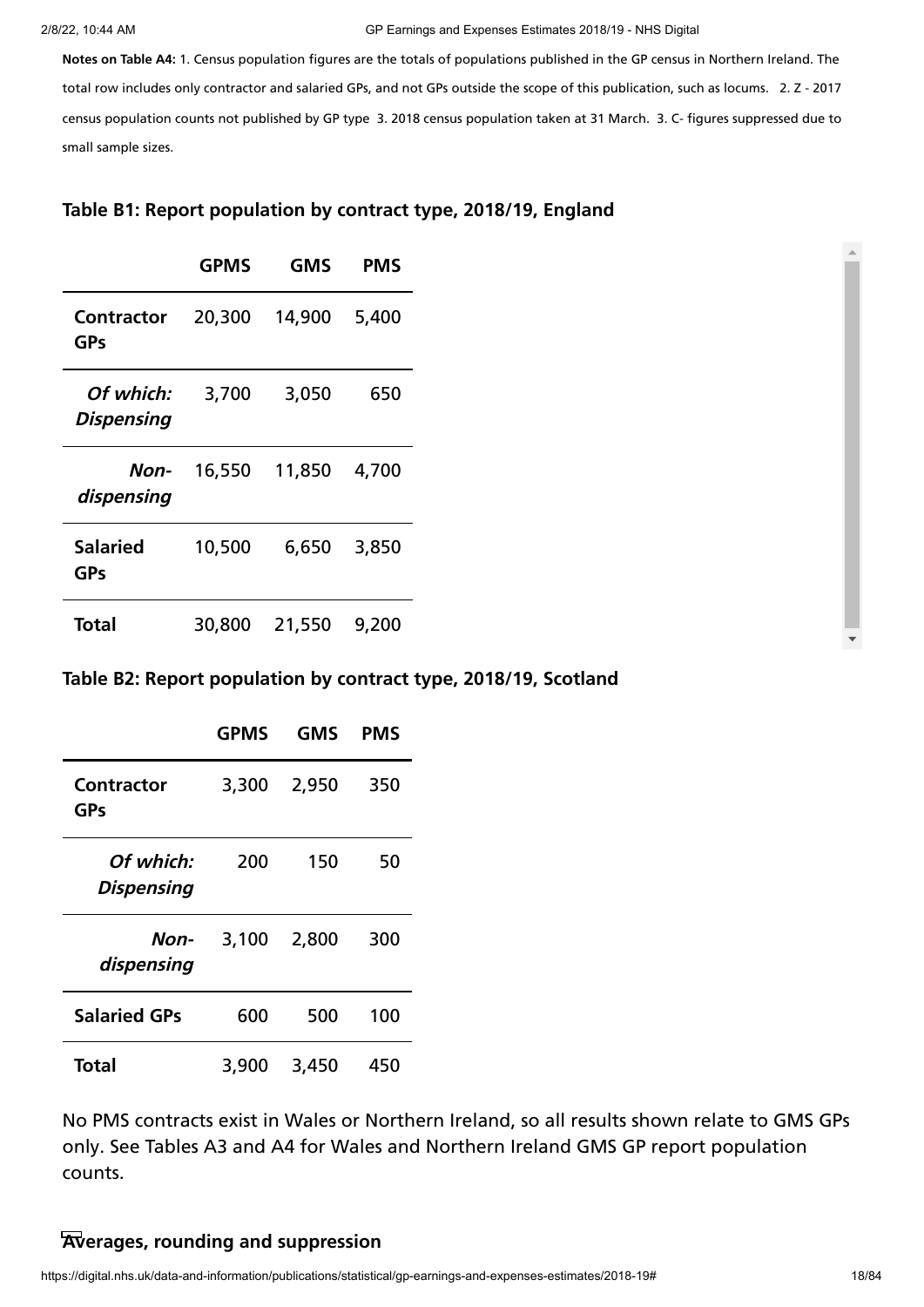All averages are means unless otherwise stated. In addition to providing the mean taxable income from NHS and private work, the median is also provided in places. Standard errors and medians for all taxable income results are provided in the open data text file (csv) published alongside this report.

Earnings and expenses estimates have been rounded to the nearest £100. This means that in some tables and figures the rounded numbers presented for taxable income may not equal gross earnings minus total expenses, and the sum of numbers in a table may not equal the total. As the population estimates provided in this report are not intended to be definitive, these are rounded to the nearest 50 unless otherwise stated. In expenses tables, the percentage of total expenses for each category is displayed in parentheses.

Calculations such as percentage change and estimates of the expenses to earnings ratio are performed on data prior to rounding unless otherwise stated.

#### **Symbols used in tables**

- $c =$  confidential Results have been suppressed by HMRC due to low sample numbers
- $z = not$ applicable  $\bullet$ Used when an observation is not applicable
- : = not available Data unavailable for reasons other than those already specified

### **Superannuation contributions**

The results for contractor GPs exclude an estimate of employers' superannuation contributions but are before the deduction of employees' contributions.

The results for salaried GPs include an estimate of employees' superannuation contributions and Additional Voluntary Contributions (AVCs). This puts the salaried results on a comparable basis with the contractor results and allows results for combined GPs to be produced for the report.

For more information, please see the [Methodology](https://digital.nhs.uk/data-and-information/publications/statistical/gp-earnings-and-expenses-estimates/2018-19/methodology) section.

# **Known Issues**

### **Change in data source**

In England the primary source for GP data changed in September 2015 from the National Health Authority Information System (NHAIS) to the workforce Minimum Data Set (wMDS), now collected via the National Workforce Reporting System (NWRS) but before 1 April 2019 via the Primary Care Web Tool (PCWT) Workforce Census module and the workforce Minimum Data Set Collection Vehicle (wMDSCV).

 $\Box$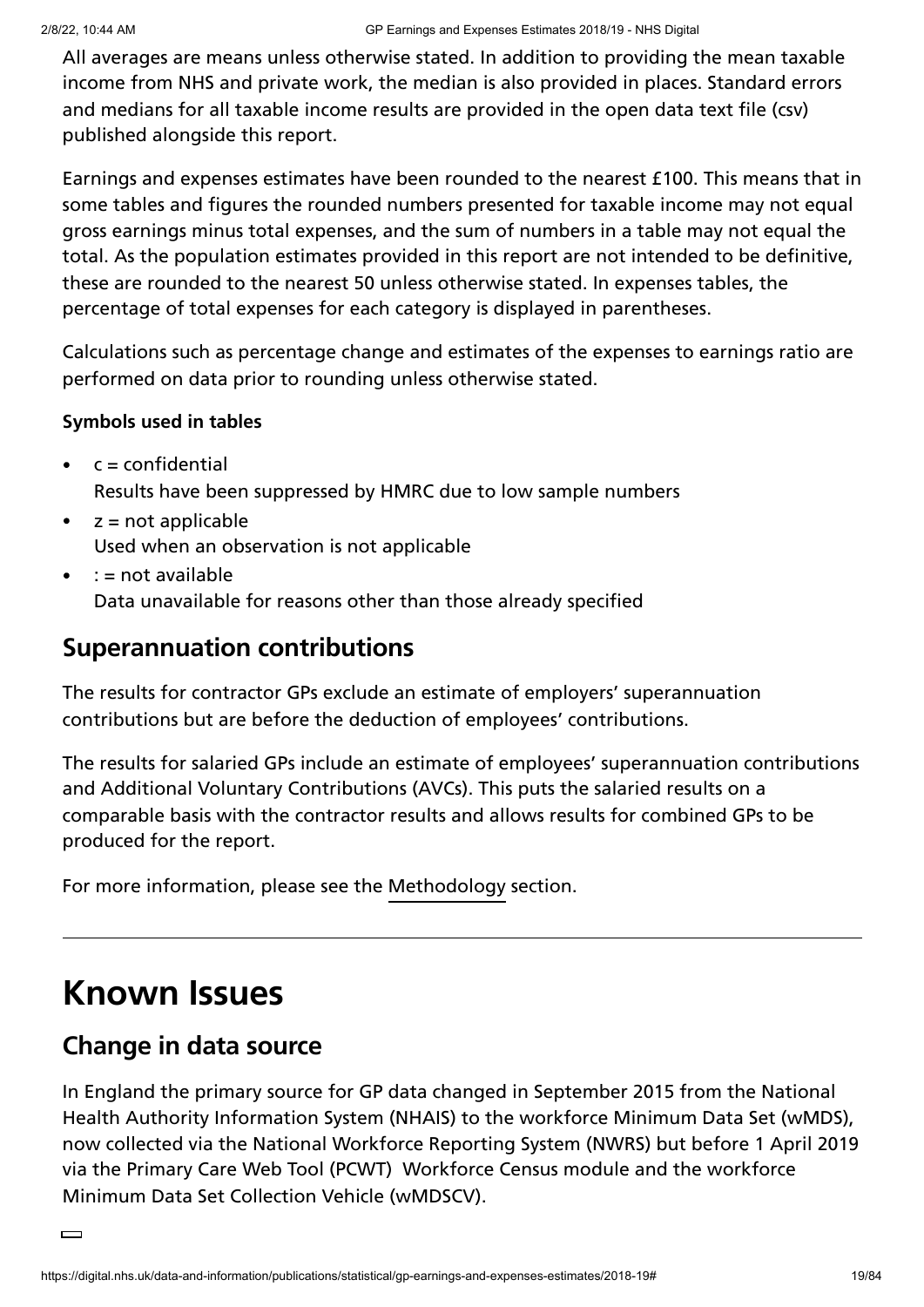Although data for England are now extracted on a quarterly basis, this report uses data that were extracted shortly after 30 September, which is in line with the previous NHAIS extracts and is consistent with the timing of the annual GP census data still used for Scotland, Northern Ireland and Wales.

Data completeness for the wMDS collection has improved each year since September 2015 meaning that the report population - the identifiable sample of GPs which HMRC used to match against Self Assessment tax returns - has also increased each year.

## **NHS and private earnings**

Earnings and expenses results relate to both NHS and private work. It is not possible to provide an NHS/private split using HMRC as a data source as most GPs submit a Self Assessment tax return which contains information on all of their self-employment earnings while practising as a GP, but which cannot differentiate between NHS and private earnings. GPs can perform both NHS and private work inside or outside the practice, including the NHS Out of Hours service.

As a guide to NHS/private earning proportions, the average NHS superannuable income for GPMS contractor GPs in the UK as a whole was 96.2 per cent of income before tax in 2016/17, which is the latest year for which pensions data are available.

## **Small samples**

As noted under [Populations](https://digital.nhs.uk/data-and-information/publications/statistical/gp-earnings-and-expenses-estimates/2018-19/gps-included-and-how-to-interpret-the-results#Interpreting-the-results) and samples used in the report, the results from the sample count are weighted up to the report population and are subject to sampling error. Differences between groups and subgroups of GPs or comparisons between years may not be statistically significant. In addition, small samples for some subgroups mean that extreme values can have noticeable effects on the averages. In such cases results may be subject to additional uncertainty. Footnotes identify results based on a sample size of fewer than 125, which should be treated with caution.

## **Working hours**

wMDS includes information on working hours for GPs in England. As a result, earnings [estimates](https://digital.nhs.uk/data-and-information/publications/statistical/gp-earnings-and-expenses-estimates/2018-19/england) by weekly working hours and gender are provided for these GPs in the England . chapter

All other data used in the analysis are for both full and part-time GPs, as the analysis is on a headcount basis.

It is not possible to estimate the average earnings of full-time GPs or their average full-time equivalent earnings for Wales, Scotland or Northern Ireland GPs as information on their working hours is not available.

## **Multiple contracts in England**

Some GPs in England hold contracts with several practices, leading to more complex **business arrangements. GPs with multiple contracts are excluded from the data set.**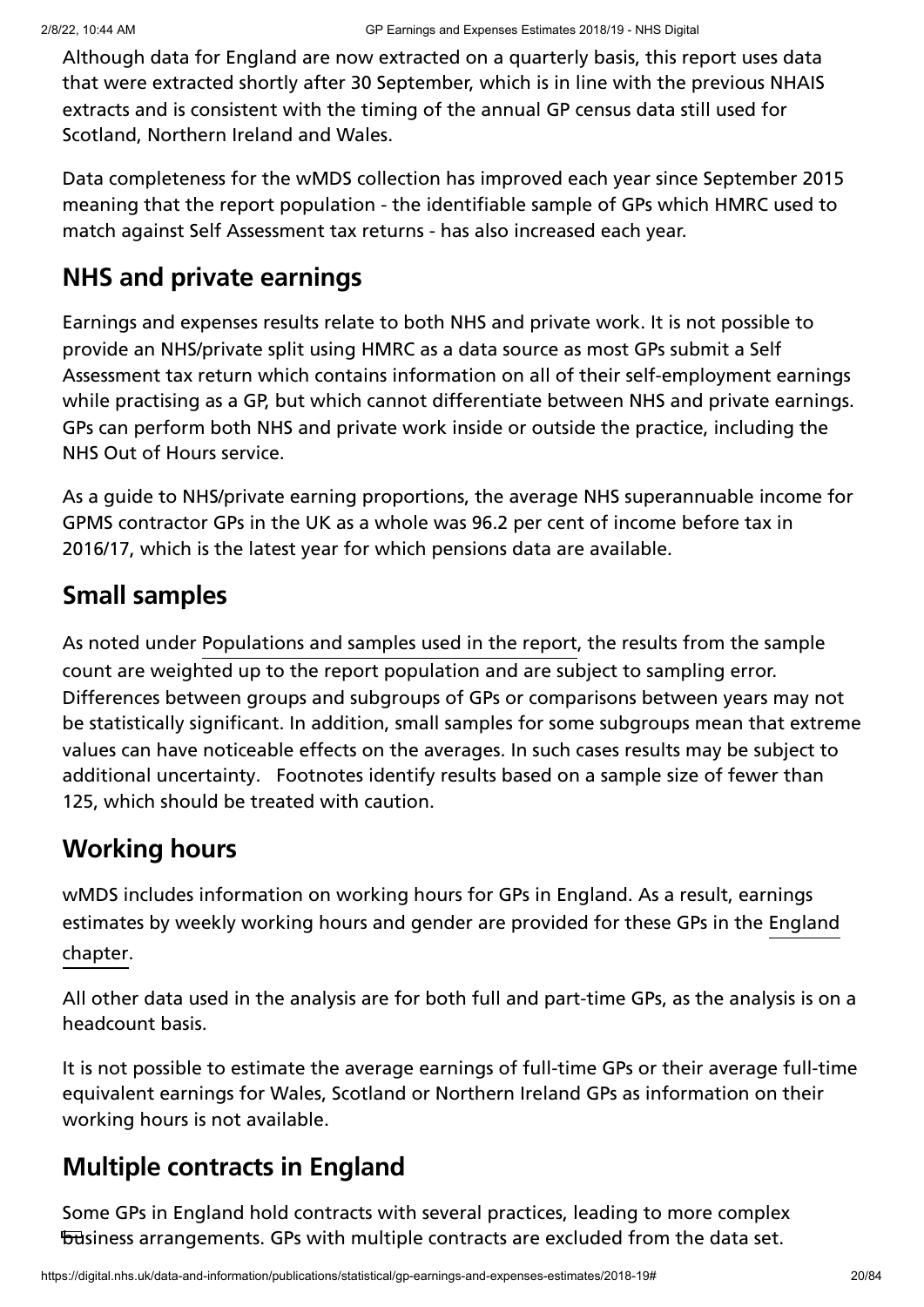The count of GPs holding multiple contracts will be monitored over time. Workforce Minimum Data Set (wMDS) figures for 2017 and 2018 show a decrease from 1,409 to 1,177 GPs holding multiple contracts.

GPs who are solely APMS are not included in the report. However, if a GP holds both a GMS/PMS contract and an APMS contract, their earnings and expenses from that contract may be included and reported within their GMS/PMS figures.

## **Dispensing-only income**

Income received solely from dispensing cannot be separately identified as this is not recorded separately on the Self Assessment tax return.

## **Clawback**

Earnings and expenses reflect any Primary Care Organisation (PCO) clawback or reimbursement for previous years. This may occur if the GP or PCO had over or underestimated predicted earnings for the year.

## **Related Links**

- Technical Steering [Committee](https://digital.nhs.uk/data-and-information/areas-of-interest/workforce/technical-steering-committee-tsc)
- NHS [Payments](https://digital.nhs.uk/data-and-information/publications/statistical/nhs-payments-to-general-practice) to General Practice
- Dental Earnings and Expenses [Estimates](https://digital.nhs.uk/data-and-information/publications/statistical/dental-earnings-and-expenses-estimates)

Last edited: 3 September 2021 3:52 pm

Main Findings **[Previous](https://digital.nhs.uk/data-and-information/publications/statistical/gp-earnings-and-expenses-estimates/2018-19/main-findings) Chapter**

**Next [Chapter](https://digital.nhs.uk/data-and-information/publications/statistical/gp-earnings-and-expenses-estimates/2018-19/england)**

1. England

# **1. England**

- Between 2017/18 and 2018/19, income before tax, total expenses and consequently, gross earnings increased for both GMS and PMS GPs. GPMS income before tax increased by around £3,900 from 2017/18.
- $\cdot$  PMS income before tax is £4,400 higher than GMS. PMS income before tax estimates have been higher than GMS every year since 2002/03. However, except for 2015/16 to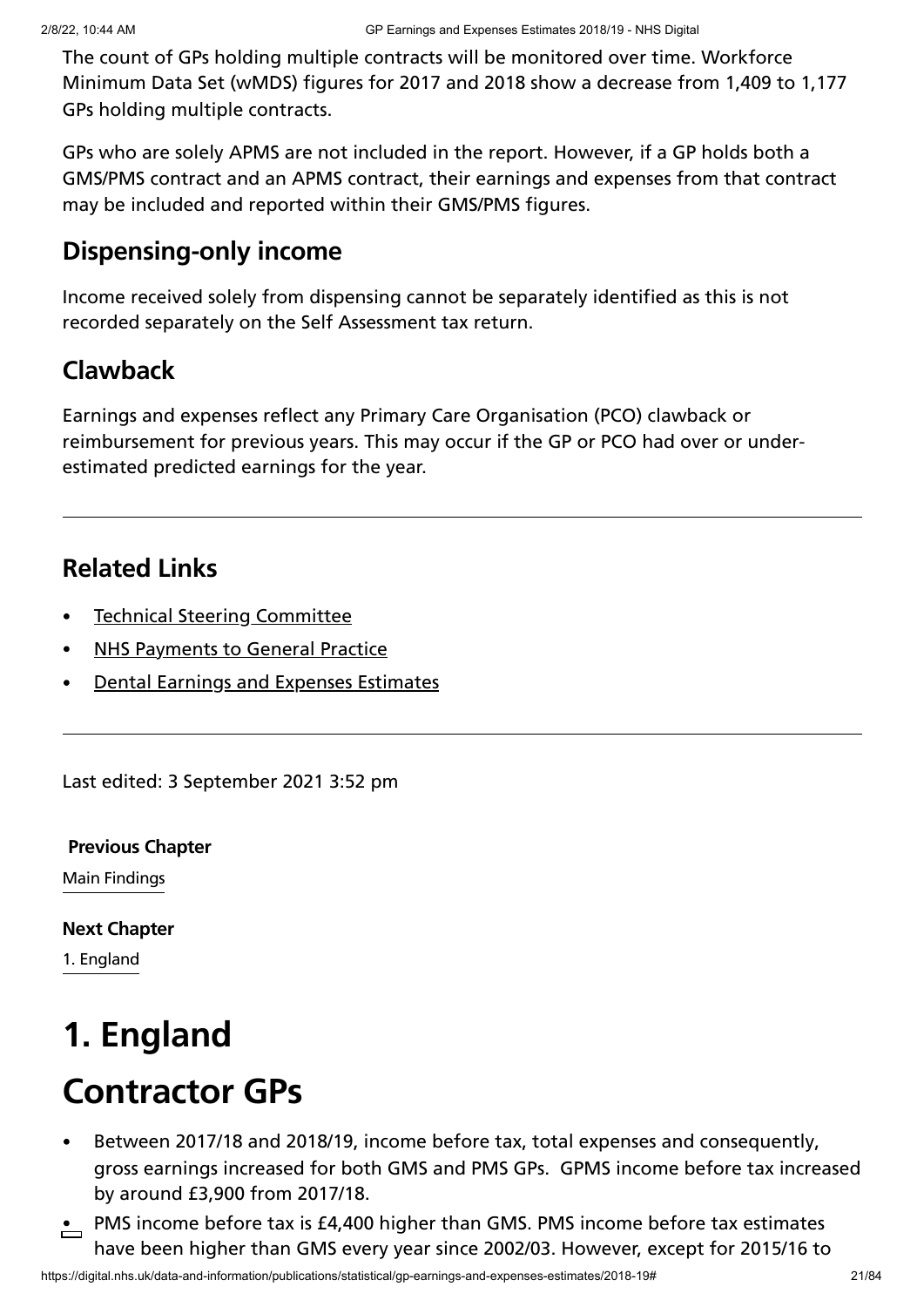2016/17 when the gap increased, the difference between the two has been narrowing each year since 2008/09, when the disparity was £13,000.

- The GPMS expenses to earnings ratio, which represents the proportion of gross earnings  $\bullet$ taken up by total expenses, increased by 0.9 percentage points between 2017/18 and 2018/19, from 68.3 per cent to 69.2 per cent.
- Expenses have been increasing at a faster rate than income before tax for GPMS  $\bullet$ contractor GPs in England since 2005/06, resulting in an expenses to earnings ratio which has grown each year. The 8.1 per cent increase in total expenses for GPMS contractor GPs between 2017/18 and 2018/19 follows a 6.6 per cent increase in the preceding year.

#### **Table 1.1: GPMS contractor GPs - mean earnings and expenses by contract type, England, 2017/18 and 2018/19**

| <b>Contract</b><br><b>Type</b> | Year    | Report<br><b>Population</b> | Gross<br><b>Earnings</b> | <b>Total</b><br><b>Expenses</b> | Income<br><b>Before</b><br><b>Tax</b> | <b>Expenses to</b><br><b>Earnings Ratio</b> |
|--------------------------------|---------|-----------------------------|--------------------------|---------------------------------|---------------------------------------|---------------------------------------------|
| <b>GPMS</b>                    | 2017/18 | 20,350                      | £357,300                 | £243,900                        | £113,400                              | 68.3%                                       |
|                                | 2018/19 | 20,300                      | £380,900                 | £263,600                        | £117,300                              | 69.2%                                       |
|                                | Change  | $-50$                       | $+6.6%$                  | $+8.1%$                         | $+3.4%$                               | 0.9 Percentage<br>Points                    |
|                                |         |                             |                          |                                 |                                       |                                             |
| <b>GMS</b>                     | 2017/18 | 14,900                      | £348,600                 | £236,200                        | £112,400                              | 67.8%                                       |
|                                | 2018/19 | 14,900                      | £371,800                 | £255,700                        | £116,100                              | 68.8%                                       |
|                                | Change  | 0                           | $+6.7%$                  | $+8.2%$                         | $+3.3%$                               | 1.0 Percentage<br>Points                    |
| <b>PMS</b>                     | 2017/18 | 5,450                       | £380,900                 | £264,700                        | £116,200                              | 69.5%                                       |
| $\qquad \qquad$                | 2018/19 | 5,400                       | £406,100                 | £285,600                        | £120,500                              | 70.3%                                       |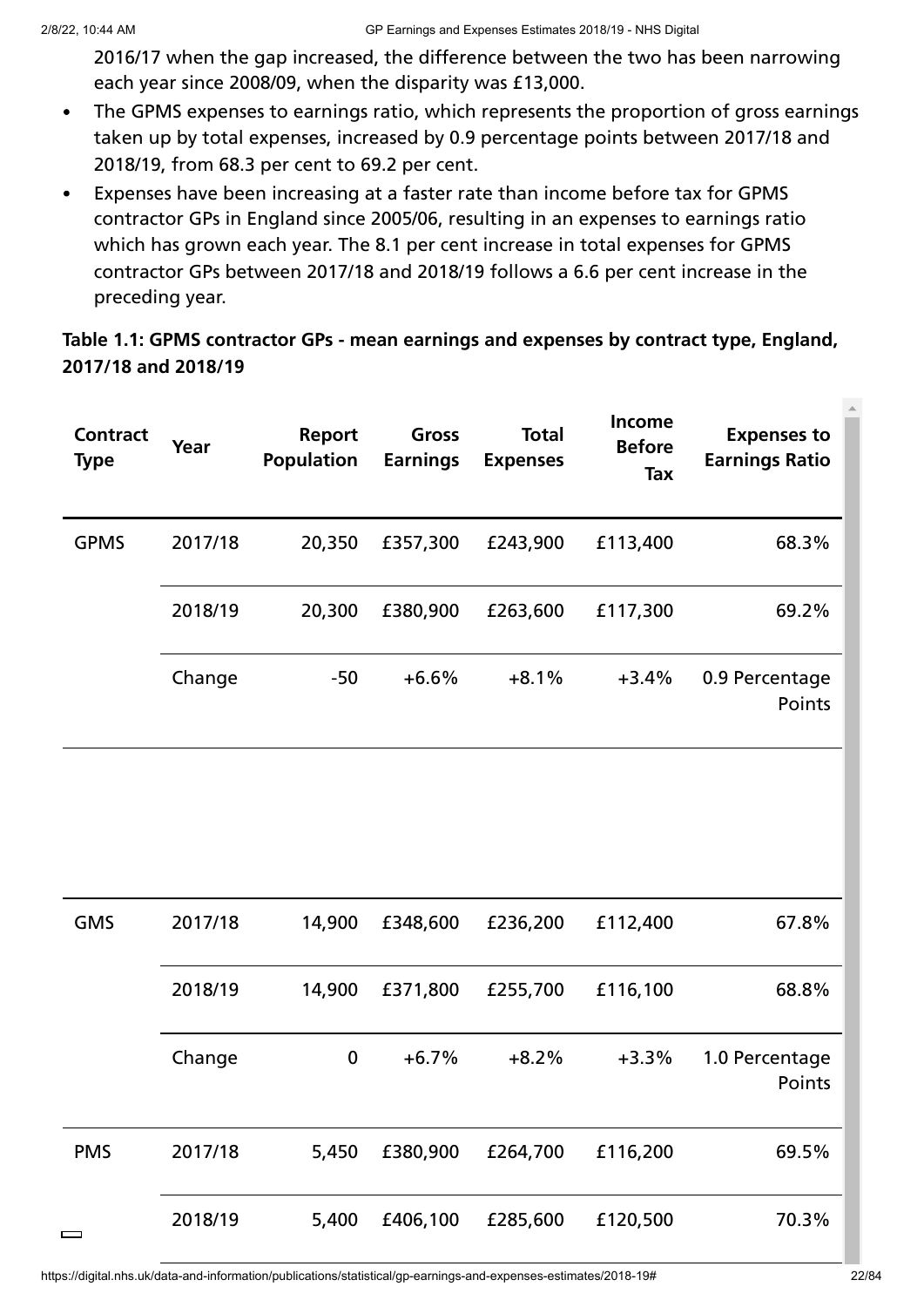| <b>Contract</b><br><b>Type</b> | Change<br>Year | 50-<br>Report<br><b>Population</b> | $+6.6\%$<br>Gross<br><b>Earnings</b> | +7.9%<br>Total<br><b>Expenses</b> | <b>Income</b><br><b>Before</b><br>Tax | 0.8 Percentage<br><b>Expenses to</b><br><b>Earnings Ratio</b> |
|--------------------------------|----------------|------------------------------------|--------------------------------------|-----------------------------------|---------------------------------------|---------------------------------------------------------------|
|                                |                |                                    |                                      |                                   |                                       |                                                               |

Notes on the tables in this chapter

## **Dispensing and non-dispensing GPs**

Income before tax for GPMS dispensing GPs has increased for the fifth year in succession, following decreases every year between 2005/06 and 2013/14. However, when split by contract type only PMS GPs had an increase, with GMS GPs' income before tax falling by 0.4 per cent between 2017/18 and 2018/19. Expenses and gross earnings increased, regardless of contract type, with PMS GPs' expenses increasing by £40,200 to put them above GMS GPs' average expenses for the first time since 2015/16.

**Table 1.2: GPMS dispensing contractor GPs - mean earnings and expenses by contract type, England, 2017/18 and 2018/19**

| <b>Contract</b><br><b>Type</b> | Year    | Report<br><b>Population</b> | Gross<br><b>Earnings</b> | <b>Total</b><br><b>Expenses</b> | Income<br><b>Before Tax</b> | <b>Expenses to</b><br><b>Earnings Ratio</b> |
|--------------------------------|---------|-----------------------------|--------------------------|---------------------------------|-----------------------------|---------------------------------------------|
| <b>GPMS</b>                    | 2017/18 | 3,600                       | £434,000                 | £313,000                        | £121,000                    | 72.1%                                       |
|                                | 2018/19 | 3,700                       | £453,800                 | £332,200                        | £121,700                    | 73.2%                                       |
|                                | Change  | $+100$                      | $+4.6%$                  | $+6.1%$                         | $+0.5%$                     | 1.1 Percentage<br>Points                    |
| <b>GMS</b>                     | 2017/18 | 2,900                       | £440,700                 | £317,800                        | £122,900                    | 72.1%                                       |
|                                | 2018/19 | 3,050                       | £454,500                 | £332,000                        | £122,500                    | 73.1%                                       |
|                                | Change  | $+150$                      | $+3.1%$                  | $+4.5%$                         | $-0.4%$                     | 1.0 Percentage<br>Points                    |
| <b>PMS</b><br>Г<br>⊐           | 2017/18 | 700                         | £405,700                 | £292,600                        | £113,100                    | 72.1%                                       |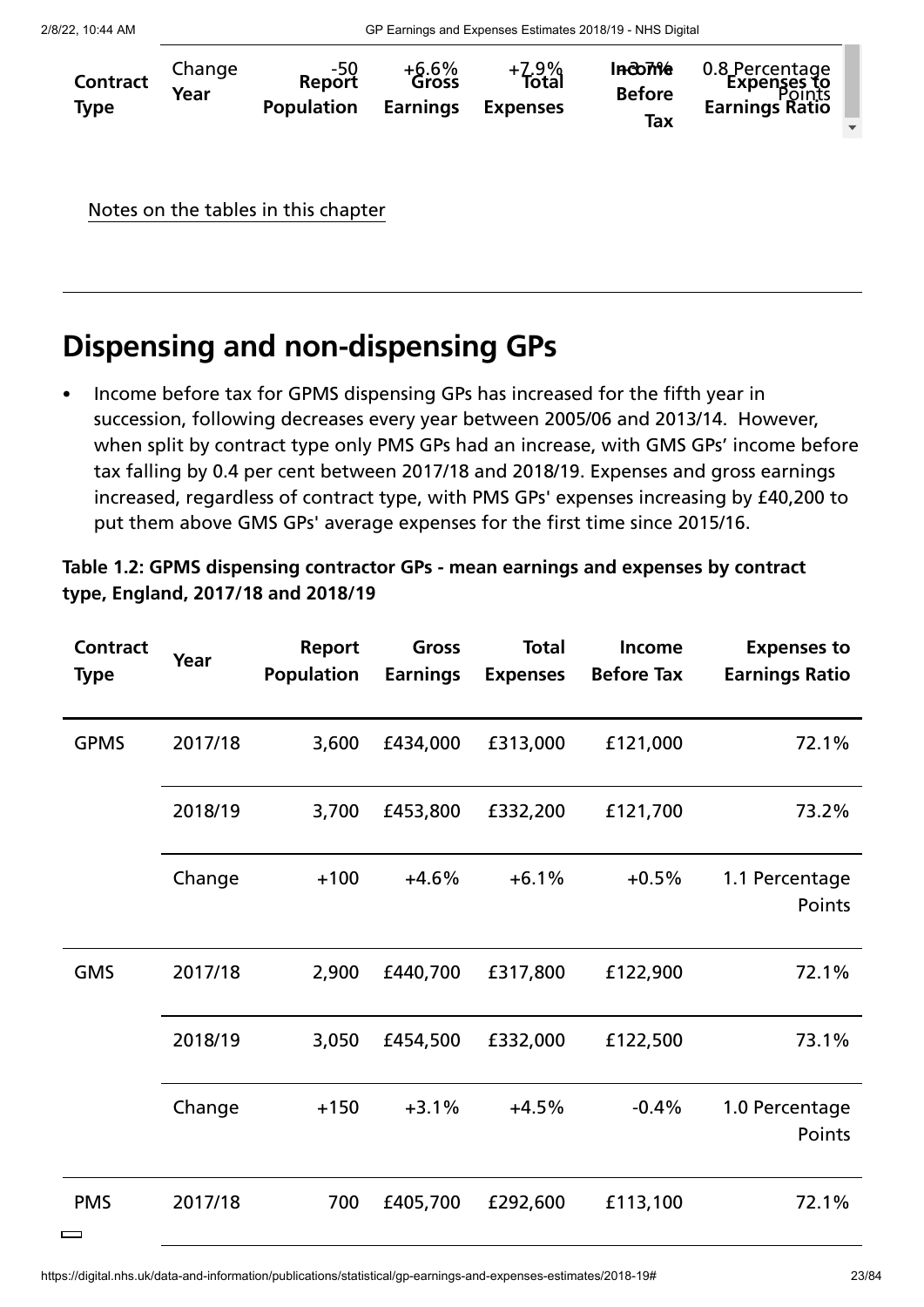2/8/22, 10:44 AM GP Earnings and Expenses Estimates 2018/19 - NHS Digital

| Contract<br><b>Type</b> | Year    | Report<br><b>Population</b> | Gross<br><b>Earnings</b> | <b>Total</b><br><b>Expenses</b> | <b>Income</b><br><b>Before Tax</b> | <b>Expenses to</b><br><b>Earnings Ratio</b> |
|-------------------------|---------|-----------------------------|--------------------------|---------------------------------|------------------------------------|---------------------------------------------|
|                         | 2018/19 | 650                         | £451,000                 | £332,800                        | £118,100                           | 73.8%                                       |
|                         | Change  | $-50$                       | $+11.2%$                 | $+13.8%$                        | $+4.5%$                            | 1.7 Percentage<br>Points                    |

- Unlike their dispensing counterparts, non-dispensing GPs working at practices under a  $\bullet$ PMS contract have a higher estimated average income before tax than GMS GPs. Average income before tax increased by a similar amount - between £4,000 and £5,000 for both groups of non-dispensing GPs.
- Total expenses also increased for non-dispensing GPs, regardless of contract type.  $\bullet$

#### **Table 1.3: GPMS non-dispensing contractor GPs - mean earnings and expenses by contract type, England, 2017/18 and 2018/19**

| <b>Contract</b><br><b>Type</b> | Year    | Report<br><b>Population</b> | Gross<br><b>Earnings</b> | <b>Total</b><br><b>Expenses</b> | Income<br><b>Before Tax</b> | <b>Expenses to</b><br><b>Earnings Ratio</b> |
|--------------------------------|---------|-----------------------------|--------------------------|---------------------------------|-----------------------------|---------------------------------------------|
| <b>GPMS</b>                    | 2017/18 | 16,750                      | £340,800                 | £229,100                        | £111,700                    | 67.2%                                       |
|                                | 2018/19 | 16,550                      | £364,600                 | £248,300                        | £116,300                    | 68.1%                                       |
|                                | Change  | $-200$                      | $+7%$                    | $+8.4%$                         | $+4.1%$                     | 0.9 Percentage<br>Points                    |
| <b>GMS</b>                     | 2017/18 | 12,000                      | £326,300                 | £216,500                        | £109,800                    | 66.3%                                       |
|                                | 2018/19 | 11,850                      | £350,700                 | £236,200                        | £114,500                    | 67.3%                                       |
|                                | Change  | $-150$                      | $+7.5%$                  | $+9.1%$                         | $+4.3%$                     | 1.0 Percentage<br>Points                    |
| <b>PMS</b>                     | 2017/18 | 4,750                       | £377,300                 | £260,700                        | £116,600                    | 69.1%                                       |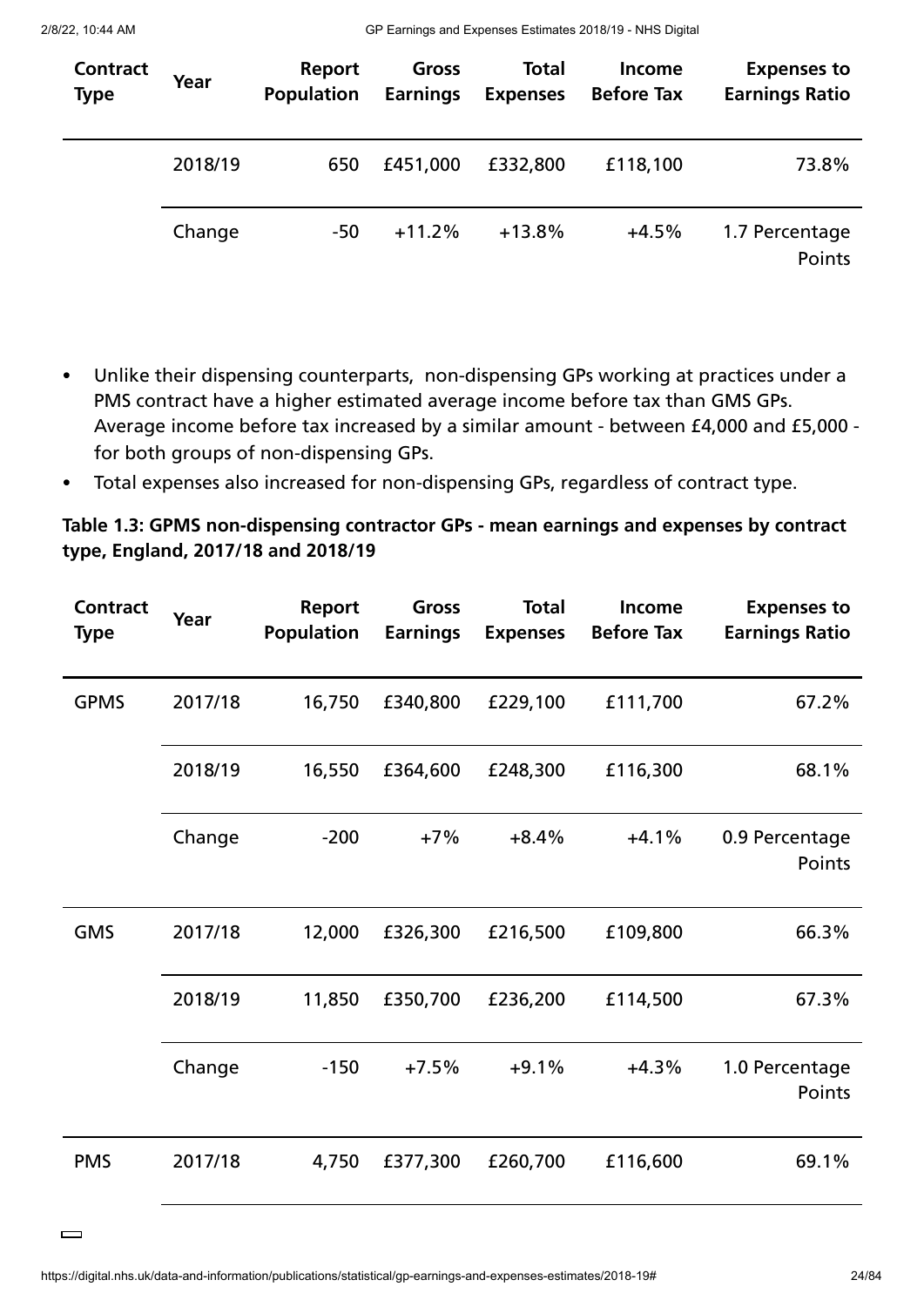2/8/22, 10:44 AM GP Earnings and Expenses Estimates 2018/19 - NHS Digital

| Contract<br><b>Type</b> | Year    | Report<br><b>Population</b> | Gross<br><b>Earnings</b> | <b>Total</b><br><b>Expenses</b> | <b>Income</b><br><b>Before Tax</b> | <b>Expenses to</b><br><b>Earnings Ratio</b> |
|-------------------------|---------|-----------------------------|--------------------------|---------------------------------|------------------------------------|---------------------------------------------|
|                         | 2018/19 | 4,700                       | £399,600                 | £278,800                        | £120,800                           | 69.8%                                       |
|                         | Change  | $-50$                       | $+5.9%$                  | $+6.9%$                         | $+3.6%$                            | 0.7 Percentage<br>Points                    |

## **Median gross earnings, total expenses and income before tax**

The median figures are all lower than the mean figures presented in Table 1.1, with the GPMS mean income before tax of £117,300 in 2018/19 being £6,100 higher than the median. The higher mean values indicate that there is a relatively small number of highearning contractor GPs increasing the mean figures.

#### **Table 1.4: GPMS contractor GPs - median earnings and expenses by contract type, England, 2017/18 and 2018/19**

| <b>Contract</b><br><b>Type</b> | Year    | <b>Report</b><br><b>Population</b> | Gross<br><b>Earnings</b> | <b>Total</b><br><b>Expenses</b> | <b>Income Before</b><br>Tax |
|--------------------------------|---------|------------------------------------|--------------------------|---------------------------------|-----------------------------|
| <b>GPMS</b>                    | 2017/18 | 20,350                             | £323,000                 | £208,200                        | £107,300                    |
|                                | 2018/19 | 20,300                             | £343,200                 | £225,100                        | £111,200                    |
|                                | Change  | $-50$                              | $+6.2%$                  | $+8.1%$                         | $+3.6%$                     |
|                                |         |                                    |                          |                                 |                             |
| <b>GMS</b>                     | 2017/18 | 14,900                             | £315,200                 | £201,800                        | £107,000                    |
|                                | 2018/19 | 14,900                             | £335,100                 | £217,000                        | £110,400                    |
| $\sim$                         | Change  | $\bf{0}$                           | $+6.3%$                  | $+7.6%$                         | $+3.2%$                     |

https://digital.nhs.uk/data-and-information/publications/statistical/gp-earnings-and-expenses-estimates/2018-19# 25/84 PMS 2017/18 5 450 £344 800 £227 200 £108 100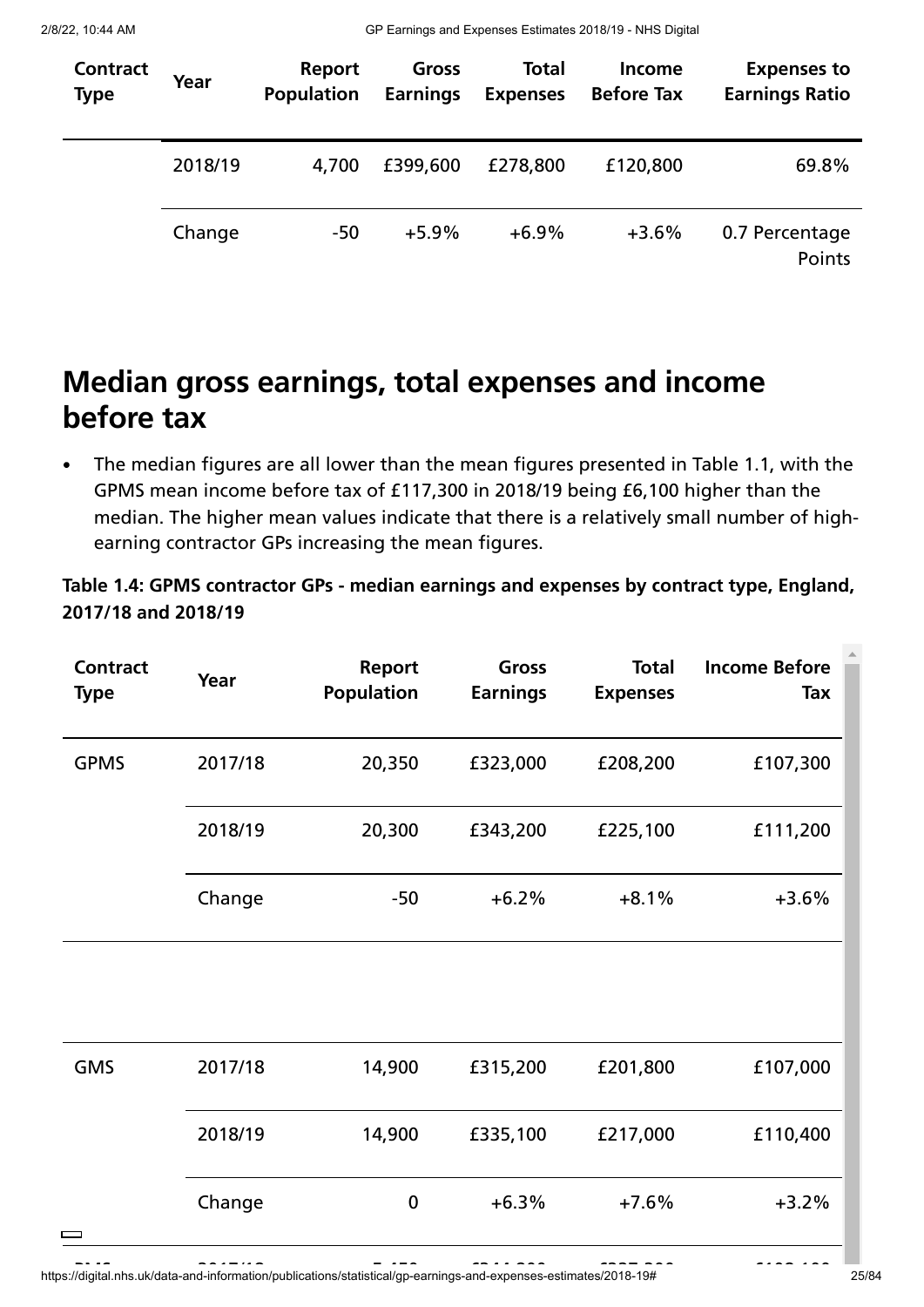| 2/8/22, 10:44 AM |         | GP Earnings and Expenses Estimates 2018/19 - NHS Digital |                 |                     |                      |  |  |  |
|------------------|---------|----------------------------------------------------------|-----------------|---------------------|----------------------|--|--|--|
| <b>PMS</b>       | 2017/18 | 5,450                                                    | £344,800        | £227,200            | £108,100             |  |  |  |
| <b>Contract</b>  |         | <b>Report</b>                                            | Gross           | Total               | <b>Income Before</b> |  |  |  |
| Type             | Year    | <b>Population</b>                                        | <b>Earnings</b> | <del>Expenses</del> | <del>Tax</del>       |  |  |  |
|                  | 2018/19 | 5,400                                                    | £368,300        | £245,900            | £113,400             |  |  |  |
|                  | Change  | $-50$                                                    | $+6.8%$         | $+8.2%$             | $+5%$                |  |  |  |

## **Breakdown of expenses for contractor GPs**

- Total expenses for GPMS GPs in England were 8.1 per cent higher than in 2017/18, as  $\bullet$ shown in Table 1.1.
- There were increases in all expenses categories since 2017/18, regardless of contract  $\bullet$ type, except for net capital allowances expenses for GPs working under a GMS contract, which decreased by 2.2 per cent.
- Employee expenses were the largest expenses category, accounting for more than 60 per cent of total expenses for both contract types.
- Total expenses for PMS GPs were 10.5 per cent higher than the total expenses for GMS  $\bullet$ GPs. PMS GPs have higher expenses than GMS GPs in all categories except 'Car and Travel' and 'Other'.

**Table 1.5: GPMS contractor GPs - breakdown of mean expenses by contract type, England, 2018/19**

| Contract<br><b>Type</b> | Report<br><b>Population</b> | <b>Total</b><br><b>Expenses</b> | <b>Office</b><br>and<br>General<br><b>Business</b> |  | <b>Premises Employee</b> | Car<br>and<br><b>Travel</b> | <b>Interest</b> |
|-------------------------|-----------------------------|---------------------------------|----------------------------------------------------|--|--------------------------|-----------------------------|-----------------|
|-------------------------|-----------------------------|---------------------------------|----------------------------------------------------|--|--------------------------|-----------------------------|-----------------|

| <b>GPMS</b>            | 20,300 | £263,600  | £22,900   | £35,400 | £161,300                        | £1,100 | £2,800    |
|------------------------|--------|-----------|-----------|---------|---------------------------------|--------|-----------|
|                        |        | $(100\%)$ | $(8.7\%)$ |         | $(13.4\%)$ $(61.2\%)$ $(0.4\%)$ |        | $(1.1\%)$ |
| <b>GMS</b><br>$\equiv$ | 14,900 | £255,700  | £22,200   | £33,800 | £154,000                        | £1,100 | £2,500    |
|                        |        |           |           |         |                                 |        |           |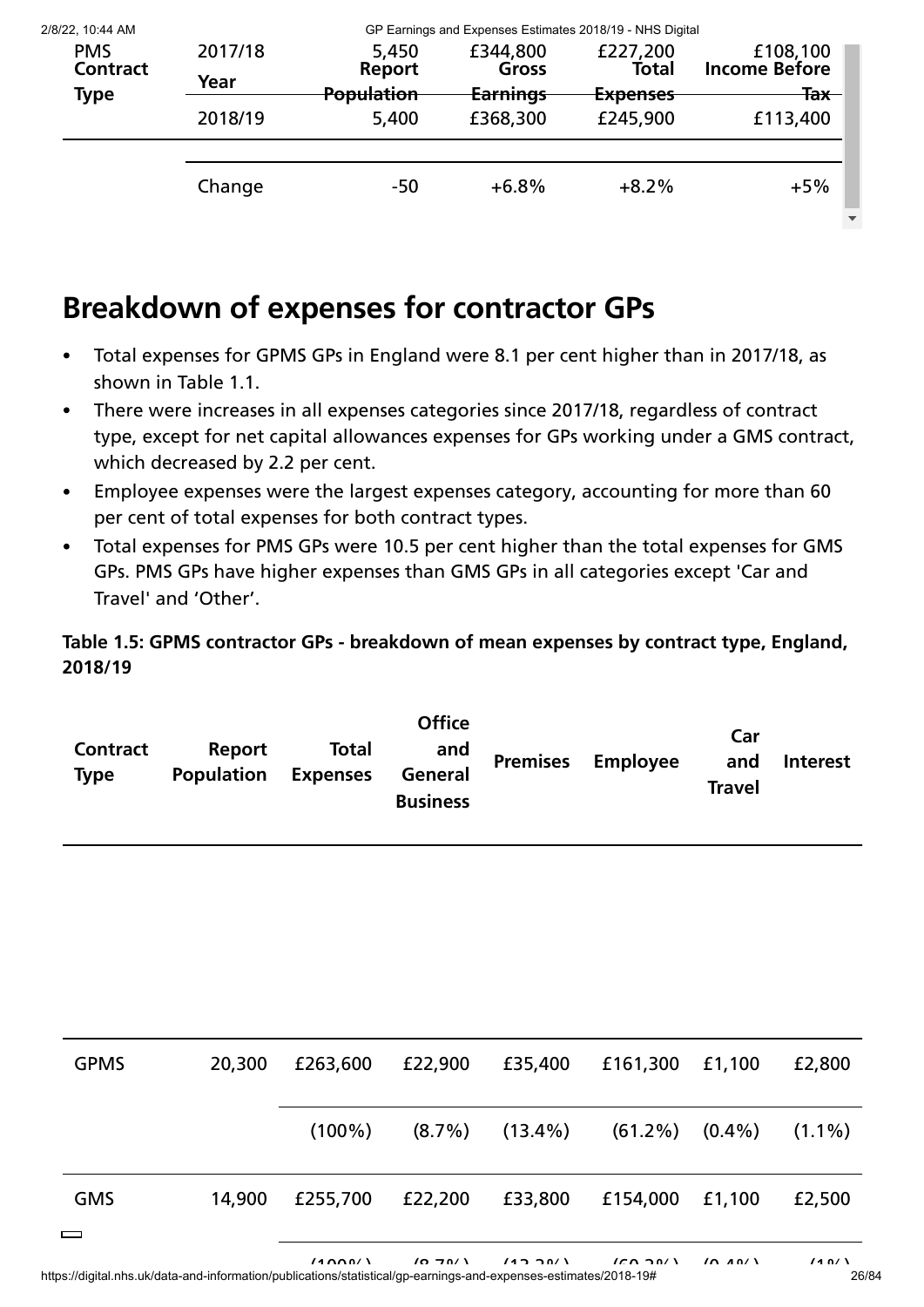| 2/8/22, 10:44 AM               |                     | GP Earnings and Expenses Estimates 2018/19 - NHS Digital |                                          |            |            |                         |           |  |  |
|--------------------------------|---------------------|----------------------------------------------------------|------------------------------------------|------------|------------|-------------------------|-----------|--|--|
|                                |                     | $(100\%)$                                                | $(8.7\%)$<br><b>Office</b>               | $(13.2\%)$ | $(00.2\%)$ | $(U.4\%)$<br>Car        | $(1\%)$   |  |  |
| <b>Contract</b><br><b>RASS</b> | Report<br>PopulatOR | Total<br><b>Experiegg</b>                                | ana<br><b>624,209</b><br><b>Business</b> | Preggises  | Emaloxee   | £1,988<br><b>Travel</b> | Interest  |  |  |
|                                |                     | $(100\%)$                                                | $(8.7\%)$                                | (14%)      | $(63.5\%)$ | $(0.4\%)$               | $(1.3\%)$ |  |  |
|                                |                     |                                                          |                                          |            |            |                         | ▶         |  |  |

The average expenses in the 'Other' category for dispensing GPs are more than four times the size of those of non-dispensing doctors. This is the largest variation in expenses categories between the two dispensing types and is to be expected as this category includes the costs for drugs. Largely because of this difference in 'Other' expenses, total expenses for dispensing GPs are 25.3 per cent higher than those of nondispensing GPs.

#### **Table 1.6: GPMS contractor GPs - breakdown of mean expenses by dispensing status, England, 2018/19**

| <b>Dispensing</b><br><b>Status</b> | Report<br><b>Population</b> | <b>Total</b><br><b>Expenses</b> | <b>Office</b><br>and<br>General<br><b>Business</b> | <b>Premises</b> | <b>Employee</b> | Car<br>and<br><b>Travel</b> | <b>Interes</b> |
|------------------------------------|-----------------------------|---------------------------------|----------------------------------------------------|-----------------|-----------------|-----------------------------|----------------|
| All GPs                            | 20,300                      | £263,600                        | £22,900                                            | £35,400         | £161,300        | £1,100                      | £2,80          |
|                                    |                             | $(100\%)$                       | $(8.7\%)$                                          | $(13.4\%)$      | $(61.2\%)$      | $(0.4\%)$                   | (1.1%          |
| Dispensing<br>GPs                  | 3,700                       | £332,200                        | £25,000                                            | £27,500         | £170,200        | £1,000                      | £4,70          |
|                                    |                             | $(100\%)$                       | $(7.5\%)$                                          | $(8.3\%)$       | (51.2%)         | $(0.3\%)$                   | (1.4%          |
| Non-<br>dispensing                 | 16,550                      | £248,300                        | £22,400                                            | £37,200         | £159,300        | £1,100                      | £2,40          |
| GPs                                |                             |                                 |                                                    |                 |                 |                             |                |
|                                    |                             | $(100\%)$                       | (9%)                                               | (15%)           | $(64.2\%)$      | $(0.5\%)$                   | (1%            |

 $\qquad \qquad$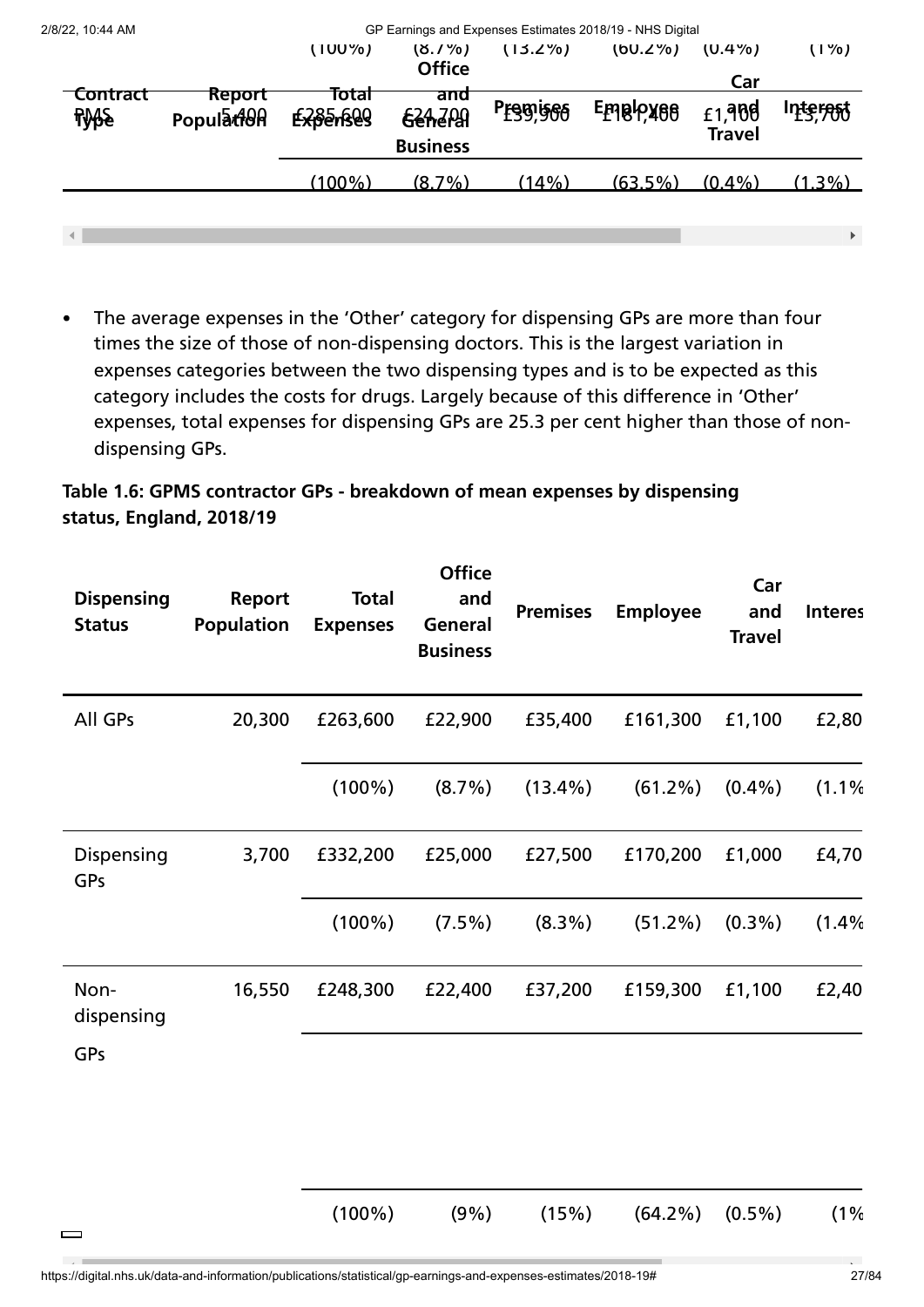$\blacksquare$ 

 $\equiv$ 

# **Salaried GPs**

- Income before tax and gross earnings estimates increased for salaried GPs in England between 2017/18 and 2018/19, regardless of contract type.
- In contrast, total expenses decreased for all contract types. This could in part be due to a  $\bullet$ reduction in 2018/19 in the price of the Medical Defence Union (MDU) Transitional Benefits indemnity scheme, which covers a large of proportion of salaried GPs. Though this equated to a cost reduction for members of the scheme in 2018/19, the money must be repaid.
- The 4.3 per cent increase in income before tax for GMS GPs brings their average taxable  $\bullet$ income to within £1,700 of PMS GPs. This is the smallest difference between the two since the time series began in 2004/05.

#### **Table 1.7: GPMS salaried GPs - mean earnings and expenses by contract type, England, 2017/18 and 2018/19**

| <b>Contract</b><br><b>Type</b> | Year    | <b>Report</b><br><b>Population</b> | Gross<br><b>Earnings</b> | <b>Total</b><br><b>Expenses</b> | <b>Income Before</b><br>Tax |
|--------------------------------|---------|------------------------------------|--------------------------|---------------------------------|-----------------------------|
| <b>GPMS</b>                    | 2017/18 | 9,400                              | £68,200                  | £9,800                          | £58,400                     |
|                                | 2018/19 | 10,500                             | £70,100                  | £9,400                          | £60,600                     |
|                                | Change  | $+1,100$                           | $+2.7%$                  | $-3.6%$                         | $+3.8%$                     |
| <b>GMS</b>                     | 2017/18 | 5,950                              | £67,200                  | £9,700                          | £57,500                     |
|                                | 2018/19 | 6,650                              | £69,500                  | £9,500                          | £60,000                     |
|                                | Change  | $+700$                             | $+3.4%$                  | $-2.3%$                         | $+4.3%$                     |
| <b>PMS</b>                     | 2017/18 | 3,450                              | £69,900                  | £10,000                         | £59,900                     |
|                                | 2018/19 | 3,850                              | £71,100                  | £9,400                          | £61,700                     |
|                                | Change  | $+400$                             | $+1.7%$                  | $-5.7%$                         | $+2.9%$                     |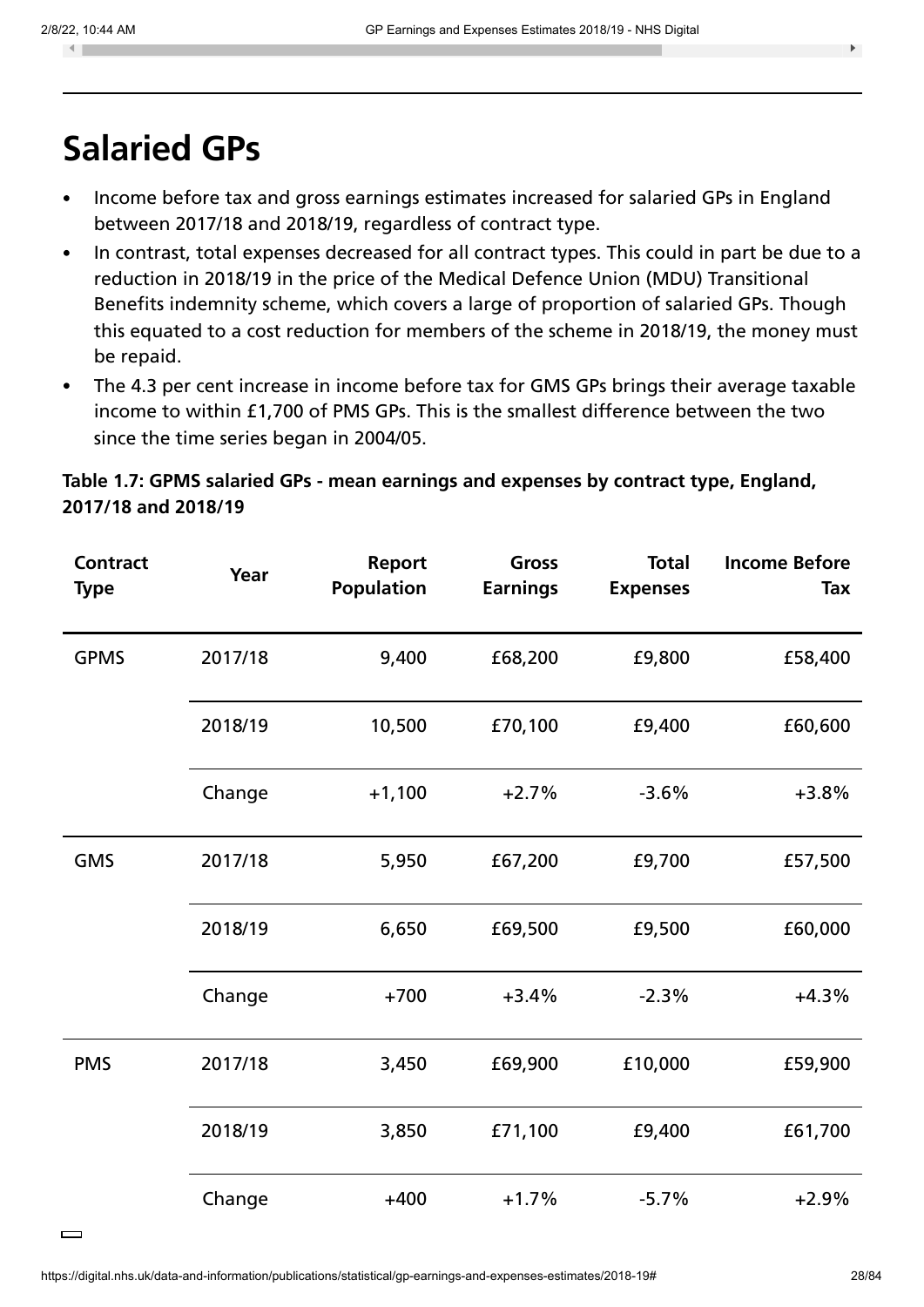## **Median gross earnings, total expenses and income before tax**

The median figures are all lower than the mean figures in Table 1.7. For GPMS GPs, the 2018/19 mean income before tax of £60,500 is £4,200 higher than the median and the mean total expenses is more than three times the median. The higher mean values indicate that there is a relatively small number of high-earning salaried GPs increasing the mean figures.

#### **Table 1.8: GPMS salaried GPs - median earnings and expenses by contract type, England, 2017/18 and 2018/19**

| <b>Contract</b><br><b>Type</b> | Year    | <b>Report</b><br><b>Population</b> | Gross<br><b>Earnings</b> | <b>Total</b><br><b>Expenses</b> | <b>Income Before</b><br>Tax |
|--------------------------------|---------|------------------------------------|--------------------------|---------------------------------|-----------------------------|
| <b>GPMS</b>                    | 2017/18 | 9,400                              | £59,000                  | £4,000                          | £54,200                     |
|                                | 2018/19 | 10,500                             | £60,200                  | £2,900                          | £56,400                     |
|                                | Change  | $+1,100$                           | $+2.1%$                  | $-29%$                          | $+4.1%$                     |
| <b>GMS</b>                     | 2017/18 | 5,950                              | £58,400                  | £4,100                          | £53,400                     |
|                                | 2018/19 | 6,650                              | £59,600                  | £2,900                          | £55,900                     |
|                                | Change  | $+700$                             | $+2.2%$                  | $-28.7%$                        | $+4.8%$                     |
| <b>PMS</b>                     | 2017/18 | 3,450                              | £60,100                  | £4,000                          | £55,800                     |
|                                | 2018/19 | 3,850                              | £61,000                  | £2,800                          | £57,100                     |
|                                | Change  | $+400$                             | $+1.6%$                  | $-29.8%$                        | $+2.4%$                     |

# **Combined GPs (Contractor and Salaried)**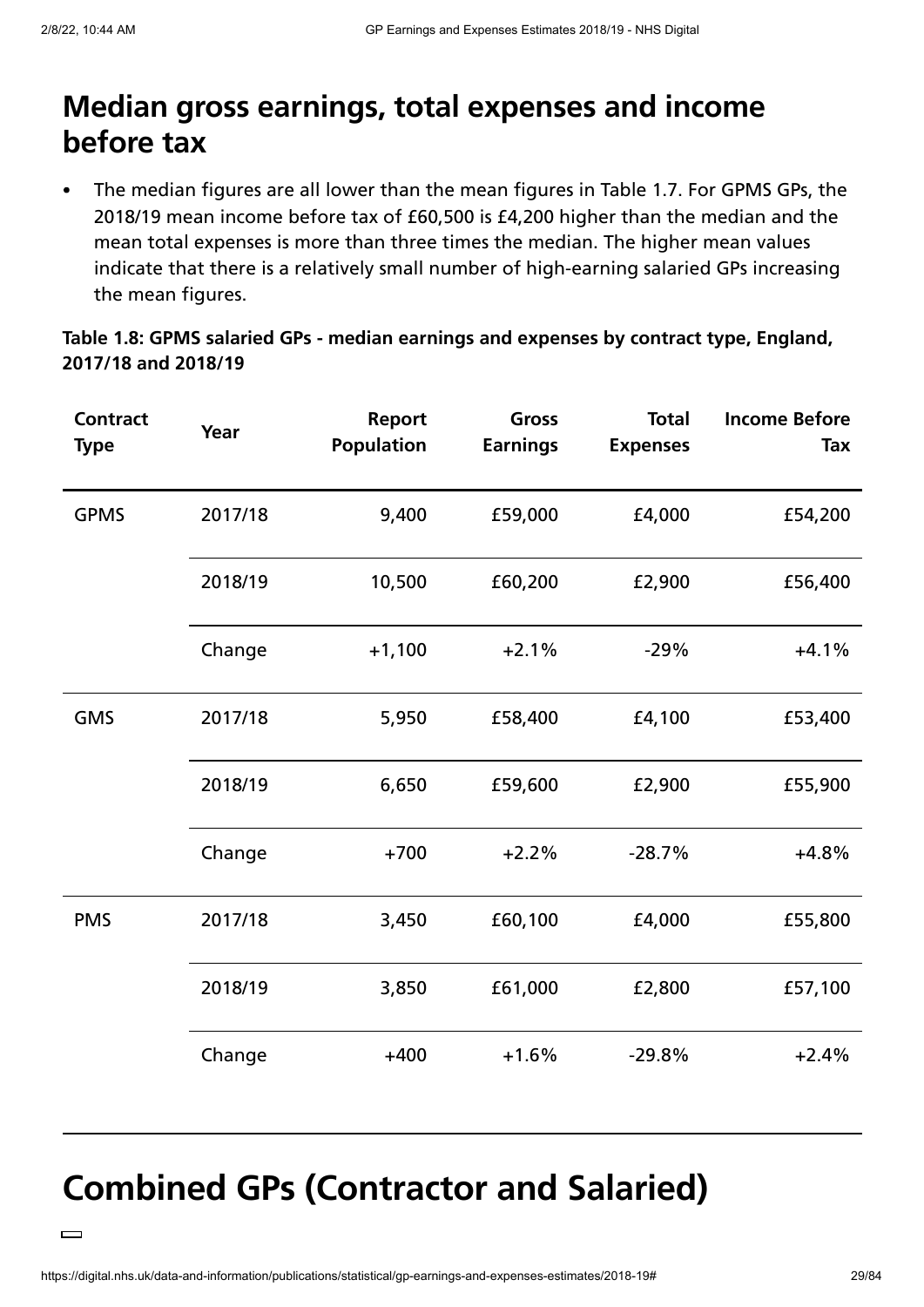- When average earnings an expenses are calculated for salaried and contractor GPs  $\bullet$ combined, all estimates have increased since 2017/18, under all contract types.
- The figures for combined GPMS GPs have shown an increase in income before tax each  $\bullet$  . year since 2015/16.

#### **Table 1.9: GPMS combined GPs - mean earnings and expenses by contract type, England, 2017/18 and 2018/19**

| <b>Contract</b><br><b>Type</b> | Year    | Report<br><b>Population</b> | <b>Total</b><br><b>Gross</b><br><b>Earnings</b><br><b>Expenses</b> |          | <b>Income Before</b><br>Tax |
|--------------------------------|---------|-----------------------------|--------------------------------------------------------------------|----------|-----------------------------|
| <b>GPMS</b>                    | 2017/18 | 29,750                      | £265,900                                                           | £169,900 | £96,000                     |
|                                | 2018/19 | 30,800                      | £274,900                                                           | £177,000 | £98,000                     |
|                                | Change  | $+1,050$                    | $+3.4%$                                                            | $+4.1%$  | $+2%$                       |
| <b>GMS</b>                     | 2017/18 | 20,850                      | £268,600                                                           | £171,800 | £96,800                     |
|                                | 2018/19 | 21,550                      | £278,500                                                           | £179,700 | £98,800                     |
|                                | Change  | $+700$                      | $+3.7%$                                                            | $+4.6%$  | $+2.1%$                     |
| <b>PMS</b>                     | 2017/18 | 8,900                       | £259,800                                                           | £165,600 | £94,300                     |
|                                | 2018/19 | 9,200                       | £266,500                                                           | £170,500 | £96,000                     |
|                                | Change  | $+300$                      | $+2.6%$                                                            | $+3%$    | $+1.8%$                     |

Median income before tax estimates for combined GPMS GPs are all lower than the  $\bullet$ mean averages, indicating that there is a small proportion of high-earning GPs increasing the mean income before tax figure.

**Table 1.10: GPMS combined GPs - median income before tax by contract type, England, 2017/18 and 2018/19**

| <b>Contract Type</b> | Year | <b>Report Population</b> | <b>Income Before Tax</b> |
|----------------------|------|--------------------------|--------------------------|
|                      |      |                          |                          |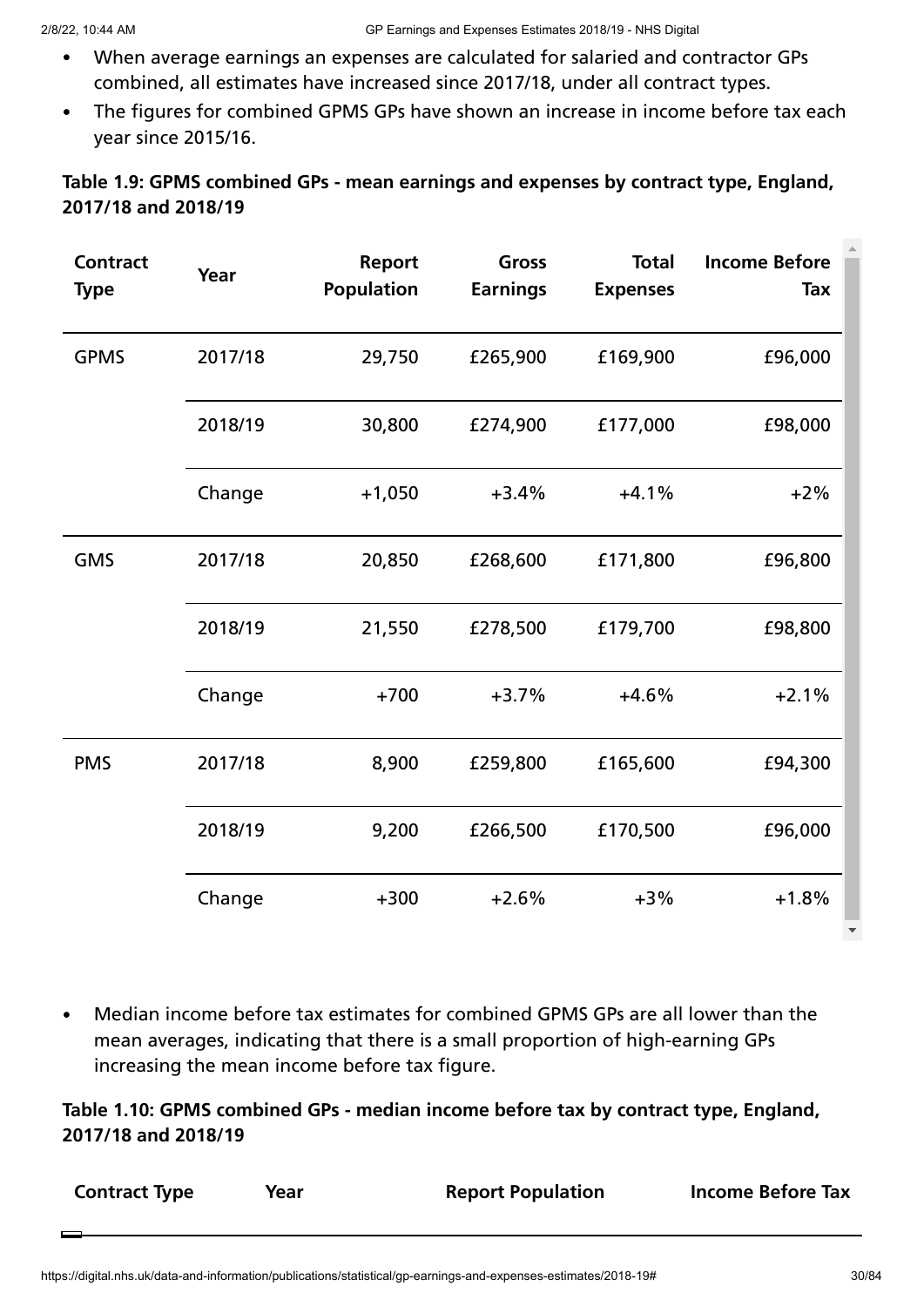| <b>Contract Type</b> | Year    | <b>Report Population</b> | <b>Income Before Tax</b> |
|----------------------|---------|--------------------------|--------------------------|
| <b>GPMS</b>          | 2017/18 | 29,750                   | £89,500                  |
|                      | 2018/19 | 30,800                   | £90,500                  |
|                      | Change  | $+1,050$                 | $+1.2%$                  |
| <b>GMS</b>           | 2017/18 | 20,850                   | £91,400                  |
|                      | 2018/19 | 21,550                   | £92,300                  |
|                      | Change  | $+700$                   | $+1%$                    |
| <b>PMS</b>           | 2017/18 | 8,900                    | £85,200                  |
|                      | 2018/19 | 9,200                    | £86,300                  |
|                      | Change  | $+300$                   | $+1.3%$                  |

# **Earnings and Expenses Estimates by Gender and Weekly Working Hours**

This section presents earnings and expenses information by weekly working hours and gender for GPs working in England as either a contractor or salaried GP under a General Medical Services (GMS) or Personal Medical Services (PMS) contract and, as with all results in this report, covers both their NHS and private income.

Working hours bandings were derived from the contracted hours (or average weekly hours if blank) fields within wMDS. Three bandings have been used in this experimental analysis:

- Up to 22.5 hours  $\bullet$
- 22.5 up to 37.5 hours
- 37.5 hours and more

These bandings were chosen to provide a large enough sample to be able to analyse the figures by different groups of characteristics, because it is evident that working patterns and therefore earnings and expenses vary by gender, as well as by age band. (Earnings and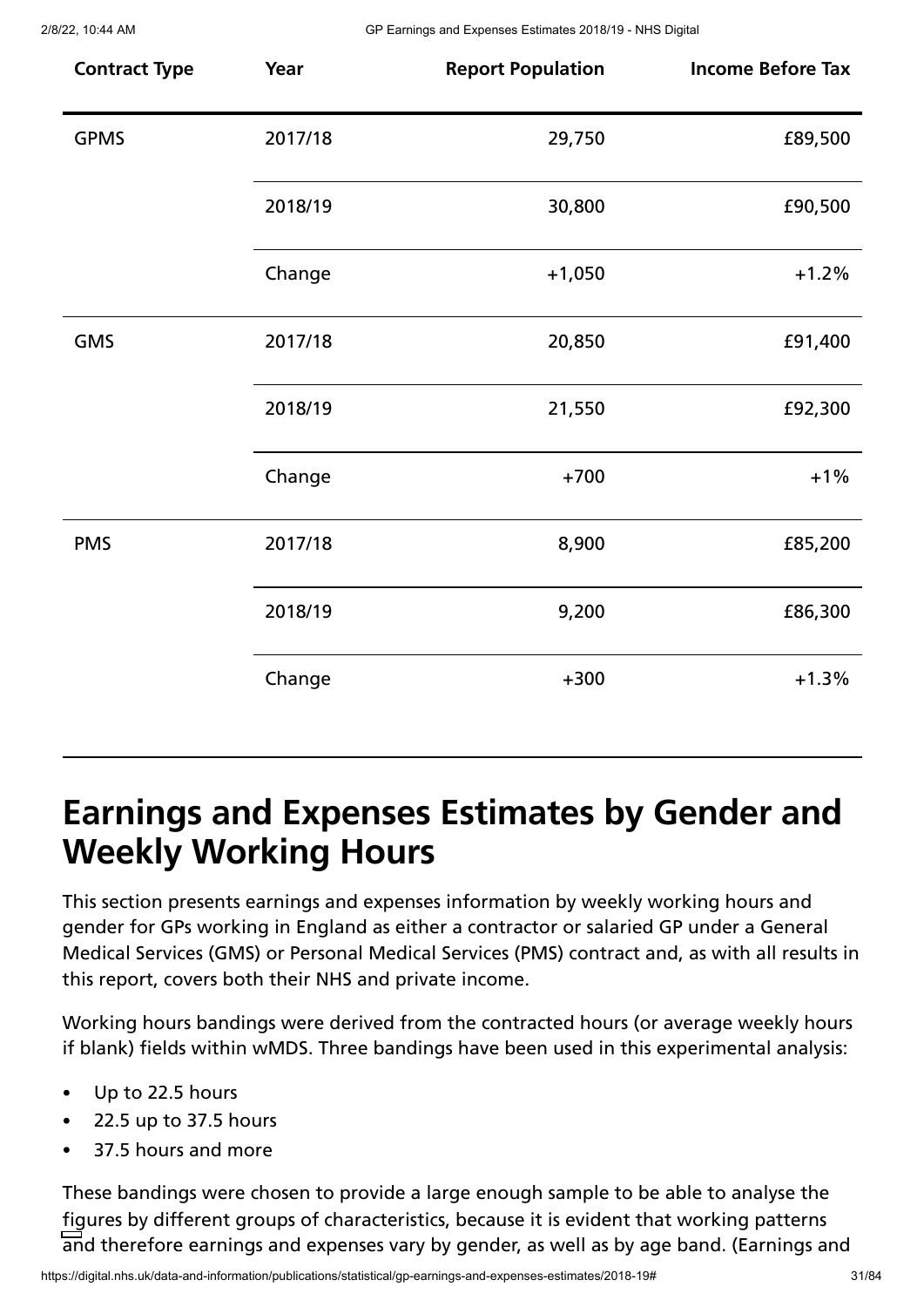expenses estimates by age band and weekly working hours are available in the accompanying Excel Time Series (see *Resources* on the [Overview](https://digital.nhs.uk/data-and-information/publications/statistical/gp-earnings-and-expenses-estimates/2018-19) page).

England is the only UK country currently collecting record-level information on working hours.

The wMDS collects details of contracted hours and average weekly hours.

- The weekly hours bands supplied to HMRC have been calculated using data from the  $\bullet$ contracted hours field.
- Where the contracted hours field was blank or contained 0, values from the average weekly hours field were used.
- Practices are advised that where a member of staff is not contracted to work a set  $\bullet$ number of hours, as is the likely case for contractor GPs, data should be entered into the average weekly hours field. However, the majority of practices enter data only in the contracted working hours field, regardless of whether the individual is a contractor or salaried GP.

Contractor and salaried GPs working for the NHS in England under GMS or PMS contracts are included in this report.

More [information](https://digital.nhs.uk/data-and-information/publications/statistical/general-and-personal-medical-services) can be found on the wMDS data collection in the General Practice Workforce publication.

# **Interpreting the results**

Care should be taken when interpreting the results in this chapter or the accompanying Excel Time Series (see Resources on the [Overview](https://digital.nhs.uk/data-and-information/publications/statistical/gp-earnings-and-expenses-estimates/2018-19) page), particularly those that show differences in earnings according gender, age band or working hours bands. There are a variety of factors that may contribute to differences in incomes, including but not limited to the issues outlined in this section.

Contractor GPs' earnings may be affected by the terms of any partnership agreements in effect for their practices. For example, some partners may invest in the practice premises, and such equity partners would receive taxable income as a result of this investment which could result in their having overall higher earnings than the other partners. No information is available on the age and gender profile of these equity partners, but it may be the case that younger GPs face greater pressures on their incomes and thus have less capacity for making such an investment. While females make up 44.4 percent of this report's overall estimated contractor GP population (report population) in England, this figure falls to only 25.6 per cent of contractor GPs aged 60 and over. It is therefore possible that the percentage of female equity partners is far lower than the comparable male percentage, which may partially account for the lower earnings of female contractor GPs.

It is not unreasonable that older GPs, having greater experience, receive higher earnings than their younger and less experienced colleagues. In addition, older contractor GPs may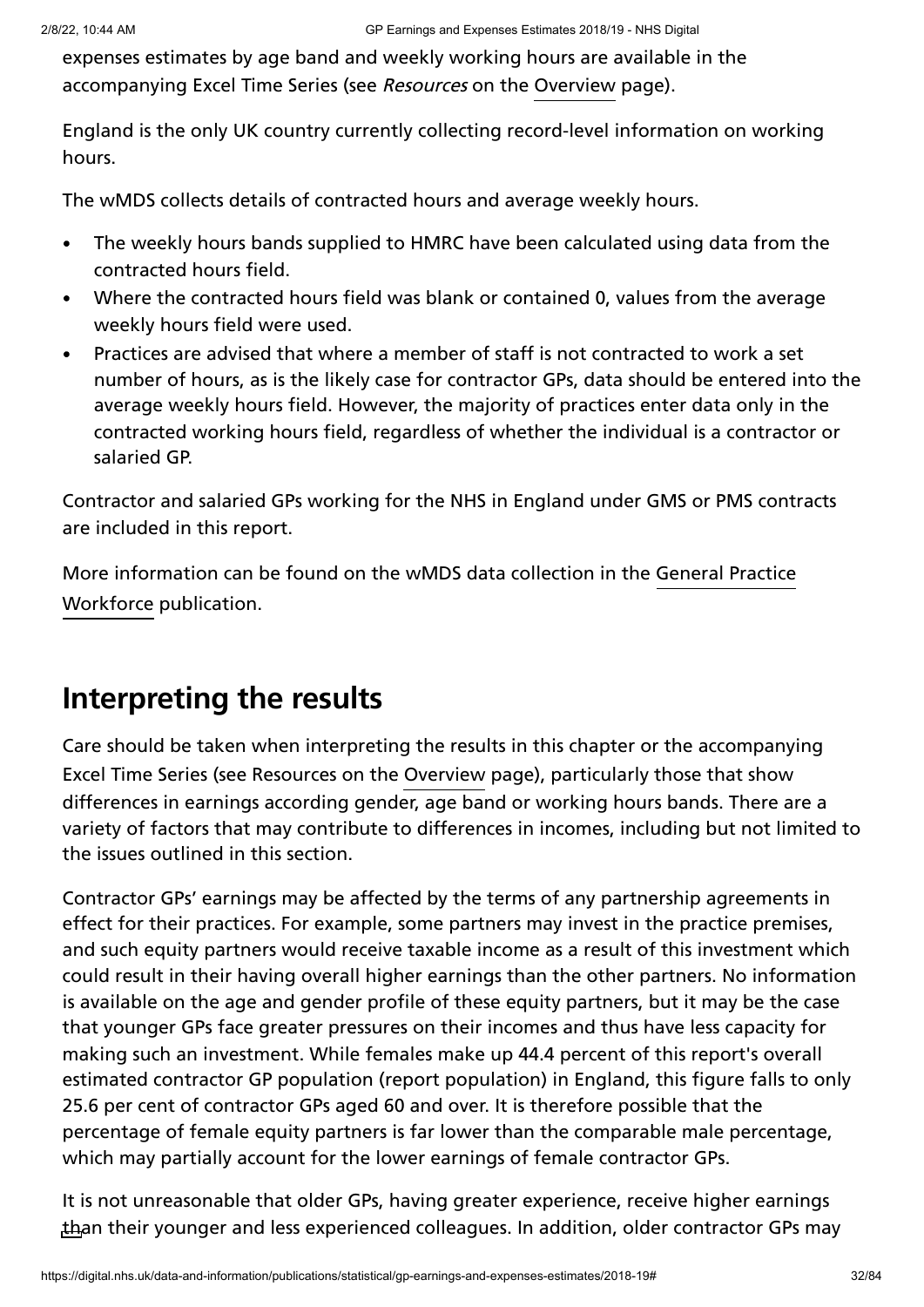be eligible for seniority payments which are based upon a variety of factors including years of reckonable service. As female GPs are more likely to take career breaks, including absence for maternity leave, many may have fewer years' reckonable service than male GPs of the same age, which would affect the size of any seniority payment received. Though the seniority payments scheme in England has now been phased out, it was still active during the 2018/19 financial year.

It is also possible that female GPs, both contractor and salaried, may be more likely to work fewer hours within the weekly working hours bands used in this report, which would have the effect of reducing their average income when compared to male GPs within the same band. Please refer to the GP [population](#page-32-0) gender split for more details.

## **Known issues**

#### **Working hours**

Many GPs work longer than their contracted hours and therefore the actual number of hours worked could be far higher than is suggested by the three bandings.

It could be the case that GPs who are apparently part-time according to the wMDS data also work additional hours elsewhere, for example delivering primary care in a hospital or alternative setting. Although relevant income would be recorded in the Self Assessment tax return, these GPs would appear to be part-time for the purposes of this analysis.

The weekly hours bands supplied to HMRC have been calculated using contracted hours or average weekly hours as previously outlined. However, it is possible that some GPs may work longer hours than those recorded within the wMDS.

Working hours information is a snapshot taken at 30 September 2018. A GP's working pattern could have changed in the course of the financial year and therefore the hours worked during that quarter may not reflect the contracted or average hours worked during the rest of the financial year.

Any hours that a GP is contracted to work outside their practice will not be included in their working hours information in the wMDS. This could include private work, work in walk-in centres or secondary care settings, portfolio work, or employment as a locum at a different practice. However, their income from these sources would be included in the amounts reported in their Self Assessment tax return and so in some cases, a GP's weekly working hours may not reflect all the work they have been paid for.

#### <span id="page-32-0"></span>**The GP population gender split**

Women made up 54.5 per cent of the England report population but a far higher proportion of the part-time workforce.

As shown in Table 1.11, within the England report population (the identifiable sample of GPs from the workforce Minimum Data Set (wMDS) who qualify for inclusion in the report, used by HMRC to match against self-assessment tax returns)., 80 per cent of salaried GPs who work fewer than 22.5 hours a week are female. In contrast, female GPs account for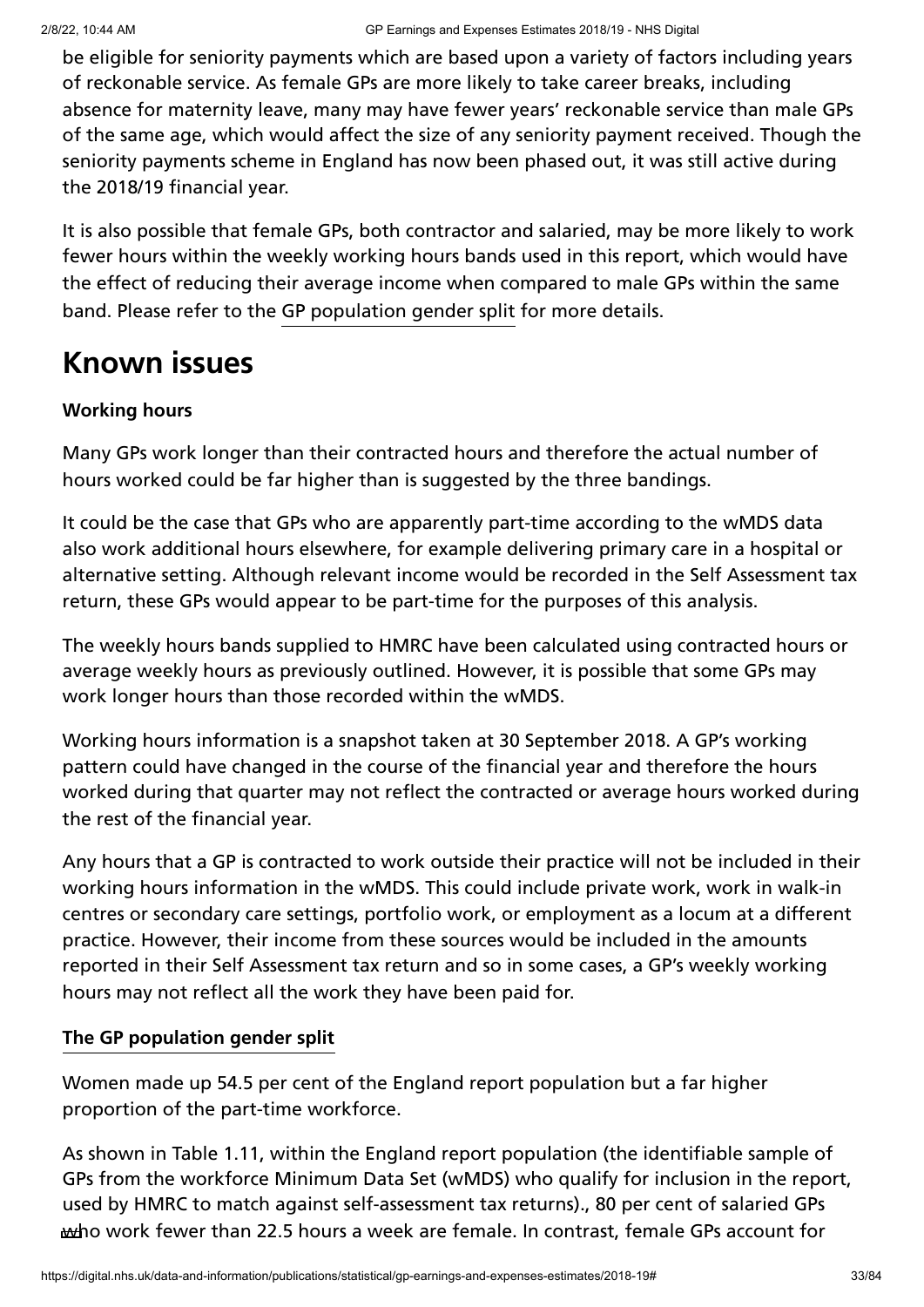only 45 per cent per cent of salaried GPs who work 37.5 hours or more a week. For contractor GPs, 69 per cent of those working less than 22.5 hours are female compared to only 26 per cent of those working 37.5 hours or more.

| Table 1.11: Percentage of GPs that are female, by GP type and working hours band, |  |
|-----------------------------------------------------------------------------------|--|
| 2018/19                                                                           |  |

| Weekly<br>hours<br>band | Contractor | <b>Salaried</b> |
|-------------------------|------------|-----------------|
| 22.5                    | 69.0       | 80.0            |
| 22.5 up<br>to 37.5      | 51.0       | 74.7            |
| $>=$ 37.5               | 26.0       | 45.0            |

**Table 1.12: Percentage of GPs that are female, by GP type and age band, 2018/19**

| Age band    | <b>Contractor</b> | <b>Salaried</b> |
|-------------|-------------------|-----------------|
| Under 40    | 47.1              | 76.9            |
| 40 to 49    | 49.7              | 76.2            |
| 50 to 59    | 42.5              | 70.0            |
| 60 and over | 25.0              | 50.0            |

**Note**: Earnings and Expenses Estimates by age band and weekly working hours are available in the accompanying Excel Time Series, available under Resources on the [Overview](https://digital.nhs.uk/data-and-information/publications/statistical/gp-earnings-and-expenses-estimates/2018-19) page.

Data from the General Practice [Workforce](https://digital.nhs.uk/data-and-information/publications/statistical/general-and-personal-medical-services) publications, which uses the wMDS as its source, suggests the profile of the GP workforce is changing as an increasing proportion of GPs are female. While women outnumber men in terms of headcount, a greater percentage of female GPs work part-time.

The three weekly working hours bands used for this report were designed to avoid the likelihood of earnings and expenses estimates being suppressed due to small sample sizes, after HMRC has matched GPs to their Self-Assessment tax returns. However, it is possible to use narrower bands when looking only at GPs' weekly working hours from the full England report population.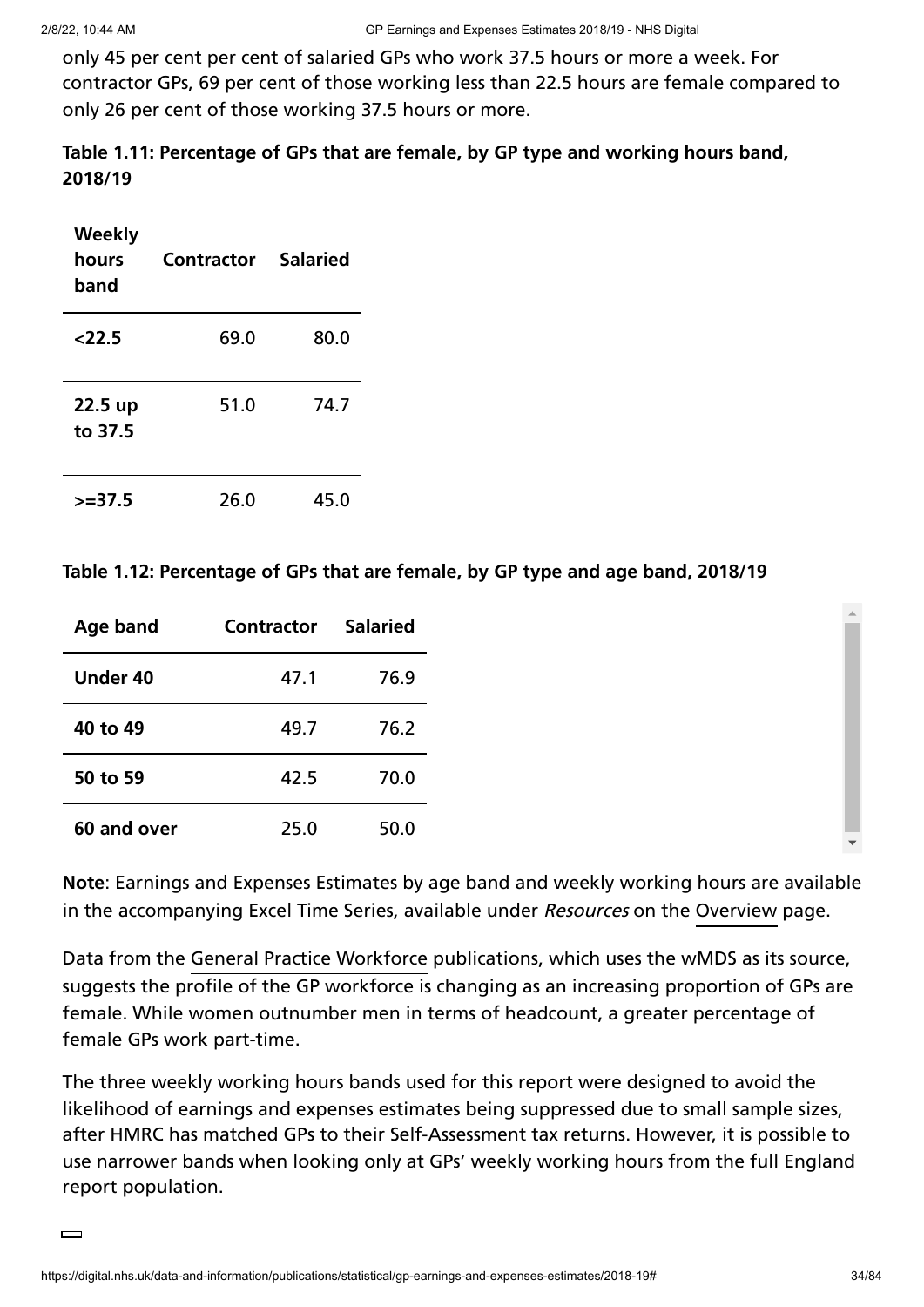Figure 1.1 shows the split of male and female GPs from the wMDS at 30 September 2018 within weekly working hours bands of 7.5 hours. The figure shows that in general the greater proportion of GPs working shorter hours is female.





Within the two sub-divisions of the 22.5 to fewer than 37.5 analysis band in particular, it can be seen that females tend to be distributed towards the lower subdivision (22.5 to under 30 hours). This should be considered when interpreting earnings and expenses estimates, as the greater distribution of females in the lower subdivision could have the effect of pulling down average earnings of female GPs within the wider 22.5 to under 37.5 hours band, when compared to results for male GPs.

Tables 1.13 to 1.16, which show counts of GPs from the England report population by weekly working hours band and gender, further illustrate how females are distributed towards the lower weekly working hours bands.

**Table 1.13: Number of contractor GPs in report population, England, by gender, 2017/18 and 2018/19**

| Year    |        | Gender Subtotal GP count | <b>Total</b> |  |
|---------|--------|--------------------------|--------------|--|
| 2017/18 | Male   | 11,600                   | 20,350       |  |
|         | Female | 8,800                    |              |  |
| 2018/19 | Male   | 11,300                   | 20,300       |  |
|         | Female | 8950                     |              |  |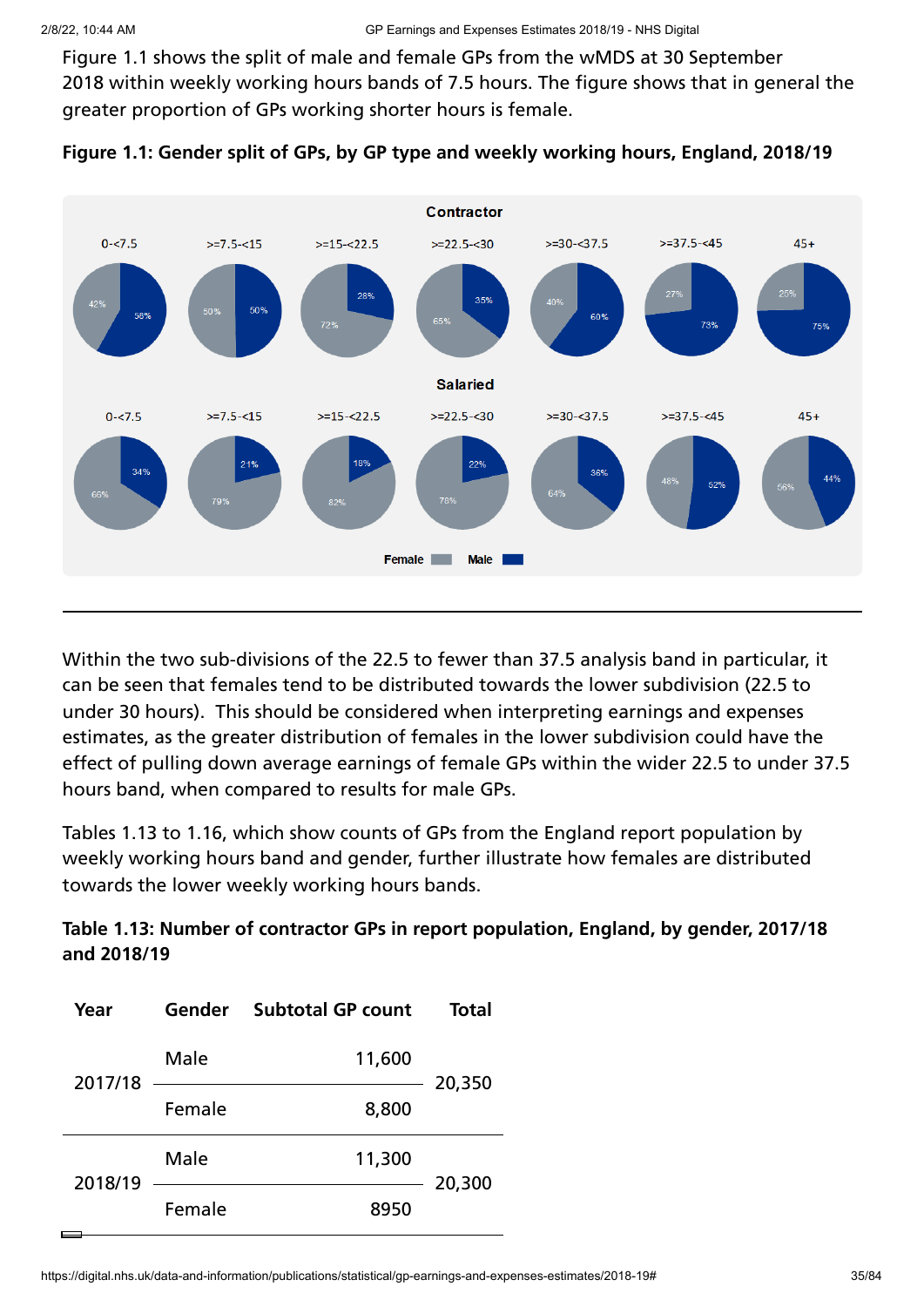**Table 1.14: Number of contractor GPs in report population, England, by weekly hours and gender, 2017/18 and 2018/19**

| Year | Weekly hours band Gender Subtotal GP count |        |       | <b>Total</b> |
|------|--------------------------------------------|--------|-------|--------------|
|      | 0 to $<$ 22.5                              | Male   | 950   | 2,900        |
|      |                                            | Female | 1,950 |              |
|      | 2017/18 22.5 to <37.5                      | Male   | 4,700 | 9,500        |
|      |                                            | Female | 4,800 |              |
|      | 37.5 and over                              | Male   | 5,950 | 8,000        |
|      |                                            | Female | 2,050 |              |
|      | 0 to $<$ 22.5                              | Male   | 900   | 2,900        |
|      |                                            | Female | 2,000 |              |
|      | 2018/19 22.5 to <37.5                      | Male   | 4,700 | 9,700        |
|      |                                            | Female | 4,950 |              |
|      | 37.5 and over                              | Male   | 5,700 | 7,700        |
|      |                                            | Female | 200   |              |

**Table 1.15: Number of salaried GPs in report population, England, by gender, 2017/18 and 2018/19**

| Year    | Gender | <b>Subtotal GP count</b> | <b>Total</b> |
|---------|--------|--------------------------|--------------|
| 2017/18 | Male   | 2,450                    | 9,400        |
|         | Female | 7,000                    |              |
| 2018/19 | Male   | 2,700                    | 10,500       |
|         | Female | 7,800                    |              |

**Table 1.16: Number of salaried GPs in report population, England, by weekly hours and gender, 2017/18 and 2018/19**

**Year Weekly hours band Gender Subtotal GP count Total** $\qquad \qquad$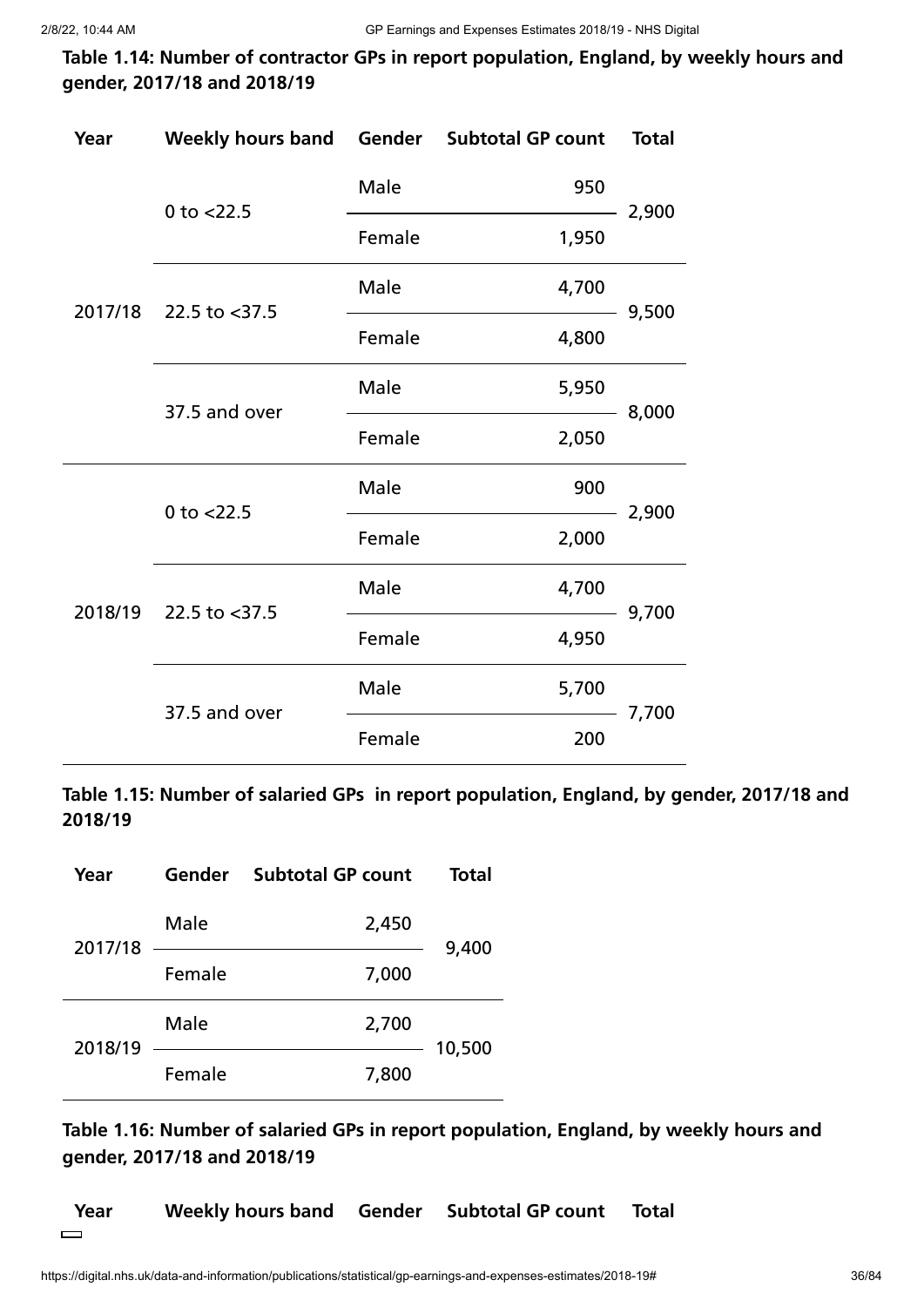| Year | Weekly hours band Gender Subtotal GP count |        |       | <b>Total</b> |  |
|------|--------------------------------------------|--------|-------|--------------|--|
|      | 0 to $<$ 22.5                              | Male   | 750   |              |  |
|      |                                            | Female | 3,350 | 4,100        |  |
|      | 2017/18 22.5 to <37.5                      | Male   | 1,150 | 4,250        |  |
|      |                                            | Female | 3,100 |              |  |
|      | 37.5 and over                              | Male   | 550   | 1,050        |  |
|      |                                            | Female | 500   |              |  |
|      | 0 to $<$ 22.5                              | Male   | 950   |              |  |
|      |                                            | Female | 3,800 | 4,750        |  |
|      | 2018/19 22.5 to <37.5                      | Male   | 1,250 |              |  |
|      |                                            | Female | 3,550 | 4,750        |  |
|      | 37.5 and over                              | Male   | 500   |              |  |
|      |                                            | Female | 450   | 1,000        |  |

# **Contractor GPs**

- As would be expected, income before tax, total expenses and gross earnings estimates  $\bullet$ of GPMS contractor GPs in England all increased as more weekly hours were worked.
- The income before tax estimate for GPMS contractor GPs working fewer than 22.5 hours  $\bullet$ a week was 60.1 per cent of the average income before tax of GPs working 37 and a half hours or more. The gap between the two averages has decreased by around £400 since 2017/18.

**Table 1.17: GPMS contractors GPs - mean earnings and expenses by weekly working hours, England, 2017/18 and 2018/19**

| <b>Weekly</b><br><b>Hours</b> | Year    | Report<br><b>Population</b> | Gross<br><b>Earnings</b> | <b>Total</b><br><b>Expenses</b> | <b>Income</b><br><b>Before Tax</b> | <b>Expenses to</b><br><b>Earnings Ratio</b> |
|-------------------------------|---------|-----------------------------|--------------------------|---------------------------------|------------------------------------|---------------------------------------------|
| 0 <sub>to</sub><br>22.5       | 2017/18 | 2,900                       | £249,500                 | £171,600                        | £77,800                            | 68.8%                                       |
| <b>Contract</b>               | 2018/19 | 2,900                       | £268,200                 | £186,100                        | £82,100                            | 69.4%                                       |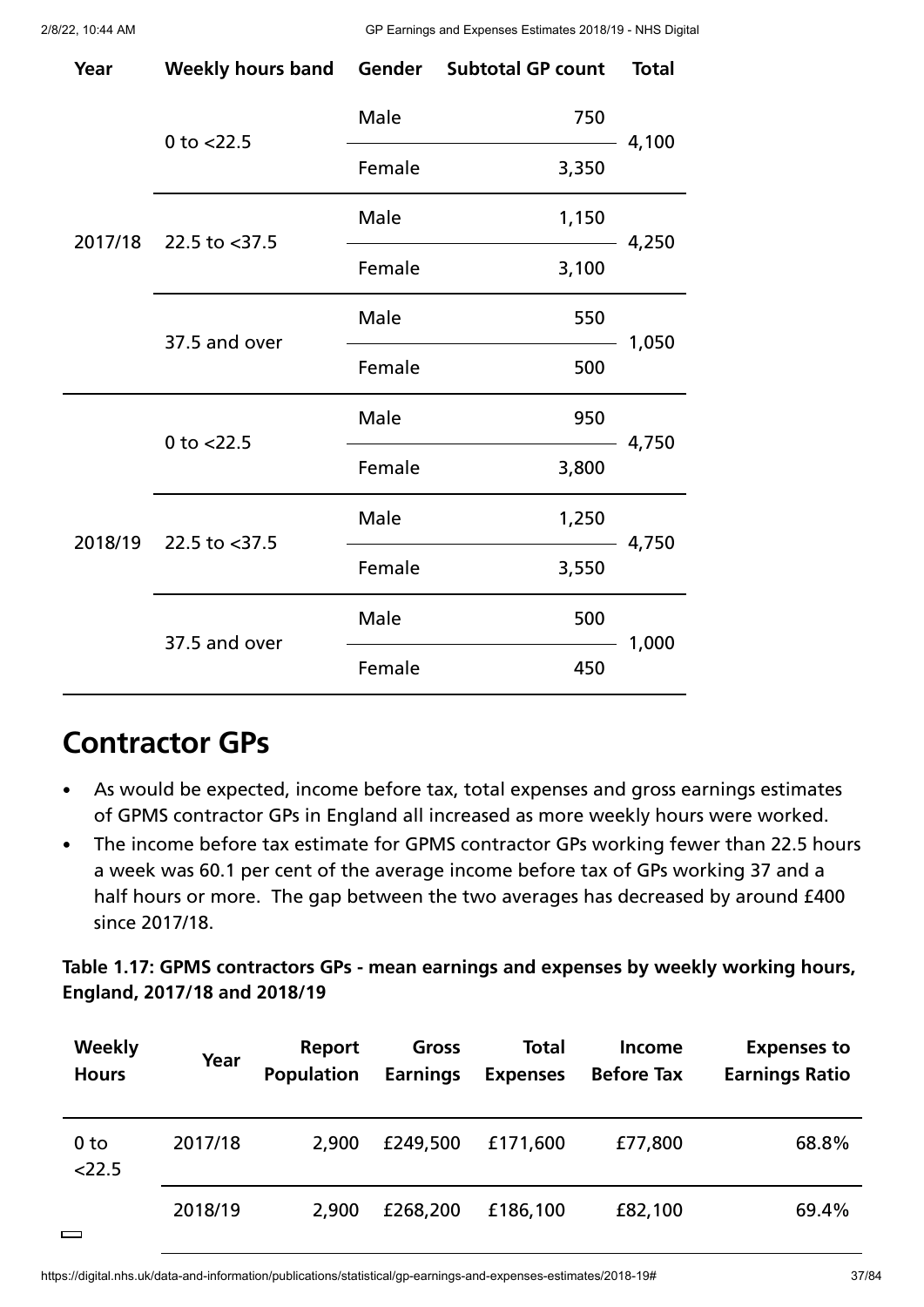| Weekly<br><b>Hours</b> | Year    | Report<br><b>Population</b> | Gross<br><b>Earnings</b> | <b>Total</b><br><b>Expenses</b> | Income<br><b>Before Tax</b> | <b>Expenses to</b><br><b>Earnings Ratio</b> |
|------------------------|---------|-----------------------------|--------------------------|---------------------------------|-----------------------------|---------------------------------------------|
|                        | Change  | $\boldsymbol{0}$            | $+7.5%$                  | $+8.4%$                         | $+5.4%$                     | 0.6 Percentage<br>Points                    |
| 22.5 to<br>$<$ 37.5    | 2017/18 | 9,500                       | £346,100                 | £238,200                        | £107,900                    | 68.8%                                       |
|                        | 2018/19 | 9,700                       | £370,900                 | £258,400                        | £112,600                    | 69.7%                                       |
|                        | Change  | $+200$                      | $+7.2%$                  | $+8.5%$                         | $+4.3%$                     | 0.9 Percentage<br>Points                    |
| 37.5 and<br>over       | 2017/18 | 8,000                       | £409,500                 | £276,800                        | £132,700                    | 67.6%                                       |
|                        | 2018/19 | 7,700                       | £436,100                 | £299,600                        | £136,500                    | 68.7%                                       |
|                        | Change  | $-300$                      | $+6.5%$                  | $+8.2%$                         | $+2.9%$                     | 1.1 Percentage<br>Points                    |
| All                    | 2017/18 | 20,350                      | £357,300                 | £243,900                        | £113,400                    | 68.3%                                       |
|                        | 2018/19 | 20,300                      | £380,900                 | £263,600                        | £117,300                    | 69.2%                                       |
|                        | Change  | $-50$                       | $+6.6%$                  | $+8.1%$                         | $+3.4%$                     | 0.9 Percentage<br>Points                    |

Notes on the tables in this chapter

- When split by gender, income before tax, total expenses and gross earnings were all  $\bullet$ higher for male GPs than female GPs, regardless of their weekly hours band.
- The percentage increase in total expenses was greater for female GPs the lower their  $\bullet$ weekly hours band. In contrast, among male GPs those working the fewest hours had
- $\implies$  the smallest increase in expenses.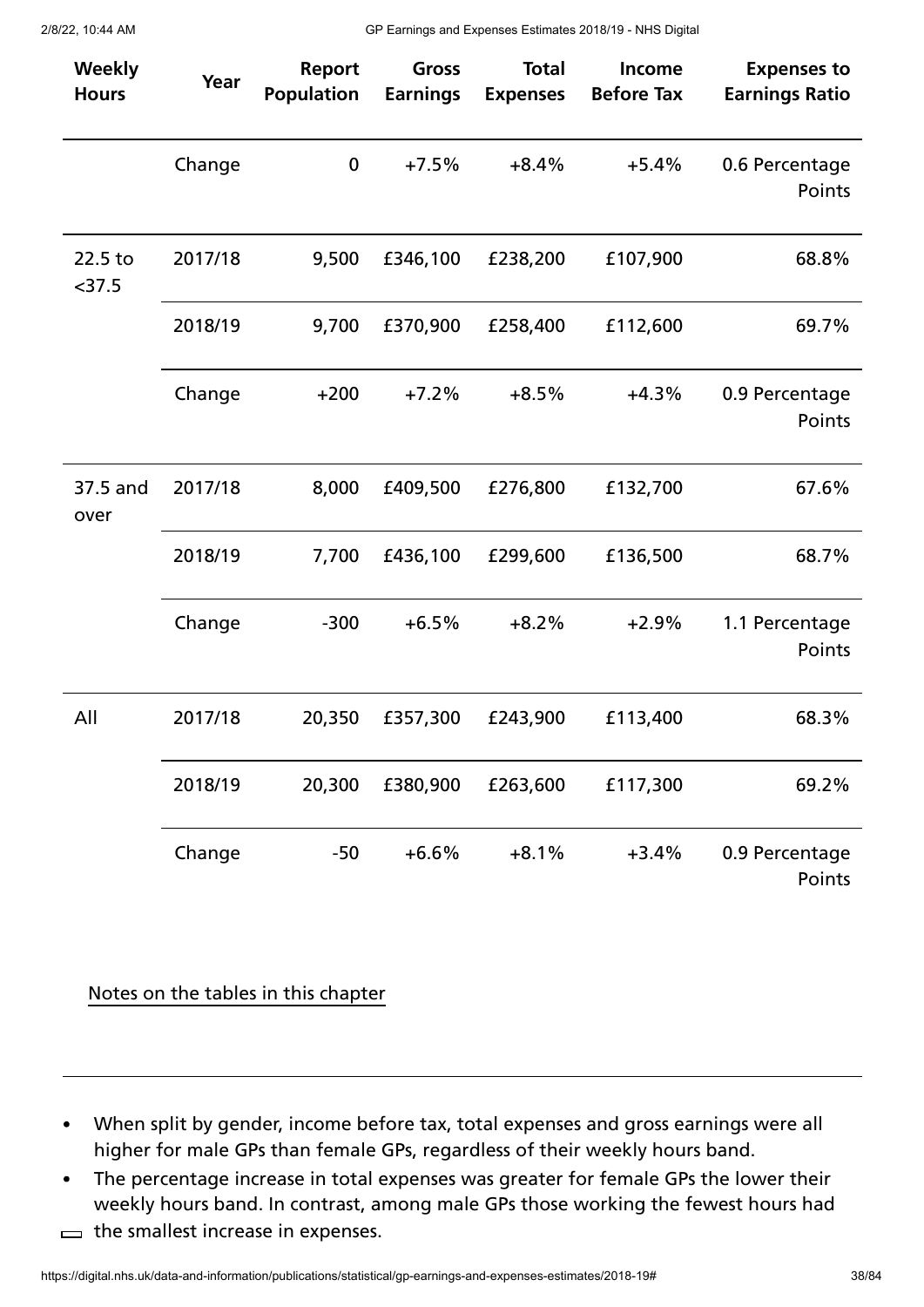# **Table 1.18: GPMS contractors GPs - mean earnings and expenses by weekly working hours and gender, England, 2017/18 and 2018/19**

| <b>Weekly</b><br><b>Hours</b> | Gender | Year    | <b>Report</b><br><b>Population</b> | Gross<br><b>Earnings</b> | <b>Total</b><br><b>Expenses</b> | Income<br><b>Before</b><br>Tax | <b>Expenses</b><br>to<br><b>Earnings</b><br>Ratio |
|-------------------------------|--------|---------|------------------------------------|--------------------------|---------------------------------|--------------------------------|---------------------------------------------------|
| 0 <sub>to</sub><br>22.5       | Female | 2017/18 | 1,950                              | £239,400                 | £165,200                        | £74,100                        | 69%                                               |
|                               |        | 2018/19 | 2,000                              | £258,700                 | £180,400                        | £78,200                        | 69.7%                                             |
|                               |        | Change  | $+50$                              | $+8.1%$                  | $+9.2%$                         | $+5.6%$                        | 0.7<br>Percentage<br><b>Points</b>                |
|                               | Male   | 2017/18 | 950                                | £270,300                 | £184,800                        | £85,600                        | 68.3%                                             |
|                               |        | 2018/19 | 900                                | £288,600                 | £198,300                        | £90,300                        | 68.7%                                             |
|                               |        | Change  | $-50$                              | $+6.8%$                  | $+7.3%$                         | $+5.6%$                        | 0.4<br>Percentage<br><b>Points</b>                |
| 22.5 to<br>$<$ 37.5           | Female | 2017/18 | 4,800                              | £315,800                 | £218,600                        | £97,200                        | 69.2%                                             |
|                               |        | 2018/19 | 4,950                              | £339,400                 | £238,000                        | £101,400                       | 70.1%                                             |
|                               |        | Change  | $+150$                             | $+7.5%$                  | $+8.9%$                         | $+4.3%$                        | 0.9<br>Percentage<br><b>Points</b>                |

Male 2017/18 4,700 £377,000 £258,100 £118,900 68.5%

 $\qquad \qquad$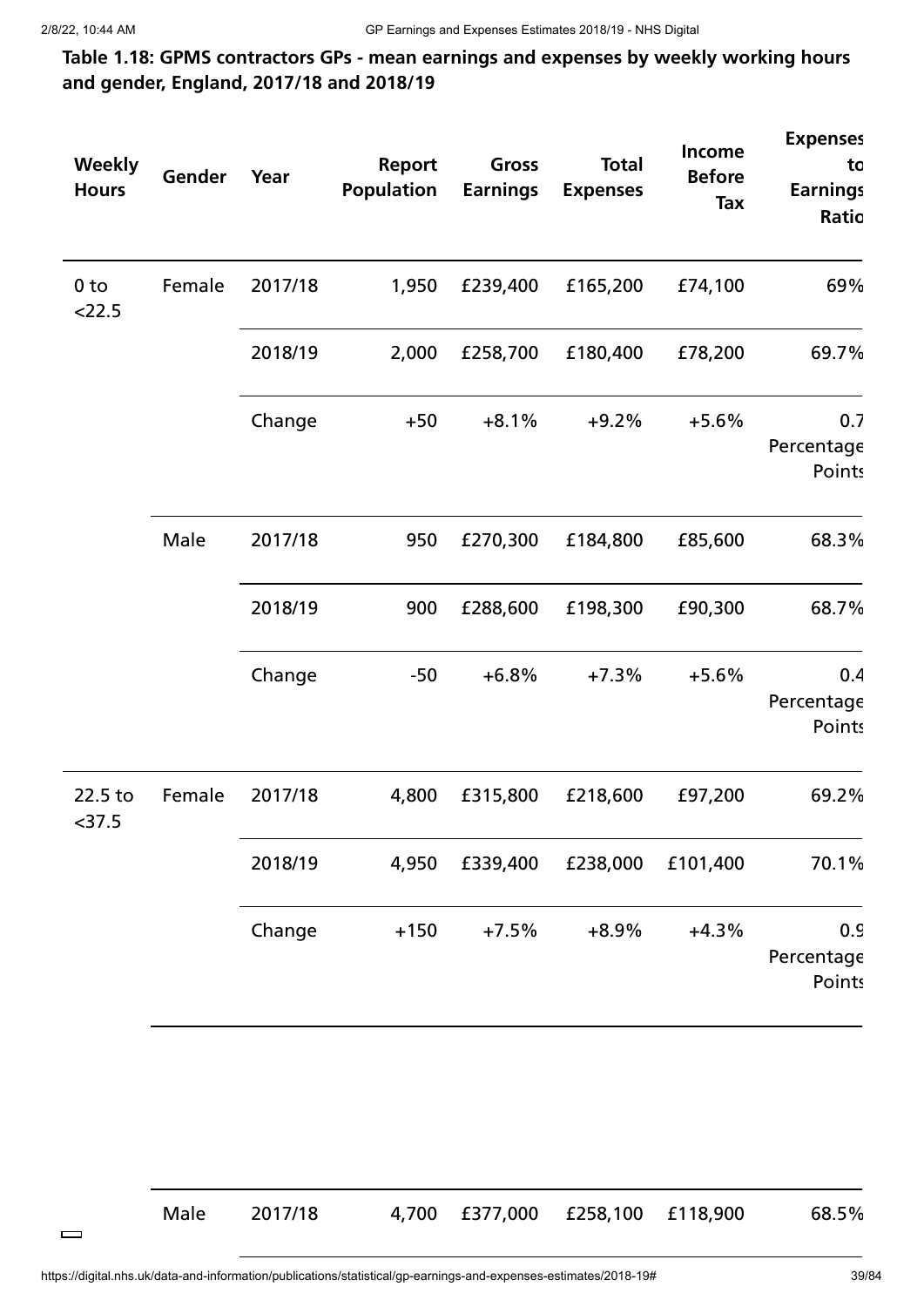| <b>Weekly</b><br><b>Hours</b> | Gender -Year | 2018/19<br>Change | 4,700<br><b>Report</b><br><b>Population</b> | £404,100<br>Gross<br>Earnings | £279,800<br><b>Total</b><br>$Expenses$<br>$+8.4%$ | £124,300<br>Income<br><b>Before</b><br>$+4.6%$ | Expenses<br>to<br>Earnings<br>Percentage<br><b>Points</b> |
|-------------------------------|--------------|-------------------|---------------------------------------------|-------------------------------|---------------------------------------------------|------------------------------------------------|-----------------------------------------------------------|
| 37.5<br>and<br>over           | Female       | 2017/18           | 2,050                                       | £380,200                      | £260,400                                          | £119,700                                       | 68.5%                                                     |
|                               |              | 2018/19           | 2,000                                       | £404,500                      | £281,000                                          | £123,500                                       | 69.5%                                                     |
|                               |              | Change            | $-50$                                       | $+6.4%$                       | $+7.9%$                                           | $+3.2%$                                        | 1. <sub>C</sub><br>Percentage<br><b>Points</b>            |
|                               | Male         | 2017/18           | 5,950                                       | £419,600                      | £282,400                                          | £137,200                                       | 67.3%                                                     |
|                               |              | 2018/19           | 5,700                                       | £447,300                      | £306,200                                          | £141,100                                       | 68.4%                                                     |
|                               |              | Change            | $-250$                                      | $+6.6%$                       | $+8.4%$                                           | $+2.9%$                                        | 1.1<br>Percentage<br><b>Points</b><br>Þ.                  |

For earnings and detailed expenses breakdowns for contractor GPs in England by weekly working hours, gender and age, see the accompanying Excel Time Series (see Resources on the [Overview](https://digital.nhs.uk/data-and-information/publications/statistical/gp-earnings-and-expenses-estimates/2018-19) page).

# **Salaried GPs**

As was the case for contractor GPs, and as would be expected, average income before  $\bullet$ tax increased for GPMS salaried GPs as their weekly working hours increased.

**Table 1.19: GPMS salaried GPs - average earnings and expenses by weekly working hours, England, 2017/18 and 2018/19**

| Weekly                  | Year    | Report            | Gross           | <b>Total</b>    | <b>Income Before</b> |
|-------------------------|---------|-------------------|-----------------|-----------------|----------------------|
| <b>Hours</b>            |         | <b>Population</b> | <b>Earnings</b> | <b>Expenses</b> | Tax                  |
| $\overline{0}$ to <22.5 | 2017/18 | 4,100             | £59,300         | £7,600          | £51,700              |

https://digital.nhs.uk/data-and-information/publications/statistical/gp-earnings-and-expenses-estimates/2018-19# 40/84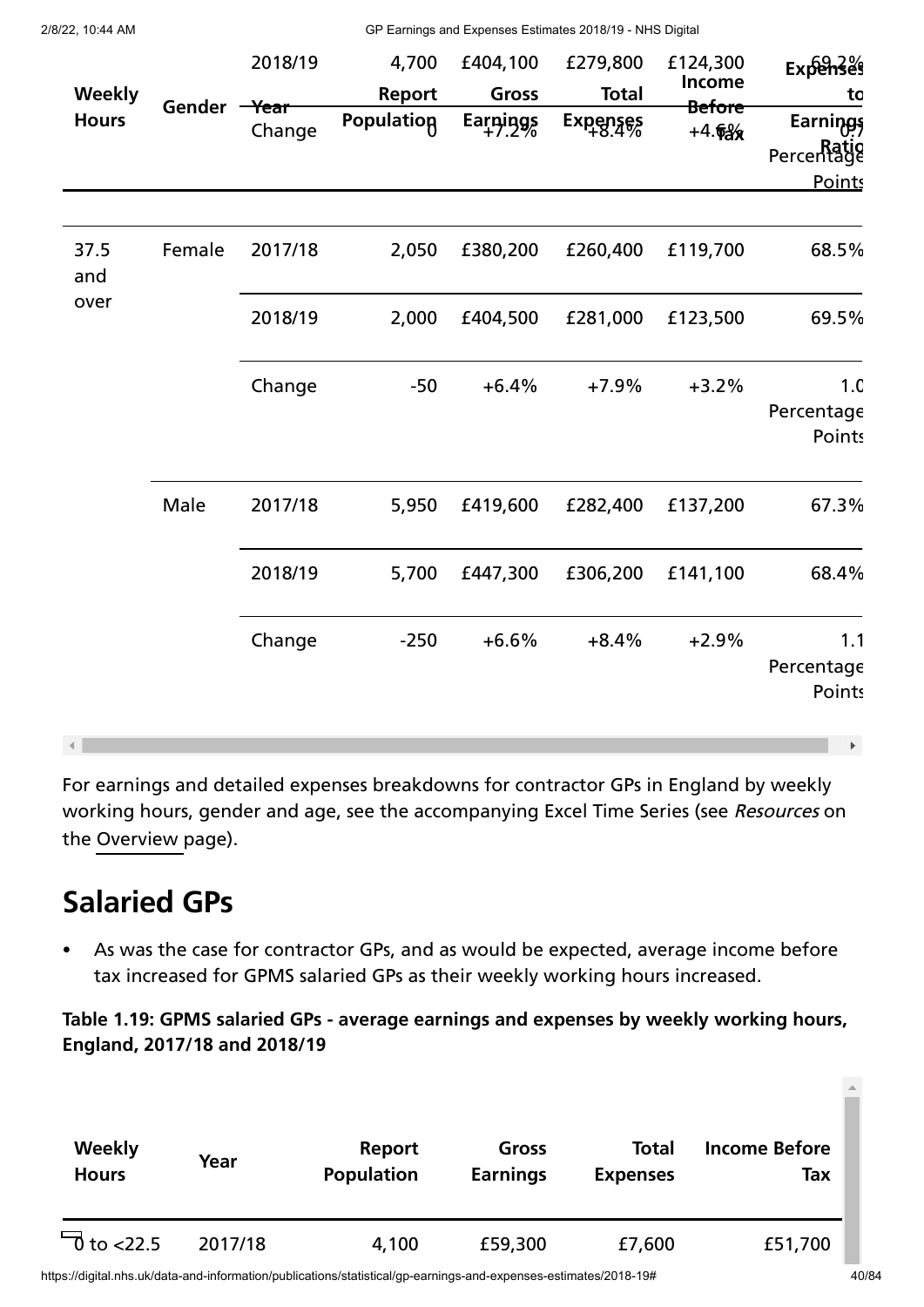| Weekly<br><b>Hours</b> | Report<br>2678/19<br>Populat75 <sub>0</sub> |          | <del>Total</del><br><del>Gross</del><br>Ea6Aj800<br>Expten300 |         | <b>Income Before</b><br>£54,680 |
|------------------------|---------------------------------------------|----------|---------------------------------------------------------------|---------|---------------------------------|
|                        | Change                                      | $+650$   | $+4.1%$                                                       | $-5.5%$ | $+5.5%$                         |
| 22.5 to<br>$<$ 37.5    | 2017/18                                     | 4,250    | £70,400                                                       | £9,900  | £60,500                         |
|                        | 2018/19                                     | 4,750    | £73,000                                                       | £10,100 | £63,000                         |
|                        | Change                                      | $+500$   | $+3.8%$                                                       | $+2.1%$ | $+4.1%$                         |
| 37.5 and<br>over       | 2017/18                                     | 1,050    | £95,100                                                       | £18,400 | £76,600                         |
|                        | 2018/19                                     | 1,000    | £96,000                                                       | £17,500 | £78,500                         |
|                        | Change                                      | $-50$    | $+1%$                                                         | $-5%$   | $+2.4%$                         |
| All                    | 2017/18                                     | 9,400    | £68,200                                                       | £9,800  | £58,400                         |
|                        | 2018/19                                     | 10,500   | £70,100                                                       | £9,400  | £60,600                         |
|                        | Change                                      | $+1,100$ | $+2.7%$                                                       | $-3.6%$ | $+3.8%$                         |

- Within all three weekly hours bands, on average male salaried GPs earned more income  $\bullet$ before tax and received more in expenses than their female counterparts.
- As shown in Tables 1.7 and 1.15, there was a 3.4 per cent decreases in total  $\bullet$ expenses when looking at all salaried GPs together. When split by weekly hours band and gender, it is apparent that the 2018/19 expenses of male salaried GPs working fewer than 22.5 hours a week and female salaried GPs working 37.5 hours or more have caused this overall reduction. The total expenses for both groups have reduced by around 31 per cent since 2017/18, although the monetary values these percentages equate to are relatively small.

# **Table 1.20: GPMS salaried GPs - average earnings and expenses by weekly working hours and gender, England, 2017/18 and 2018/19**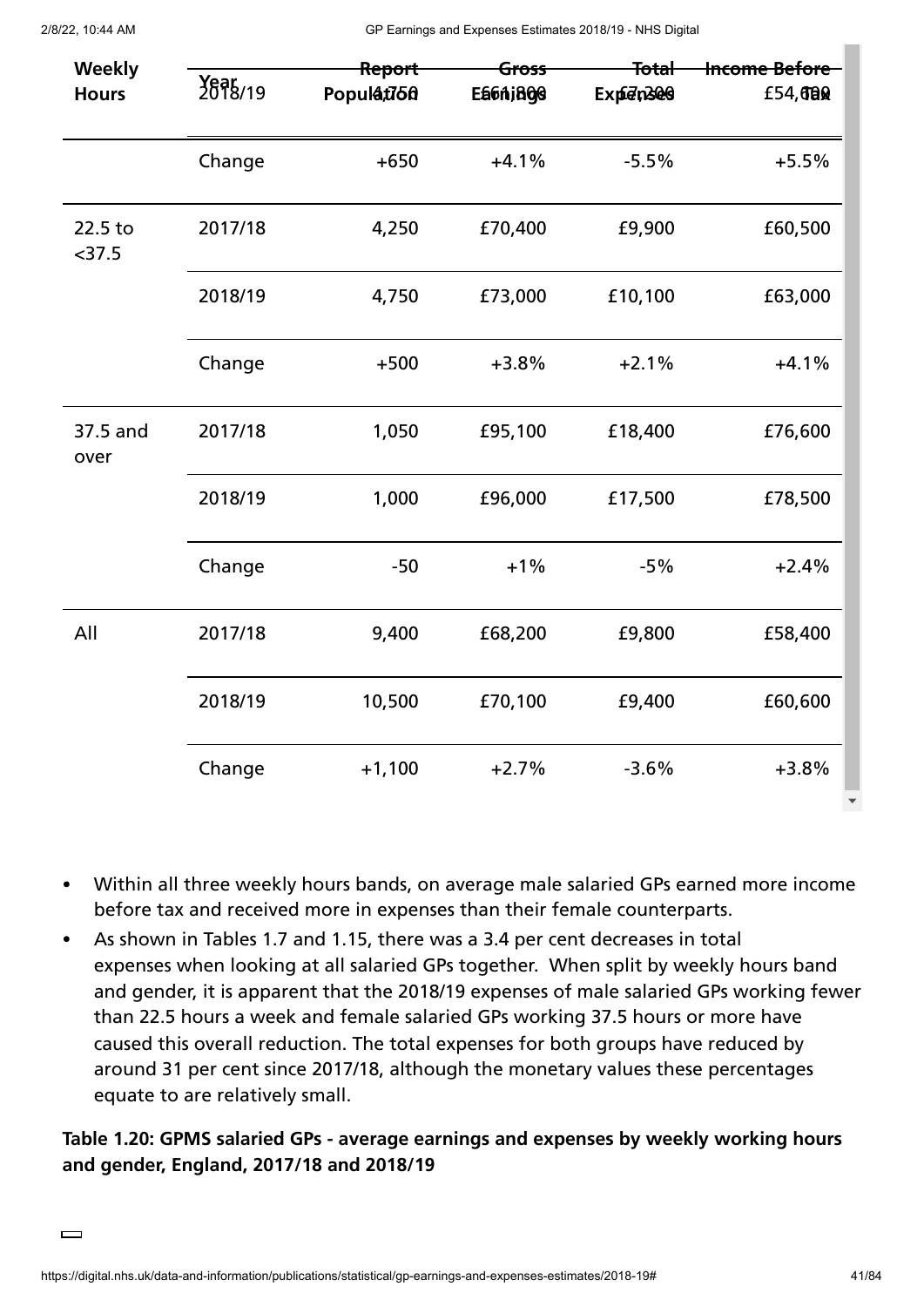| <b>Weekly</b><br>hours | Gender | Year    | <b>Report</b><br><b>Population</b> | <b>Gross</b><br><b>Earnings</b> | <b>Total</b><br><b>Expenses</b> | <b>Income</b><br><b>Before Tax</b> |
|------------------------|--------|---------|------------------------------------|---------------------------------|---------------------------------|------------------------------------|
| 0 to $<$ 22.5          | Female | 2017/18 | 3,350                              | £54,100                         | £6,600                          | £47,500                            |
|                        |        | 2018/19 | 3,800                              | £57,200                         | £6,900                          | £50,300                            |
|                        |        | Change  | $+450$                             | $+5.6%$                         | $+4.4%$                         | $+5.8%$                            |
|                        | Male   | 2017/18 | 750                                | £82,500                         | £11,900                         | £70,600                            |
|                        |        | 2018/19 | 950                                | £80,100                         | £8,300                          | £71,900                            |
|                        |        | Change  | $+200$                             | $-2.9%$                         | $-30.9%$                        | $+1.8%$                            |
| 22.5 to<br>$<$ 37.5    | Female | 2017/18 | 3,100                              | £64,500                         | £8,600                          | £55,800                            |
|                        |        | 2018/19 | 3,550                              | £67,000                         | £8,600                          | £58,400                            |
|                        |        | Change  | $+450$                             | $+3.8%$                         | $-0.9%$                         | $+4.6%$                            |
|                        | Male   | 2017/18 | 1,150                              | £86,600                         | £13,200                         | £73,300                            |
|                        |        | 2018/19 | 1,250                              | £90,200                         | £14,300                         | £75,800                            |
|                        |        | Change  | $+100$                             | $+4.1%$                         | $+8.3%$                         | $+3.4%$                            |
| 37.5 and<br>over       | Female | 2017/18 | 500                                | £78,400                         | £11,200                         | £67,200                            |
|                        |        | 2018/19 | 450                                | £75,100                         | £7,700                          | £67,300                            |
|                        |        | Change  | $-50$                              | $-4.3%$                         | $-31.3%$                        | $+0.2%$                            |
|                        | Male   | 2017/18 | 550                                | £110,600                        | £25,200                         | £85,500                            |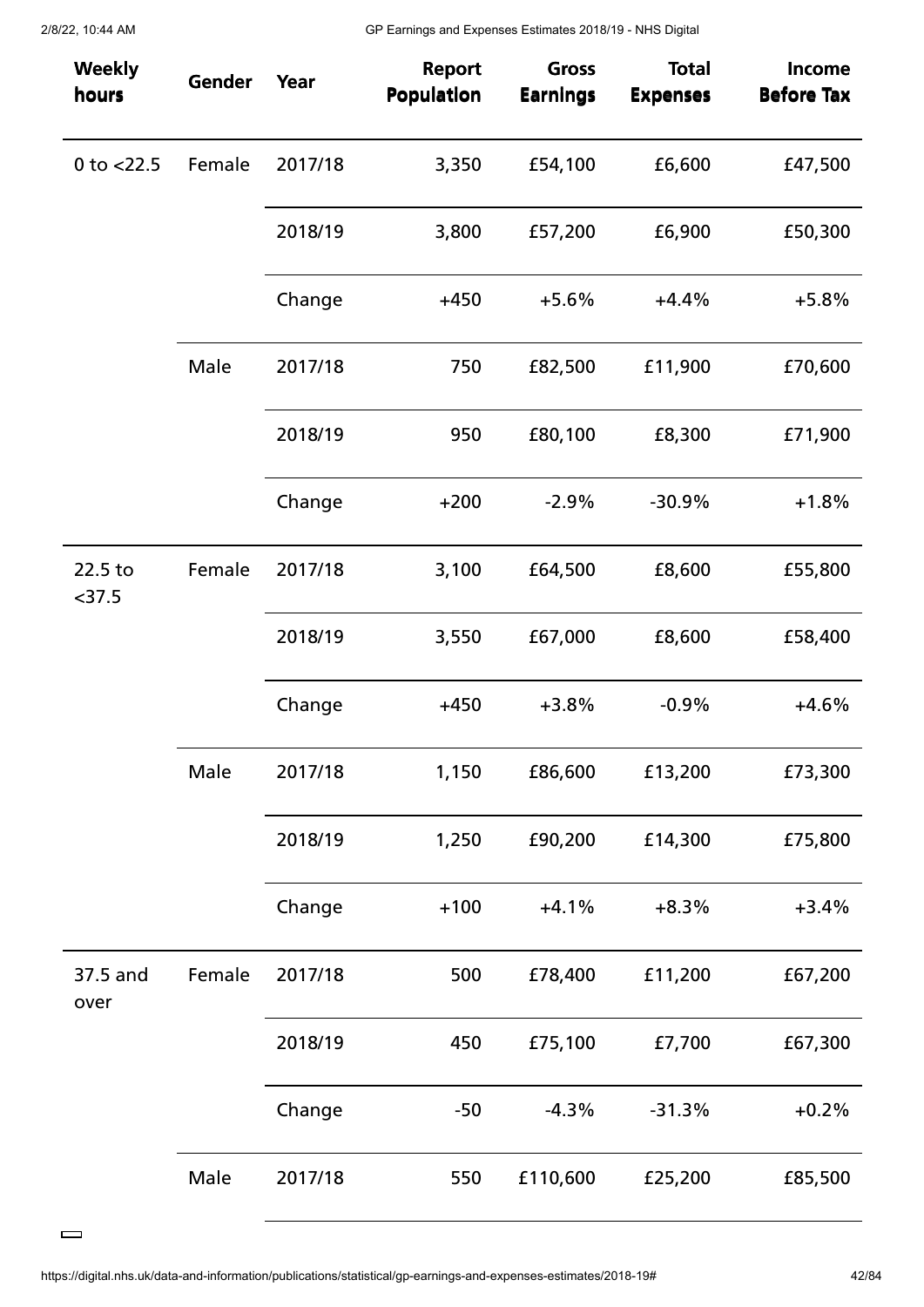| <b>Weekly</b><br>hours | Gender | Year    | Report<br><b>Population</b> | Gross<br><b>Earnings</b> | <b>Total</b><br><b>Expenses</b> | <b>Income</b><br><b>Before Tax</b> |
|------------------------|--------|---------|-----------------------------|--------------------------|---------------------------------|------------------------------------|
|                        |        | 2018/19 | 500                         | £115,100                 | £26,400                         | £88,700                            |
|                        |        | Change  | -50                         | $+4.1%$                  | $+5%$                           | $+3.8%$                            |

For earnings and expenses estimates for salaried GPs in England by weekly working hours, gender and age, see the accompanying Excel Time Series (see *Resources* on the [Overview](https://digital.nhs.uk/data-and-information/publications/statistical/gp-earnings-and-expenses-estimates/2018-19) page).

# **Related Links**

- Technical Steering [Committee](https://digital.nhs.uk/data-and-information/areas-of-interest/workforce/technical-steering-committee-tsc)
- NHS [Payments](https://digital.nhs.uk/data-and-information/publications/statistical/nhs-payments-to-general-practice) to General Practice
- Dental Earnings and Expenses [Estimates](https://digital.nhs.uk/data-and-information/publications/statistical/dental-earnings-and-expenses-estimates)

Last edited: 3 September 2021 3:52 pm

GPs included and how to interpret the results **[Previous](https://digital.nhs.uk/data-and-information/publications/statistical/gp-earnings-and-expenses-estimates/2018-19/gps-included-and-how-to-interpret-the-results) Chapter**

**Next [Chapter](https://digital.nhs.uk/data-and-information/publications/statistical/gp-earnings-and-expenses-estimates/2018-19/scotland)**

2. Scotland

# **2. Scotland**

# **Contractor GPs**

- Between 2017/18 and 2018/19, income before tax, total expenses and consequently, gross earnings increased for both GMS and PMS GPs in Scotland. GPMS income before tax increased by around £8,200 from 2017/18.
- PMS GPs had larger percentage increases in total expenses than their GMS colleagues,  $\bullet$ while the latter group had the biggest increase in income before tax. The 9.7 per cent rise was larger than the previous year's increase (2.5 per cent) and means the difference between GMS and PMS income before tax estimates for contractor GPs in Scotland is now the smallest it has been since the time series began in 2003/04.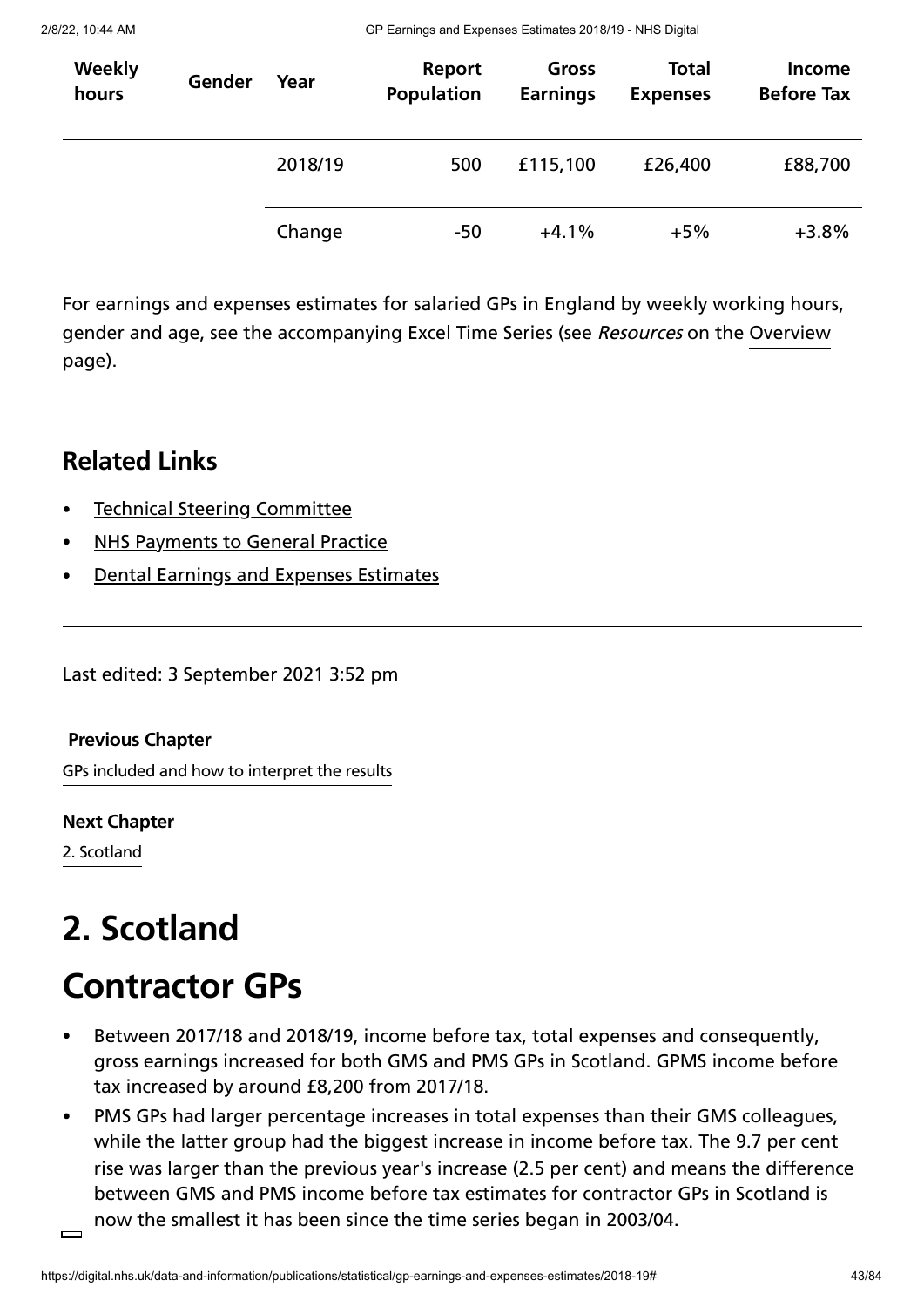**Table 2.1: GPMS contractor GPs - mean earnings and expenses by contract type, Scotland, 2017/18 and 2018/19**

| <b>Contract</b><br><b>Type</b> | Year    | Report<br><b>Population</b> | <b>Gross</b><br><b>Earnings</b> | <b>Total</b><br><b>Expenses</b> | Income<br><b>Before Tax</b> | <b>Expenses to</b><br><b>Earnings Ratio</b> |
|--------------------------------|---------|-----------------------------|---------------------------------|---------------------------------|-----------------------------|---------------------------------------------|
| <b>GPMS</b>                    | 2017/18 | 3,400                       | £208,400                        | £115,400                        | £93,100                     | 55.4%                                       |
|                                | 2018/19 | 3,300                       | £223,700                        | £122,400                        | £101,300                    | 54.7%                                       |
|                                | Change  | $-100$                      | $+7.3%$                         | $+6.1%$                         | $+8.9%$                     | -0.7 Percentage<br>Points                   |
| <b>GMS</b>                     | 2017/18 | 2,950                       | £205,700                        | £113,700                        | £92,000                     | 55.3%                                       |
|                                | 2018/19 | 2,950                       | £220,200                        | £119,300                        | £100,900                    | 54.2%                                       |
|                                | Change  | $\mathbf 0$                 | $+7%$                           | $+4.9%$                         | $+9.7%$                     | -1.1 Percentage<br>Points                   |
| <b>PMS</b>                     | 2017/18 | 450                         | £225,600                        | £125,700                        | £99,900                     | 55.7%                                       |
|                                | 2018/19 | 350                         | £251,100                        | £146,800                        | £104,300                    | 58.5%                                       |
|                                | Change  | $-100$                      | $+11.3%$                        | $+16.8%$                        | $+4.4%$                     | 2.8 Percentage<br>Points                    |

Notes on the tables in this chapter

# **Dispensing and non-dispensing GPs**

- Gross earnings, total expenses and income before tax averages increased for all groups,  $\bullet$ regardless of dispensing status.
- Income before tax estimates increased at a greater rate for non-dispensing GPs working  $\bullet$ at a GMS practice than for GMS dispensing GPs. Conversely, among PMS GPs, those working as dispensing GPs had a greater increase in average income before tax than  $\qquad \qquad \Box$ 
	- non-dispensing GPs.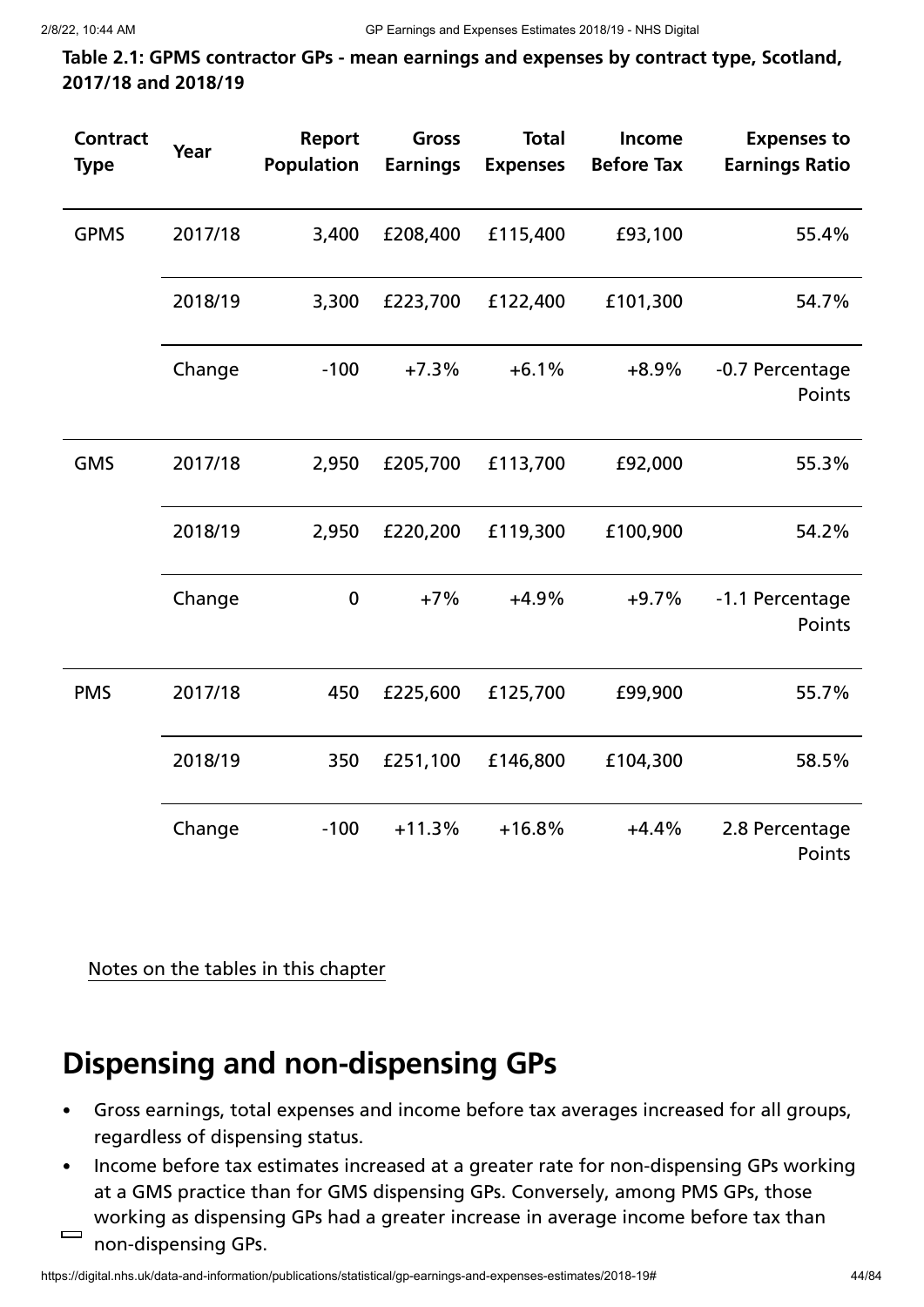**Table 2.2: GPMS dispensing GPs - mean earnings and expenses by contract type, Scotland, 2017/18 and 2018/19**

| <b>Contract</b><br><b>Type</b> | Year                 | <b>Report</b><br><b>Population</b> | Gross<br><b>Earnings</b> | <b>Total</b><br><b>Expenses</b> | Income<br><b>Before</b><br>Tax | <b>Expenses to</b><br><b>Earnings Ratio</b> |
|--------------------------------|----------------------|------------------------------------|--------------------------|---------------------------------|--------------------------------|---------------------------------------------|
| <b>GPMS</b>                    | 2017/18              | 200                                | £299,700                 | £191,200                        | £108,500                       | 63.8%                                       |
|                                | 2018/19              | 200                                | £328,900                 | £214,700                        | £114,100                       | 65.3%                                       |
|                                | Change               | $\boldsymbol{0}$                   | $+9.7%$                  | $+12.3%$                        | $+5.2%$                        | 1.5<br>Percentage<br>Points                 |
| <b>GMS</b>                     | 2017/18 <sup>1</sup> | 150                                | £311,600                 | £201,000                        | £110,600                       | 64.5%                                       |
|                                | 2018/191             | 150                                | £334,400                 | £218,600                        | £115,700                       | 65.4%                                       |
|                                | Change               | $\boldsymbol{0}$                   | $+7.3%$                  | $+8.8%$                         | $+4.6%$                        | 0.9<br>Percentage<br>Points                 |
| <b>PMS</b>                     | 2017/18 <sup>1</sup> | 50                                 | £273,300                 | £169,600                        | £103,700                       | 62%                                         |
|                                | 2018/191             | 50                                 | £315,600                 | £205,300                        | £110,300                       | 65%                                         |
|                                |                      |                                    |                          |                                 |                                |                                             |
|                                | Change               | $\pmb{0}$                          | $+15.5%$                 | $+21%$                          | $+6.3%$                        | 3.0<br>Percentage<br>Points                 |

 $\qquad \qquad$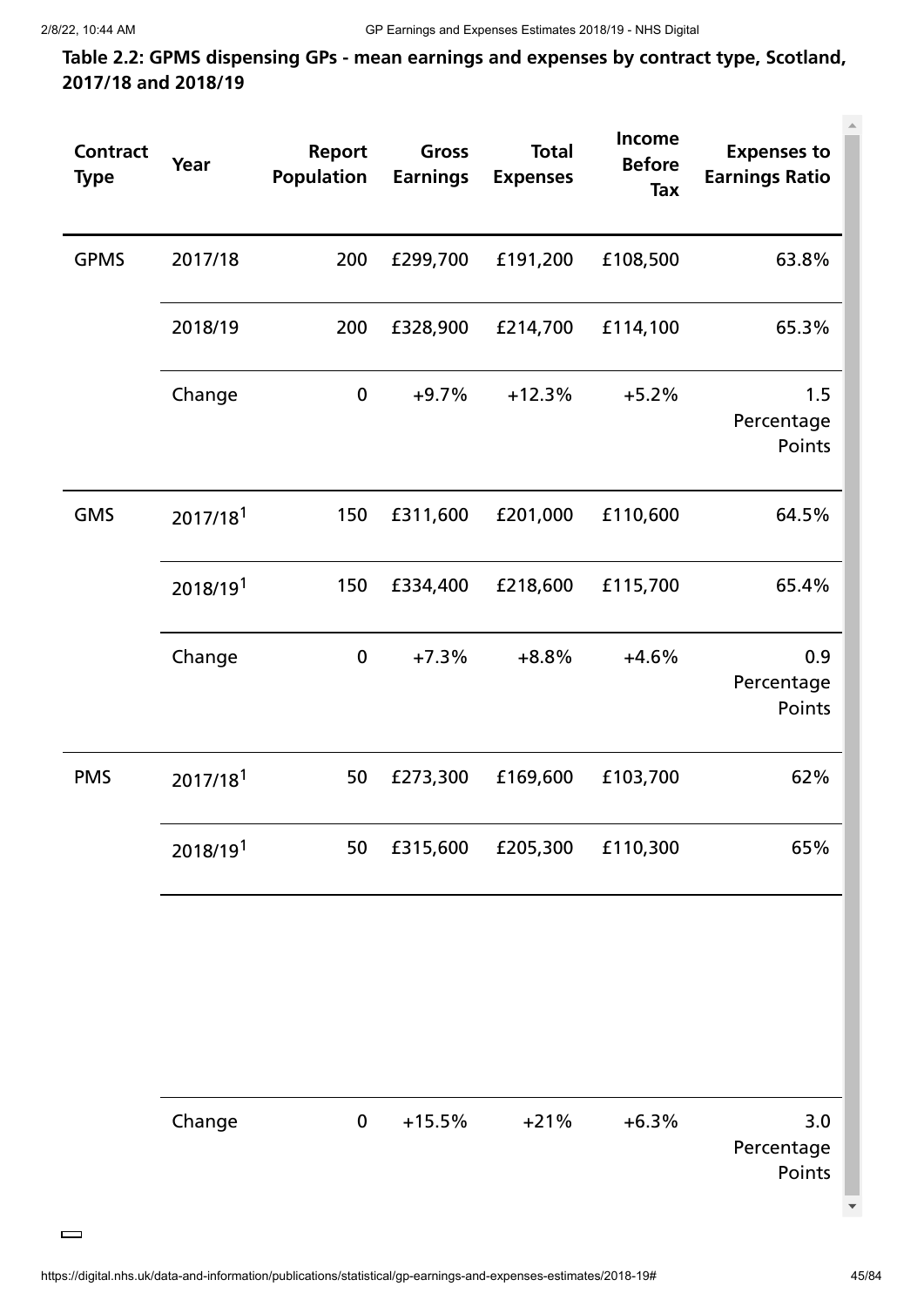Note: 1 Small sample (<125)

**Table 2.3: GPMS non-dispensing contractor GPs - mean earnings and expenses by contract type, Scotland, 2017/18 and 2018/19**

| <b>Contract</b><br><b>Type</b> | Year    | <b>Report</b><br><b>Population</b> | <b>Gross</b><br><b>Earnings</b> | <b>Total</b><br><b>Expenses</b> | Income<br><b>Before Tax</b> | <b>Expenses to</b><br><b>Earnings Ratio</b> |
|--------------------------------|---------|------------------------------------|---------------------------------|---------------------------------|-----------------------------|---------------------------------------------|
| <b>GPMS</b>                    | 2017/18 | 3,250                              | £203,100                        | £110,900                        | £92,100                     | 54.6%                                       |
|                                | 2018/19 | 3,100                              | £217,400                        | £116,900                        | £100,500                    | 53.8%                                       |
|                                | Change  | $-150$                             | $+7.1%$                         | $+5.4%$                         | $+9.1%$                     | -0.8 Percentage<br>Points                   |
| <b>GMS</b>                     | 2017/18 | 2,800                              | £200,800                        | £109,700                        | £91,100                     | 54.6%                                       |
|                                | 2018/19 | 2,800                              | £214,800                        | £114,600                        | £100,200                    | 53.4%                                       |
|                                | Change  | $\mathbf 0$                        | $+7%$                           | $+4.5%$                         | $+10%$                      | -1.2 Percentage<br>Points                   |
| <b>PMS</b>                     | 2017/18 | 400                                | £218,800                        | £119,400                        | £99,400                     | 54.6%                                       |
|                                | 2018/19 | 300                                | £240,200                        | £136,900                        | £103,300                    | 57%                                         |
|                                | Change  | $-100$                             | $+9.8%$                         | $+14.6%$                        | $+3.9%$                     | 2.4 Percentage<br>Points                    |

# **Median gross earnings, total expenses and income before tax**

The median figures are all lower than the mean figures in Table 2.1. For GPMS GPs, the  $\bullet$ 2018/19 mean income before tax is £3,900 higher than the median and the mean total expenses is £15,800 higher than the mean. The higher mean values indicate that there is a relatively small number of contractor GPs with high earnings increasing the mean figures.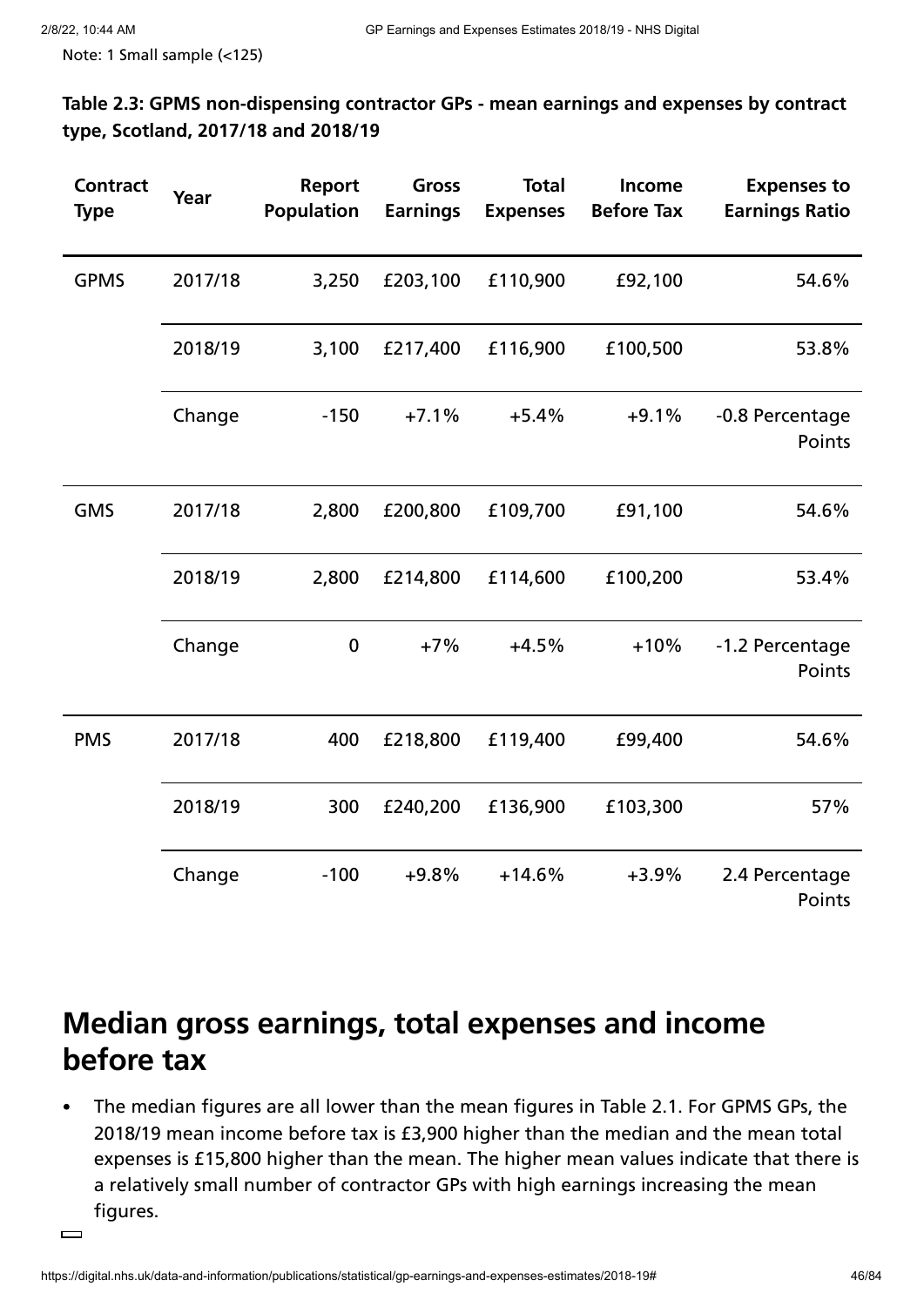**Table 2.4: GPMS contractor GPs - median earnings and expenses by contract type, Scotland, 2017/18 and 2018/19**

| <b>Contract</b><br><b>Type</b> | Year    | <b>Report</b><br><b>Population</b> | <b>Gross</b><br><b>Earnings</b> | <b>Total</b><br><b>Expenses</b> | <b>Income Before</b><br>Tax |
|--------------------------------|---------|------------------------------------|---------------------------------|---------------------------------|-----------------------------|
| <b>GPMS</b>                    | 2017/18 | 3,400                              | £195,900                        | £100,600                        | £90,100                     |
|                                | 2018/19 | 3,300                              | £209,900                        | £106,600                        | £97,400                     |
|                                | Change  | $-100$                             | $+7.2%$                         | $+6%$                           | $+8.1%$                     |
| <b>GMS</b>                     | 2017/18 | 2,950                              | £194,200                        | £99,900                         | £89,200                     |
|                                | 2018/19 | 2,950                              | £208,200                        | £105,700                        | £97,000                     |
|                                | Change  | $\mathbf 0$                        | $+7.2%$                         | $+5.8%$                         | $+8.7%$                     |
| <b>PMS</b>                     | 2017/18 | 450                                | £201,900                        | £105,500                        | £97,800                     |
|                                | 2018/19 | 350                                | £225,800                        | £125,400                        | £102,300                    |
|                                | Change  | $-100$                             | $+11.9%$                        | $+18.8%$                        | $+4.6%$                     |

# **Breakdown of expenses for contractor GPs**

- Compared to 2017/18, there were decreases in office and general business expenses for  $\bullet$ all contract types, as well as interest expenses for GMS and GPMS GPs.
- Net capital allowances decreased slightly for GMS GPs, while all other categories  $\bullet$ increased.
- Employee expenses were by far the biggest expenses category, accounting for 68.3 per  $\bullet$  . cent of PMS GPs' expenses and 66.9 per cent of the total expenses of GMS GPs.
- Total expenses for PMS GPs were 23.1 per cent higher than the total expenses for GMS  $\bullet$ GPs.

# **Table 2.5: GPMS contractor GPs - breakdown of mean expenses by contract type, Scotland, 2018/19**

 $\qquad \qquad$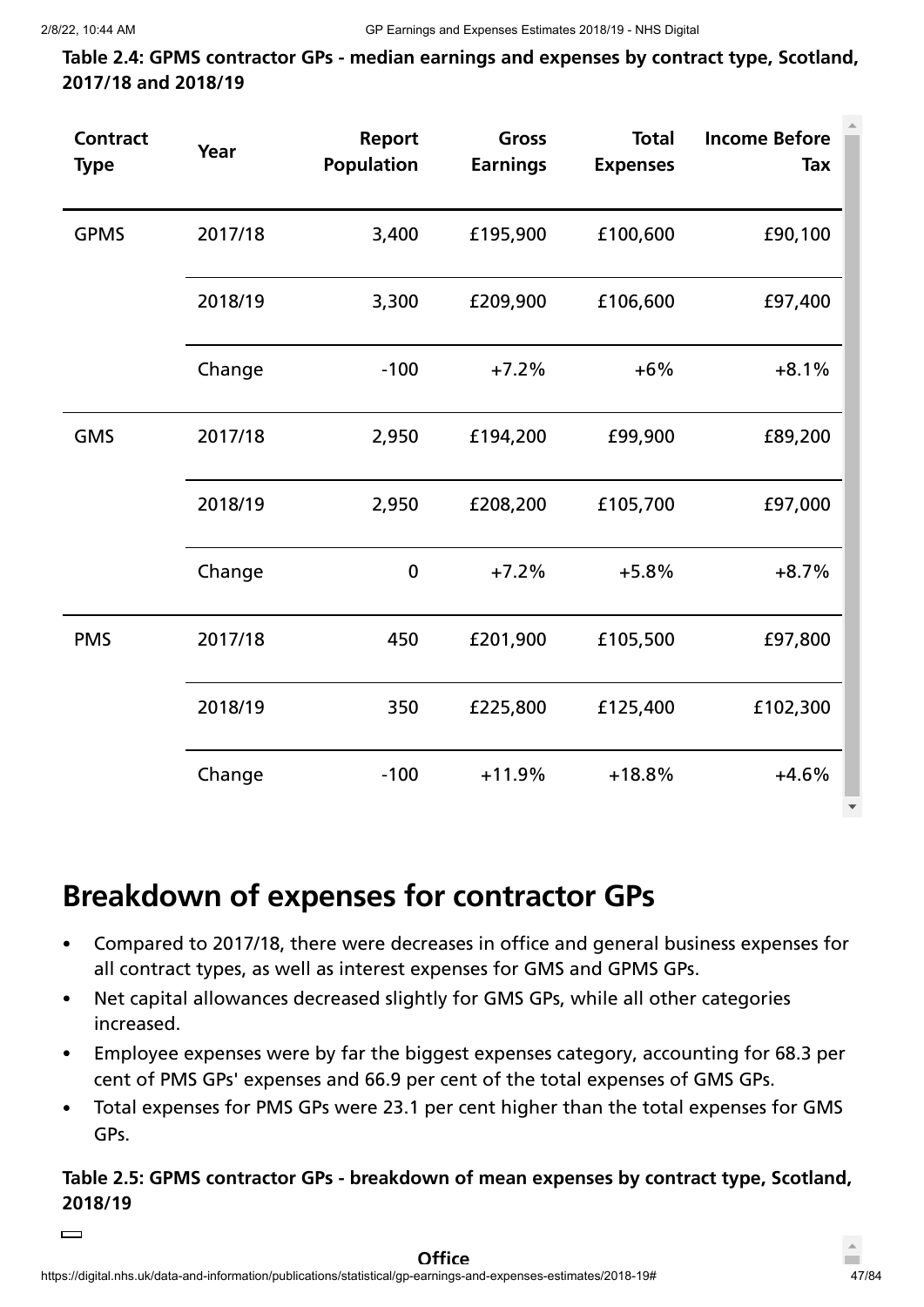| 2/8/22, 10:44 AM                                  |                                                  |                                                      |                                                                 |                                    | GP Earnings and Expenses Estimates 2018/19 - NHS Digital |                                                       |                           |
|---------------------------------------------------|--------------------------------------------------|------------------------------------------------------|-----------------------------------------------------------------|------------------------------------|----------------------------------------------------------|-------------------------------------------------------|---------------------------|
| <b>Contract</b><br><b>Coparact</b><br><b>Type</b> | <b>Report</b><br>Population<br><b>Population</b> | <b>Total</b><br><b>Experteded</b><br><b>Expenses</b> | <b>Office</b><br>Genama<br><b>Rusinersst</b><br><b>Business</b> | <b>Premises</b><br><b>Premises</b> | <b>Employee</b><br><b>Employee</b>                       | Car<br><b>argad</b><br><b>Traved</b><br><b>Travel</b> | <b>Interes</b><br>Interes |
| GPMS                                              | 3.300                                            | £122.400                                             | £8,200                                                          | £18500                             | £82,100                                                  | وρΩ                                                   | £70                       |
|                                                   |                                                  | $(100\%)$                                            | $(6.7\%)$                                                       | $(15.1\%)$                         | $(67.1\%)$                                               | $(0.7\%)$                                             | (0.6%                     |
| <b>GMS</b>                                        | 2,950                                            | £119,300                                             | £8,100                                                          | £18,000                            | £79,800                                                  | £800                                                  | £701                      |
|                                                   |                                                  | $(100\%)$                                            | $(6.8\%)$                                                       | $(15.1\%)$                         | $(66.9\%)$                                               | $(0.7\%)$                                             | (0.6%                     |
| <b>PMS</b>                                        | 350                                              | £146,800                                             | £8,700                                                          | £22,500                            | £100,200                                                 | £700                                                  | £501                      |
|                                                   |                                                  | $(100\%)$                                            | $(5.9\%)$                                                       | $(15.3\%)$                         | $(68.3\%)$                                               | $(0.5\%)$                                             | (0.3%                     |
|                                                   |                                                  |                                                      |                                                                 |                                    |                                                          |                                                       | $\blacktriangleright$     |

The average expenses in the 'Other' category for dispensing GPs are almost nine times  $\bullet$ the size of those of non-dispensing doctors. This is the largest variation in expenses categories between the two dispensing types and is to be expected as this category includes the costs for drugs. Largely because of this difference in 'Other' expenses, total expenses for dispensing GPs are 83.7 per cent higher than those of non-dispensing GPs.

# **Table 2.6: GPMS contractor GPs - breakdown of mean expenses by dispensing status, Scotland, 2018/19**

| <b>Dispensing</b><br><b>Status</b> | Report<br><b>Population</b> | <b>Total</b><br><b>Expenses</b> | <b>Office</b><br>and<br>General<br><b>Business</b> | <b>Premises</b> | <b>Employee</b> | Car<br>and<br><b>Travel</b> | <b>Interes</b> |
|------------------------------------|-----------------------------|---------------------------------|----------------------------------------------------|-----------------|-----------------|-----------------------------|----------------|
| All GPs                            | 3,300                       | £122,400                        | £8,200                                             | £18,500         | £82,100         | £800                        | £70            |
|                                    |                             | $(100\%)$                       | $(6.7\%)$                                          | $(15.1\%)$      | $(67.1\%)$      | $(0.7\%)$                   | (0.6%          |
| Dispensing<br>GPs                  | 200                         | £214,700                        | £11,400                                            | £23,100         | £107,300        | £1,400                      | £50            |
| $\overline{\phantom{0}}$           |                             | $(100\%)$                       | $(5.3\%)$                                          | $(10.8\%)$      | $(50\%)$        | $(0.7\%)$                   | (0.2%          |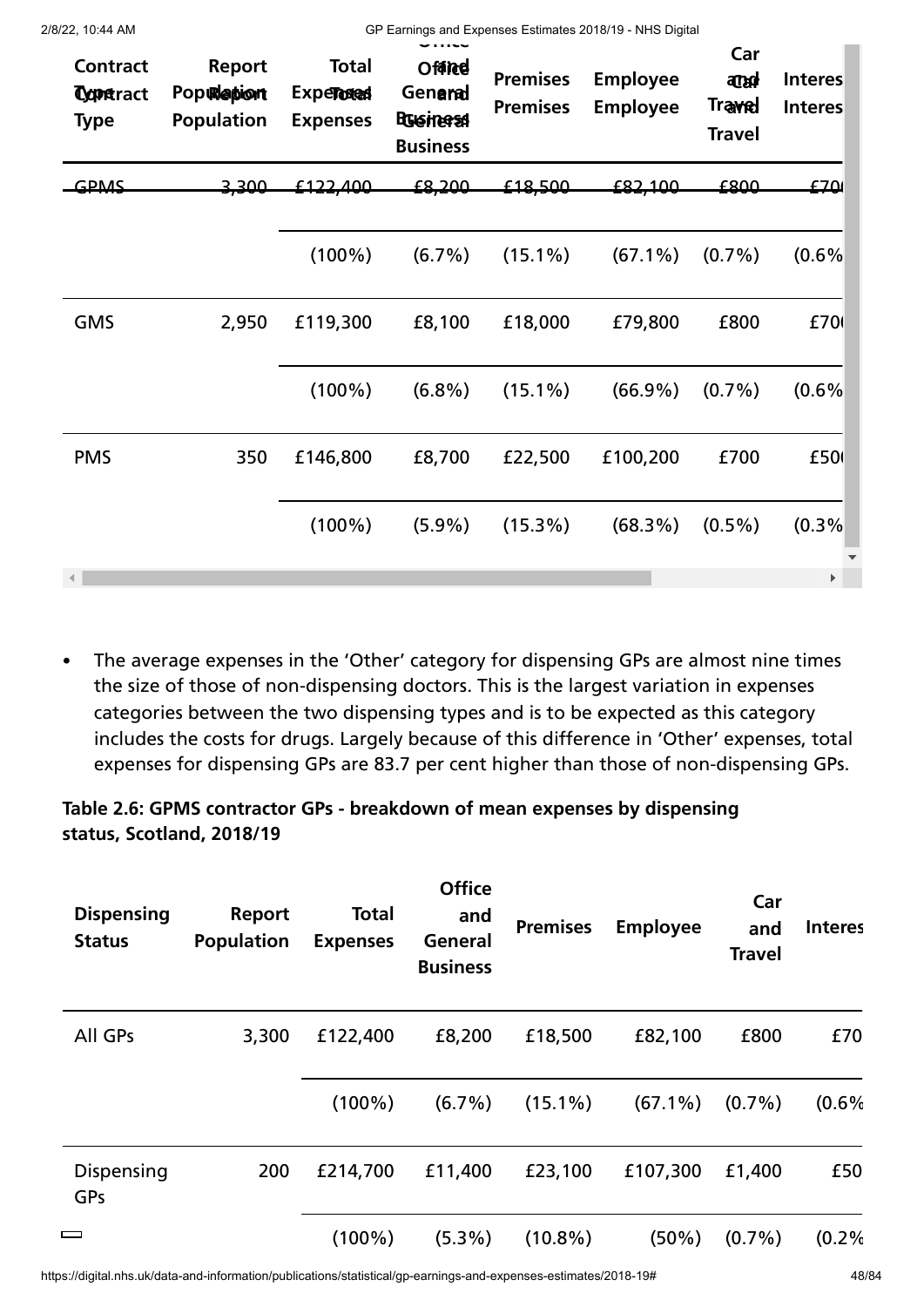$-4$ 

 $\Box$ 

| <b>N</b> Bpensing<br><b>Sistes</b> sing | $R^3$ <sub>Repo</sub><br><b>Population</b> | £116,909<br><b>Expenses</b> | <b>Office</b><br>$E8, Q$ RA<br>General | £18,200<br><b>Premises</b> | £80,600<br><b>Employee</b> | £800<br>and         | £70<br><b>Interes</b> |
|-----------------------------------------|--------------------------------------------|-----------------------------|----------------------------------------|----------------------------|----------------------------|---------------------|-----------------------|
| GPs                                     |                                            | $(100\%)$                   | Business                               | $(15.6\%)$                 | $(68.9\%)$                 | fravel<br>$(0.7\%)$ | (0.6%                 |

Further expenses breakdowns are published in the Excel Time Series, available under Resources on the [Overview](https://digital.nhs.uk/data-and-information/publications/statistical/gp-earnings-and-expenses-estimates/2018-19) page.

### Notes on the tables in this chapter

# **Salaried GPs**

- Income before tax, total expenses and gross earnings estimates all increased for GPMS salaried GPs between 2017/18 and 2018/19.
- PMS GPs had the highest increase in income before tax, the 15.7 per cent rise from £60,600 to £70,100 putting their average income before tax above that of GMS salaried GPs. At the same time, their total expenses more than halved. However, the estimates for PMS salaried GPs in Scotland are based on a very small sample and so should be treated with caution and the large percentage decrease in expenses equates to a relatively small cash amount.
- Total expenses for GMS salaried GPs in Scotland increased by 15.7 per cent.

### **Table 2.7: GPMS salaried GPs - mean earnings and expenses by contract type, Scotland, 2017/18 and 2018/19**

| <b>Contract</b><br><b>Type</b> | Year    | Report<br><b>Population</b> | <b>Gross</b><br><b>Earnings</b> | <b>Total</b><br><b>Expenses</b> | <b>Income Before</b><br><b>Tax</b> |
|--------------------------------|---------|-----------------------------|---------------------------------|---------------------------------|------------------------------------|
| <b>GPMS</b>                    | 2017/18 | 500                         | £68,400                         | £5,600                          | £62,900                            |
|                                | 2018/19 | 600                         | £71,100                         | £6,000                          | £65,100                            |
|                                | Change  | $+100$                      | $+3.9%$                         | $+7.9%$                         | $+3.6%$                            |
| <b>GMS</b>                     | 2017/18 | 400                         | £69,100                         | £5,700                          | £63,400                            |

 $\mathbf{F}$  .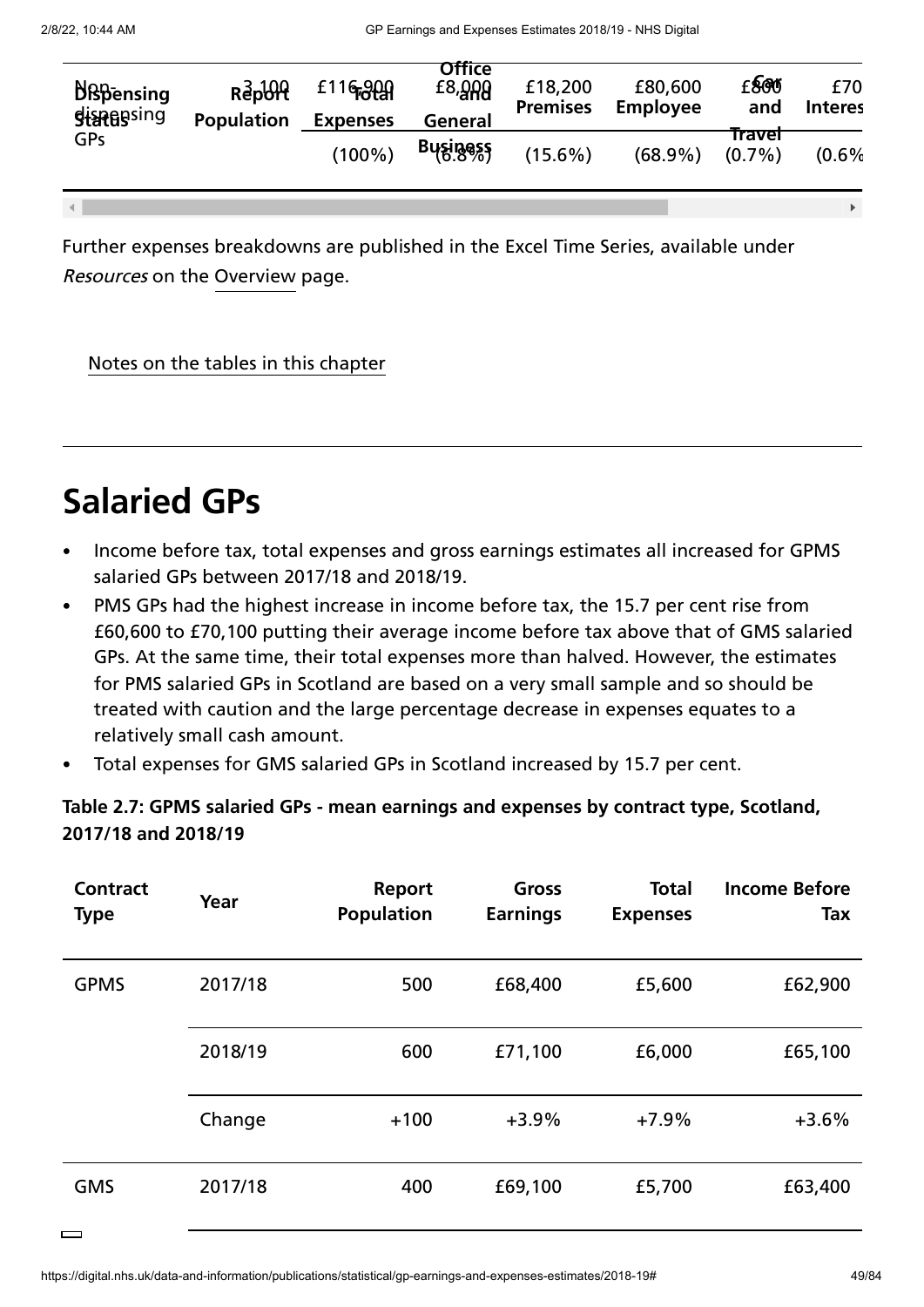| <b>Contract</b><br><b>Type</b> | Year                 | Report<br><b>Population</b> | <b>Gross</b><br><b>Earnings</b> | <b>Total</b><br><b>Expenses</b> | <b>Income Before</b><br>Tax |
|--------------------------------|----------------------|-----------------------------|---------------------------------|---------------------------------|-----------------------------|
|                                | 2018/19              | 500                         | £70,900                         | £6,600                          | £64,300                     |
|                                | Change               | $+100$                      | $+2.5%$                         | $+15.7%$                        | $+1.4%$                     |
| <b>PMS</b>                     | 2017/18 <sup>1</sup> | 100                         | £65,600                         | £5,000                          | £60,600                     |
|                                | 2018/191             | 100                         | £72,500                         | £2,300                          | £70,100                     |
|                                | Change               | $\mathbf 0$                 | $+10.5%$                        | $-53.4%$                        | $+15.7%$                    |

Note: 1 Small sample (<125)

# **Median gross earnings, total expenses and income before tax of salaried GPs**

The median figures are all lower than the mean figures in Table 2.7. For GPMS GPs, the mean income before tax is 9.5 per cent higher than the median and the mean total expenses is 187.6 per cent per cent higher than the median. The higher mean values indicate that there is a relatively small number of high-earning salaried GPs increasing the mean figures.

**Table 2.8: GPMS salaried GPs - median earnings and expenses by contract type, Scotland, 2017/18 and 2018/19**

| <b>Contract</b><br><b>Type</b> | Year    | <b>Report</b><br><b>Population</b> | Gross<br><b>Earnings</b> | <b>Total</b><br><b>Expenses</b> | <b>Income Before</b><br>Tax |
|--------------------------------|---------|------------------------------------|--------------------------|---------------------------------|-----------------------------|
| <b>GPMS</b>                    | 2017/18 | 500                                | £59,200                  | £2,200                          | £57,000                     |
|                                | 2018/19 | 600                                | £62,700                  | £2,100                          | £59,400                     |
| $\equiv$                       | Change  | $+100$                             | $+5.9%$                  | $-2.8%$                         | $+4.2%$                     |

المستعدد المستحدم المستحدم المستحدم المستحدم المستحدم المستحدم المستحدم المستحدم المستحدم المستحدم المستحدم المستحدم<br>50/84 50/84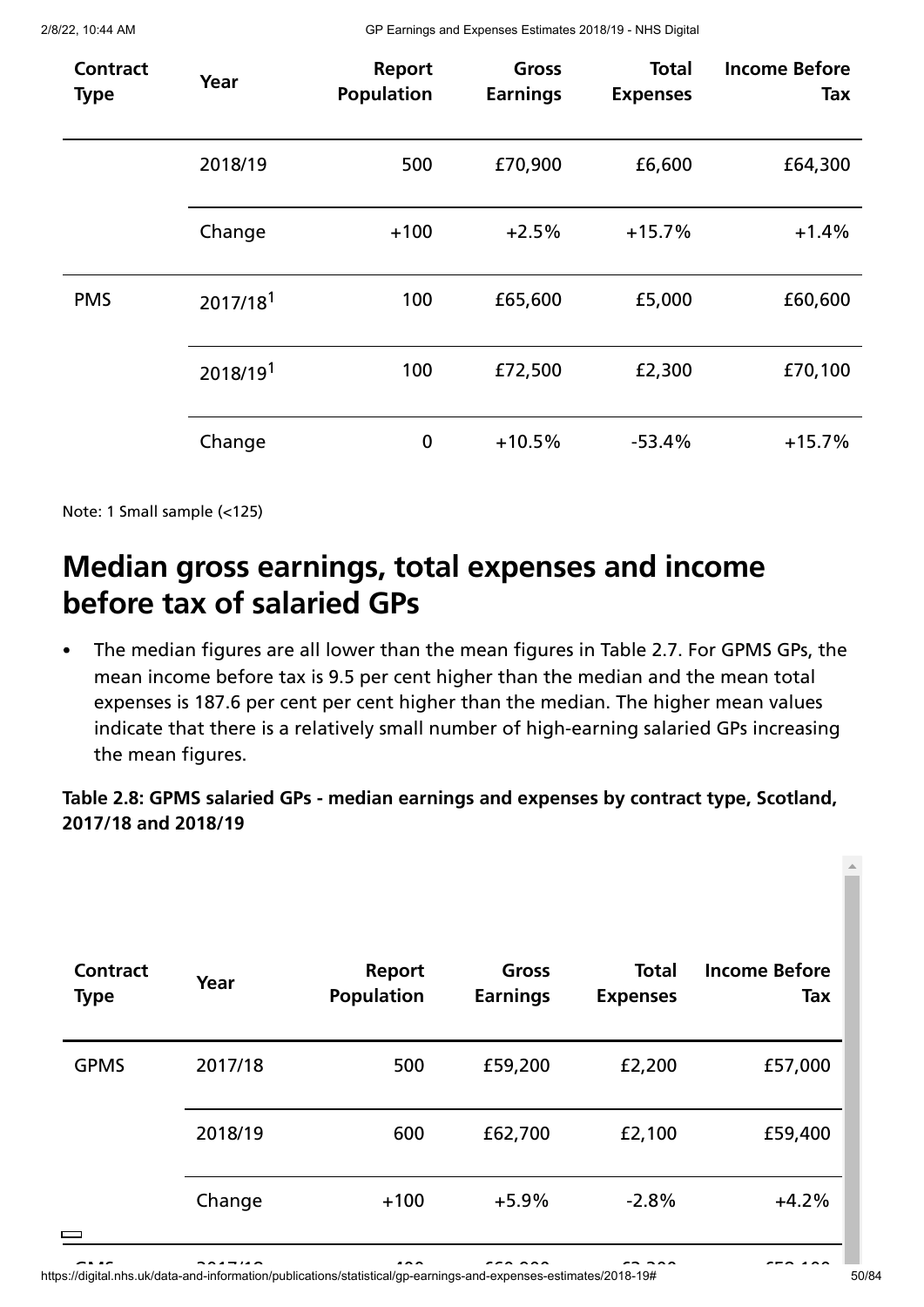| 2/8/22, 10:44 AM              |                      |                      | GP Earnings and Expenses Estimates 2018/19 - NHS Digital |                        |                                 |
|-------------------------------|----------------------|----------------------|----------------------------------------------------------|------------------------|---------------------------------|
| <b>GMS</b><br><b>Contract</b> | 2017/18              | 400<br><b>Report</b> | £60,900<br>Gross                                         | £2,200<br><b>Total</b> | £58,100<br><b>Income Before</b> |
|                               | Year                 |                      |                                                          |                        |                                 |
| <b>Type</b>                   | 2018/19              | Population<br>500    | <del>Earnings</del><br>£62,300                           | Expenses<br>£2,200     | <del>Tax -</del><br>£58,800     |
|                               | Change               | $+100$               | $+2.2%$                                                  | $-1.8%$                | $+1.2%$                         |
| <b>PMS</b>                    | 2017/18 <sup>1</sup> | 100                  | £56,700                                                  | £1,900                 | £55,400                         |
|                               | 2018/191             | 100                  | £65,900                                                  | £1,700                 | £63,400                         |
|                               | Change               | $\boldsymbol{0}$     | $+16.2%$                                                 | $-11.4%$               | $+14.4%$                        |
|                               |                      |                      |                                                          |                        |                                 |

Note: 1 Small sample (<125)

# **Combined GPs (Contractor and Salaried)**

- When grouping Scotland contractor and salaried GPs together, there were increases in  $\bullet$ income before tax, total expenses and gross earnings, regardless of contract type.
- The figures for combined GPMS GPs have shown an increase in income before tax each  $\bullet$ year since 2015/16.

**Table 2.9: GPMS combined GPs - mean earnings and expenses by contract type, Scotland, 2017/18 and 2018/19**

| <b>Contract</b><br><b>Type</b> | Year    | Report<br><b>Population</b> | Gross<br><b>Earnings</b> | <b>Total</b><br><b>Expenses</b> | <b>Income Before</b><br>Tax |
|--------------------------------|---------|-----------------------------|--------------------------|---------------------------------|-----------------------------|
| <b>GPMS</b>                    | 2017/18 | 3,900                       | £190,800                 | £101,600                        | £89,300                     |
|                                | 2018/19 | 3,900                       | £200,100                 | £104,400                        | £95,700                     |
|                                |         |                             |                          |                                 |                             |
|                                |         |                             |                          |                                 |                             |
|                                | Change  | $\boldsymbol{0}$            | $+4.9%$                  | $+2.8%$                         | $+7.2%$                     |
| <b>GMS</b>                     | 2017/18 | 3,350                       | £189,500                 | £101,000                        | £88,600                     |

https://digital.nhs.uk/data-and-information/publications/statistical/gp-earnings-and-expenses-estimates/2018-19# 51/84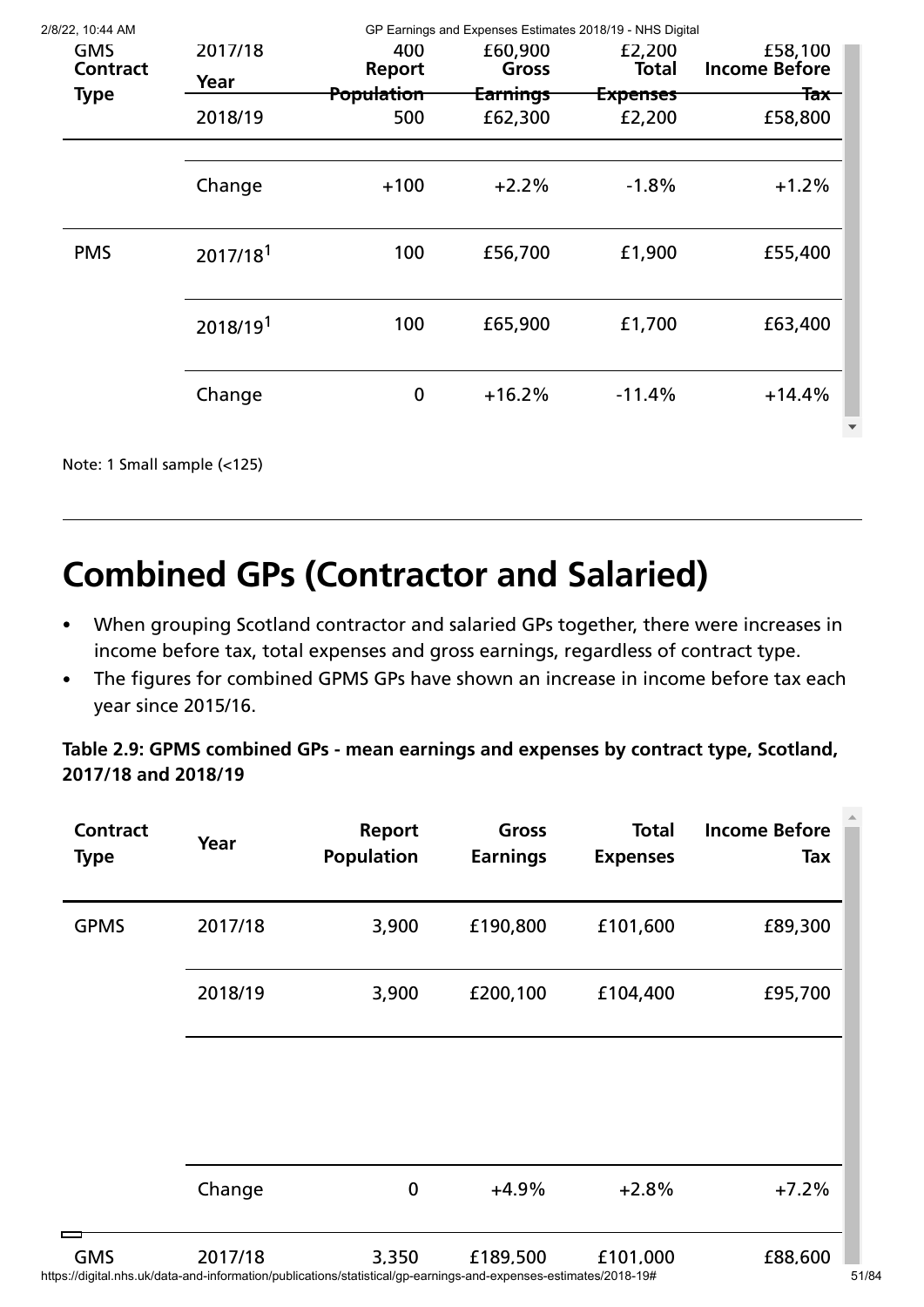| 2/8/22, 10:44 AM               |                            |                                      | GP Earnings and Expenses Estimates 2018/19 - NHS Digital |                                      |                                               |
|--------------------------------|----------------------------|--------------------------------------|----------------------------------------------------------|--------------------------------------|-----------------------------------------------|
| <b>Contract</b><br><b>Type</b> | <del>Year</del><br>2018/19 | <b>Report</b><br>Population<br>3,450 | Gross<br>Earpings                                        | <b>Total</b><br>Expenses<br>E102,300 | <b>Income Before</b><br>$f95, \overline{486}$ |
|                                | Change                     | $+100$                               | $+4.3%$                                                  | $+1.4%$                              | $+7.7%$                                       |
| <b>PMS</b>                     | 2017/18                    | 550                                  | £198,400                                                 | £105,200                             | £93,200                                       |
|                                | 2018/19                    | 450                                  | £218,100                                                 | £120,100                             | £98,000                                       |
|                                | Change                     | $-100$                               | $+9.9%$                                                  | $+14.2%$                             | $+5.1%$                                       |

As with contractor and salaried GPs separately, median income before tax estimates are  $\bullet$ all lower than the means presented in Table 2.9, indicating that a relatively small number of high-earning salaried GPs are increasing the mean figures.

# **Table 2.10: GPMS combined GPs - median income before tax by contract type, Scotland, 2017/18 and 2018/19**

| <b>Contract Type</b> | Year    | <b>Report Population</b> | <b>Income Before Tax</b> |
|----------------------|---------|--------------------------|--------------------------|
| <b>GPMS</b>          | 2017/18 | 3,900                    | £86,600                  |
|                      | 2018/19 | 3,900                    | £92,800                  |
|                      | Change  | $\bf{0}$                 | $+7.2%$                  |
| <b>GMS</b>           | 2017/18 | 3,350                    | £86,100                  |
|                      | 2018/19 | 3,450                    | £92,500                  |
|                      | Change  | $+100$                   | $+7.4%$                  |
| <b>PMS</b>           | 2017/18 | 550                      | £91,000                  |
|                      | 2018/19 | 450                      | £96,700                  |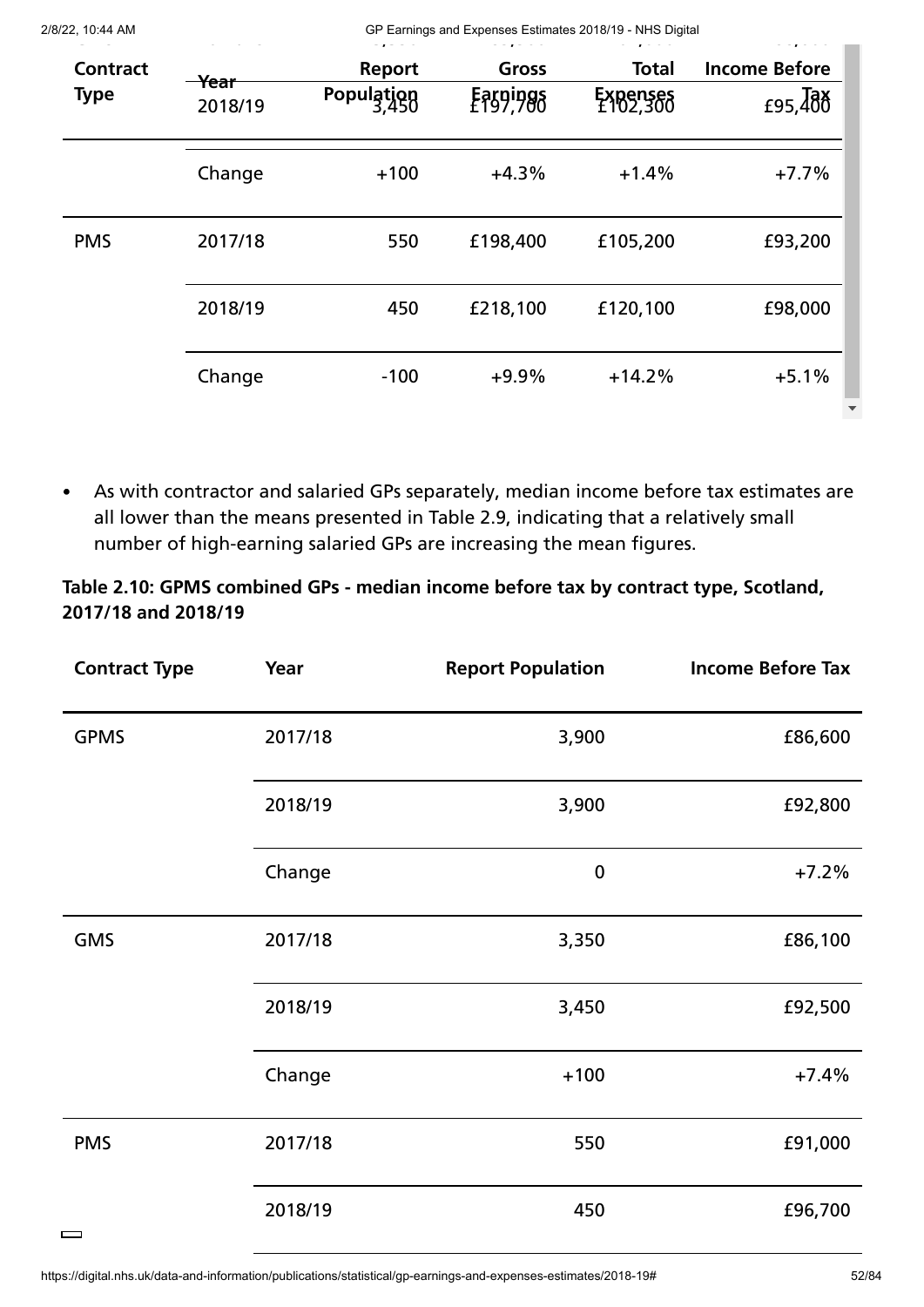| <b>Contract Type</b> | Year   | <b>Report Population</b> | <b>Income Before Tax</b> |
|----------------------|--------|--------------------------|--------------------------|
|                      | Change | -100                     | $+6.3\%$                 |

# **Related Links**

- Technical Steering [Committee](https://digital.nhs.uk/data-and-information/areas-of-interest/workforce/technical-steering-committee-tsc)
- NHS [Payments](https://digital.nhs.uk/data-and-information/publications/statistical/nhs-payments-to-general-practice) to General Practice
- Dental Earnings and Expenses [Estimates](https://digital.nhs.uk/data-and-information/publications/statistical/dental-earnings-and-expenses-estimates)

Last edited: 3 September 2021 3:52 pm

#### **[Previous](https://digital.nhs.uk/data-and-information/publications/statistical/gp-earnings-and-expenses-estimates/2018-19/england) Chapter**

1. England

#### **Next [Chapter](https://digital.nhs.uk/data-and-information/publications/statistical/gp-earnings-and-expenses-estimates/2018-19/wales)**

3. Wales

# **3. Wales**

# **Contractor GPs**

- No PMS contracts exist in Wales, so all results shown relate to GMS GPs only.
- Between 2017/18 and 2018/19, income before tax, total expenses and consequently,  $\bullet$ gross earnings increased for contractor GPs in Wales as a whole.
- Income before tax estimates have increased each year since 2014/15, while average total expenses have been increasing since the time series began in 2002/03.
- When split by dispensing status, both sets of GPs had increases in estimated average income before tax, but for dispensing GPs, total expenses and gross earnings were reduced since 2017/18, though results for that group are based on a small sample and so should be treated with caution.
- Non-dispensing GPs had an 11.8 per cent increase in total expenses and a 10 per cent increase in gross earnings. Despite this, their average total expenses remain considerably lower than those of non-dispensing GPs, which is to be expected since the costs for drugs are included in the total expenses estimates.

# **Table 3.1: GMS contractor GPs - average earnings and expenses by dispensing status, Wales, 2017/18 and 2018/19**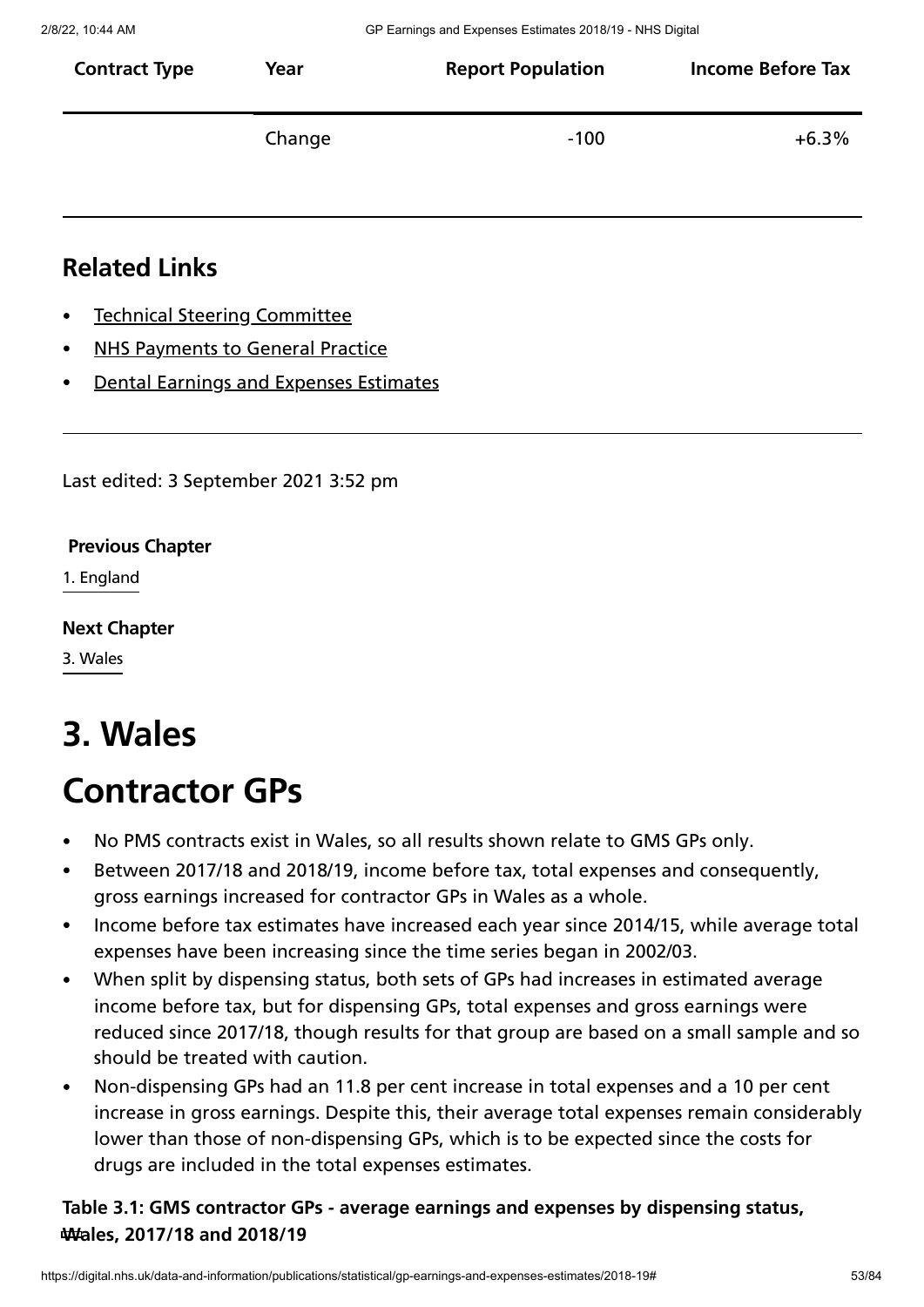| <b>Dispensing</b><br><b>Status</b> | Year    | <b>Report</b><br><b>Population</b> | Gross<br><b>Earnings</b> | <b>Total</b><br><b>Expenses</b> | <b>Income</b><br><b>Before</b><br>Tax | <b>Expenses to</b><br><b>Earnings Ratio</b> |
|------------------------------------|---------|------------------------------------|--------------------------|---------------------------------|---------------------------------------|---------------------------------------------|
| All GPs                            | 2017/18 | 1,500                              | £271,300                 | £171,600                        | £99,800                               | 63.2%                                       |
|                                    | 2018/19 | 1,500                              | £290,400                 | £184,200                        | £106,200                              | 63.4%                                       |
|                                    | Change  | $\boldsymbol{0}$                   | $+7%$                    | $+7.4%$                         | $+6.4%$                               | 0.2<br>Percentage<br>Points                 |
| Dispensing<br>GPs                  | 2017/18 | 250                                | £341,700                 | £231,900                        | £109,800                              | 67.9%                                       |
|                                    | 2018/19 | 250                                | £340,900                 | £224,500                        | £116,400                              | 65.9%                                       |
|                                    | Change  | $\boldsymbol{0}$                   | $-0.2%$                  | $-3.2%$                         | $+6%$                                 | $-2.0$<br>Percentage<br>Points              |
| Non-<br>dispensing                 | 2017/18 | 1,200                              | £255,500                 | £158,000                        | £97,500                               | 61.8%                                       |
| GPs                                | 2018/19 | 1,300                              | £281,000                 | £176,800                        | £104,300                              | 62.9%                                       |
|                                    | Change  | $+100$                             | $+10%$                   | $+11.8%$                        | $+7%$                                 | 1.1<br>Percentage<br>Points                 |

Notes on the tables in this chapter

# **Median gross earnings, total expenses and income before tax**

Median income before tax, total expenses and gross earnings estimates for Wales  $\bullet$ Contractor GPs are all lower than the means presented in table 3.1.

 $\Box$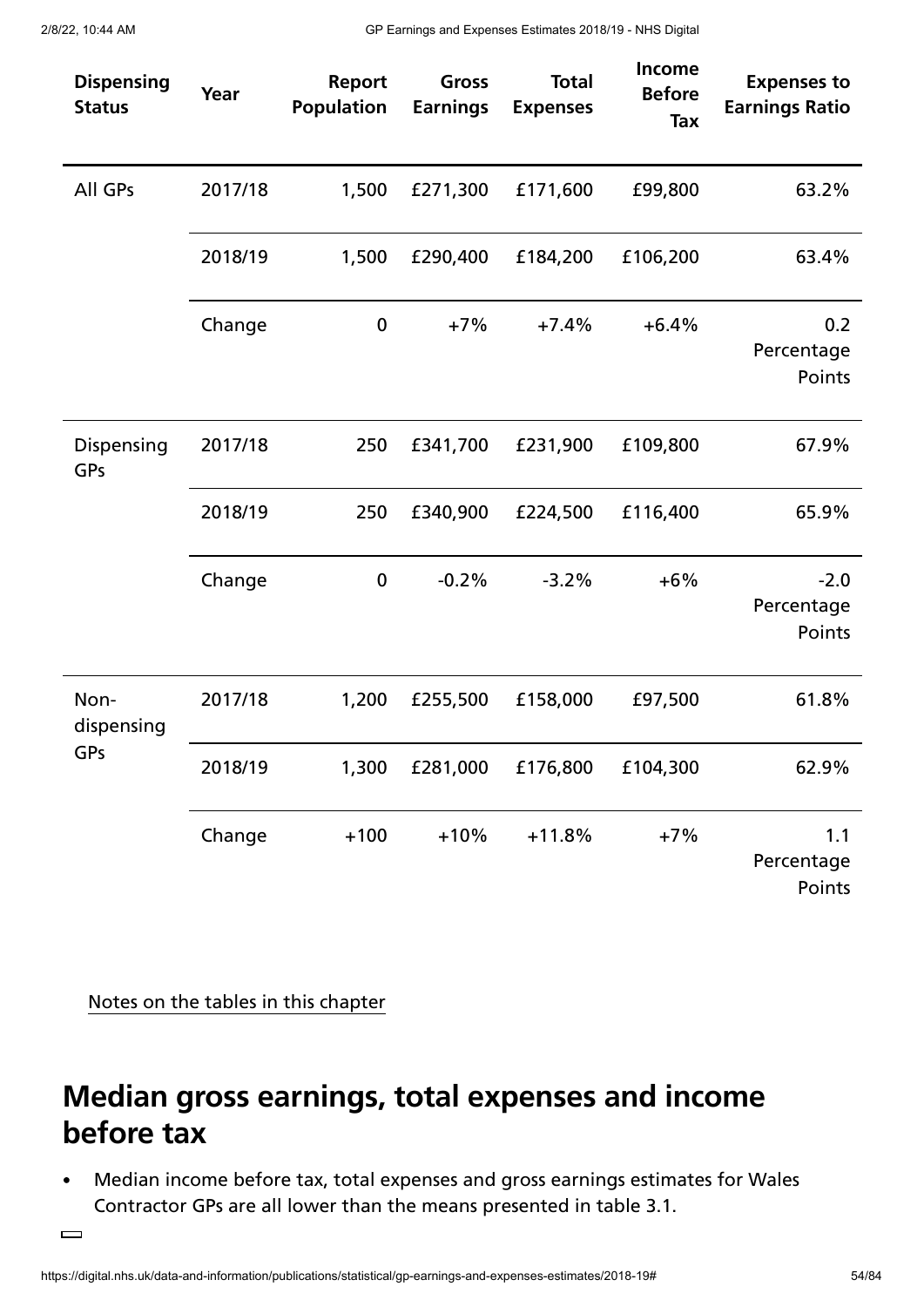The 2018/19 mean income before tax is £3,300 higher than the median and the mean total expenses is £29,500 higher than the median, indicating that a small number of high-earning GPs are increasing the mean figures.

# **Table 3.2: GPMS contractor GPs - median earnings and expenses, Wales, 2017/18 and 2018/19**

| Year    | <b>Report Population</b> | <b>Gross Earnings</b> | <b>Total Expenses</b> | <b>Income Before Tax</b> |
|---------|--------------------------|-----------------------|-----------------------|--------------------------|
| 2017/18 | 1,500                    | £245,600              | £145,700              | £98,000                  |
| 2018/19 | 1,500                    | £266,300              | £154,700              | £102,900                 |
| Change  | 0                        | $+8.4%$               | $+6.2%$               | $+5%$                    |

# **Breakdown of expenses for contractor GPs**

- As was shown in Table 3.1, total expenses for dispensing contractor GPs were £47,700  $\bullet$ higher than those of non-dispensing GPs. This difference is largely because of the difference in 'Other' expenses, which includes the costs for drugs. Dispensing GPs' 'Other' expenses were more than three times those of non-dispensers.
- Since 2017/18, average expenses for office and general business and for car and travel decreased for contractor GPs in Wales, while increasing for all other categories.

# **Table 3.3: GMS contractor GPs - breakdown of mean expenses by dispensing status, Wales, 2018/19**

| <b>Dispensing</b><br><b>Status</b> | Report<br><b>Population</b> | <b>Total</b><br><b>Expenses</b> | <b>Office</b><br>and<br>General<br><b>Business</b> | <b>Premises</b> | <b>Employee</b> | Car<br>and<br><b>Travel</b> | Inter  |
|------------------------------------|-----------------------------|---------------------------------|----------------------------------------------------|-----------------|-----------------|-----------------------------|--------|
| All GPs                            | 1,500                       | £184,200                        | £16,100                                            | £24,000         | £111,800        | £800                        | £1,    |
|                                    |                             | $(100\%)$                       | $(8.8\%)$                                          | (13%)           | (60.7%)         | $(0.4\%)$                   | (1)    |
| Dispensing<br>GPs                  | 250                         | £224,500                        | £18,400                                            | £21,000         | £112,300        | £900                        | $E2$ , |
|                                    |                             | $(100\%)$                       | $(8.2\%)$                                          | $(9.3\%)$       | $(50\%)$        | $(0.4\%)$                   | (1)    |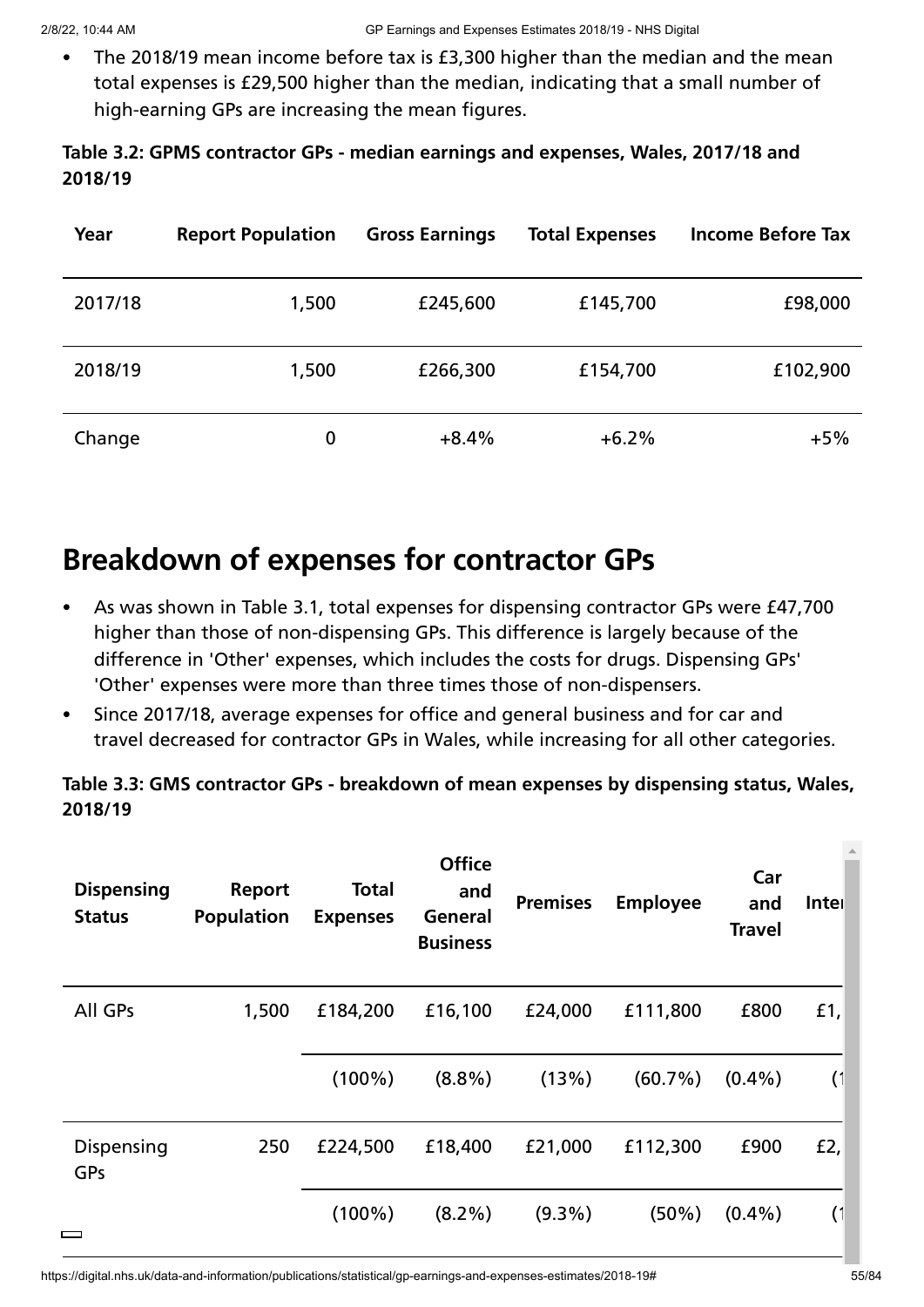| Non-<br><b>Dispensing</b> | 1,300<br>Report   | £176,800<br>Total | E 15+7:20<br>and           | £24,600                           | £111,700                          | £800<br>Car                | £1,               |  |
|---------------------------|-------------------|-------------------|----------------------------|-----------------------------------|-----------------------------------|----------------------------|-------------------|--|
| <b>Status</b>             | <b>Population</b> | <b>Expenses</b>   | General<br><b>Business</b> | <del>Premises</del><br>$(13.9\%)$ | <del>Lmpioyee</del><br>$(63.2\%)$ | <del>and</del><br>$(hA\%)$ | <del>Inte</del> r |  |
|                           |                   |                   |                            |                                   |                                   |                            |                   |  |

Further expenses breakdowns are published in the Excel Time Series, available under Resources on the [Overview](https://digital.nhs.uk/data-and-information/publications/statistical/gp-earnings-and-expenses-estimates/2018-19) page.

Notes on the tables in this chapter

# **Salaried GPs**

- Income before tax, total expenses and gross earnings all increased for salaried GPs in Wales between 2017/18 and 2018/19.
- Though the percentage increases appear large, they are based on a small sample and so should be treated with caution and, in the case of total expenses, equate to a relatively small cash amount.

**Table 3.4: GMS salaried GPs - average earnings and expenses, Wales, 2017/18 and 2018/19**

| Year    | <b>Report Population</b> | <b>Gross Earnings</b> | <b>Total Expenses</b> | <b>Income Before Tax</b> |
|---------|--------------------------|-----------------------|-----------------------|--------------------------|
| 2017/18 | 300                      | £58,900               | £6,800                | £52,100                  |
| 2018/19 | 400                      | £66,200               | £7,800                | £58,400                  |
| Change  | $+100$                   | $+12.3%$              | $+13.8%$              | $+12.1%$                 |

# **Median gross earnings, total expenses and income before tax of salaried GPs**

The median figures are all lower than the mean figures in Table 3.4, indicating that a  $\bullet$ small number of salaried GPs on high earnings are increasing the mean estimates.

**Table 3.5: GMS salaried GPs - median earnings and expenses, Wales, 2017/18 and 2018/19**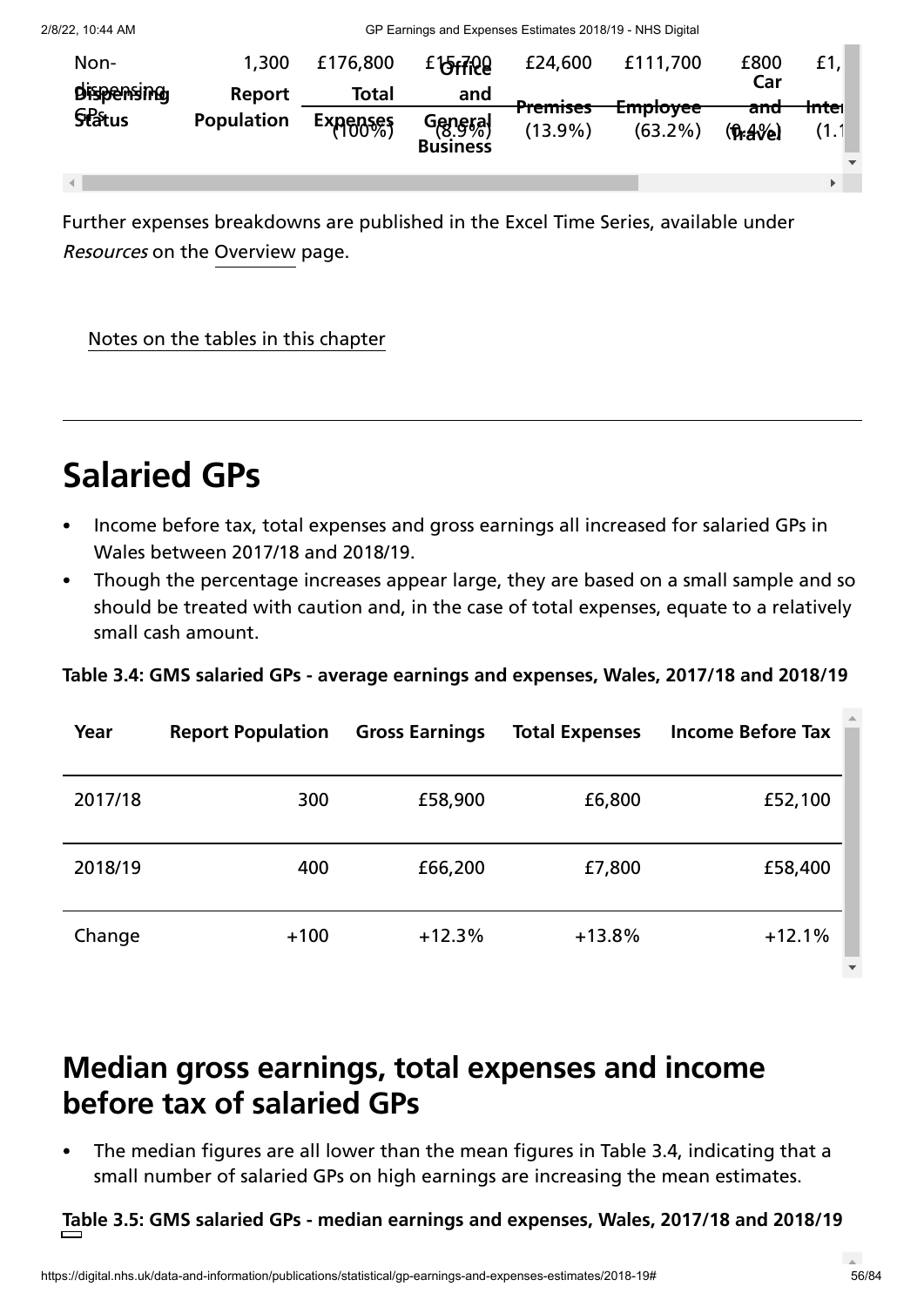| Year<br>Year | <b>Report Population</b><br>Report Population | <b>Gross Earnings</b><br>Gross Earnings | Total Expenses | Income Before Tax<br>Income Before Tax |
|--------------|-----------------------------------------------|-----------------------------------------|----------------|----------------------------------------|
| 2017/18      | 300                                           | £50,900                                 | £4,200         | £46,700                                |
| 2018/19      | 400                                           | £59,100                                 | £3,500         | £55,000                                |
| Change       | $+100$                                        | $+16.2%$                                | $-16.8%$       | $+17.7%$                               |

# **Combined GPs (Contractor and Salaried)**

A 4.3 per cent rise in average income before tax and a 1.2 per cent increase in total expenses resulted in a 2.4 per cent increase in gross earnings for contractor and salaried GPs combined between 2017/18 and 2018/19.

**Table 3.6: GMS combined GPs - mean earnings and expenses, Wales, 2017/18 and 2018/19**

| Year    | <b>Report Population</b> | <b>Gross Earnings</b> | <b>Total Expenses</b> | <b>Income Before Tax</b> |
|---------|--------------------------|-----------------------|-----------------------|--------------------------|
| 2017/18 | 1,800                    | £235,900              | £144,100              | £91,800                  |
| 2018/19 | 1,950                    | £241,600              | £145,800              | £95,800                  |
| Change  | $+150$                   | $+2.4%$               | $+1.2%$               | $+4.3%$                  |

# **Median gross earnings, total expenses and income before tax**

As was the case for contractor and salaried GPs separately, the median income before tax estimates are lower than the mean for both years for combined GPs in Wales.

**Table 3.7: GMS combined GPs - median income before tax, Wales, 2017/18 and 2018/19**

| Year              | <b>Report Population</b> | <b>Income Before Tax</b> |
|-------------------|--------------------------|--------------------------|
| 2017/18<br>$\Box$ | 1,800                    | £90,400                  |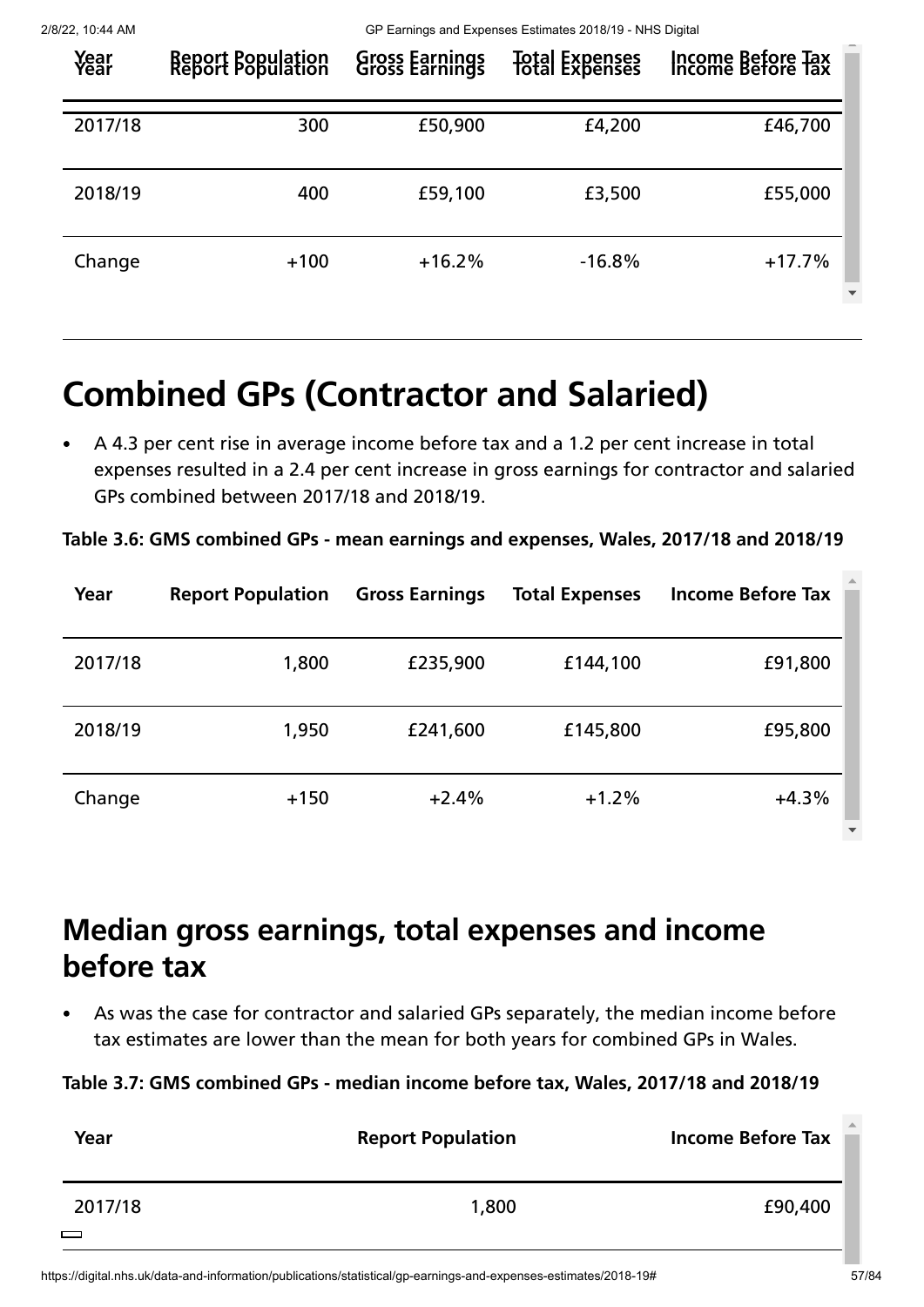**Year Report Population Income Before Tax** 2018/19 1,950 £93,300

 $\bullet$  +150  $\bullet$  +3.3%

**Related Links**

- Technical Steering [Committee](https://digital.nhs.uk/data-and-information/areas-of-interest/workforce/technical-steering-committee-tsc)
- NHS [Payments](https://digital.nhs.uk/data-and-information/publications/statistical/nhs-payments-to-general-practice) to General Practice
- Dental Earnings and Expenses [Estimates](https://digital.nhs.uk/data-and-information/publications/statistical/dental-earnings-and-expenses-estimates)

Last edited: 3 September 2021 3:52 pm

### **[Previous](https://digital.nhs.uk/data-and-information/publications/statistical/gp-earnings-and-expenses-estimates/2018-19/scotland) Chapter**

2. Scotland

### **Next [Chapter](https://digital.nhs.uk/data-and-information/publications/statistical/gp-earnings-and-expenses-estimates/2018-19/northern-ireland)**

4. Northern Ireland

# **4. Northern Ireland**

# **Contractor GPs**

- Income before tax estimates decreased by around £900 or 1.2 per cent between 2017/18 and 2018/19 for contractor GPs as a whole in Northern Ireland and for non-dispensing contractor GPs, while both groups' total expenses increased by 3.4 per cent.
- The decrease in income before tax for all contractor GPs follows a 3.4 per cent increase in the previous year.
- Overall, gross earnings increased by 1.3 per cent for all contractor GPs between 2017/18  $\bullet$ and 2018/19, as well as for the non-dispensing GP group.
- Results for dispensing GPs are suppressed due to low sample numbers.

### **Table 4.1: GMS contractor GPs - mean earnings and expenses by dispensing status, Northern Ireland, 2017/18 and 2018/19**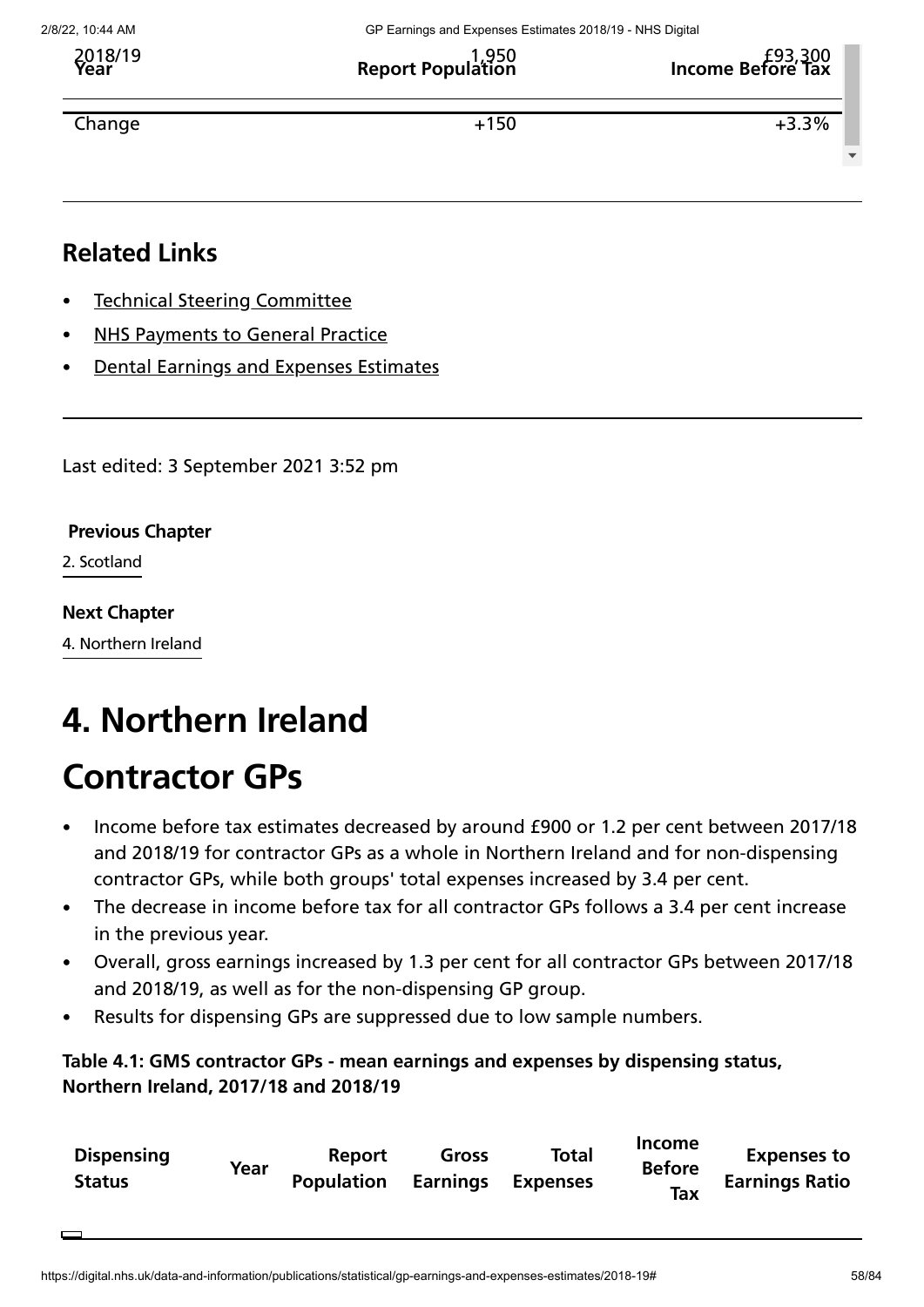| <b>Dispensing</b><br><b>Status</b> | Year    | Report<br><b>Population</b> | <b>Gross</b><br><b>Earnings</b> | <b>Total</b><br><b>Expenses</b> | Income<br><b>Before</b><br><b>Tax</b> | <b>Expenses to</b><br><b>Earnings Ratio</b> |
|------------------------------------|---------|-----------------------------|---------------------------------|---------------------------------|---------------------------------------|---------------------------------------------|
| All GPs                            | 2017/18 | 1,150                       | £205,700                        | £112,400                        | £93,400                               | 54.6%                                       |
|                                    | 2018/19 | 1,150                       | £208,400                        | £116,200                        | £92,300                               | 55.7%                                       |
|                                    | Change  | $\mathbf 0$                 | $+1.3%$                         | $+3.4%$                         | $-1.2%$                               | 1.1<br>Percentage<br>Points                 |
| Dispensing<br>GPs                  | 2017/18 | $\mathsf C$                 | $\mathsf C$                     | $\mathsf{C}$                    | $\mathsf C$                           | $\mathsf{C}$                                |
|                                    | 2018/19 | $\mathsf C$                 | $\mathsf{C}$                    | $\mathsf{C}$                    | $\mathsf C$                           | $\mathsf{C}$                                |
|                                    | Change  | $\mathsf Z$                 | $\mathsf Z$                     | $\mathsf Z$                     | $\mathsf{z}$                          | Z                                           |
| Non-<br>dispensing                 | 2017/18 | 1,150                       | £204,700                        | £111,500                        | £93,200                               | 54.5%                                       |
| GPs                                | 2018/19 | 1,150                       | £207,400                        | £115,300                        | £92,100                               | 55.6%                                       |
|                                    | Change  | $\boldsymbol{0}$            | $+1.3%$                         | $+3.4%$                         | $-1.2%$                               | 1.1<br>Percentage<br>Points                 |

Further expenses breakdowns are published in the Excel Time Series, available under Resources on the [Overview](https://digital.nhs.uk/data-and-information/publications/statistical/gp-earnings-and-expenses-estimates/2018-19) page.

Notes on the tables in this chapter

# **Median gross earnings, total expenses and income before tax**

Median income before tax estimates for Northern Ireland contractor GPs in 2018/19 are  $\overline{E}$  £3,700 lower than the mean, while median total expenses are £10,600 lower than the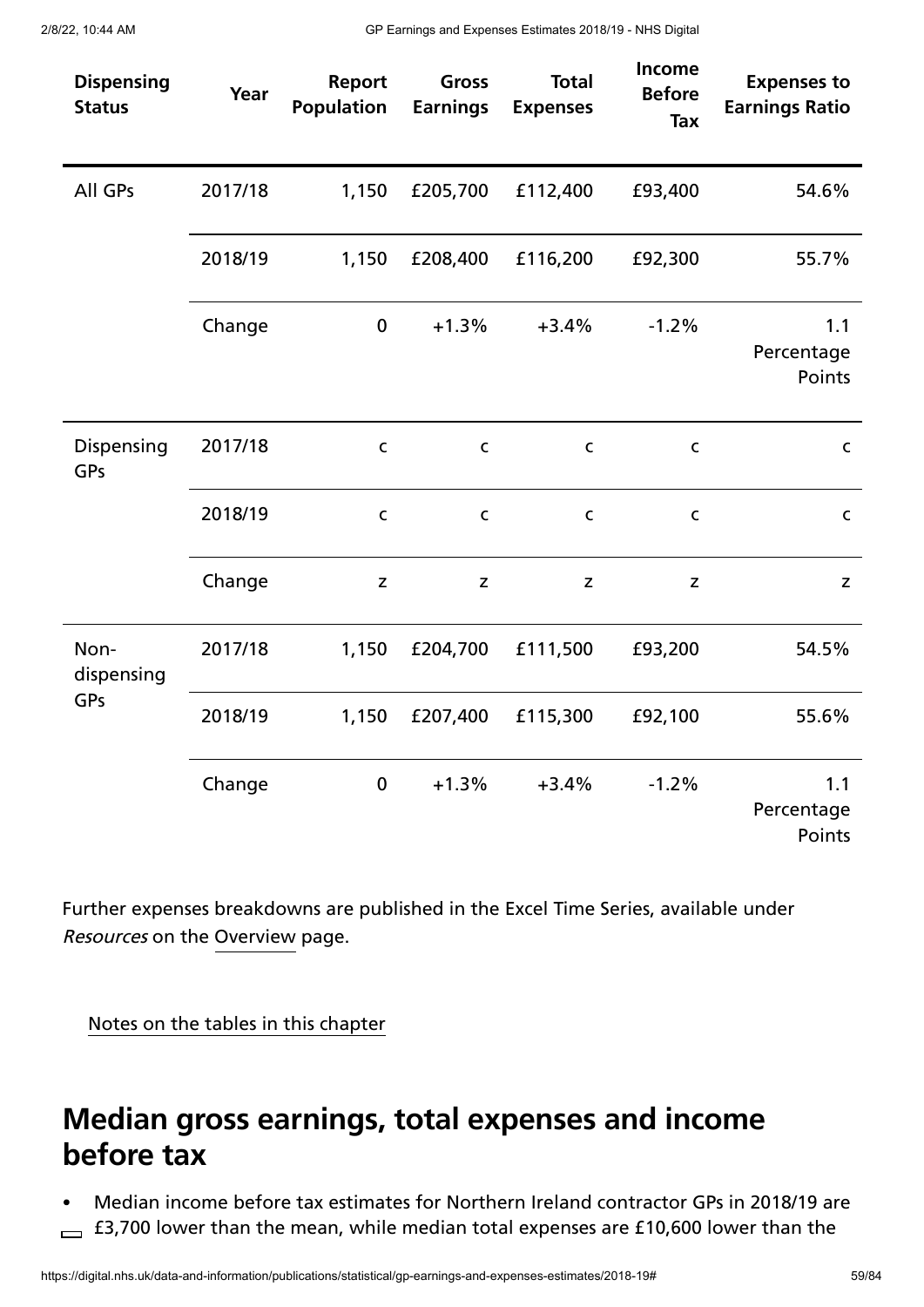mean. This indicates that the means have been increased by a small number of relatively high earners.

### **Table 4.2: GMS contractor GPs - median earnings and expenses, Northern Ireland, 2017/18 and 2018/19**

| Year    | <b>Report Population</b> | <b>Gross Earnings</b> | <b>Total Expenses</b> | <b>Income Before Tax</b> |
|---------|--------------------------|-----------------------|-----------------------|--------------------------|
| 2017/18 | 1,150                    | £202,400              | £104,400              | £90,700                  |
| 2018/19 | 1,150                    | £198,400              | £105,600              | £88,600                  |
| Change  | 0                        | $-2\%$                | $+1.1%$               | $-2.3%$                  |

# **Breakdown of expenses for contractor GPs**

- Employee expenses made up by far the biggest proportion (57.7 per cent) of total  $\bullet$ expenses for Northern Ireland contractor GPs.
- Average expenses for net capital allowances and for car and travel decreased between  $\bullet$ 2017/18 and 2018/19, while all other categories increased.
- Results for dispensing GPs are suppressed due to small sample sizes and so comparisons  $\bullet$ between dispensers and non-dispensers are not possible.

# **Table 4.3: GMS contractor GPs - breakdown of mean expenses by dispensing status, Northern Ireland, 2018/19**

| <b>Dispensing</b><br><b>Status</b> | <b>Report</b><br><b>Population</b> | <b>Total</b><br><b>Expenses</b> | <b>Office</b><br>and<br>General<br><b>Business</b> | <b>Premises</b> | <b>Employee</b> | Car<br>and<br><b>Travel</b> | Inter  |
|------------------------------------|------------------------------------|---------------------------------|----------------------------------------------------|-----------------|-----------------|-----------------------------|--------|
| All GPs                            | 1,150                              | £116,200                        | £18,400                                            | £15,000         | £67,000         | £1,300                      | $f1$ , |
|                                    |                                    | $(100\%)$                       | $(15.8\%)$                                         | $(12.9\%)$      | (57.7%)         | $(1.1\%)$                   | (0.9)  |
| Dispensing<br>GPs                  | C                                  | $\mathsf{C}$                    | C                                                  | $\mathsf{C}$    | $\mathsf{C}$    | C                           |        |
|                                    |                                    | $\mathsf{C}$                    | C                                                  | $\mathsf C$     | $\mathsf{C}$    | $\mathsf{C}$                |        |
| Non-<br>dispensing                 | 1,150                              | £115,300                        | £18,400                                            | £14,900         | £66,600         | £1,300                      | $f1$ , |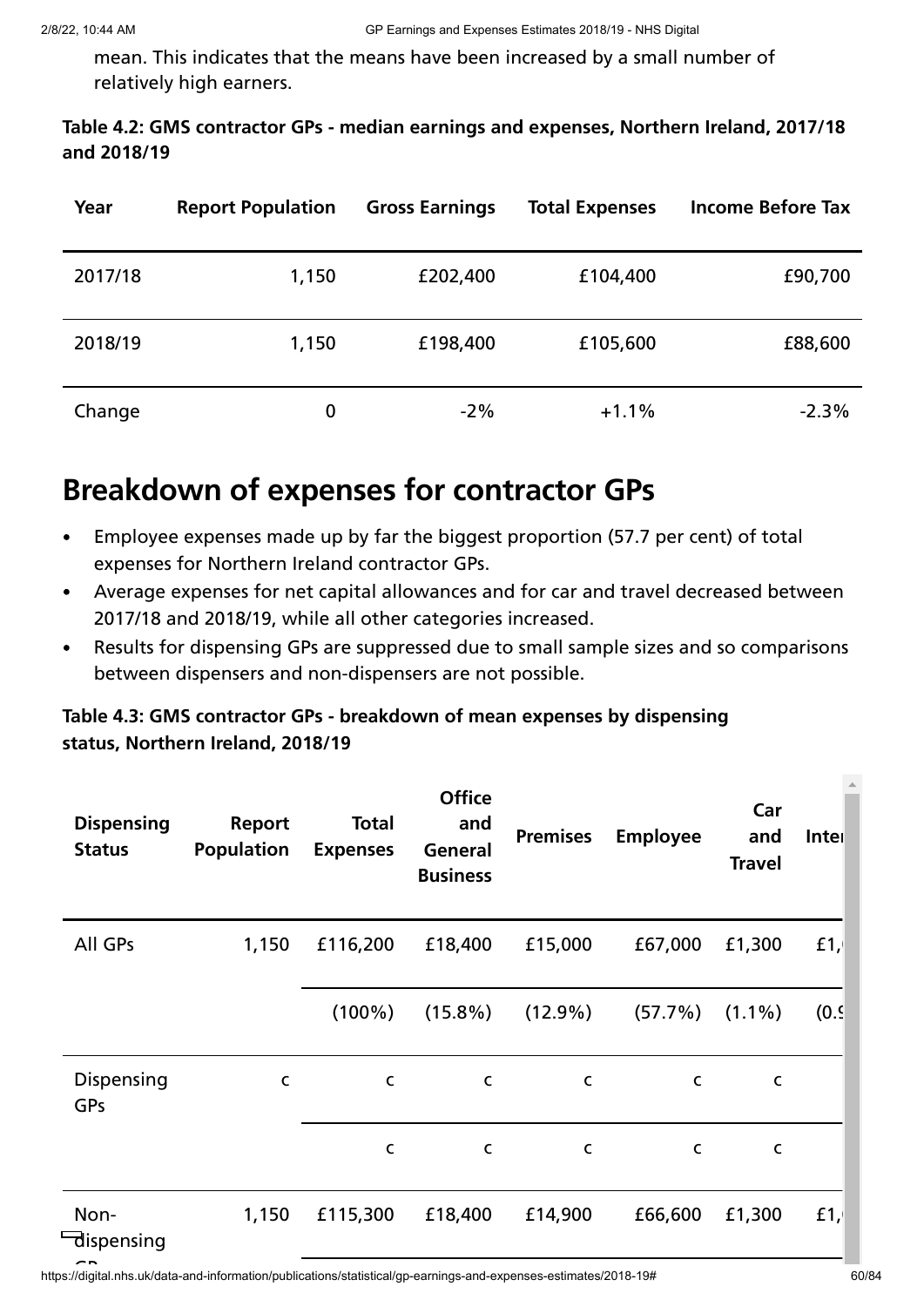| 2/8/22, 10:44 AM  |               | GP Earnings and Expenses Estimates 2018/19 - NHS Digital |               |                 |                      |                   |       |
|-------------------|---------------|----------------------------------------------------------|---------------|-----------------|----------------------|-------------------|-------|
| GPS               |               | (100%)                                                   | <b>Office</b> | $(12.9\%)$      | $(57.8\%)$ $(1.1\%)$ |                   | (0.9) |
| <b>Dispensing</b> | <b>Report</b> | Total                                                    | and           | <b>Dromicos</b> | Employee             | Car<br><b>ond</b> | Intou |
|                   |               |                                                          |               |                 |                      |                   |       |

Notes on the tables in this chapter

# **Salaried GPs**

- There were decreases in all earnings and expenses categories for salaried GPs in Northern Ireland between 2017/18 and 2018/19.
- However, results are based on a very small sample and so should be treated with caution.

### **Table 4.4: GMS salaried GPs - mean earnings and expenses, Northern Ireland, 2017/18 and 2018/19**

| Year                 | <b>Report Population</b> | Gross<br><b>Earnings</b> | <b>Total</b><br><b>Expenses</b> | <b>Income Before</b><br>Tax |
|----------------------|--------------------------|--------------------------|---------------------------------|-----------------------------|
| 2017/18 <sup>1</sup> | 150                      | £73,600                  | £17,000                         | £56,700                     |
| 2018/191             | 150                      | £64,400                  | £9,300                          | £55,100                     |
| Change               | 0                        | $-12.6%$                 | $-45%$                          | $-2.8%$                     |

Note: 1 Small sample (<125)

Median gross earnings, total expenses and income before tax

- The decrease in median income before for salaried GPs between 2017/18 and 2018/19 was greater than for the mean estimates, leaving the median £7,600 lower than the mean.
- Median total expenses in 2018/19 were £2,800 lower than the mean.

### **Table 4.5: GMS Salaried GPs - median earnings and expenses, Northern Ireland, 2017/18 and 2018/19**

| Year | <b>Report Population Gross Earnings Total Expenses</b> |  | <b>Income Before Tax</b> |
|------|--------------------------------------------------------|--|--------------------------|
|      |                                                        |  |                          |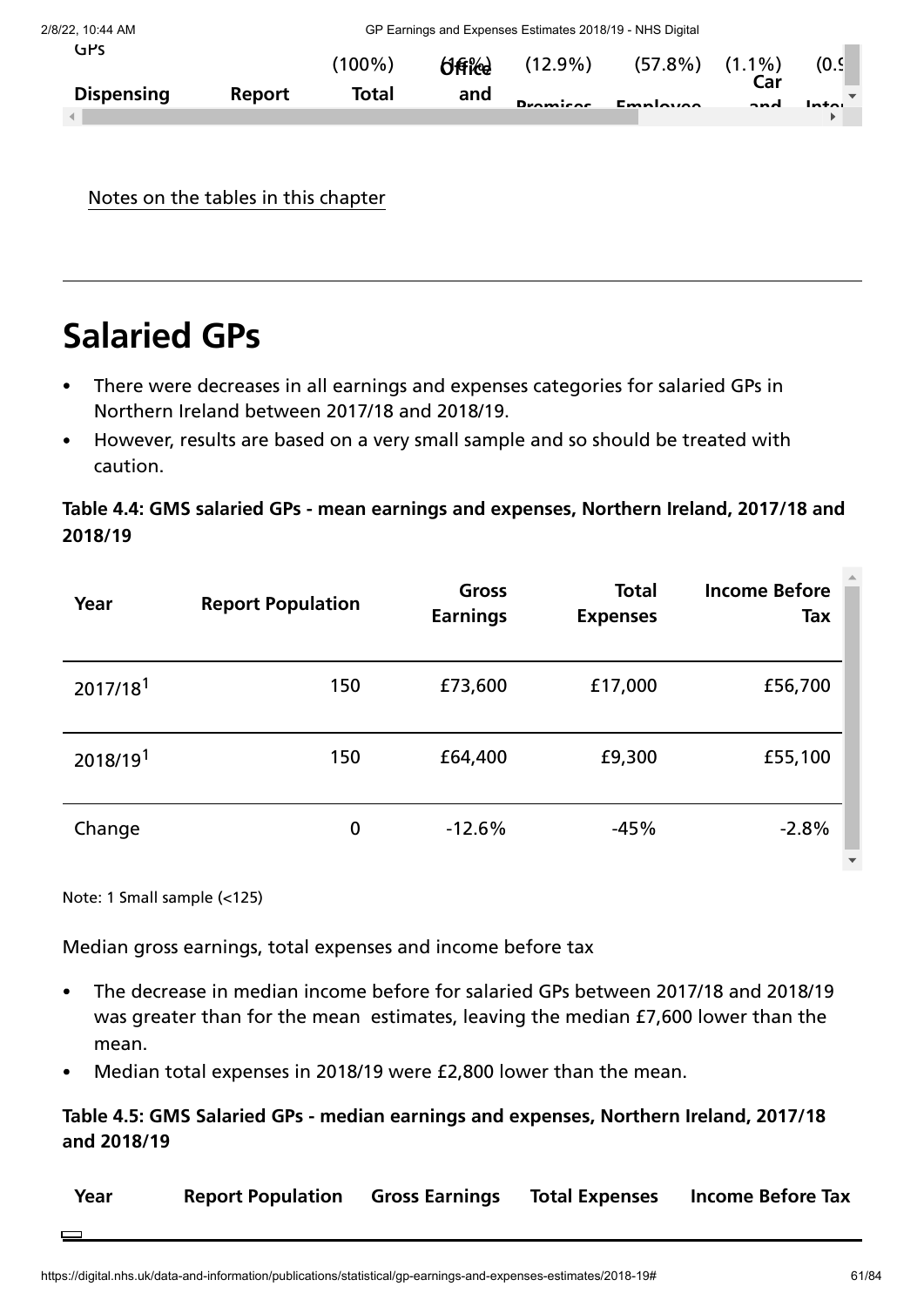| Year                 | <b>Report Population</b> | <b>Gross Earnings</b> | <b>Total Expenses</b> | <b>Income Before Tax</b> |
|----------------------|--------------------------|-----------------------|-----------------------|--------------------------|
| 2017/18 <sup>1</sup> | 150                      | £59,400               | £7,900                | £51,400                  |
| 2018/19 <sup>1</sup> | 150                      | £56,700               | £6,500                | £47,500                  |
| Change               | $\mathbf 0$              | $-4.6%$               | $-17.5%$              | $-7.5%$                  |

Note: 1 Small sample (<125)

# **Combined GPs (Contractor and Salaried)**

- Perhaps because contractor GPs account for the majority of the Northern Ireland GP report population, the year-on-year changes in earnings and expenses estimates for contractor and salaried GPs combined are similar to those of contractor GPs alone.
- Combined GPs' average income before tax in 2018/19 was £87,900. This was a £900, or  $\bullet$ 1.1 per cent, reduction since 2017/18.
- Their total expenses increased by 3 per cent to £103,500.  $\bullet$

# **Table 4.6: GMS combined GPs - mean earnings and expenses, Northern Ireland, 2017/18 and 2018/19**

| Year    | <b>Report Population</b> | <b>Gross Earnings</b> | <b>Total Expenses</b> | <b>Income Before Tax</b> |
|---------|--------------------------|-----------------------|-----------------------|--------------------------|
| 2017/18 | 1,300                    | £189,400              | £100,500              | £88,800                  |
| 2018/19 | 1,300                    | £191,400              | £103,500              | £87,900                  |
| Change  | 0                        | $+1.1%$               | $+3%$                 | $-1.1%$                  |

As was the case for contractor and salaried GPs separately, the median income before  $\bullet$ tax estimates are lower than the mean for both years for combined GPs in Northern Ireland.

# **Table 4.7: GMS Combined GPs - median income before tax, Northern Ireland, 2017/18 and 2018/19**

 $\Box$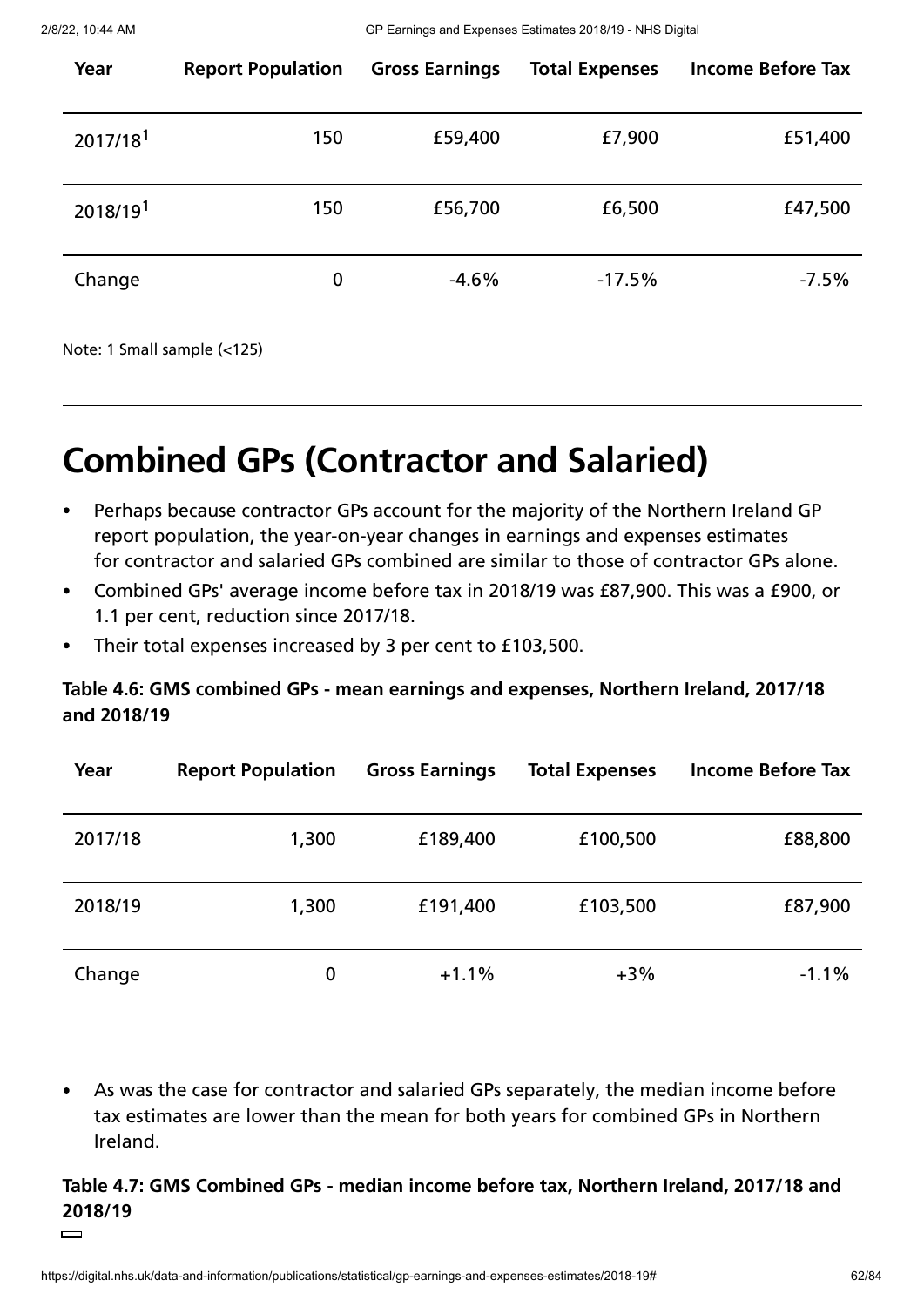| Year    | <b>Report Population</b> | <b>Income Before Tax</b> |
|---------|--------------------------|--------------------------|
| 2017/18 | 1,300                    | £86,400                  |
| 2018/19 | 1,300                    | £84,600                  |
| Change  | $\boldsymbol{0}$         | $-2.1%$                  |

# **Related Links**

- Technical Steering [Committee](https://digital.nhs.uk/data-and-information/areas-of-interest/workforce/technical-steering-committee-tsc)
- NHS [Payments](https://digital.nhs.uk/data-and-information/publications/statistical/nhs-payments-to-general-practice) to General Practice
- Dental Earnings and Expenses [Estimates](https://digital.nhs.uk/data-and-information/publications/statistical/dental-earnings-and-expenses-estimates)

Last edited: 3 September 2021 3:52 pm

**[Previous](https://digital.nhs.uk/data-and-information/publications/statistical/gp-earnings-and-expenses-estimates/2018-19/wales) Chapter**

3. Wales

### **Next Chapter**

Excel Time Series and [Interactive](https://digital.nhs.uk/data-and-information/publications/statistical/gp-earnings-and-expenses-estimates/2018-19/time-series-contents) Report Contents

# **Excel Time Series and Interactive Report Contents**

The following tables are available within the accompanying Microsoft Excel Time Series Workbook and GP Earnings and Expenses Estimates 2018/19 [interactive](https://app.powerbi.com/view?r=eyJrIjoiM2VlOWJiOWQtNzA1OS00ZmRmLThlNDYtNDc2MzhkYzg4ZDM5IiwidCI6IjUwZjYwNzFmLWJiZmUtNDAxYS04ODAzLTY3Mzc0OGU2MjllMiIsImMiOjh9&pageName=ReportSection9) online report. All of the results from this report are presented in the Time Series, along with distributional and detailed results, including earnings and expenses estimates by age, gender, practice patient list size and practice rurality for each of he four countries, and regional analysis for England GPs.

Additionally, the accompanying open data CSVs include detailed results broken down by contract type, as well as percentage of GPs with no expenses in each expenses category.

Links to the files can be found under *Resources* on the [Overview](https://digital.nhs.uk/data-and-information/publications/statistical/gp-earnings-and-expenses-estimates/2018-19) page.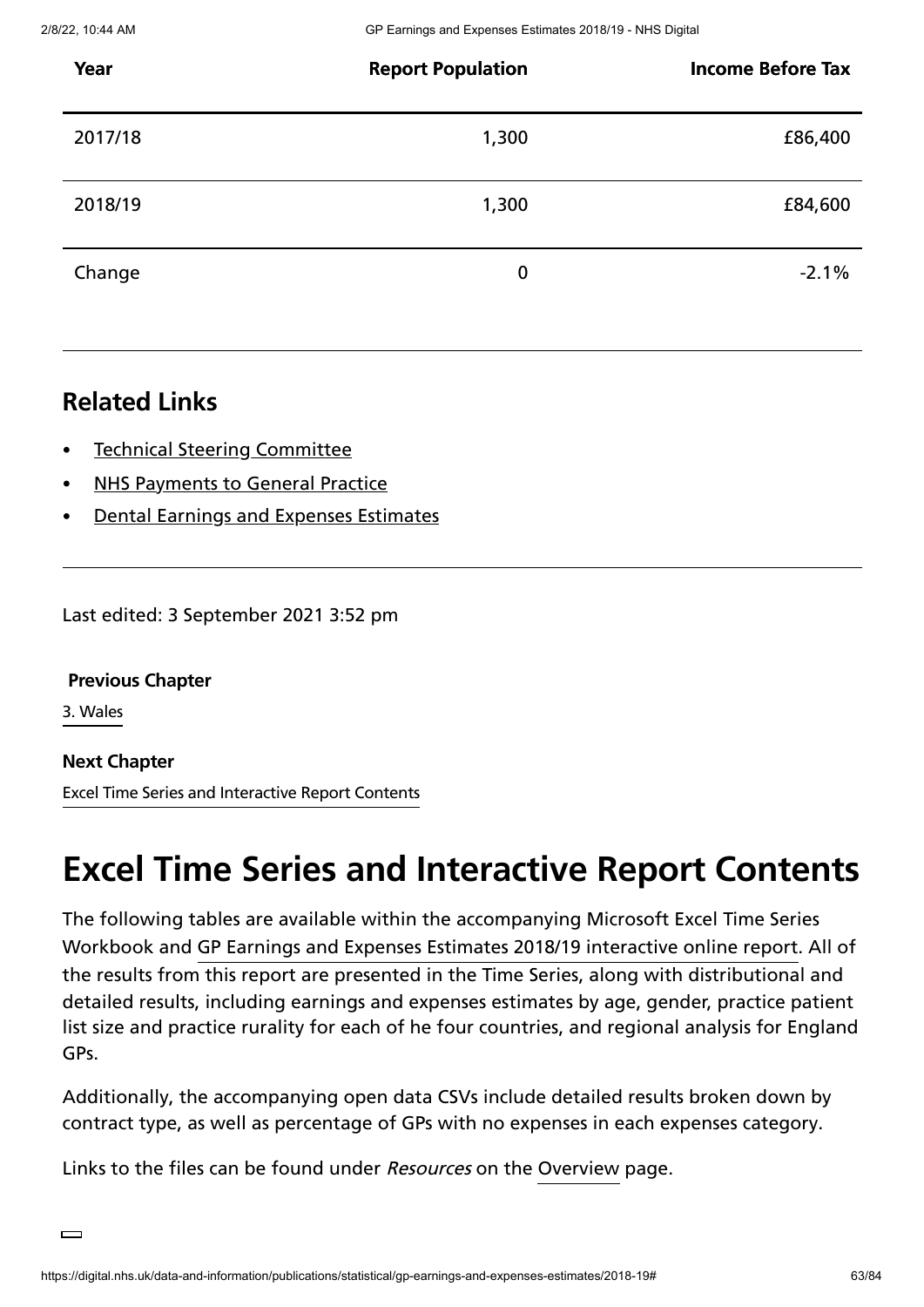#### Excel Time Series

Interactive report contents

# **Related Links**

- Technical Steering [Committee](https://digital.nhs.uk/data-and-information/areas-of-interest/workforce/technical-steering-committee-tsc)
- NHS [Payments](https://digital.nhs.uk/data-and-information/publications/statistical/nhs-payments-to-general-practice) to General Practice
- Dental Earnings and Expenses [Estimates](https://digital.nhs.uk/data-and-information/publications/statistical/dental-earnings-and-expenses-estimates)

Last edited: 3 September 2021 3:52 pm

# **[Previous](https://digital.nhs.uk/data-and-information/publications/statistical/gp-earnings-and-expenses-estimates/2018-19/northern-ireland) Chapter**

4. Northern Ireland

**Next [Chapter](https://digital.nhs.uk/data-and-information/publications/statistical/gp-earnings-and-expenses-estimates/2018-19/glossary)**

Glossary

# **Glossary**

#### **2004/05 GMS contract (nGMS)**

The General Medical Services contract introduced in 2004/05 was designed to improve the way that Primary Medical Care services (GMS, PMS, APMS and PCTMS) were funded and to allow practices greater flexibility to determine the range of services they wish to provide, including through opting out of additional services and out-of-hours care. The nGMS contract was fully in place in 2004/05.

#### **Accounting year-end**

The period to which earnings and expenses relate is an accounting year, which may end at any time in the fiscal year. The main results of this report consider only data for contractors and salaried GPs submitting Self Assessment tax returns with accounting years (i.e. full 12 months) ending in the final quarter (Q4) of the fiscal year, i.e. 1 January to 5 April. This allows analysis of information covering the period most compatible with that of health organisations' financial information, and also ensures that earnings and expenses data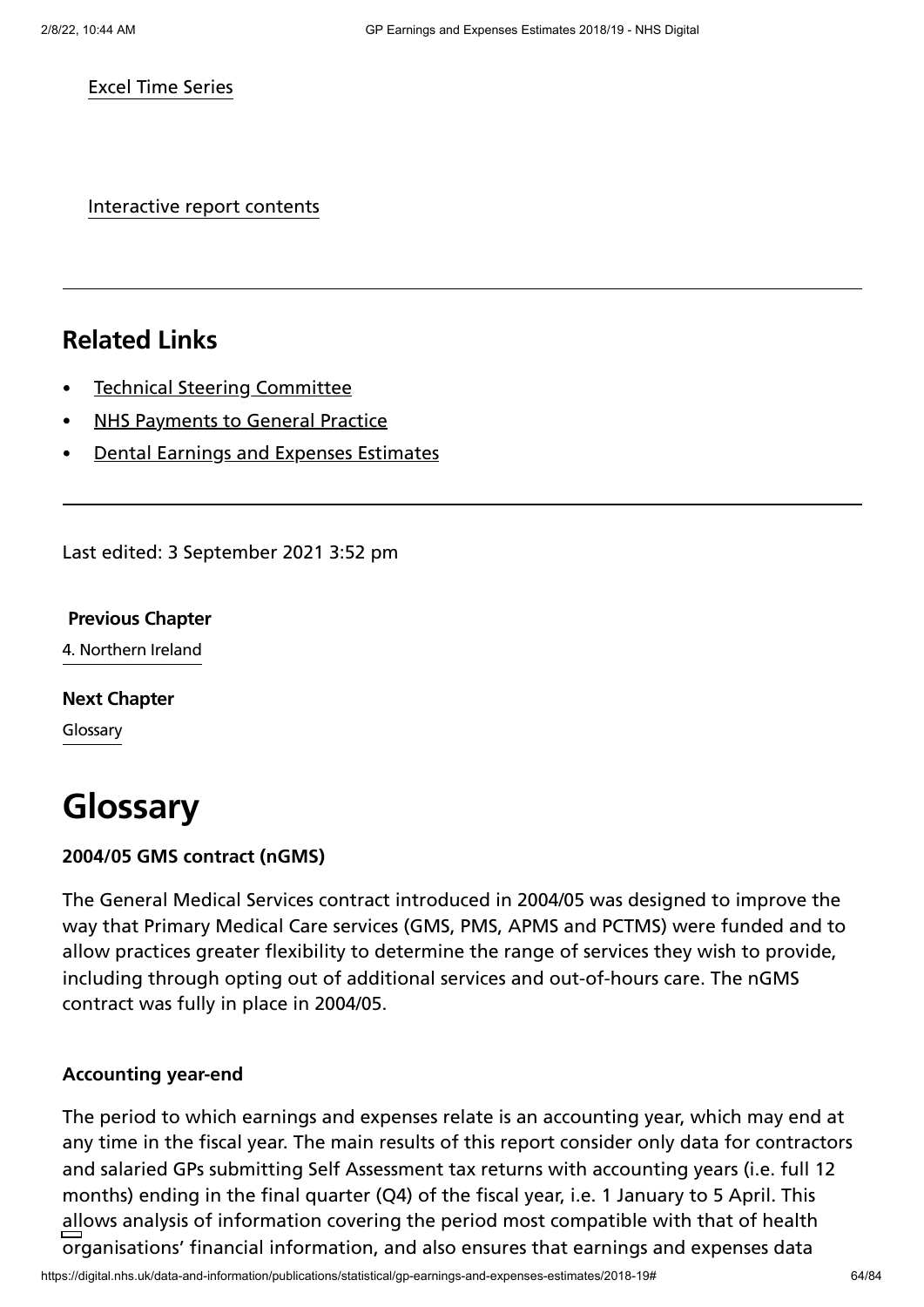relate to financial activity largely under the GMS contract which has been in place since 2004/05.

### **Additional Voluntary Contributions (AVCs)**

Additional Voluntary Contributions can be made by a member of an occupational pension scheme over and above his or her normal contributions. They can buy either added years (unless the individual has achieved the maximum 40 years' membership) or pay in on a money purchase basis.

### **Alternative Provider Medical Services (APMS)**

Primary medical services commissioned from non-GMS or non-PMS providers, for example from the voluntary sector, commercial sector or other NHS trusts.

### **Contractor GP**

Previously referred to as a 'Principal GP', a Contractor GP is a practitioner who has entered into a contract with a Primary Care Organisation (PCO), either as a single-hander or in partnership, to provide primary care services. A contractor GP may employ salaried GPs.

### **Disallowable Expenses**

Disallowable expenses are defined as expenses that are not allowed for tax purposes because they are for personal rather than for business use. Examples include repayments of the capital element of business loans and expenses incurred in providing business entertainment.

### **Dispensing GP**

Most GPs are non-dispensers in that they issue a prescription which the patient takes to a pharmacy for the drugs to be dispensed. However, if a patient lives more than one mile from their nearest pharmacy, they can apply to receive dispensing services from their practice. If this request is authorised by the relevant Primary Care Organisation (PCO), the practice then dispenses drugs/medicines to the patient, as well as providing the normal medical services available to other patients. For the purposes of this report, if a practice has at least one dispensing patient on its list, all GPs in that practice are classified as dispensing GPs, as it is assumed that all GPs at a dispensing practice may dispense to those patients who are entitled to dispensing services.

### **Earnings**

Gross earnings for contractor GPs are based on all medical income from self-employment sources. Income from employment sources is not included in averages for contractor GPs.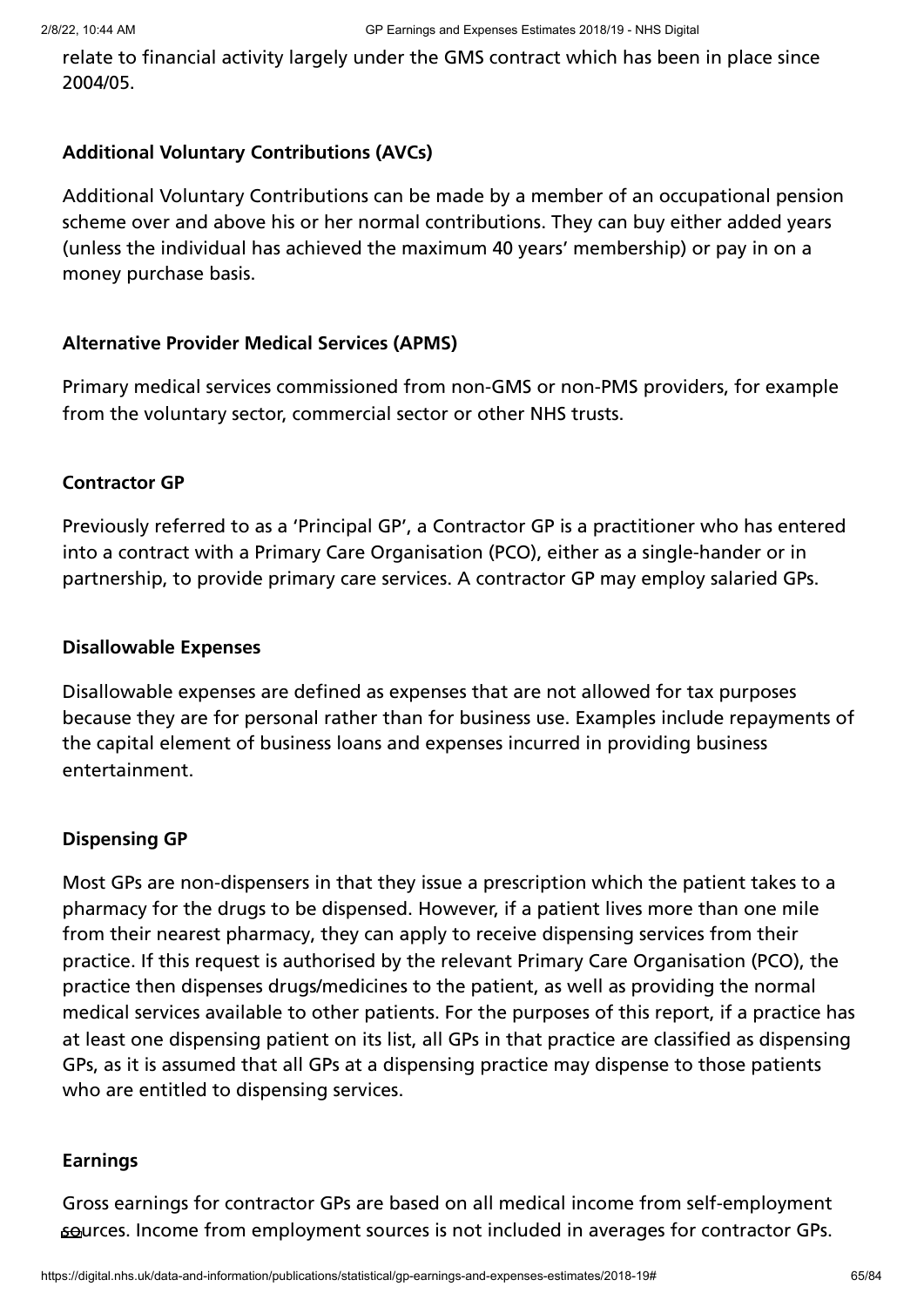The majority of salaried GPs have a combination of self-employment and employment income. Therefore, the average total income before tax is based on medical income from self-employment sources and all employment income. The total expenses figure for salaried GPs will also be based on an average total of self-employment and employment data.

### **Employee's [superannuation] contributions**

These refer to contributions paid by the individual GP to the NHS Pension Scheme.

### **Employment Income**

Formerly known as schedule E income, the tax schedule under which income of directors and employees of a company (and income from pensions) were assessed until the Taxes Act was rewritten. Income that was Schedule E has been reclassified and now forms a category called "Earnings and Pension income".

### **Expenses**

These refer to the GPs' outgoings, and relate to business costs e.g. premises, employees, interest on business loans etc. These are also known as allowable expenses under the HMRC tax regime.

Expenses are split into the following categories:

- Office and General Business;
- Premises;
- Employee;
- Car and Travel;
- Interest:
- Other, which includes:
- 'Advertising and business entertainment costs' (which were classified as business expenses up to 2006/07);
- Interest for businesses where turnover is <£85,000 and interest is not reported separately;
- Expenses for businesses (where turnover is low) and detailed expense breakdown not available;
- Cost of drugs for dispensing GPs.
	- Net Capital Allowance.

Expenses figures exclude disallowable expenses.

# **Expenses to Earnings Ratio (EER)**

The expenses to earnings ratio is a measure of the proportion of an individual's gross earnings that is consumed by business expenses. For ease of understanding it is expressed as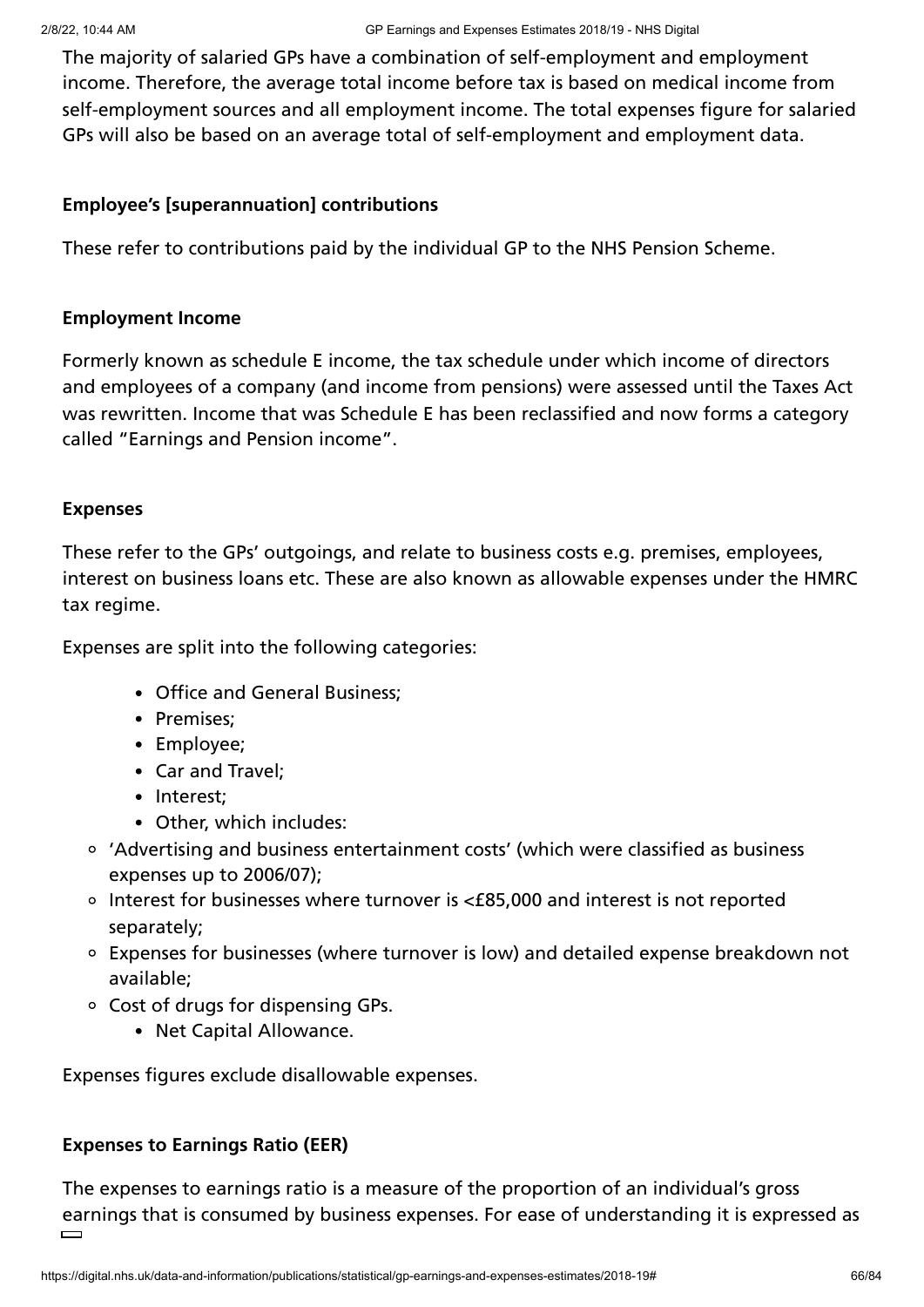a percentage throughout this report.

### **Fixed Share Partner**

Fixed share partners are included in the contractor group and are bound to the practice via the partnership agreement. However, unlike contractors, they choose to take a fixed level of income instead of a share of the practice profits. Consequently this income, although analogous to a salary, would actually be recorded as self-employment income; s/he may also be known as a 'salaried partner'.

### **General Medical Services (GMS)**

A GMS practice is one that has a standard, nationally negotiated contract. Within this, there is some local flexibility for GPs to 'opt out' of certain services or 'opt in' to the provision of other services.

### **GPMS**

GPMS results are combined results for GPs working in either a General Medical Services (GMS) or a Personal Medical Services (PMS) practice.

### **Gross Earnings (previously Gross Turnover)**

Self-employment and/or employment income from NHS and private work before the deduction of total expenses.

### **GP census**

The annual GP censuses in Wales, Scotland and Northern Ireland are the primary data sources of GP details for this report. Data are collected at 30 September which is the midpoint of the financial year.

### **Income before tax (previously net income)**

Income before tax is the difference between gross earnings and total expenses. It can be considered as the 'profit' element of gross earnings for contractor GPs and (for the purposes of this report) relates to pay before tax deductions and employee pension contributions.

### **Net Capital Allowances**

A GP can claim tax allowances, called 'capital allowances', for the costs of (and improvements to) vehicles and equipment which are not allowable as an expense in working out their taxable profits. The capital allowance figures in the report are actually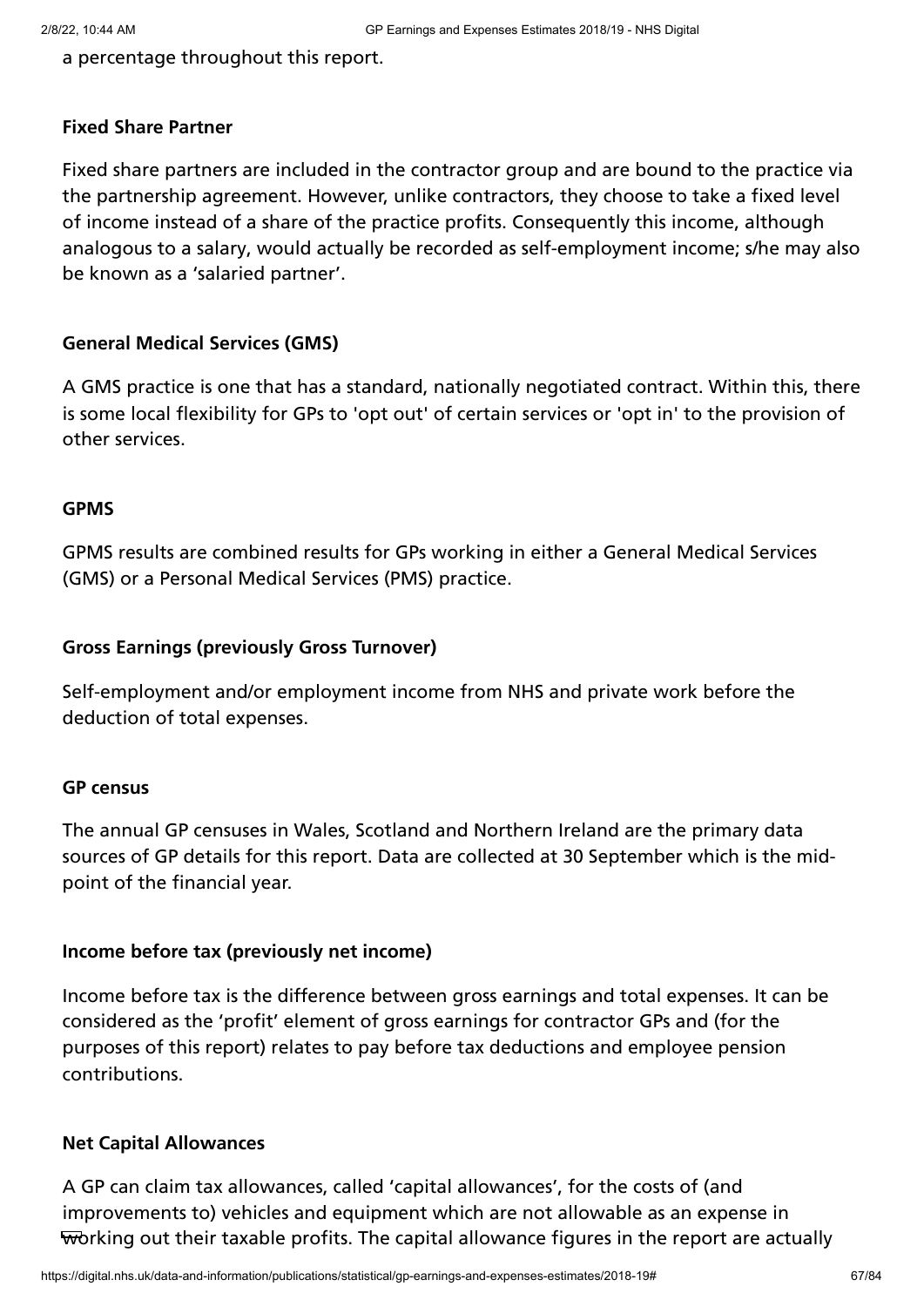new capital allowances, which are capital allowances plus a balancing adjustment arising when an item on which a GP has claimed capital allowances is sold, given away or ceased to be used in the business. Net capital allowances can be claimed for the cost of:

- Plant and machinery, which will cover items such as GP equipment, computers and business furniture.
- Patents, certain specialist type of 'know-how' and research and development.

#### **Pensions cap amount**

In 2007/08, the maximum allowable superannuable net income for GPs that joined the NHS Pension Scheme after June 1989 was £112,800. The cap applied to NHS earnings only. Any earnings over this amount for such GPs were not eligible for superannuation contributions. However, it should be noted that GPs who joined in or before June 1989 and who have had no breaks in service of one year or more were not subject to the pensions cap.

From 2008/09, there has been no pensions cap (although a 'virtual' cap will apply to those GPs previously eligible for the cap and who have purchased added years before 1st April 2008, or elected (prior to 1st April 2008) to purchase added years).

### **Personal Medical Services (PMS)**

The PMS contract was introduced in 1998 in England and Scotland (as in the Chapter 17c agreement) as a local alternative to the national GMS contract. PMS contracts are voluntary, locally negotiated contracts between Primary Care Organisations (PCOs) and the PMS Provider, enabling, for example, flexible provision of services in accordance with specific local circumstances.

### **Primary Care**

Primary care includes medical, dental, ophthalmic and pharmaceutical services, as well as NHS walk-in centres. In the UK, all these services are managed at a local level by Primary Care Organisations (for example, Clinical Commissioning Groups in England) which are responsible for ensuring that the primary care services available meet the needs of the patients.

### **Quality and Outcomes Framework (QOF)**

The Quality and Outcomes Framework (QOF) is part of the General Medical Services contract for General Practitioners and was introduced in April 2004. It enables payments to be made to general practices according to achievement in caring for patients with certain chronic conditions, and also for achievement in terms of practice organisation and management. Participation by practices in the QOF is voluntary, but most practices (including PMS practices) choose to participate.

 $\equiv$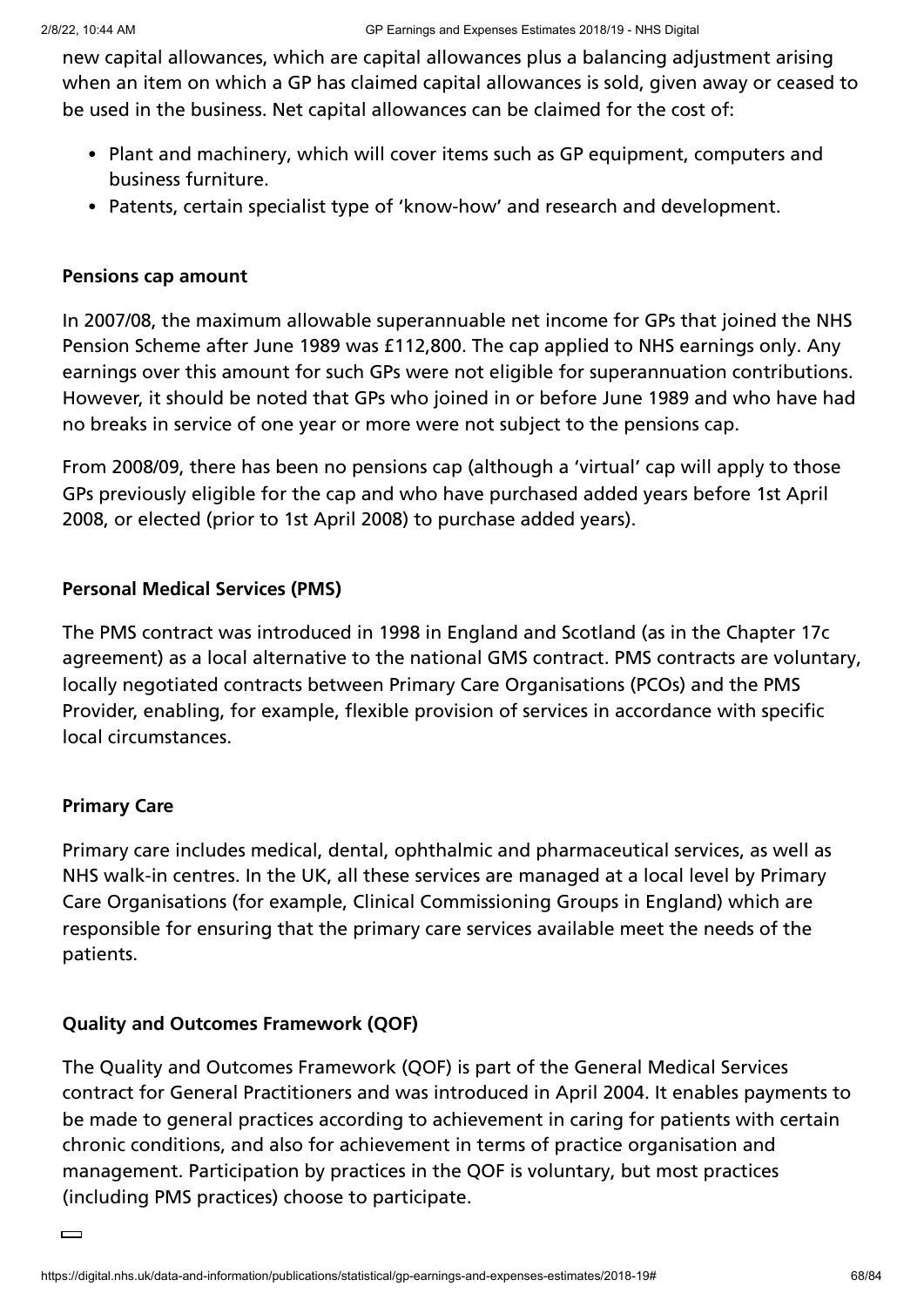### **Single-hander GP**

A single-hander GP has no partners, but may have other staff, for example, a GP registrar (trainee GP), receptionist or practice nurse.

### **Workforce Minimum Data Set**

The workforce Minimum Data Set (wMDS) is now the primary data source for General and Personal Medical statistics in England and replaced the general practice census in September 2015. Collected quarterly, it is used to monitor the GP workforce. It records numbers and details of GPs in England along with information on their practices, staff, patients and the services they provide.

Related publications

# **Related Links**

- Technical Steering [Committee](https://digital.nhs.uk/data-and-information/areas-of-interest/workforce/technical-steering-committee-tsc)
- NHS [Payments](https://digital.nhs.uk/data-and-information/publications/statistical/nhs-payments-to-general-practice) to General Practice
- Dental Earnings and Expenses [Estimates](https://digital.nhs.uk/data-and-information/publications/statistical/dental-earnings-and-expenses-estimates)

Last edited: 3 September 2021 3:52 pm

#### **[Previous](https://digital.nhs.uk/data-and-information/publications/statistical/gp-earnings-and-expenses-estimates/2018-19/time-series-contents) Chapter**

Excel Time Series and Interactive Report Contents

**[Methodology](https://digital.nhs.uk/data-and-information/publications/statistical/gp-earnings-and-expenses-estimates/2018-19/methodology) Next Chapter**

# **Methodology**

# **Data sources**

GP populations for the earnings and expenses estimates are taken from several sources:

- the workforce Minimum Data Set (wMDS) for GPs in England. The wMDS became the primary date source for GP data in England in September 2015; prior to this point, data
- $\Rightarrow$  were provided by the National Health Authority Information System (NHAIS).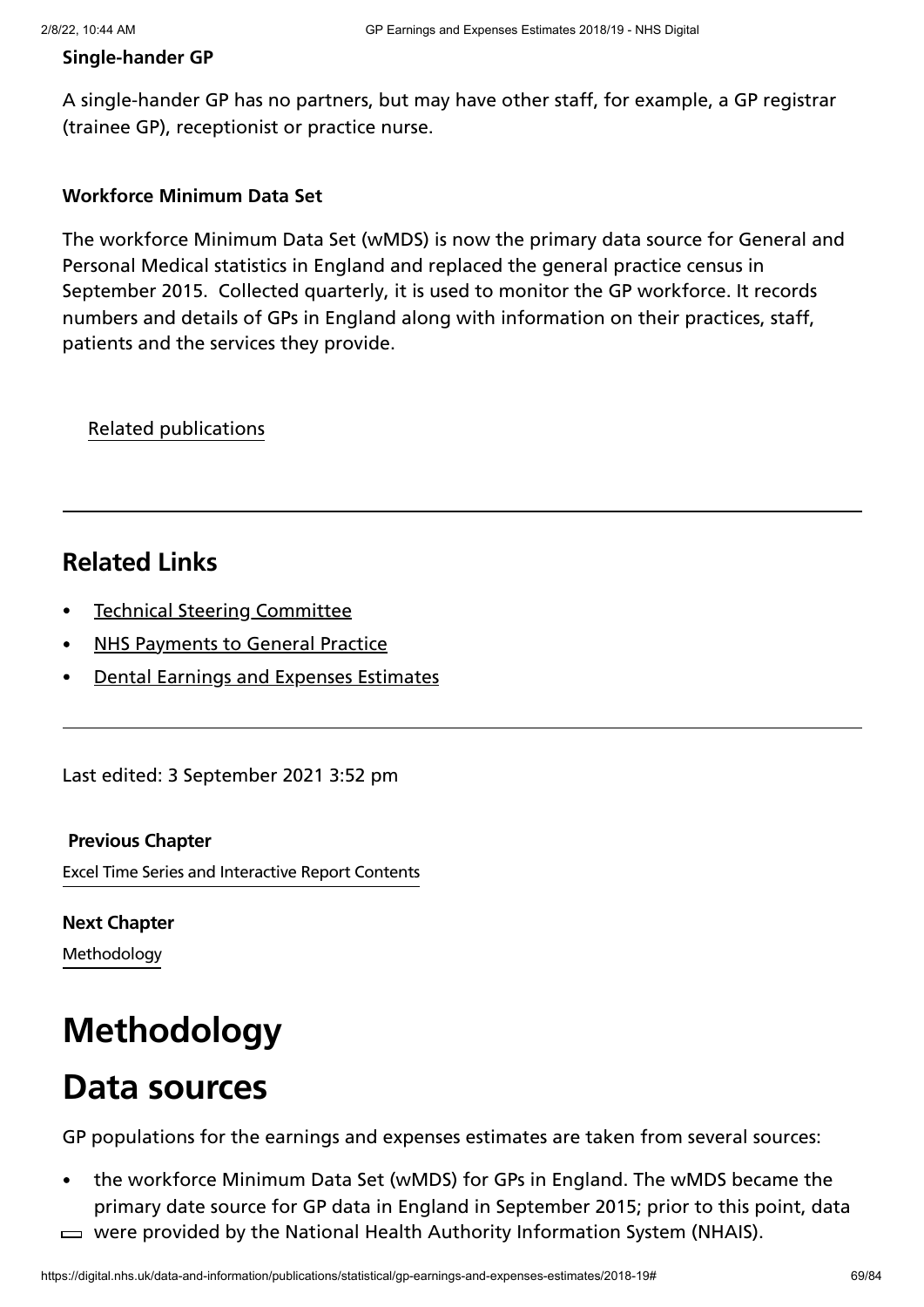Completeness of this data set is improving from an initial figure of 88.1 per cent in 2015 (refer to the General Practice [Workforce](https://digital.nhs.uk/data-and-information/publications/statistical/general-and-personal-medical-services) report for the percentage for the year in question).

- the National Health Authority Information System (NHAIS) for GP payments for GPs in **Wales**
- from NHS National Services Scotland Information Services Division
- the Northern Ireland Business Services Organisation

Earnings and expenses data come from Self Assessment tax returns held and analysed by HM Revenue and Customs statisticians.

Earnings and expenses estimates for contractor GPs are based on their medical income from self-employment sources. Income from employment sources is not included in averages for contractor GPs. For salaried GPs, estimates are based on all income from employment sources and medical income from self-employment sources.

GPs can perform both NHS and private work which can be done both inside and outside the practice, including the NHS Out of Hours services. GPs will usually submit a Self Assessment tax return which contains information on all of their self-employment earnings, including both NHS and private earnings while practising as a GP. Therefore, the estimates include earnings and expenses relating to both NHS and private work. It is not possible to distinguish between and disaggregate NHS and private earnings using this data source.

GP data are matched with anonymised data from Self Assessment tax returns to produce the figures underlying the tables and findings in the report. These earnings and expenses estimates are weighted up to the estimated GP population, and then sent to NHS Digital in the form of aggregate non-disclosive summary statistics for inclusion in the report.

The data set, the process of merging the data set with tax data, and the analyses performed by HMRC statisticians on behalf of NHS Digital are described in further detail in this document.

# **Deriving the GP population for analysis**

All full time and part time UK contractor and salaried GPs (working in the NHS under a General Medical Services (GMS) or Personal Medical Services (PMS) contract) for whom information is available, and who have an accounting year ending in the final quarter of the fiscal year (i.e. between 1 January and 5 April) are included in the sample. GPs who work solely as locums or freelancers are not included.

GPs who are solely Alternative Provider Medical Services (APMS) contracted are not included. However if a GP holds both a GMS/PMS contract and an APMS contract, their earnings and expenses from any contract may be included. GPs with both GMS and PMS contracts are removed unless their primary contract can be identified.

 $\Box$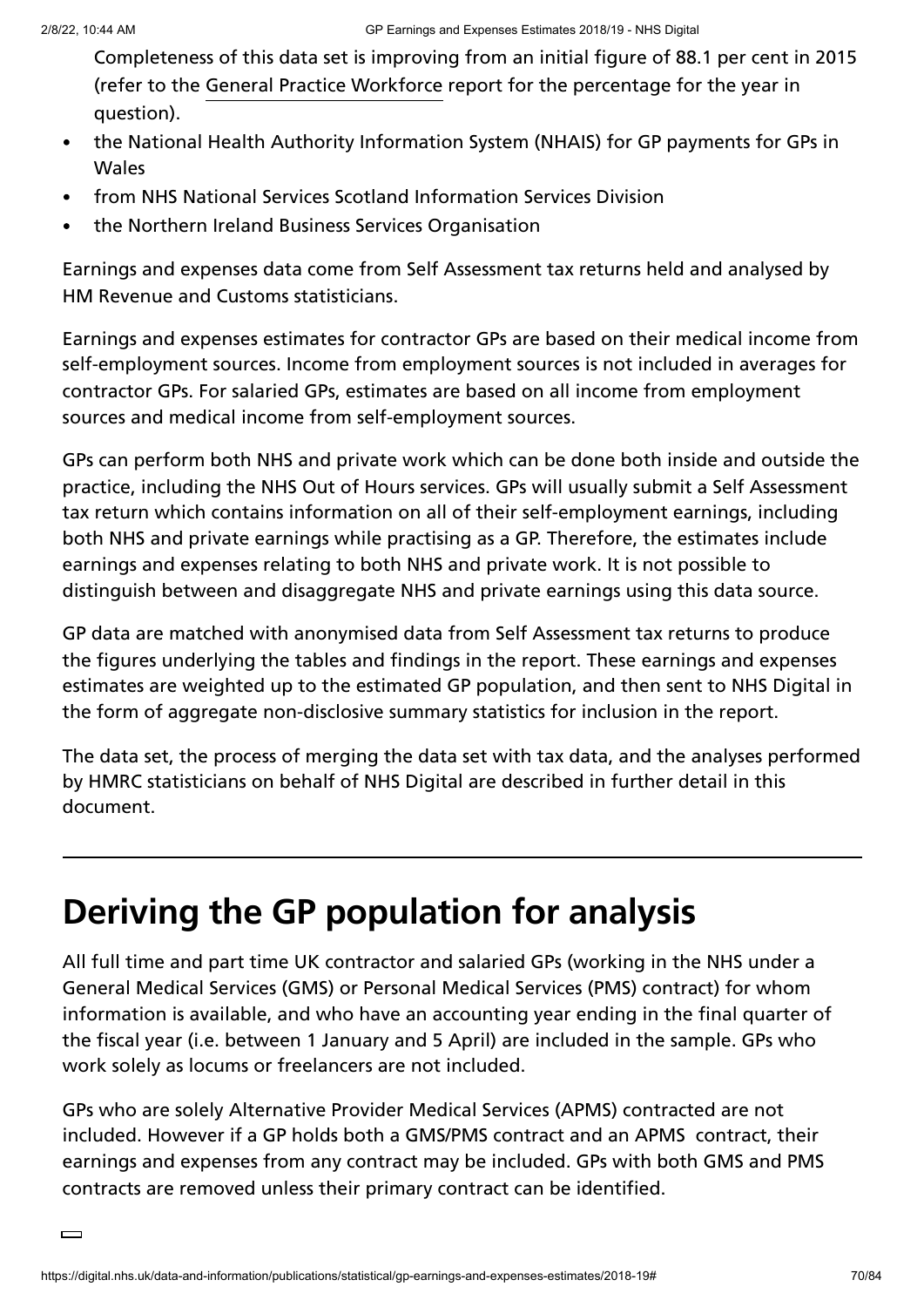The data set includes GPs working under a variety of GP type classifications, which denote their relationship to the contract held with a particular Primary Care Organisation (PCO). PCOs hold a contract with GPs who deliver an agreed level of general practice services. A contractor GP is a practitioner who entered into a contract with a PCO, either as a singlehander or in partnership, to provide primary care services. A contractor GP may employ salaried GPs. A salaried GP could also be directly employed by the PCO. The cost of employing a salaried GP could form part of the employee expenses of contractor GPs. If the salaried GP was employed directly by a PCO then the contractor GP(s) within the practice in which the salaried GP works will not have incurred the expense.

Results are presented by three GP types – contractor, salaried and combined. A GP listed in a data set at least once as a contractor, regardless of any other arrangements under other contracts, is identified as a contractor. Figures for combined GPs are a weighted average based on employment and self-employment income for salaried GPs and self-employment income for contractor GPs.

The four GP data sets are validated and duplicate records are removed. During processing, additional fields are derived such as age band (derived from date of birth), practice rurality classification (using organisation postcode) and GP practice size banding (derived from the practice's summary count of registered patients). The data are combined into a single file and sent to HMRC for processing.

# **HMRC analysis**

The GP data set is sent to the Knowledge, Analysis and Intelligence (KAI) division at HMRC, in order to produce weighted and aggregate non-disclosive summary statistics on earnings and expenses estimates for GPs.

Only those GPs with accounting years ending in the fourth quarter of financial year (i.e. 1 January to 5 April) are included.

The tax data covers income from all NHS and private work.

During validation activity, HMRC statisticians apply exclusion criteria to the data set in order to derive the sample upon which to perform their earnings and expenses analyses as follows:

- GP not found or no Self-Assessment tax return when data set created  $\bullet$
- GP with accounting period not in the relevant year or not 12 months (as part-year GPs  $\bullet$ are likely to earn less than the full-year cohort, and their income could distort the figures)
- GP with inconsistent/incomplete earnings and expenses information  $\bullet$
- GP with non-medical income reported  $\bullet$
- Contractor GPs with employment income but no self-employment income  $\bullet$
- Salaried GPs with no employment income  $\bullet$
- GP with no accounting period in quarter four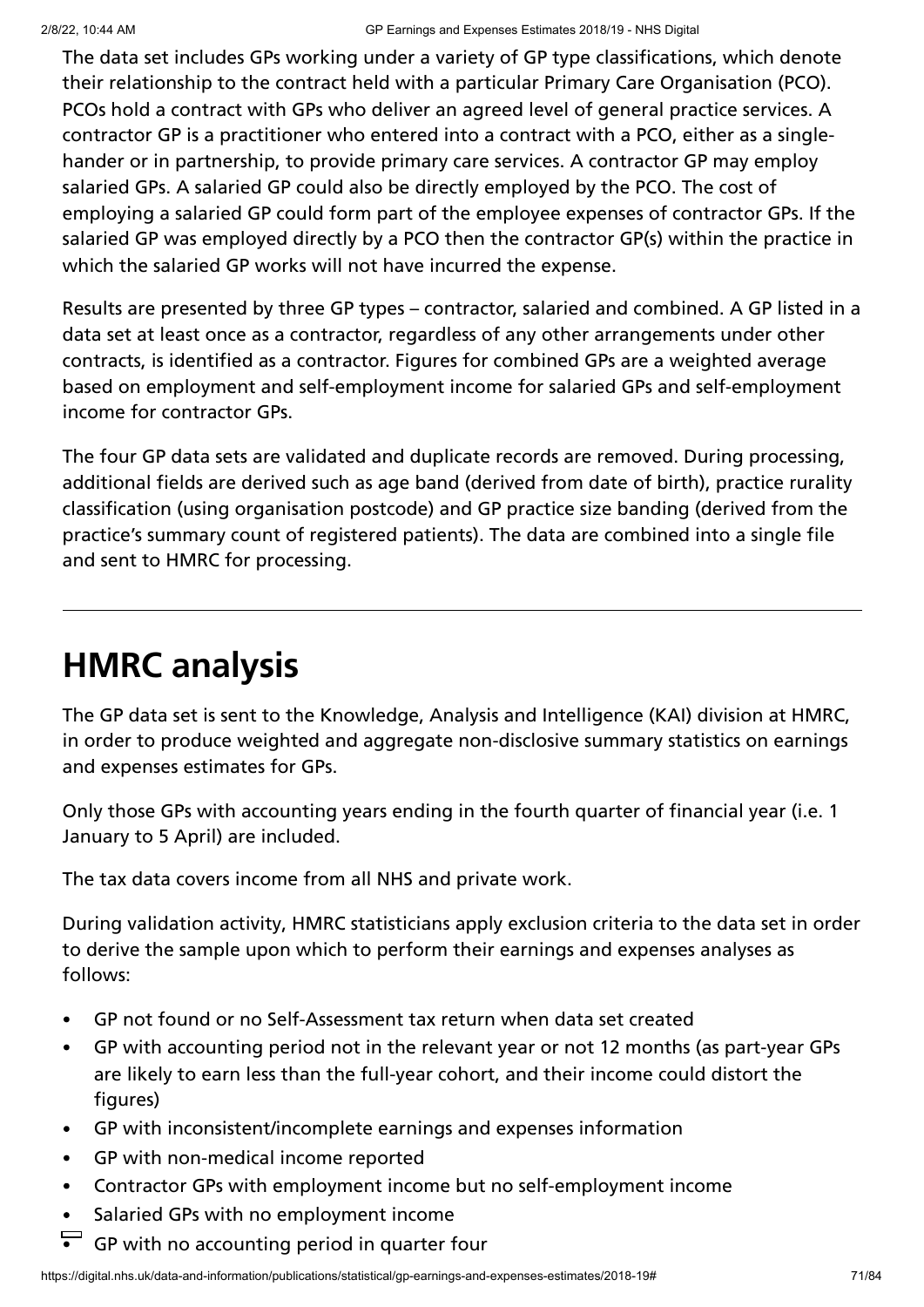These exclusions may not be exhaustive and the sample may include a small number of GPs with non-medical income. While this would not affect high-level results, figures for groups with low sample and population counts may be affected by any extreme values.

As figures are estimates and to acknowledge a degree of sampling error, population counts are rounded to the nearest 50 and monetary values are rounded to the nearest £100.

To maintain taxpayer confidentiality, HMRC suppresses results for any analyses that would produce results for subgroups with low sample numbers and footnotes are provided as necessary.

HMRC provide standard error information for taxable income which is used to calculate statistical significance at the 5% level in the Main [Findings](https://digital.nhs.uk/data-and-information/publications/statistical/gp-earnings-and-expenses-estimates/2018-19/main-findings) and where those values are shown throughout the report.

# **Stratification of the population and weighting of the results**

As this analysis is based upon a sample, stratification is used to enable weighting corrections within strata to account for GPs who are not part of the sample. This ensures that the effect of bias is minimised in the final findings.

The contractor GP population is allocated to one of 12 strata according to country, contract and dispensing/non-dispensing status. Table 1 shows the stratification variables.

| <b>Dispensers</b>            | <b>Non-Dispensers</b>        |
|------------------------------|------------------------------|
| GMS, England                 | GMS, England                 |
| PMS, England                 | PMS, England                 |
| GMS, Scotland                | GMS, Scotland                |
| PMS, Scotland                | PMS, Scotland                |
| <b>GMS, Wales</b>            | <b>GMS, Wales</b>            |
| <b>GMS, Northern Ireland</b> | <b>GMS, Northern Ireland</b> |

**Table 1: Stratification variables for GP Earnings and Expenses Estimates, Contractor GPs**

The salaried GP population is allocated to one of eight strata according to age and sex. Table 2 shows the stratification variables.

**Table 2: Stratification variables for GP Earnings and Expenses Estimates, Salaried GPs**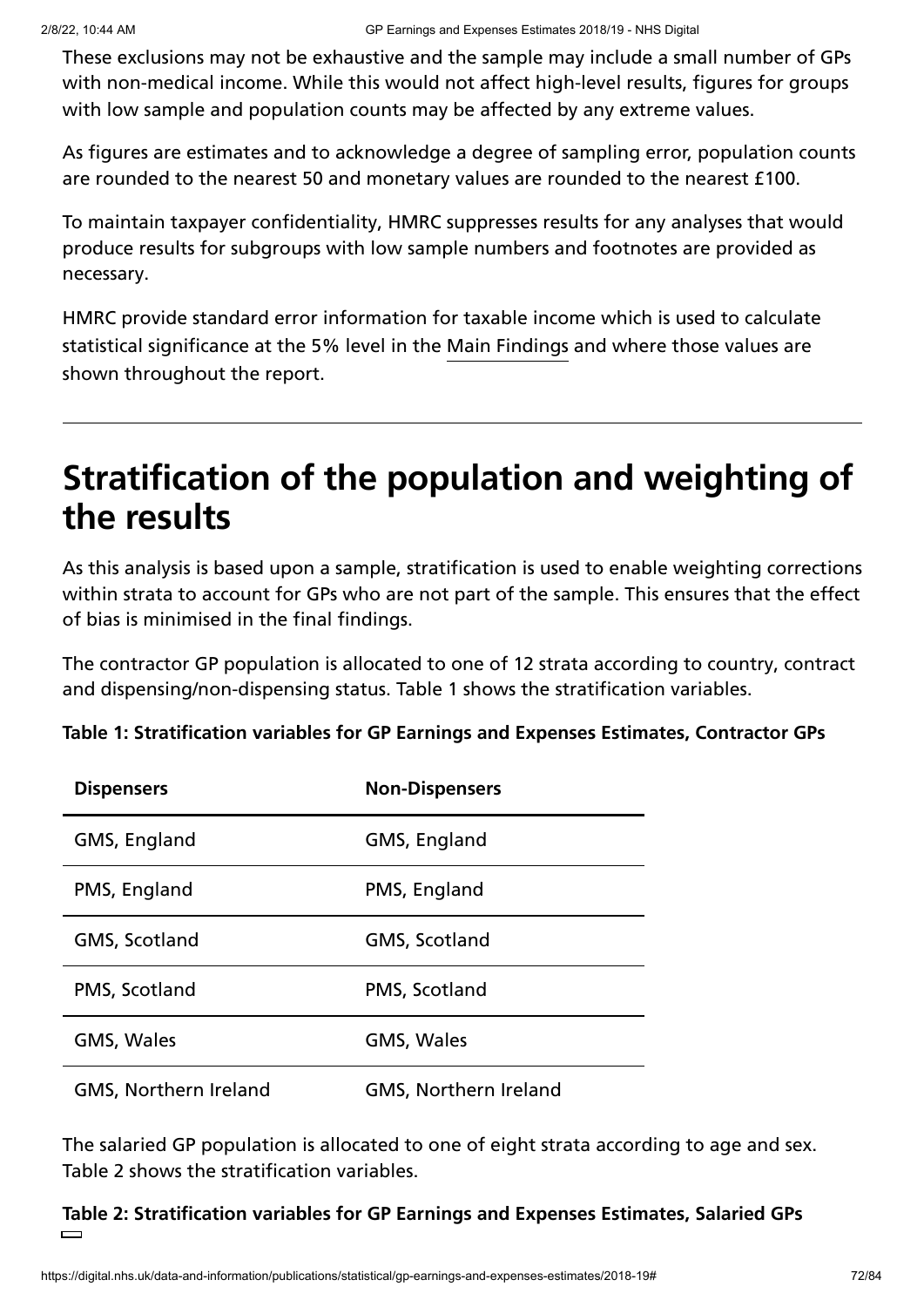| <b>Male</b> | <b>Female</b> |
|-------------|---------------|
| $35$        | $35$          |
| 35-40       | 35-40         |
| 41-50       | 41-50         |
| $>50$       | $>50$         |

Earnings and expenses estimates are based on a sample and are weighted according to the contractor/salaried GP population. One set of weighting factors are derived, based on strata, and the same set of weights are applied throughout for all analyses. This reduces complexity and potential risk of error.

As results are estimates based on samples that are weighted to the full contractor/salaried populations, they are subject to sampling error. This is because using information from or about a sample of a population, regardless of the steps taken to mitigate the effects, can never be as accurate as using the entire population. Differences between groups and subgroups of GPs or between reporting years may not be statistically significant and where significance has been tested, this is noted in the Main [Findings.](https://digital.nhs.uk/data-and-information/publications/statistical/gp-earnings-and-expenses-estimates/2018-19/main-findings)

Results for combined GPs (contractor and salaried) are calculated by producing a weighted average based on employment and self-employment income for salaried GPs and selfemployment income for contractor GPs.

Expenses to earnings ratio (EER) figures presented are calculated by dividing average expenses by average gross income for the grouping being considered. This is not the same as the weighted average EER for that grouping.

# **Technical Adjustments for Pension Contributions**

## **Employer Superannuation Contributions for Contractor GPs**

#### **Background**

Prior to the introduction of the nGMS contract in 2004/05, PCOs paid the employer's superannuation contributions of GPs' pensions schemes directly to the NHS Pensions Agency. The money did not appear in the practice or individual tax returns and consequently did not form part of income before tax.

However, from April 2004 onwards, under the nGMS contract for contractor GPs, the employer superannuation contribution to the GPs' pension scheme was included in the global sum payment made to practices and GPs became responsible for the payment of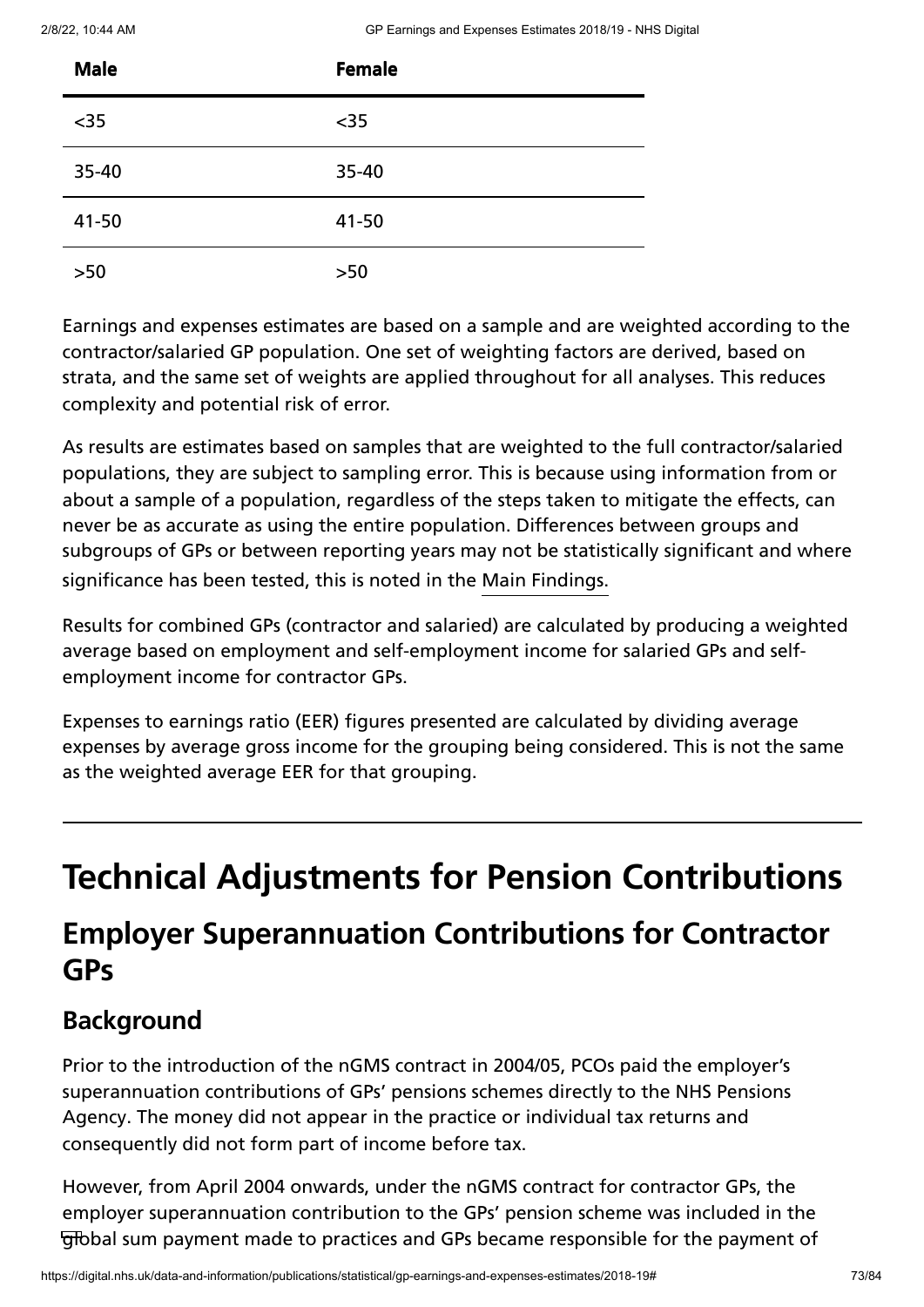both their employee and employer superannuation contributions. Therefore, employer contributions should have been included in income reported on tax returns and tax relief claimed. This means an estimate has to be made of employer contributions, in order to:

- remove the monies from the income before tax figures  $\bullet$
- make figures comparable with those from previous years (under the old contract)  $\bullet$
- be a more valid representation of the average gross earnings and average income  $\bullet$ before tax of GPs

The procedure for the payment of GP pension contributions begins at the start of each financial year and involves GPs producing an estimate of their income before tax for the forthcoming year, and therefore an estimate of what their pension contributions should be. This estimated pension contribution is deducted from their global sum payment by their PCO, and at the end of the financial year the actual contributions due are calculated by the PCO on the basis of a certificate completed by the GP after they have submitted their tax return. The GP either receives a refund if contributions had been overestimated or has to pay shortfall contributions.

There is a time lag involved which means refunds or top-up payments are made in arrears. For example, a GP with a shortfall of contributions for 2018/19 did not pay these (and claim tax relief on payments) until at least tax year 2019/20 and possibly even 2020/21.

#### **Methodology**

In order to estimate the amount of employer superannuation contributions to be deducted, HMRC income before tax figures from previous years are compared with data on superannuable income from pensions agencies for all countries. Subsequently, estimates can be made on what proportion of income is NHS income, and therefore how much of the total income to adjust.

Due to the time lag in receiving pensions data, the two sets of data are not directly comparable. Therefore, an average percentage of NHS income is taken over the latest five years of pensions data available which also takes into account year-on-year fluctuations. In the event of not receiving the latest year of pensions data in time for the analysis to take place, an average of the latest available five years of pensions data is taken.

The proportion of income estimated to be NHS income is then adjusted by the NHS pension employer contribution rate relevant to the reporting year, and to the country of the GP whose income before tax is being adjusted.

In 2018/19, those employer contribution rates were: 14.38% in England and Wales, 14.9% in Scotland and 16.3% in Northern Ireland. These are the percentages used for 'Employer contributions percentage' in the methodology below.

The methodology is:

% NHS Income = Average NHS Superannuable Income per country  $x$  100 =  $n_1$ 

Average EEQ Net Income Before Tax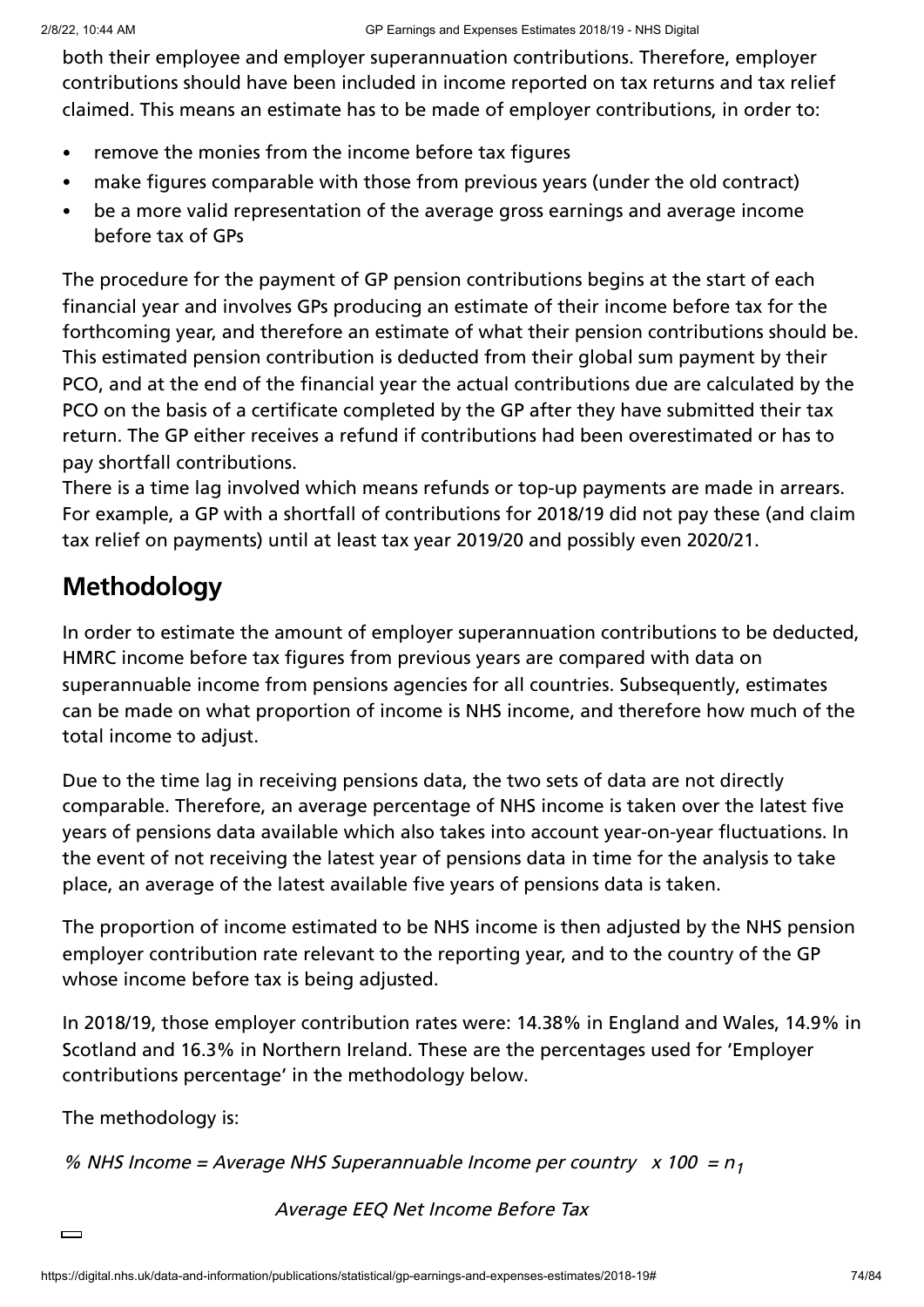(Average % NHS Income figure calculated over four or five years as described).

The resultant percentage figure feeds into the equation below to give the final figure from which the employer's pension contribution should be deducted.

NHS superannuable income before tax for each individual GP (y<sub>1</sub>) =

 $n_1$  x GPs EEQ income before tax (h<sub>1</sub>)

100

Employer contributions to be deducted  $(e_1)$  are:

Employer contributions percentage  $xy_1 = e_1$ 

100

Adjusted EEQ income before tax =  $h_1 - e_1$ 

The adjustment is applied to those GPs who declared an amount in the tax relief box 'payments to your employer's scheme which were not deducted from your pay before tax' on their tax return. All GPs that recorded an amount in this tax relief box are members of the NHS pension scheme (GPs with other personal pensions claim tax relief using other boxes on the form).

Pensions data is not used to determine membership as it is very out of date, and there is a risk that the latest information is not received in time for the analysis to take place. Also, the pensions data does not cover the entire NHS Pensions membership.

The methodology for adjusting for employer superannuation contributions changed for the 2009/10 analysis. The previous methodology is described in Annex B of previous editions of GP Earnings and Expenses.

## **Employee Superannuation Contributions for Salaried GPs**

In order to put the salaried results on the same basis as the contractor GP results, an adjustment is required to add the employee contributions (plus Additional Voluntary Contributions (AVCs)) to the employment income of salaried GPs.

The adjustment is made by adding a percentage to the income before tax for each GP which takes into account their employee pension contributions.

Since 2015, these contributions have been based upon earnings tiers determined by the GP's full time equivalent earnings.

The percentages by which salaried GPs' earnings are adjusted are calculated for each country using the tier for the average income for salaried GPs in the previous year.

The pensionable earnings for each tier vary according to year and by country. For England, Wales and Northern Ireland, the pensionable pay band for whole time equivalent GPs, used to determine pension contribution rates from 2014/15 have been as follows: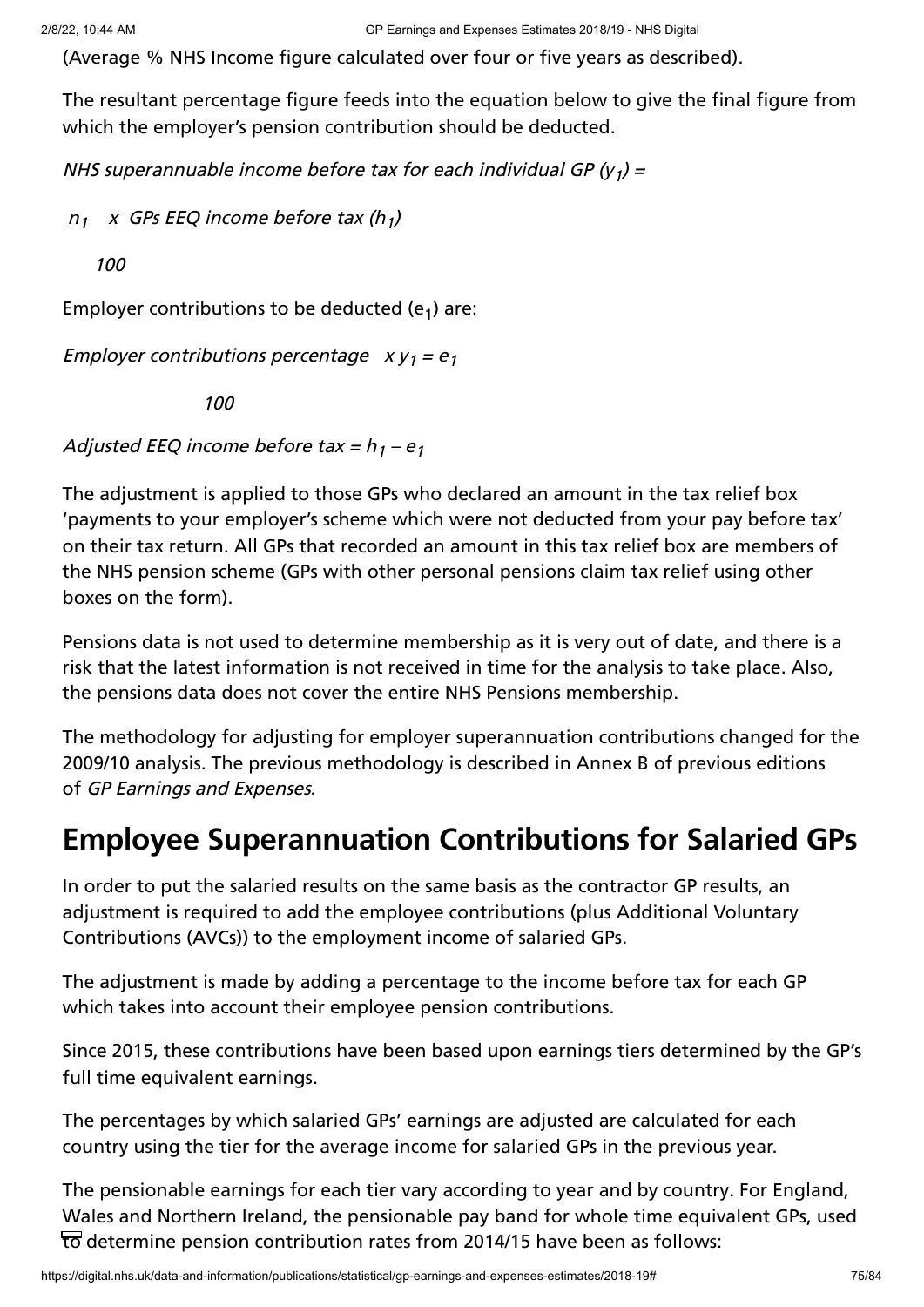| <b>Tier</b>    | 2014/15<br><b>Pensionable</b><br><b>WTE</b><br>earnings up<br>to | <b>Contribution</b><br>rate for<br><b>Scheme year</b><br>2014/15 | <b>Pensionable</b><br><b>WTE</b><br>earnings<br>band up to | <b>Contribution</b><br>rate for<br><b>Scheme</b><br>years<br>2015/16 to<br>2018/19 |
|----------------|------------------------------------------------------------------|------------------------------------------------------------------|------------------------------------------------------------|------------------------------------------------------------------------------------|
| 1              | £15,431.99                                                       | 5.0%                                                             | £15,431.99                                                 | 5.0%                                                                               |
| $\overline{2}$ | £21,387.99                                                       | 5.6%                                                             | £21,477.99                                                 | 5.6%                                                                               |
| 3              | £26,823.99                                                       | 7.1%                                                             | £26,823.99                                                 | 7.1%                                                                               |
| 4              | £49,472.99                                                       | 9.3%                                                             | £47,845.99                                                 | 9.3%                                                                               |
| 5              | £70,630.99                                                       | 12.5%                                                            | £70,630.99                                                 | 12.5%                                                                              |
| 6              | £111,376.99                                                      | 13.5%                                                            | £111,376.99                                                | 13.5%                                                                              |
| 7              | $£111,377+$                                                      | 14.5%                                                            | $£111,377+$                                                | 14.5%                                                                              |

#### In 2017/18:

- the average income before tax of salaried GPs in England was £58,424.47
- salaried GPs in Wales earned an average of £52,118.57  $\bullet$
- salaried GPs in Northern Ireland earned an average of £56,688.91  $\bullet$

This means salaried GPs in England, Wales and Northern Ireland were all in tier 5 with a pension contribution rate of 12.5%.

The pensionable pay bands for whole time equivalent GPs in Scotland which determine pension contribution rates from 2014/15 to 2017/18 were:

| <b>Tier</b>    | Pensionable<br><b>WTE</b><br>earnings<br>band up to | <b>Contribution</b><br>rate for<br>Scheme year<br>2014/15 | <b>Contribution</b><br>rate for<br><b>Scheme year</b><br>2015/16 | Pensionable<br><b>WTE</b><br>earnings<br>band up to | <b>Contribution</b><br>rate for<br>Scheme year<br>2016/17 | P |
|----------------|-----------------------------------------------------|-----------------------------------------------------------|------------------------------------------------------------------|-----------------------------------------------------|-----------------------------------------------------------|---|
|                | £15,828.99                                          | 5.0%                                                      | 5.2%                                                             | £16,128.99                                          | 5.2%                                                      |   |
| $\overline{2}$ | £21,601.99                                          | 5.6%                                                      | 5.8%                                                             | £21,817.99                                          | 5.8%                                                      |   |
| 3              | £27,089.99                                          | 7.1%                                                      | 7.3%                                                             | £27,360.99                                          | 7.3%                                                      |   |
| 4              | £49,967.99                                          | 9.3%                                                      | 9.5%                                                             | £50,466.99                                          | 9.5%                                                      |   |
| 一5             | £71,337.99                                          | 12.5%                                                     | 12.7%                                                            | £72,050.99                                          | 12.7%                                                     |   |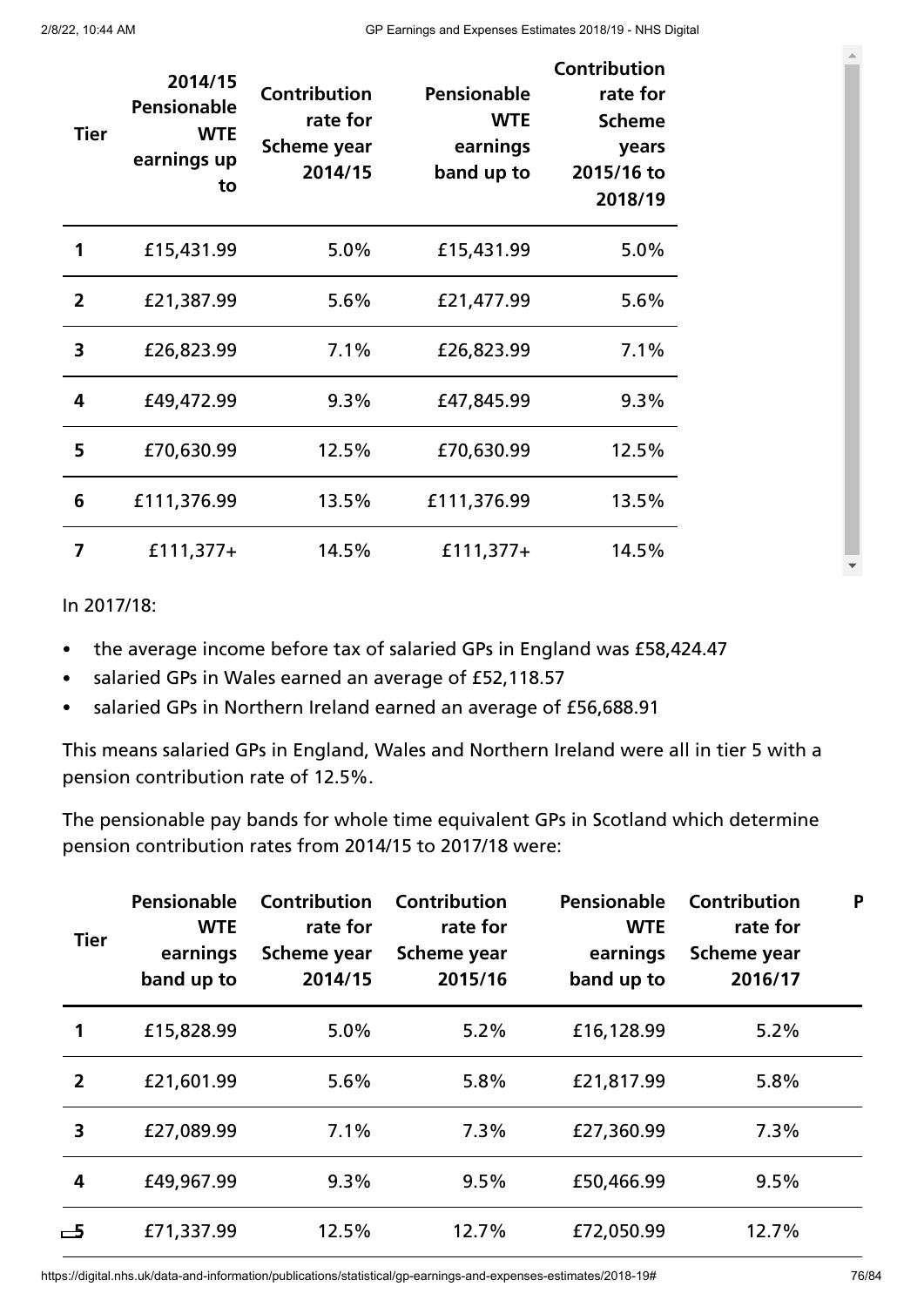2/8/22, 10:44 AM GP Earnings and Expenses Estimates 2018/19 - NHS Digital

| <b>Tier</b> | Pensionable<br><b>WTE</b><br>earnings<br>band up to | <b>Contribution</b><br>rate for<br>Scheme year<br>2014/15 | Contribution<br>rate for<br>Scheme year<br>2015/16 | Pensionable<br><b>WTE</b><br>earnings<br>band up to | Contribution<br>rate for<br>Scheme year<br>2016/17 | P                     |
|-------------|-----------------------------------------------------|-----------------------------------------------------------|----------------------------------------------------|-----------------------------------------------------|----------------------------------------------------|-----------------------|
|             |                                                     |                                                           |                                                    |                                                     |                                                    |                       |
| 6           | £111,376.99                                         | 13.5%                                                     | 13.7%                                              | £112,490.99                                         | 13.7%                                              | f                     |
| 7           | $£111,377+$                                         | 14.5%                                                     | 14.7%                                              | £112,491+                                           | 14.7%                                              |                       |
|             |                                                     |                                                           |                                                    |                                                     |                                                    | $\blacktriangleright$ |

In 2017/18, salaried GPs in Scotland earned an average of £62,857.14, putting them in tier 5 with a pension contribution rate of 12.7%.

Therefore, the percentages added to the employment income of salaried GPs for employee contributions for the 2018/19 report was 12.5% for England, Wales, and Northern Ireland and 12.7% for GPs in Scotland.

In addition to the employee contributions, and in keeping with the practice of previous years, an additional 0.53% has continued to be added for salaried GPs in all four countries as an estimate for AVC contributions. This 0.53% is based on information originally received from the West Yorkshire Central Services Agency.

Consequently, a total of 13.03% was added to the income before tax of salaried GPs in England, Wales and Northern Ireland and 13.23% for salaried GPs in Scotland.

The notion of AVCs has changed in recent years, with options closed and less lucrative and therefore the average AVC amount is likely to be smaller than 0.53%, but as contemporaneous data is not available, it has not been possible to calculate a more up-todate estimate.

The following assumptions are made in order to make the adjustment:

- All salaried GPs (less than 60 years old) are part of the NHS Pension Scheme
- All employment income before tax of salaried GPs is NHS income (and therefore pensionable)
- The proportion of AVCs paid by salaried GPs in the West Yorkshire Central Services Agency when the methodology was originally approved is representative of the UK

The adjustment made to account for salaried GPs' employee pension contributions applies only to their income from employment; any income from salaried GPs' self-employment is not affected. Since the earnings and expenses estimates consider only self-employment for contractor GPs, this adjustment is not required for contractor GPs.

Where a salaried GP earns both employment and self-employment income, the percentage is only added to the employment income before an average of self-employment and employment income is calculated for that individual.

 $\Box$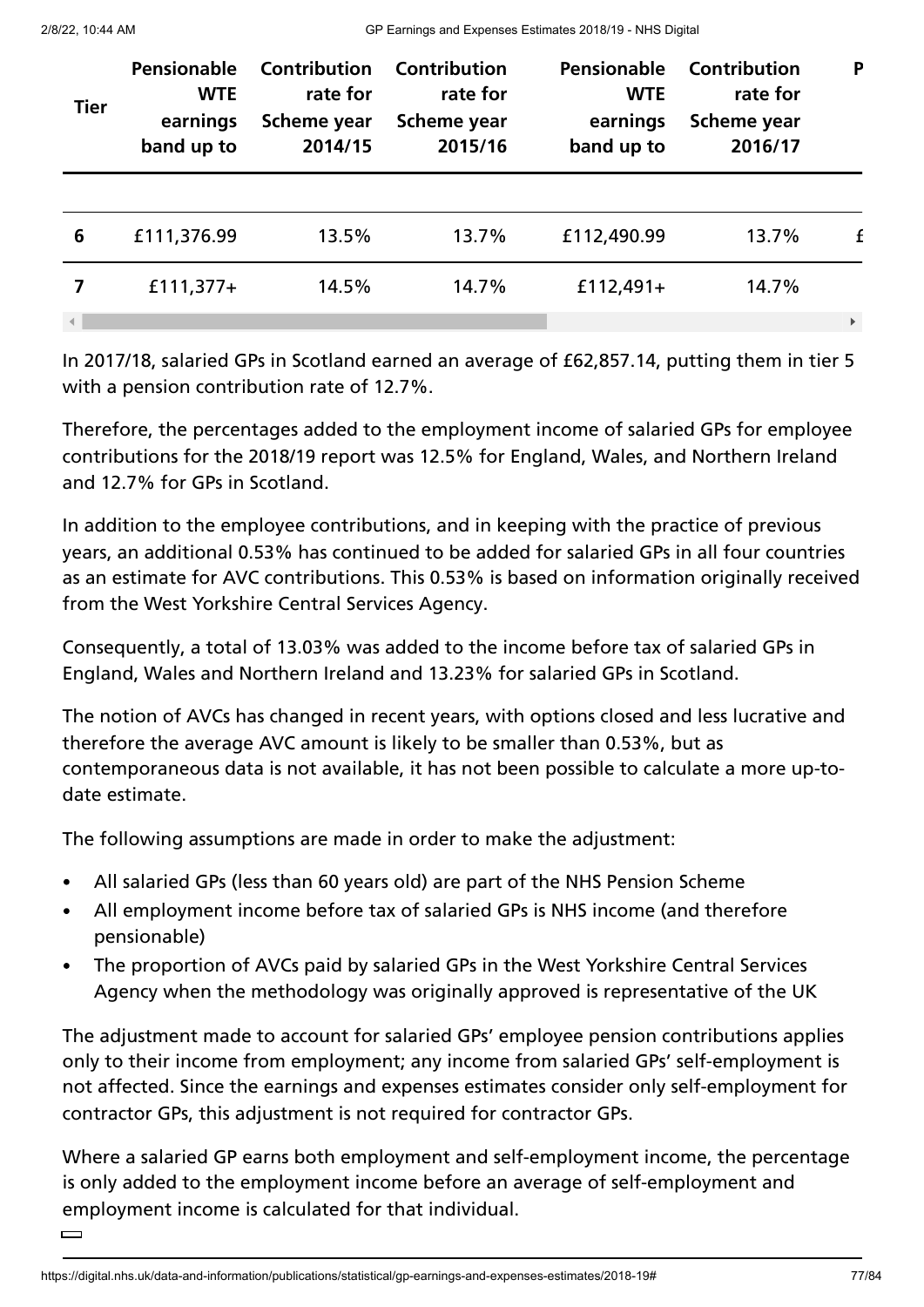# **Means, Medians and Quartiles**

The mean is the average and can be defined as the sum of a list of values divided by the number of values in that list.

The median is the "middle" value in an ordered list of values, it is a point that splits the values in two, half above this point and half below.

Quartiles are points in an ordered list of values that has been split into four parts, each comprised of an equal number of values, the 1st quartile is the same as the 25th percentile, the 2nd quartile is the same as the median, etc. half of the values fall between the 1st and 3rd quartiles.

The position of the mean relative to the median can sometimes reveal information about the existence and/or extent of extreme values.

# **Rurality**

To add context to the analyses, earnings and expenses estimates are broken down in the Excel Time Series according to whether a practice is defined as being 'rural' or 'urban'. Since 2008/09 the rural/urban classification has been based solely on the postcode of the practice rather than taking into consideration the postcodes of the registered patient populations which may be more variable.

# **NHS England and NHS Improvement regional splits**

The structure of the NHS in England changed on 1 April 2013. The country and regional sections of the earnings and expenses estimates report that previously included Strategic Health Authorities (SHAs) now contain NHS England and NHS Improvement Regions, formerly known as Commissioning Regions. To ensure that the figures are as meaningful as possible, in view of the fact that earnings and expenses estimates are published approximately 18 months in arrears, the definitions of the regions for which results are presented in the Excel Time Series are effective as at 31 March in the publication year.

### **Related Links**

- Technical Steering [Committee](https://digital.nhs.uk/data-and-information/areas-of-interest/workforce/technical-steering-committee-tsc)
- NHS [Payments](https://digital.nhs.uk/data-and-information/publications/statistical/nhs-payments-to-general-practice) to General Practice
- Dental Earnings and Expenses [Estimates](https://digital.nhs.uk/data-and-information/publications/statistical/dental-earnings-and-expenses-estimates)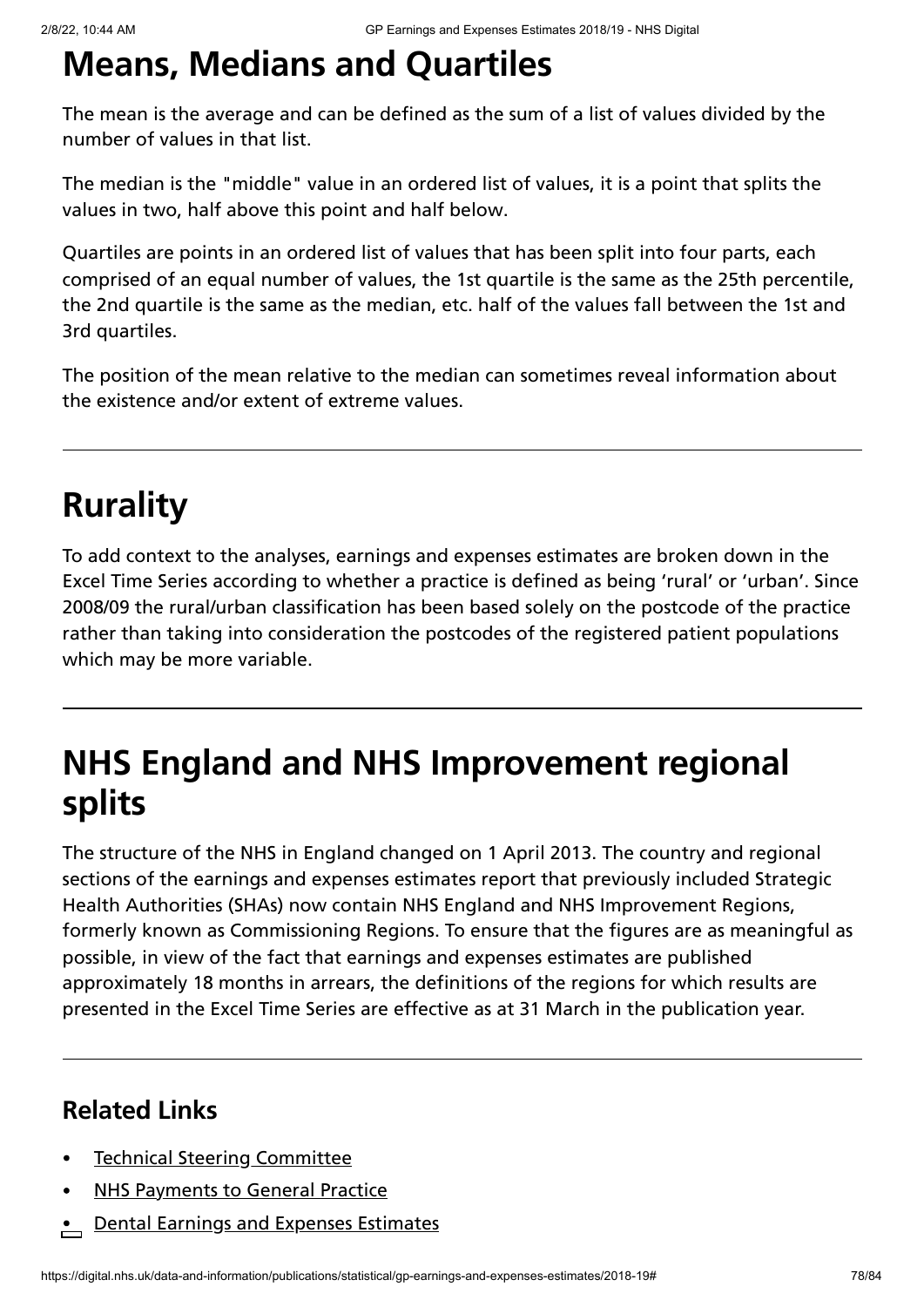Last edited: 3 September 2021 3:52 pm

**[Previous](https://digital.nhs.uk/data-and-information/publications/statistical/gp-earnings-and-expenses-estimates/2018-19/glossary) Chapter**

Glossary

**Next Chapter**

[Background](https://digital.nhs.uk/data-and-information/publications/statistical/gp-earnings-and-expenses-estimates/2018-19/data-quality-statement) Data Quality Statement

# **Background Data Quality Statement**

## **Data sources**

GP populations for the earnings and expenses estimates are taken from several sources:

- the workforce Minimum Data Set (wMDS) for GPs in England. The wMDS became the  $\bullet$ primary date source for GP data in England in September 2015; prior to this point, data were provided by the National Health Authority Information System (NHAIS). Completeness of this data set is improving from an initial figure of 88.1 per cent in 2015.
- the National Health Authority Information System (NHAIS) for GP payments for GPs in Wales
- from NHS National Services Scotland Information Services Division
- the Northern Ireland Business Services Organisation

Earnings and expenses data come from Self Assessment tax returns held and analysed by HM Revenue and Customs statisticians.

# **Accuracy**

The accuracy of the underlying data lies with the organisations providing the data. Missing or invalid data is removed from the datasets, and methods are continually being updated to improve data quality. This includes working with data providers to improve the completeness and coverage of the data.

As the report is based on a sample, the findings are weighted to present estimated results for the overall GP population. To do this, the population is stratified and appropriate weights are applied to minimise the effect of any bias in the composition of the sample.

Stratification methods have changed over the years, and detailed testing has always been carried out to assess the effect on the results. This testing indicates that changes in the weighting and stratification methodology do not result in a break in the time series.

 $\Box$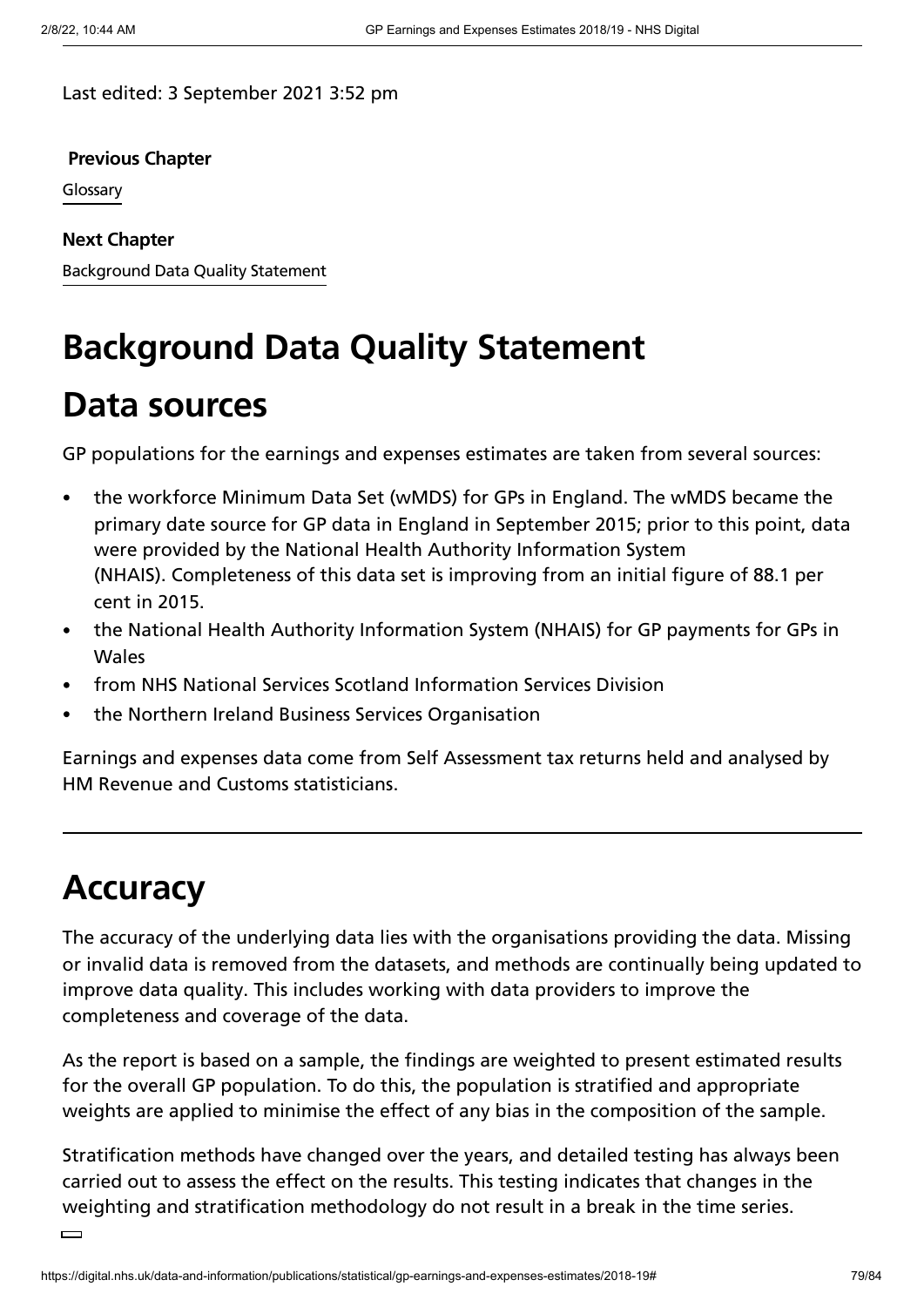Each country's weighting factors are based on the strata (division of the population by age, gender, contract type, etc.), and the same set of weights are applied throughout, for all results except earnings distribution tables. Use of consistent weighting reduces complexity and potential risk of error. Standard errors are used where possible to assess the accuracy of the estimates. More detail is available in the Main [Findings](https://digital.nhs.uk/data-and-information/publications/statistical/gp-earnings-and-expenses-estimates/2018-19/main-findings).

Because the results are based on samples with weighting applied, rather than the whole population, they are subject to sampling error and uncertainty. This is because using information from or about a sample of a population can never be as accurate as using the entire population.

Differences between groups and subgroups of GPs, or changes from one year to the next may not be statistically significant. Statistical significance is used in this report to illustrate the extent to which users can be confident that differences between compared results are not due to chance.

In addition, small GP populations for some subgroups mean that extreme values can have noticeable effects on the averages, and results in these instances may be subject to greater uncertainty.

Results shown in the GP Earnings and Expenses Estimates reports are rounded to the nearest £100 to show that the results are not exact. Similarly, population estimates are rounded to the nearest 50. Percentage changes and ratios are calculated using unrounded figures.

Figures are estimates and summarise how GP earnings and expenses have changed over time. However, it is important to note that they include both NHS and private work, and both full-time and part-time GPs are included in the sample.

Report population figures stated in the report are estimated and should not be regarded as the definitive GP populations; they will not be the same as those population estimates published in other NHS Digital reports. This is due to some GPs being excluded from the population for GP Earnings and Expenses Estimates for reasons listed in the methodology that accompanies the report.

All results received from HMRC are carefully checked before inclusion in the publication. In certain analyses, results are suppressed for groups with a small sample size, due to the sensitivity of earnings and expenses information. More detailed results are published in an accompanying Excel Time Series, an interactive web-based report and open data CSVs.

Any changes to the methodology or presentation of results are discussed by the Technical Steering Committee (TSC) prior to implementation. In addition, at each stage the report was further validated and quality assured by NHS Digital analysts unconnected with authoring the report.

# **Relevance**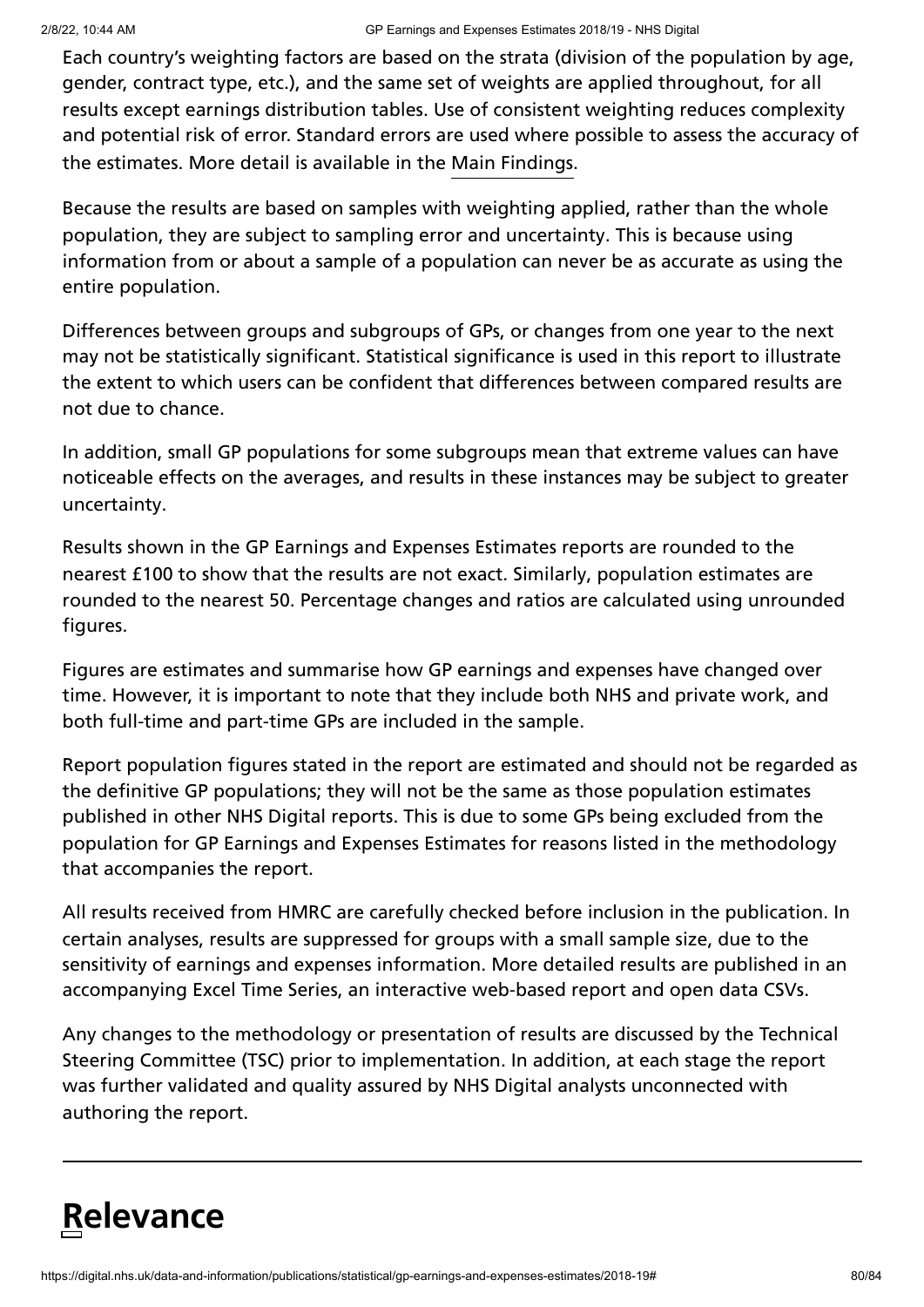GP earnings and expenses estimates are primarily used as evidence to be presented to the Review Body for Doctors' and Dentists' Remuneration to make annual recommendations on remuneration for GPs.

This report has been agreed by the Technical Steering Committee (TSC), which is chaired by NHS Digital and has representatives from:

- Department of Health and Social Care  $\bullet$
- NHS England and NHS Improvement  $\bullet$
- The Welsh Government  $\bullet$
- The Department of Health, Northern Ireland  $\bullet$
- Scottish Government  $\bullet$
- NHS National Services Scotland: Information Services Division  $\bullet$
- The British Medical Association  $\bullet$
- The Secretariat for the Review Body on Doctors' and Dentists' Remuneration  $\bullet$
- The NHS Business Services Authority Information Services  $\bullet$
- HMRC: Knowledge, Analysis and Intelligence Division  $\bullet$

## **Coherence and comparability**

Methodologies used in the analyses have changed over time. Any changes in methodology or presentation of results are discussed and agreed with the Technical Steering Committee (TSC).

Comparisons across domains such as NHS England and NHS Improvement (Region) within countries are appropriate and encouraged. If making comparisons across countries, it should be borne in mind that different contracts are in place for the provision of General Practice services which may have an effect upon the estimates.

The results are largely comparable over time, and comparisons are made in the report to the results from the previous year. When comparisons should be made with caution, explanatory footnotes are provided.

The use of unrevised superannuation contribution estimates when calculating the income before tax in earlier years means that, in some cases, results for those years are not comparable with others. Where this is the case, a time series break is clearly displayed.

Further information can be found in the [Methodology](https://digital.nhs.uk/data-and-information/publications/statistical/gp-earnings-and-expenses-estimates/2018-19/methodology) section.

## **Timeliness and punctuality**

The estimates are based on the HMRC Self Assessment tax records of GPs and analysis can be undertaken only after the closing date of the Self Assessment period. Therefore, each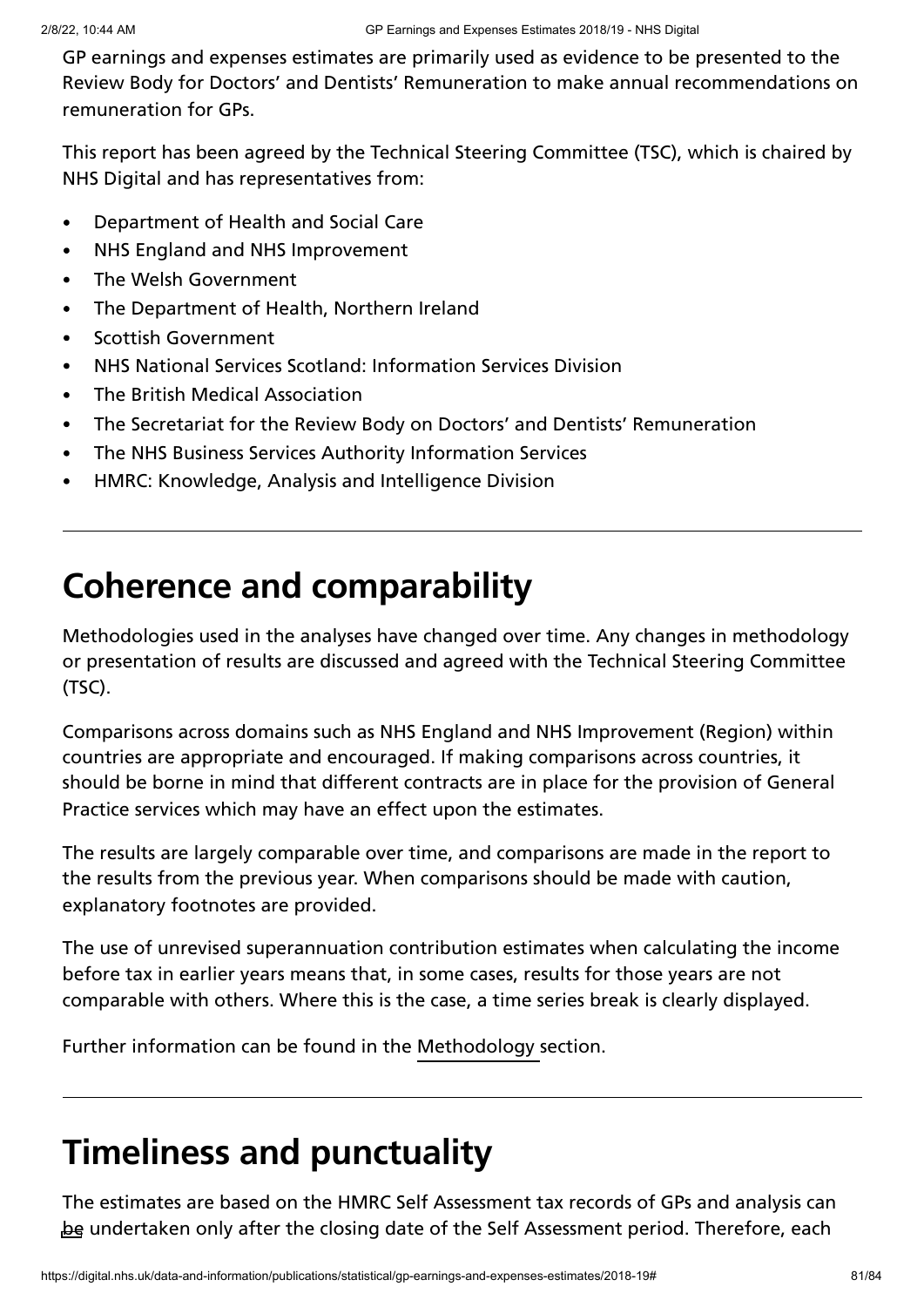report refers to the previous tax year which is the most recent year for which Self Assessment tax data are available. For example, the report released in 2019 related to the 2017/18 financial year.

The report only contains data for GPs with an accounting year end (AYE) during the fourth quarter of the financial year (i.e. 1 January to 5 April). This period has been found to be representative of the entire financial year. The tax data covers income from all GP sources, including private GP work.

There have been no issues in relation to punctuality in the production of this report.

# **Accessibility**

All reports are accessible via the NHS Digital website and include supporting csv, Excel Time Series file and a web-based interactive report.

## **Performance cost and respondent burden**

The report is secondary use of the workforce data provided and therefore adds no burden on the NHS.

The HMRC data used within the analyses is also a secondary use of an existing administrative database (the Self Assessment tax database) and adds no additional burden on the industry.

# **Confidentiality, transparency and security**

All publications are subject to a standard NHS Digital risk assessment prior to issue. Disclosure control is implemented where judged necessary.

In order to maintain taxpayer confidentiality, HMRC suppressed the results for any analyses that would produce results for subgroups with low sample numbers and performed secondary suppression where required to ensure suppressed results cannot be calculated.

Data is held on secure, encrypted servers and transferred on secure file transfer systems or secure email. Data Sharing, Data Processing and Service Level Agreements exist between all parties involved in production of the report to ensure appropriate security levels are maintained.

The data contained in this publication are Official Statistics and comply with the UK Statistics Authority's Code of Practice for Statistics.

 $\Box$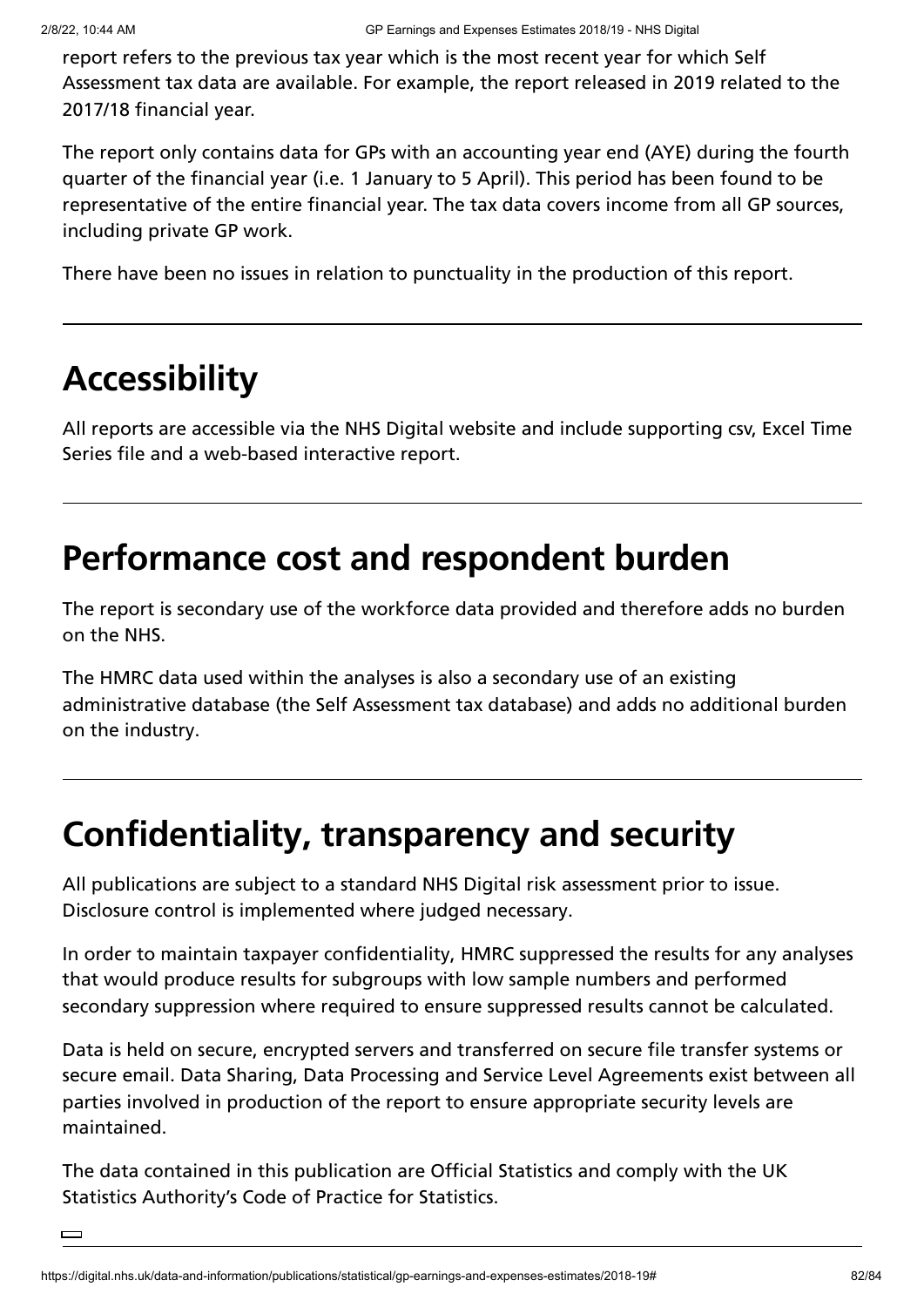### **Related Links**

- $\bullet$ Technical Steering [Committee](https://digital.nhs.uk/data-and-information/areas-of-interest/workforce/technical-steering-committee-tsc)
- NHS [Payments](https://digital.nhs.uk/data-and-information/publications/statistical/nhs-payments-to-general-practice) to General Practice
- Dental Earnings and Expenses [Estimates](https://digital.nhs.uk/data-and-information/publications/statistical/dental-earnings-and-expenses-estimates)

Last edited: 3 September 2021 3:52 pm

#### **Previous Chapter**

[Methodology](https://digital.nhs.uk/data-and-information/publications/statistical/gp-earnings-and-expenses-estimates/2018-19/methodology)

Author, copyright and licensing **Next [Chapter](https://digital.nhs.uk/data-and-information/publications/statistical/gp-earnings-and-expenses-estimates/2018-19/author-copyright-and-licensing)**

## **Author, copyright and licensing**

**Author: Primary Care Workforce Team, NHS Digital**

**Responsible Statistician: Helen Lewis**

#### **Published by NHS Digital, part of the Government Statistical Service**

Copyright © 2020, Health and Social Care Information Centre. The Health and Social Care Information Centre is a non-departmental body created by statute, also known as NHS Digital.

This publication may be requested in large print or other formats.



To view this licence visit [www.nationalarchives.gov.uk/doc/open-government-licence](http://www.nationalarchives.gov.uk/doc/open-government-licence/version/3/) or write to the Information Policy Team, The National Archives, Kew, Richmond, Surrey, TW9 4DU;

or email: [psi@nationalarchives.gsi.gov.uk](mailto:psi@nationalarchives.gsi.gov.uk)

### **Related Links**